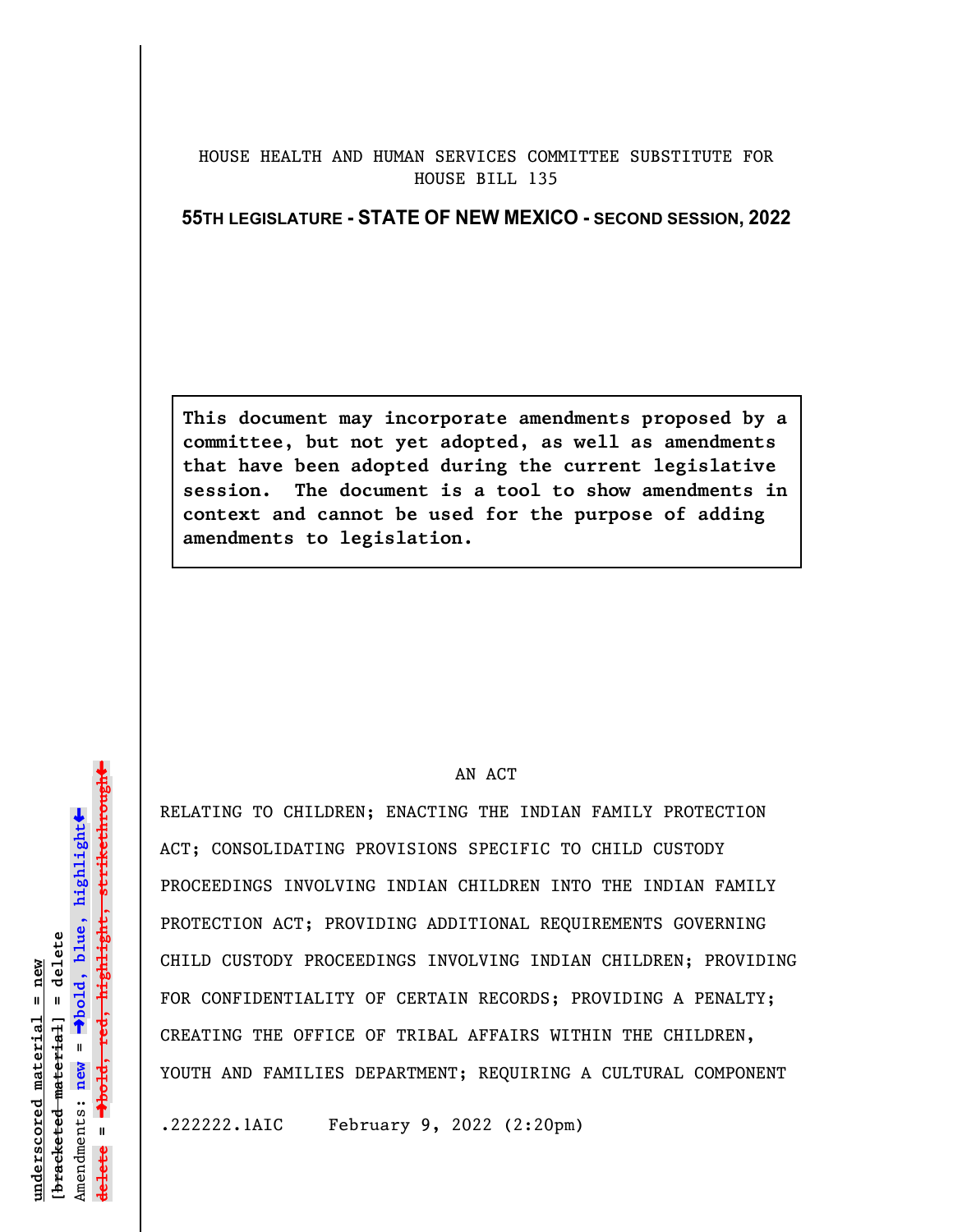IN CASE PLANS IN ABUSE AND NEGLECT PROCEEDINGS; AMENDING, REPEALING AND ENACTING SECTIONS OF THE NMSA 1978.

BE IT ENACTED BY THE LEGISLATURE OF THE STATE OF NEW MEXICO:

**SECTION 1.** A new section of the Children's Code is enacted to read:

"[NEW MATERIAL] SHORT TITLE.--Sections 1 through 42 of this act may be cited as the "Indian Family Protection Act"."

**SECTION 2.** A new section of the Children's Code is enacted to read:

"[NEW MATERIAL] DEFINITIONS.--As used in the Indian Family Protection Act:

A. "active efforts" means efforts that are affirmative, active, thorough and timely and that represent a higher standard of conduct than reasonable efforts;

B. "adoptive placement" means a permanent placement of an Indian child for adoption, including an action resulting in a final decree of adoption;

C. "child custody proceeding" means an action for foster care placement, termination of parental rights, **SIRC**º**permanent**»**SIRC** guardianship or adoptive placement or an action pursuant to Section 32A-3A-8 NMSA 1978 or the Family in Need of Court- Ordered Services Act and includes investigations and other preliminary activities preceding the formal initiation of an action, but does not include:

.222222.1AIC February 9, 2022 (2:20pm)

 $- 2 -$ 

 $\ddag$ º**bold, red, highlight, strikethrough**  $\ddot{\bullet}$ º**bold, blue, highlight**  $b$ racketed material] = delete **[bracketed material] = delete** inderscored material = new **underscored material = new** Amendments: new = Amendments: **new** =  $\mathbf{u}$ **delete =**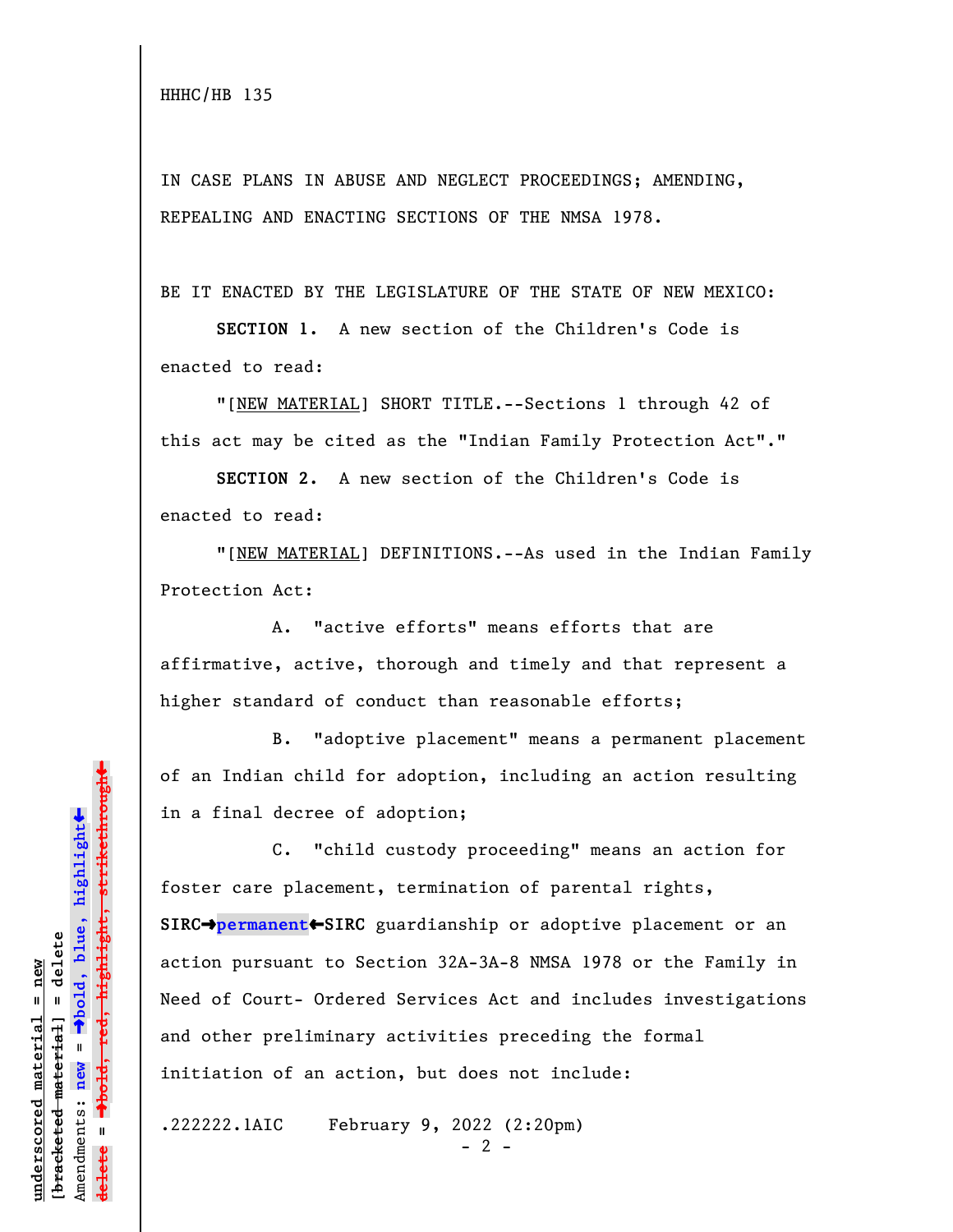(1) delinquency proceedings; and

(2) custodial proceedings **SIRC**º**or kinship guardianships**»**SIRC** pursuant to Chapter 40 NMSA 1978;

D. "cultural compact" means an agreement that documents how an Indian child placed in an adoptive or guardianship home will continue to actively participate in the child's cultural learning and activities and that is entered into among:

(1) the adoptive parents or guardians of the Indian child, which parents or guardians are not members of the Indian child's tribe; and

(2) the Indian child's tribe;

E. "discussion with an Indian tribe" means documented good faith efforts to actively communicate and work with an Indian tribe;

F. "extended family member" means a person who is defined to be an extended family member by law or custom of an Indian child's tribe or, in the absence of such law or custom, means a person who is eighteen years of age or older and who is an Indian child's grandparent, aunt or uncle, brother or sister, brother-in-law or sister-in-law, niece or nephew, first or second cousin, stepparent or godparent;

G. "fictive kin" means a person:

(1) who is not a relative or an extended family member of an Indian child and who has a significant, family-like relationship with the child or the child's family, which relationship existed prior to the child's entry into foster care;

.222222.1AIC February 9, 2022 (2:20pm)

- 3 -

»red<del>, highlight, strikethrough</del> º**bold, red, highlight, strikethrough**  $\ddot{\bullet}$ º**bold, blue, highlight**  $b$ racketed material] = delete **[bracketed material] = delete** inderscored material = new **underscored material = new** Amendments: **new** =  $\mathbf{I}$ Amendments: new  $\mathbf{I}$ **delete =**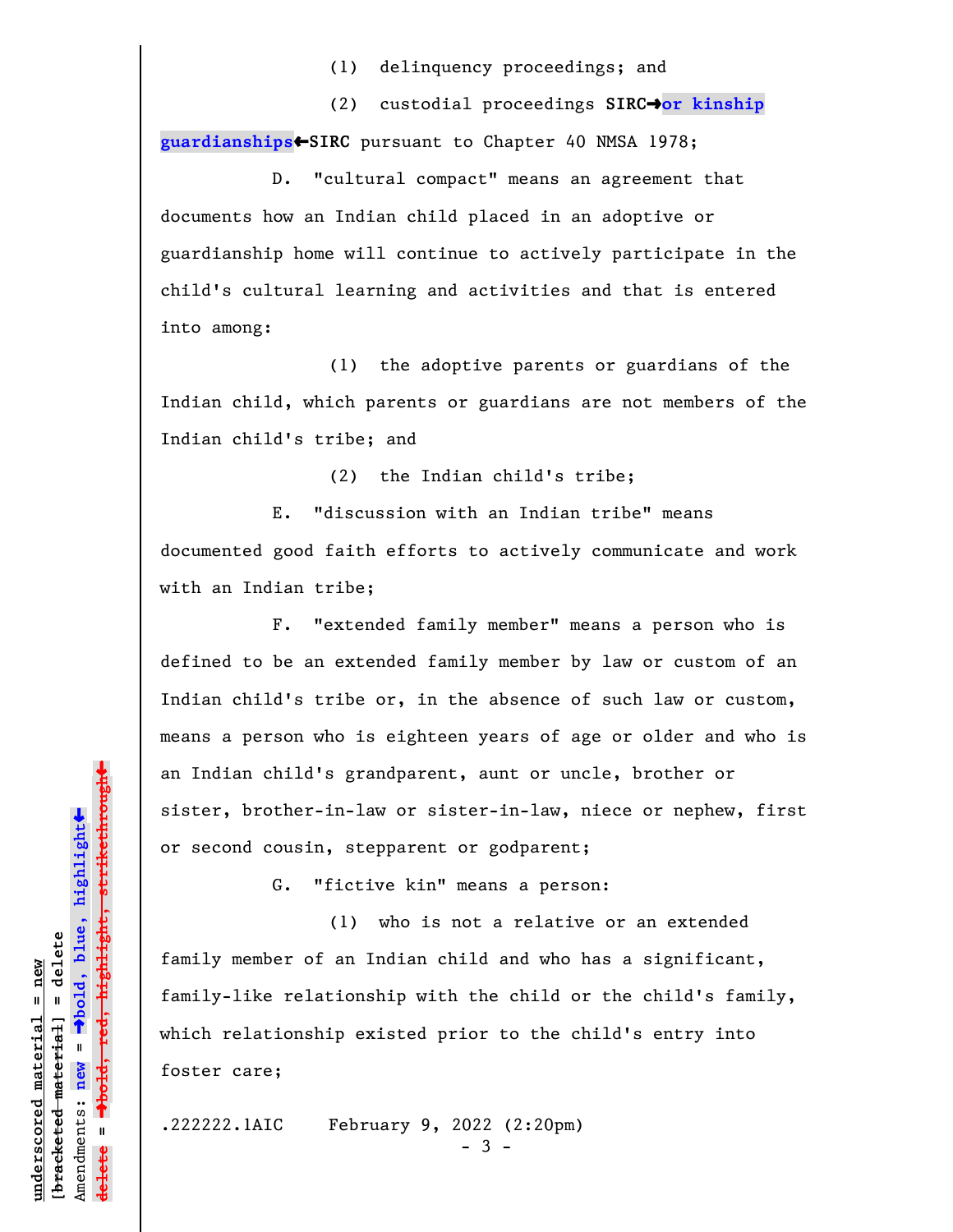HHHC/HB 135

(2) who meets the definition of "fictive kin" as established by an Indian child's tribe's law, custom or tradition; or

(3) chosen by an Indian child who is fourteen years of age or older, regardless of when the relationship between the person and the Indian child was established, when it is in the best interest of the child to identify that person as fictive kin; and

H. "foster care placement" means:

(1) an action pursuant to the Abuse and Neglect Act removing an Indian child from the child's parent, guardian or Indian custodian for temporary placement in a foster home or institution or the home of a guardian where the parent or Indian custodian cannot have the child returned upon demand, but in which parental rights have not been terminated; or

(2) the temporary placement of an Indian child in foster care pursuant to a voluntary agreement entered into between a parent, guardian or Indian custodian and the department pursuant to the Family Services Act."

**SECTION 3.** A new section of the Children's Code is enacted to read:

"[NEW MATERIAL] INDIAN CHILD'S DOMICILE--DETERMINATION OF DOMICILE AND RESIDENCE.--

A. In a child custody proceeding involving an .222222.1AIC February 9, 2022 (2:20pm)

»º**bold, red, highlight, strikethrough** red<del>, highlight, strikethrou</del>  $\ddot{\bullet}$ º**bold, blue, highlight** bracketed material] = delete **[bracketed material] = delete** inderscored material = new **underscored material = new** Amendments: **new** =  $\mathbf{I}$ Amendments: new **delete =**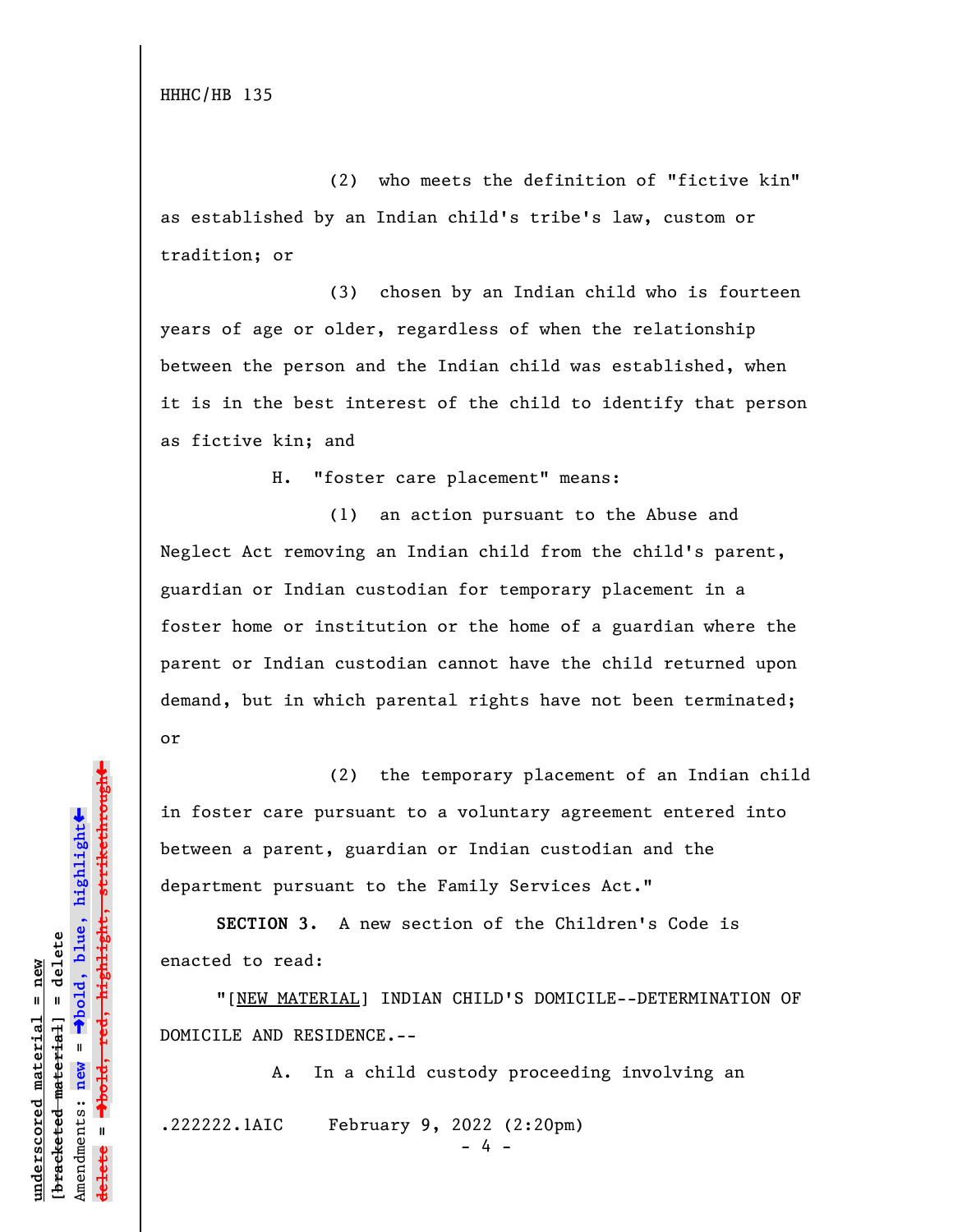Indian child, the court shall determine and make an order of the domicile and residence of the Indian child and whether the Indian child is under the jurisdiction of a tribal court.

B. The department shall communicate with the Indian child's tribe as necessary to assist the court in making a determination pursuant to this section. If it is unclear which tribe is the Indian child's tribe, the department shall communicate with any tribe with which there is reason to know that the Indian child may be a member or eligible for membership SIRC<sup>+</sup>as otherwise required by federal law<sup>+</sup>SIRC."

**SECTION 4.** A new section of the Children's Code is enacted to read:

"[NEW MATERIAL] ACTIVE EFFORTS REQUIRED IN CHILD CUSTODY PROCEEDINGS, INCLUDING VOLUNTARY PLACEMENT AGREEMENTS.--In a child custody proceeding involving an Indian child:

A. active efforts to maintain or reunite an Indian child with the Indian child's family shall be made pursuant to the Indian Family Protection Act. Active efforts shall be tailored to the facts and circumstances of each case. The department shall not seek findings of futility or aggravated circumstances;

B. the department shall, in cooperation with the Indian child and the Indian child's parents, extended family members, guardian, Indian custodian and Indian tribe, make active efforts to maintain or reunite an Indian child with the Indian child's family and tailor the active efforts to the facts and circumstances of the case and shall:

(1) document in writing the details

.222222.1AIC February 9, 2022 (2:20pm)

 $- 5 -$ 

 $\ddag$ º**bold, red, highlight, strikethrough**  $\ddot{\bullet}$ º**bold, blue, highlight**  $b$ racketed material] = delete **[bracketed material] = delete**  $underscored material = new$ **underscored material = new** Amendments: new = Amendments: **new** =  $\mathbf{I}$ **delete =**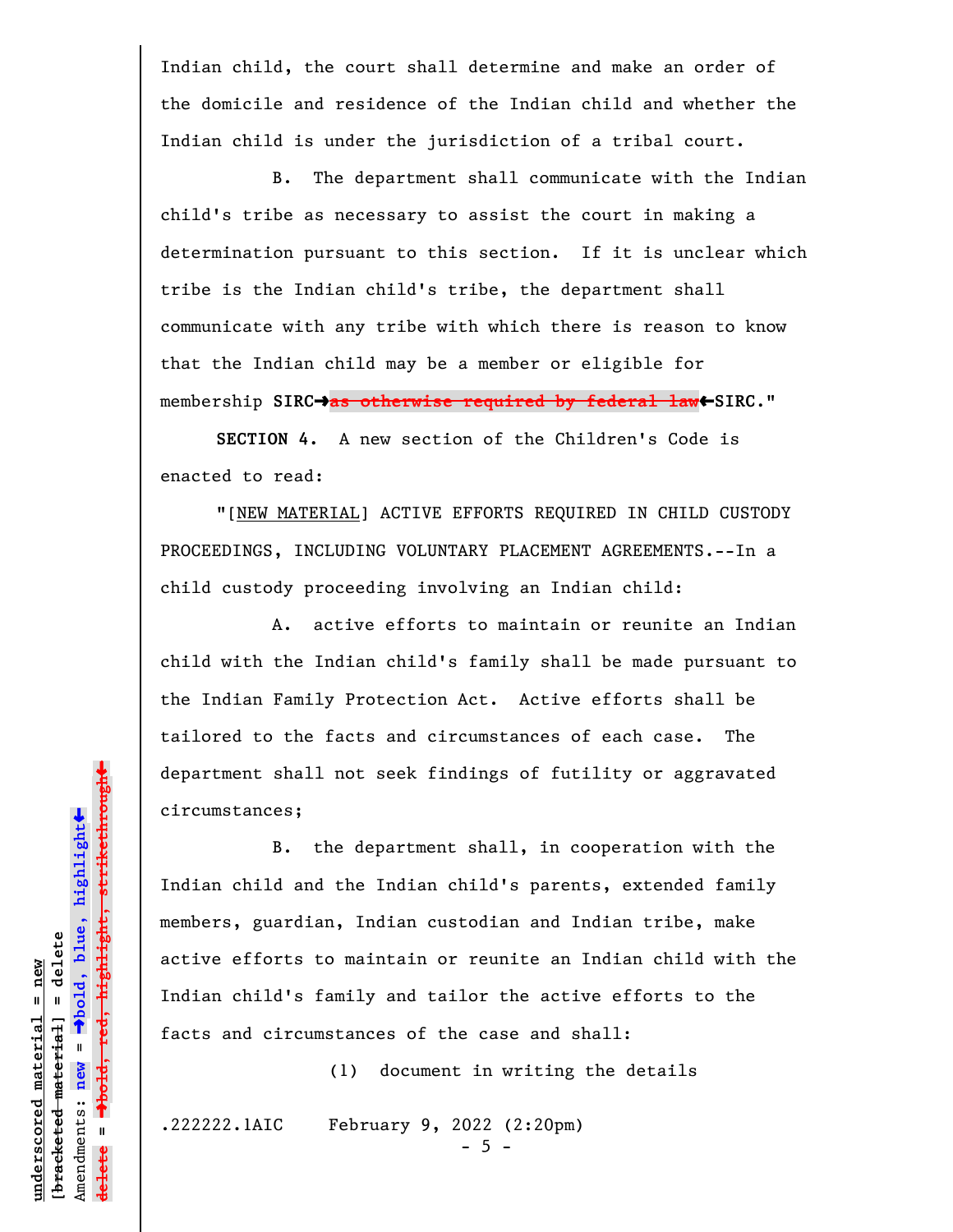demonstrating the quality and quantity of services and assistance provided to alleviate the causes and conditions leading to the child custody proceeding, on the court record;

(2) assist the Indian child's parent or parents, guardian or Indian custodian through the steps of a department case plan and with accessing or developing the resources necessary to satisfy the department case plan;

(3) provide assistance in a manner consistent with the prevailing social and cultural standards and way of life of the Indian child's tribe; and

(4) conduct a comprehensive assessment of the circumstances of an Indian child's family with a goal of reunification;

C. the department may make active efforts to maintain or reunite an Indian child with the Indian child's family by:

(1) identifying and establishing appropriate services and assisting the Indian child's parents to overcome barriers to reunification, including actively assisting the parents in obtaining those services;

(2) identifying, notifying and inviting representatives of the Indian child's tribe to participate in family team meetings, SIRC→team decision meetings,←SIRC permanency planning, resolution of placement issues and providing support and services to the Indian child's family;

.222222.1AIC February 9, 2022 (2:20pm)

 $\ddag$ º**bold, red, highlight, strikethrough**  $\ddot{\bullet}$ º**bold, blue, highlight**  $b$ racketed material] = delete **[bracketed material] = delete** inderscored material = new **underscored material = new** Amendments: new = Amendments: **new** =  $\mathbf{u}$ **delete =** <del>ielete</del>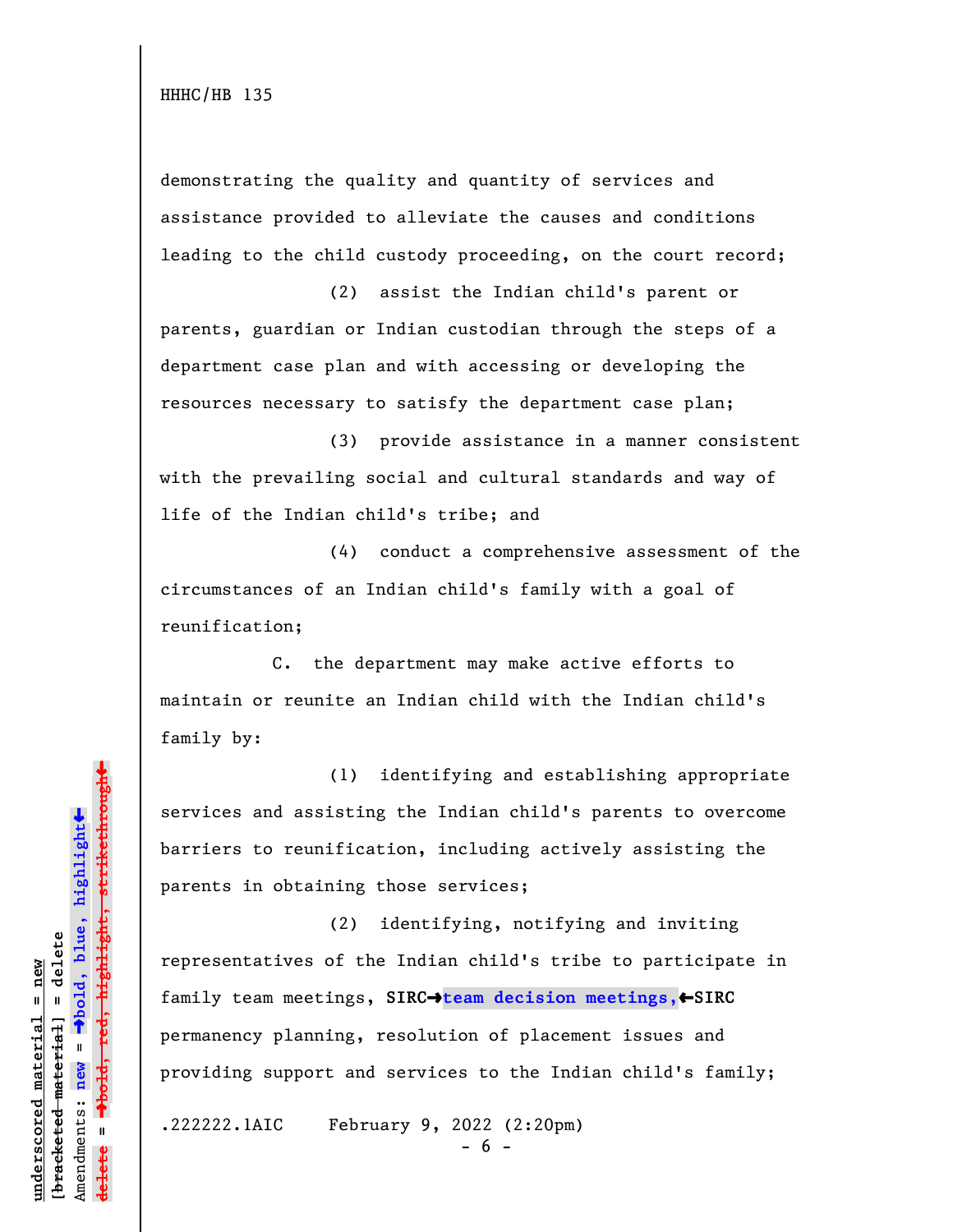(3) conducting or causing to be conducted a diligent search for the Indian child's extended family members and contacting and consulting with the Indian child's extended family members and adult relatives to provide family structure and support for the Indian child and the Indian child's parents;

(4) offering and employing culturally appropriate family preservation strategies and facilitating the use of remedial and rehabilitative services provided by the Indian child's tribe;

(5) taking steps to keep the Indian child and the Indian child's siblings together whenever possible;

(6) supporting regular visits with the Indian child's parent, guardian or Indian custodian, in the most natural setting as possible, as well as trial home visits during a period of removal, consistent with the need to ensure the health, safety and welfare of the Indian child;

(7) identifying community resources, including housing, financial assistance, transportation, mental health services, health care, substance use prevention and treatment and peer support services and actively assisting the Indian child's parents, guardian or Indian custodian or, when appropriate, the Indian child's family and extended family members, in using and accessing those resources;

(8) monitoring progress and participation of the Indian child's parents, guardian, Indian custodian or extended family members if the services described in Paragraphs (1), (2), (4) and (7) of this subsection are not available and

.222222.1AIC February 9, 2022 (2:20pm)

 $7 -$ 

 $\ddag$ º**bold, red, highlight, strikethrough**  $\ddot{\bullet}$ º**bold, blue, highlight**  $b$ racketed material] = delete **[bracketed material] = delete** inderscored material = new **underscored material = new** Amendments: **new** = Amendments: new =  $\mathbf{I}$ **delete =** <del>ielete</del>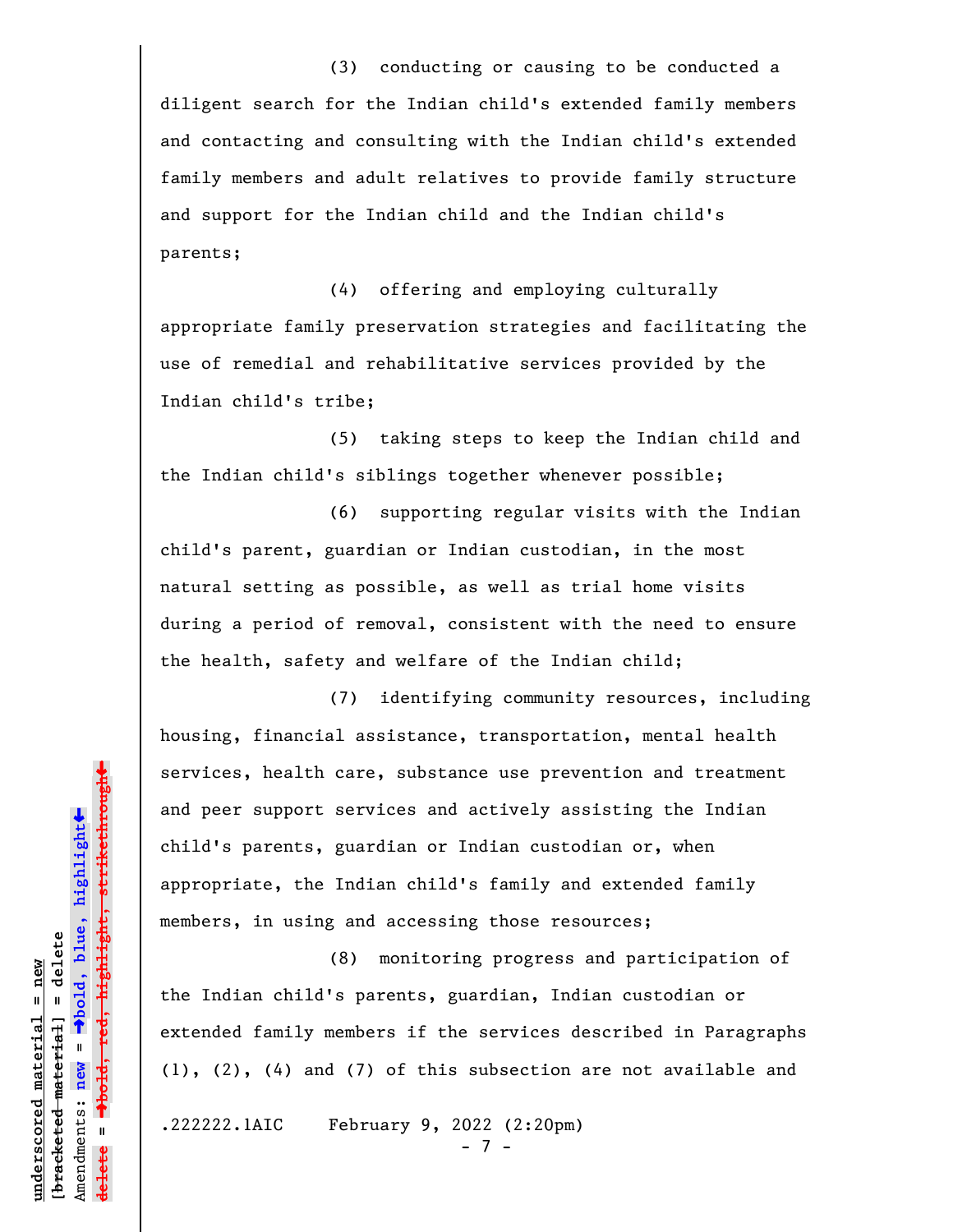considering alternative ways to address the needs of the Indian child's parents, guardian, Indian custodian and, where appropriate, the family, if the optimum services do not exist or are not available;

(9) providing post-reunification services and monitoring for the duration of the court's jurisdiction;

(10) allowing the Indian child to participate in customs and traditions, including attending and participating in traditional ceremonies centered around the Indian child and the Indian child's family; or

(11) any other efforts that are appropriate to the Indian child's circumstances;

D. prior to accepting an Indian child for voluntary placement, the department shall document the active efforts:

(1) made by the department to provide or arrange services by other public or private agencies that would be affordable to the family; and

(2) that would alleviate the conditions leading to the placement request;

E. the department shall record all efforts made toward active efforts and report them to the court; and

F. the court shall make a written determination at the conclusion of **HHHC→the←HHHC** HHHC→every←HHHC proceeding as to whether the department has made active efforts to maintain or reunite the Indian child with the Indian child's family.

.222222.1AIC February 9, 2022 (2:20pm)

- 8 -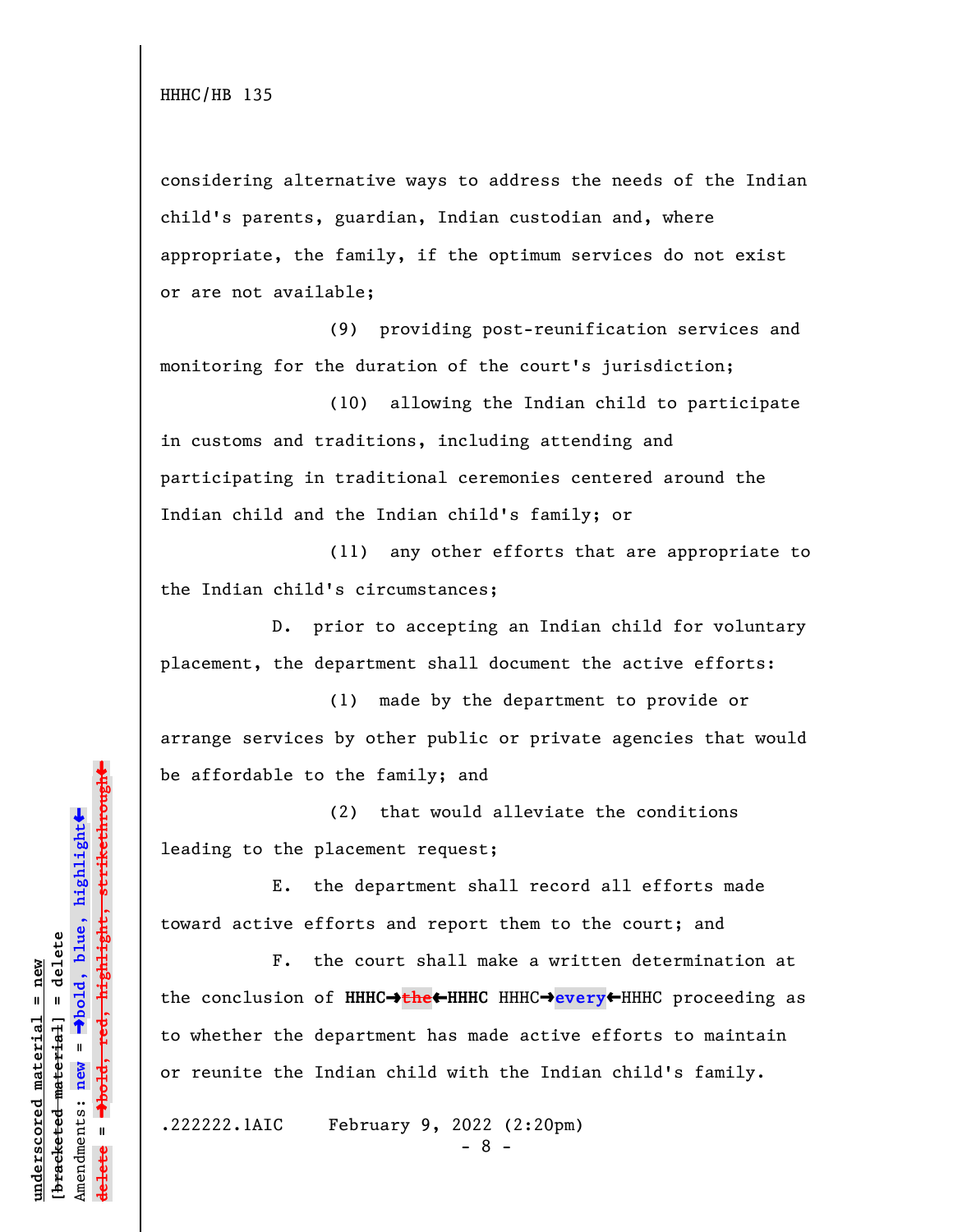The court shall make a written determination based on evidence on the record as to whether the department has made active efforts to provide services and support to preserve and reunify the family."

**SECTION 5.** A new section of the Children's Code is enacted to read:

"[NEW MATERIAL] NOTICE TO INDIAN TRIBES.--

A. In a child custody proceeding when the court knows or has reason to know that an Indian child is involved, the department shall notify the parent, guardian or Indian custodian and the Indian child's tribe, by certified mail with return receipt requested, of:

(1) the pending proceedings;

(2) the right of the Indian child's parent, guardian, Indian custodian and Indian child's tribe to:

(a) intervention; and

(b) petition the court to transfer the proceeding to the tribal court;

(3) the right of the Indian child's parent, guardian or Indian custodian to court-appointed counsel if the court determines that person is unable to afford counsel; and

(4) the right of the Indian child's tribe to participate in the child custody proceeding whether or not the Indian child's tribe intervenes.

B. In the event that the department attempts to enter into discussion with an Indian tribe and the tribe does not respond within the time frame provided for in the Indian Family Protection Act, the department may proceed; provided

.222222.1AIC February 9, 2022 (2:20pm)

- 9 -

 $\ddag$ º**bold, red, highlight, strikethrough**  $\ddot{\bullet}$ º**bold, blue, highlight**  $b$ racketed material] = delete **[bracketed material] = delete** inderscored material = new **underscored material = new** Amendments: **new** =  $\bar{\mathbf{u}}$ Amendments: new  $\mathbf{I}$ **delete =**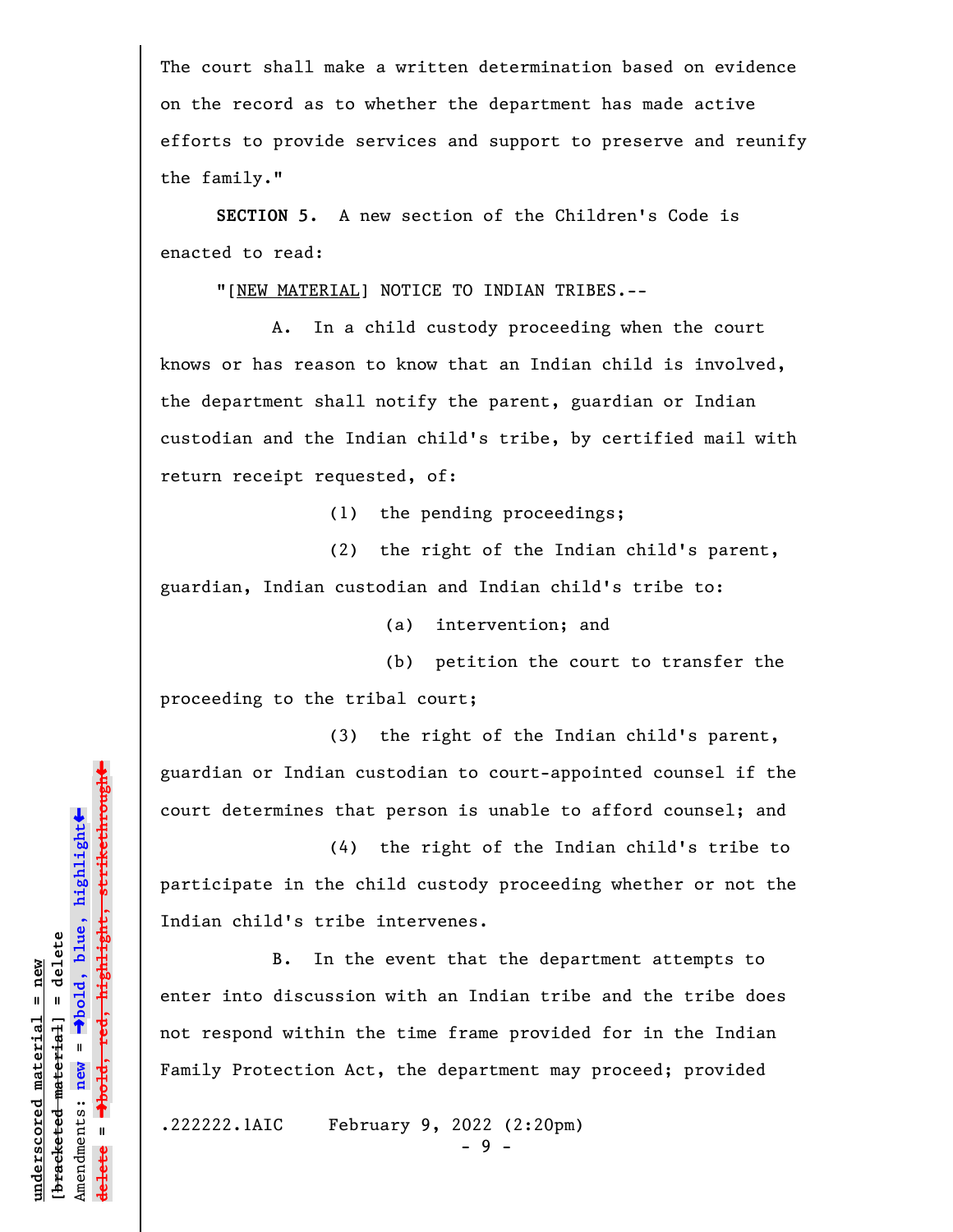that the absence of a tribal response does not:

(1) eliminate other requirements of future communication and work with the Indian tribe concerning the child; or

(2) affect the Indian tribe's ability to respond to an action that has not yet been taken."

**SECTION 6.** A new section of the Children's Code is enacted to read:

"[NEW MATERIAL] TRIBAL MEMBERSHIP--DEPARTMENT

ASSISTANCE.--When an Indian child is placed in the custody of the department, the department shall work with the parent, the guardian, the Indian custodian or the Indian child's tribe to establish membership, at the **SIRC**º**discretion**»**SIRC**

**SIRC**º**direction**»**SIRC** of the parent or the Indian tribe.

**SIRC**º**The department shall not determine tribal**

**membership.**»**SIRC** An Indian tribe shall have the sole right to determine membership and membership eligibility, as defined by the Indian tribe's law, custom, tradition and practice. The department shall provide records to assist with determining membership eligibility at the request of the parent or the Indian child's tribe."

**SECTION 7.** A new section of the Children's Code is enacted to read:

"[NEW MATERIAL] INDIAN CHILD CUSTODY PROCEEDINGS-- JURISDICTION--TRANSFER.--

.222222.1AIC February 9, 2022 (2:20pm)  $- 10 -$ 

º**bold, red, highlight, strikethrough**  $\ddot{\bullet}$ º**bold, blue, highlight**  $b$ racketed material] = delete **[bracketed material] = delete** inderscored material = new **underscored material = new** Amendments: new = Amendments: **new** =  $\mathbf{u}$ **delete =**

 $\ddag$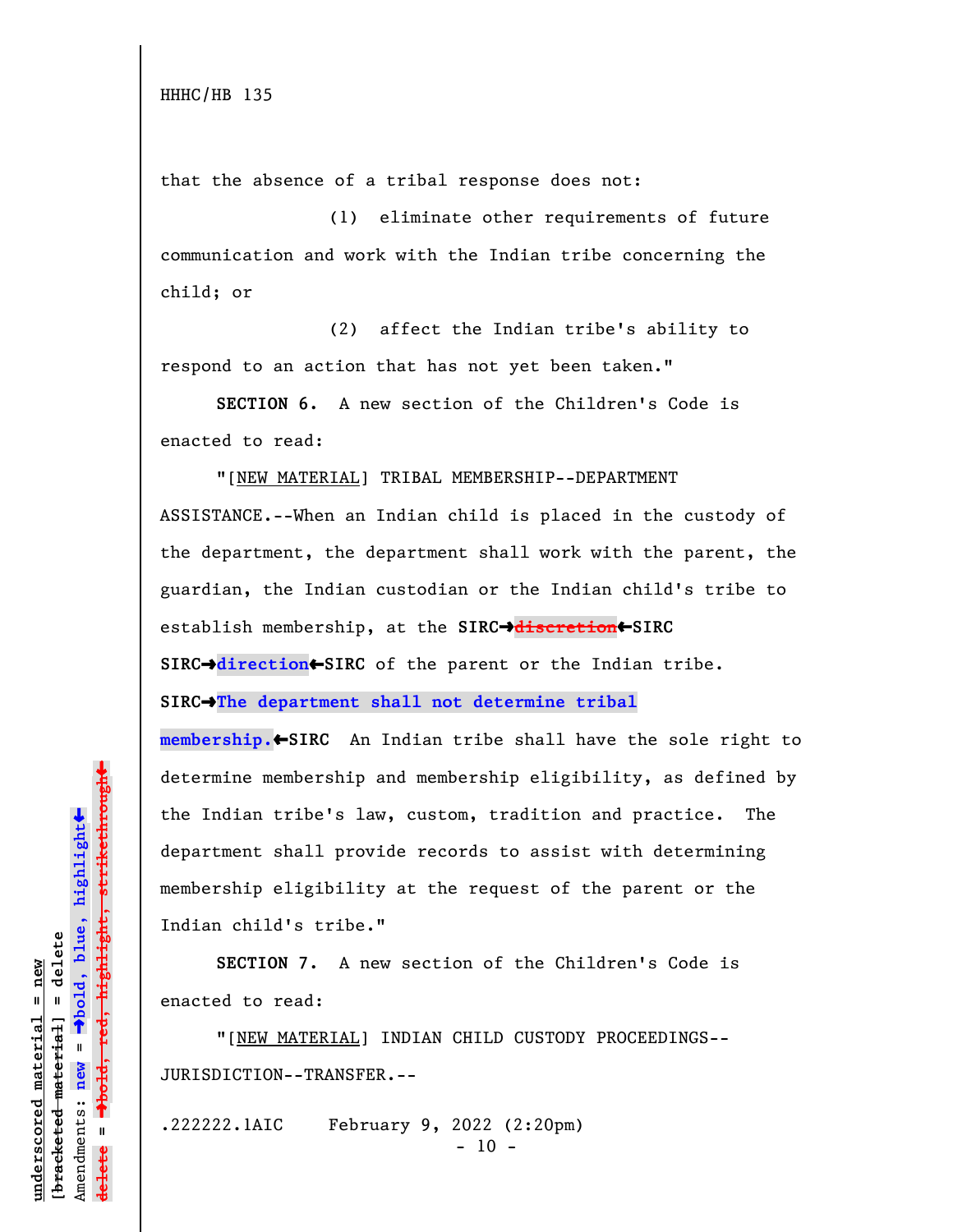A. An Indian tribe has exclusive jurisdiction over a child custody proceeding involving an Indian child who resides or is domiciled within the reservation of the Indian tribe, except when jurisdiction is otherwise vested in the state by federal law or pursuant to a tribal-state agreement. When an Indian child is under the jurisdiction of the tribal court, the Indian tribe shall retain exclusive jurisdiction, notwithstanding the residence or domicile of the child.

B. In a child custody proceeding involving an Indian child not domiciled or residing within the reservation of the Indian child's tribe, the court and the tribal court have concurrent jurisdiction.

C. At the inception of a child custody proceeding involving an Indian child not domiciled or residing within the reservation of the Indian child's tribe, or upon a motion for transfer at any stage of the proceeding, the department shall, without delay, ask the Indian child's tribe in writing whether the Indian child's tribe will accept jurisdiction over the child custody proceeding.

D. If the Indian child's tribe declines to accept jurisdiction, the court retains jurisdiction. A parent, guardian, Indian custodian or the Indian child's tribe retains the right to move the court to transfer the proceeding to the tribal court at any stage of the proceeding. A transfer motion may be made orally on the record or in writing.

E. If the Indian child's tribe accepts jurisdiction in writing provided to the court, the court shall transfer the child custody proceeding to the tribal court unless:

.222222.1AIC February 9, 2022 (2:20pm)

- 11 -

 $\ddag$ º**bold, red, highlight, strikethrough**  $\ddot{\bullet}$ º**bold, blue, highlight**  $b$ racketed material] = delete **[bracketed material] = delete** inderscored material = new **underscored material = new** Amendments: **new** =  $\mathbf{I}$ Amendments: new  $\overline{\textbf{t}}$  $\mathbf{I}$ **delete =**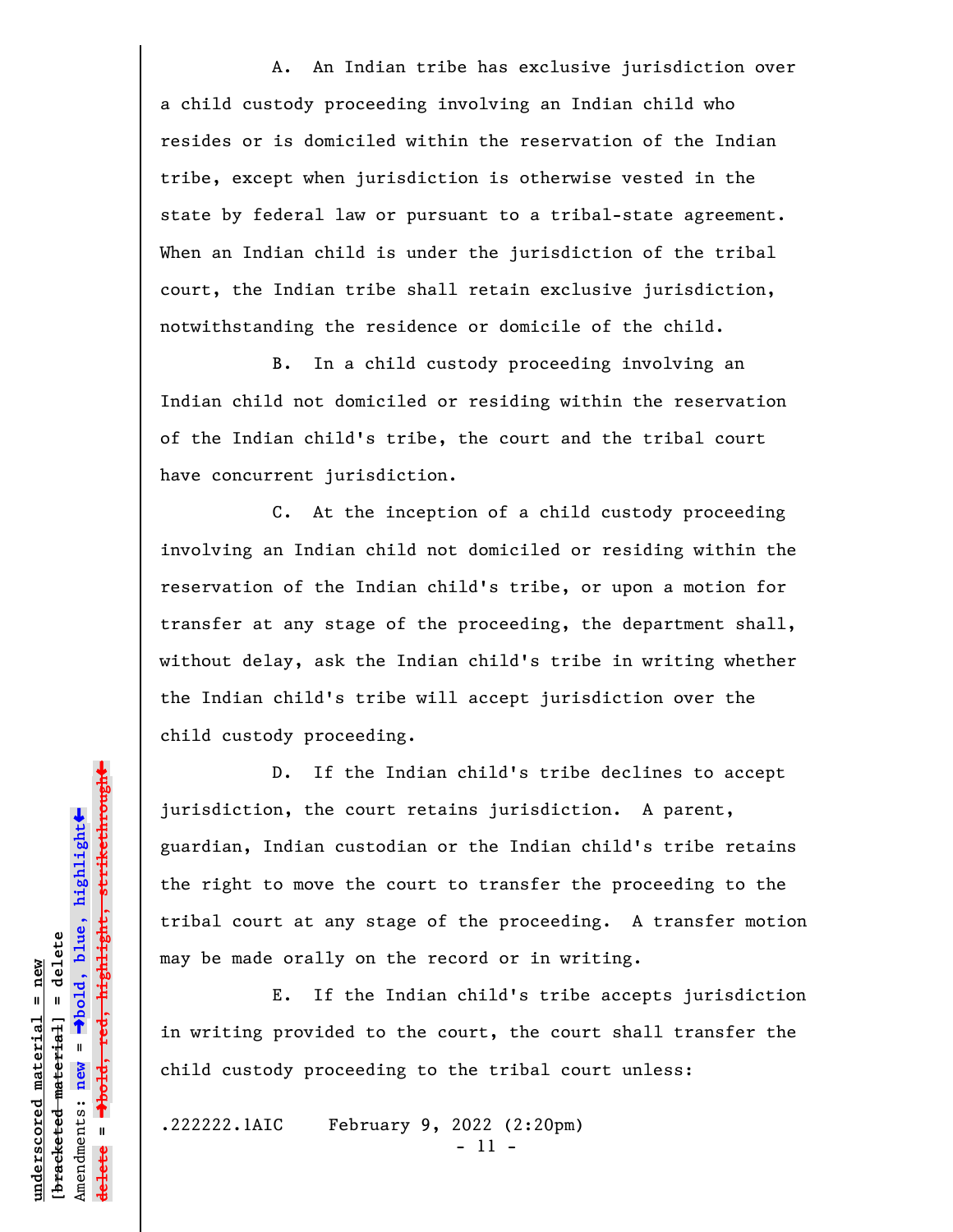HHHC/HB 135

(1) either parent of the Indian child objects to the transfer; or

(2) good cause exists to deny the transfer.

F. If any party asserts that good cause to deny the transfer exists, the reasons for that belief or assertion shall be placed on the record in a written motion, and the motion shall be served on the parties and the Indian child's tribe. The court shall hold a hearing on the record in which:

(1) all parties and the Indian child's tribe, even if the tribe has not formally intervened in the case, have an opportunity to present facts and legal arguments;

(2) the burden to establish good cause is on the party opposing the transfer; and

(3) good cause shall be established by clear and convincing evidence.

G. For the purpose of transferring a case, a finding of good cause shall not be based on:

(1) the advanced stage of a child custody proceeding if the parent, guardian, Indian custodian or Indian child's tribe did not receive notice of the proceeding until an advanced stage;

(2) the timing of the tribe's intervention;

(3) whether there have been prior proceedings in the court involving the Indian child for which no petition to transfer was filed;

.222222.1AIC February 9, 2022 (2:20pm)

- 12 -

»º**bold, red, highlight, strikethrough**  $\ddot{\bullet}$ º**bold, blue, highlight** bracketed material] = delete **[bracketed material] = delete** inderscored material = new **underscored material = new** Amendments: **new** =  $\mathbf{I}$ Amendments: new  $\mathbf{u}$ **delete =**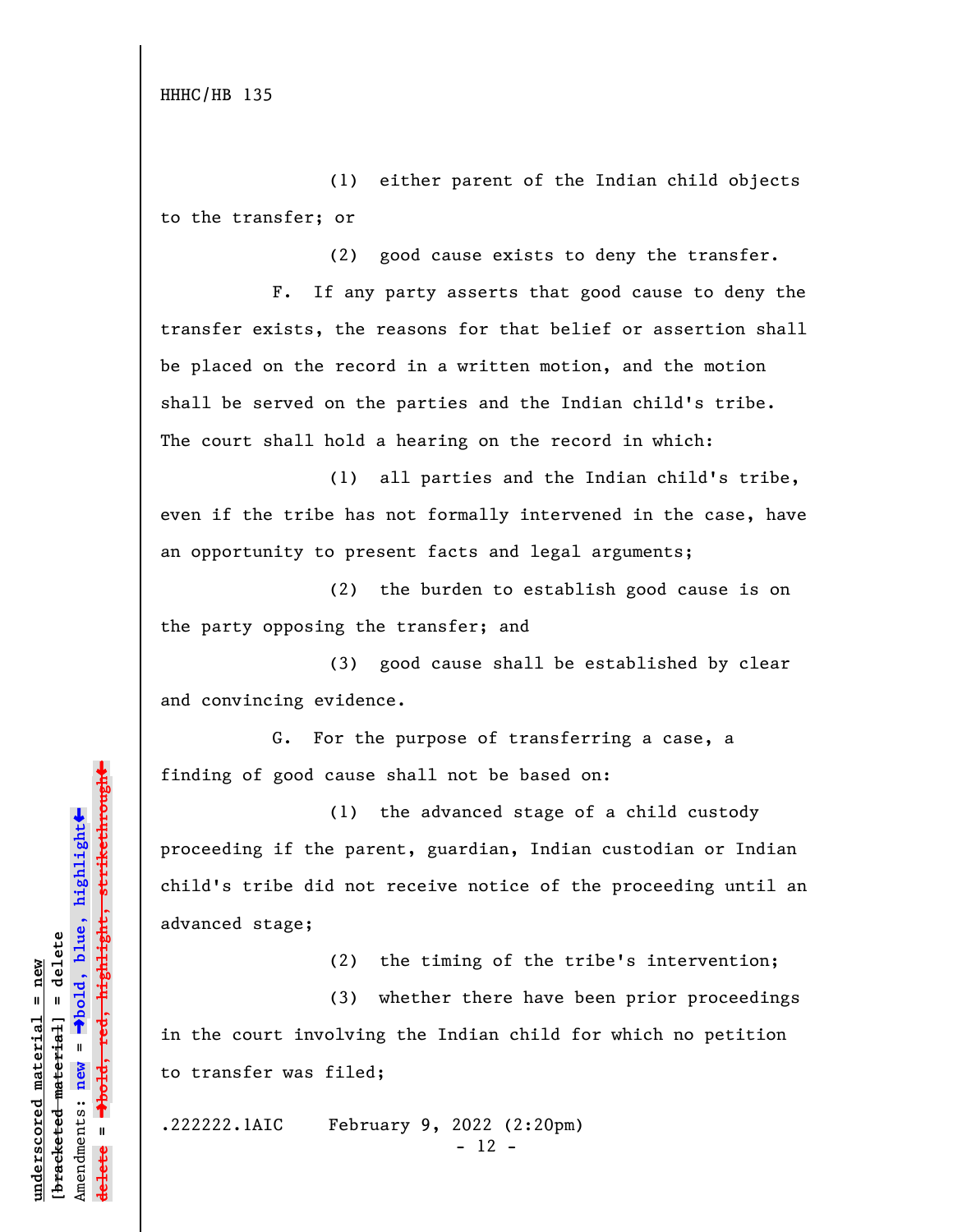(4) predictions of whether the transfer could result in a change in the placement of the Indian child;

(5) the Indian child's cultural connections with the Indian tribe or its reservation;

(6) consideration of any perceived inadequacy of an Indian tribe's judicial systems;

(7) consideration of the perceived socioeconomic conditions within an Indian tribe or reservation; or

(8) a delay in placing an Indian child with the Indian child's extended family members or adult relatives, regardless of the stage of the child custody proceeding.

H. If the court denies the transfer for good cause, the basis for the decision shall be stated orally on the record and in a written order.

I. When a court authorizes transfer, the court:

(1) retains jurisdiction and shall not dismiss the case until the tribal court exercises jurisdiction and confirms that the tribe has received all information required by this section;

(2) shall expeditiously transfer to the tribal court all records related to the proceeding, including all pleadings and the court record; and

(3) shall direct the department to:

(a) coordinate with the tribal court and the Indian child's tribe to ensure that the transfer is accomplished with minimal disruption of services to the Indian child and the Indian child's family; and

.222222.1AIC February 9, 2022 (2:20pm)  $- 13 -$ 

<del>highlight, strikethrough</del> º**bold, red, highlight, strikethrough**  $\ddot{\bullet}$ º**bold, blue, highlight**  $b$ racketed material] = delete **[bracketed material] = delete** inderscored material = new **underscored material = new** Amendments: **new** =  $\bar{\mathbf{H}}$ Amendments: new  $\mathbf{u}$ **delete =**

»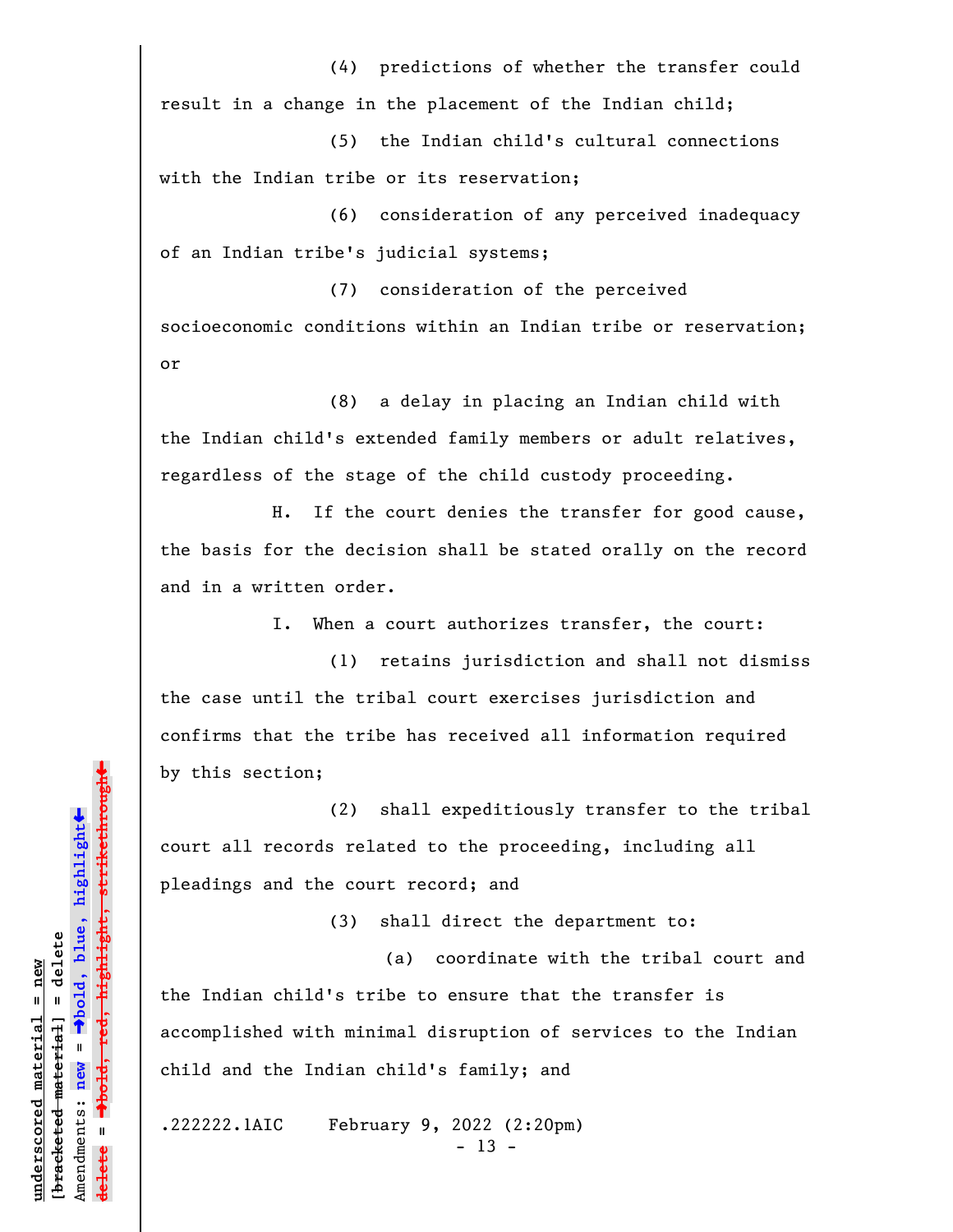HHHC/HB 135

(b) expeditiously provide at no cost to the appropriate tribal agency: 1) all records and original documents related to the Indian child in the department's possession, including a birth certificate, social security card, certificate of Indian birth and similar documents; 2) documentation related to the Indian child's eligibility for state and federal assistance; and 3) the entire case record in the possession of the department."

**SECTION 8.** A new section of the Children's Code is enacted to read:

"[NEW MATERIAL] TRIBAL-STATE AGREEMENTS.--

A. The department shall make a good faith effort to enter into a tribal-state agreement for the coordination of care and custody of Indian children with each Indian tribe within the borders of this state.

B. The department may enter into a tribal-state agreement with any Indian tribe outside of this state if there are children residing in this state who are members of or are eligible to become members of that Indian tribe.

C. Any state services requiring a tribal-state agreement based on a funding source shall be negotiated and entered into to meet the provisions of this section.

D. A tribal-state agreement may include an agreement regarding:

(1) whether a case needs to be filed, and .222222.1AIC February 9, 2022 (2:20pm)

 $- 14 -$ 

» $\rightarrow$ bold, red, highlight, strikethrough º**bold, red, highlight, strikethrough**  $\ddot{\bullet}$ º**bold, blue, highlight** bracketed material] = delete **[bracketed material] = delete** inderscored material = new **underscored material = new** Amendments: **new** =  $\mathbf{u}$ Amendments: new **delete =**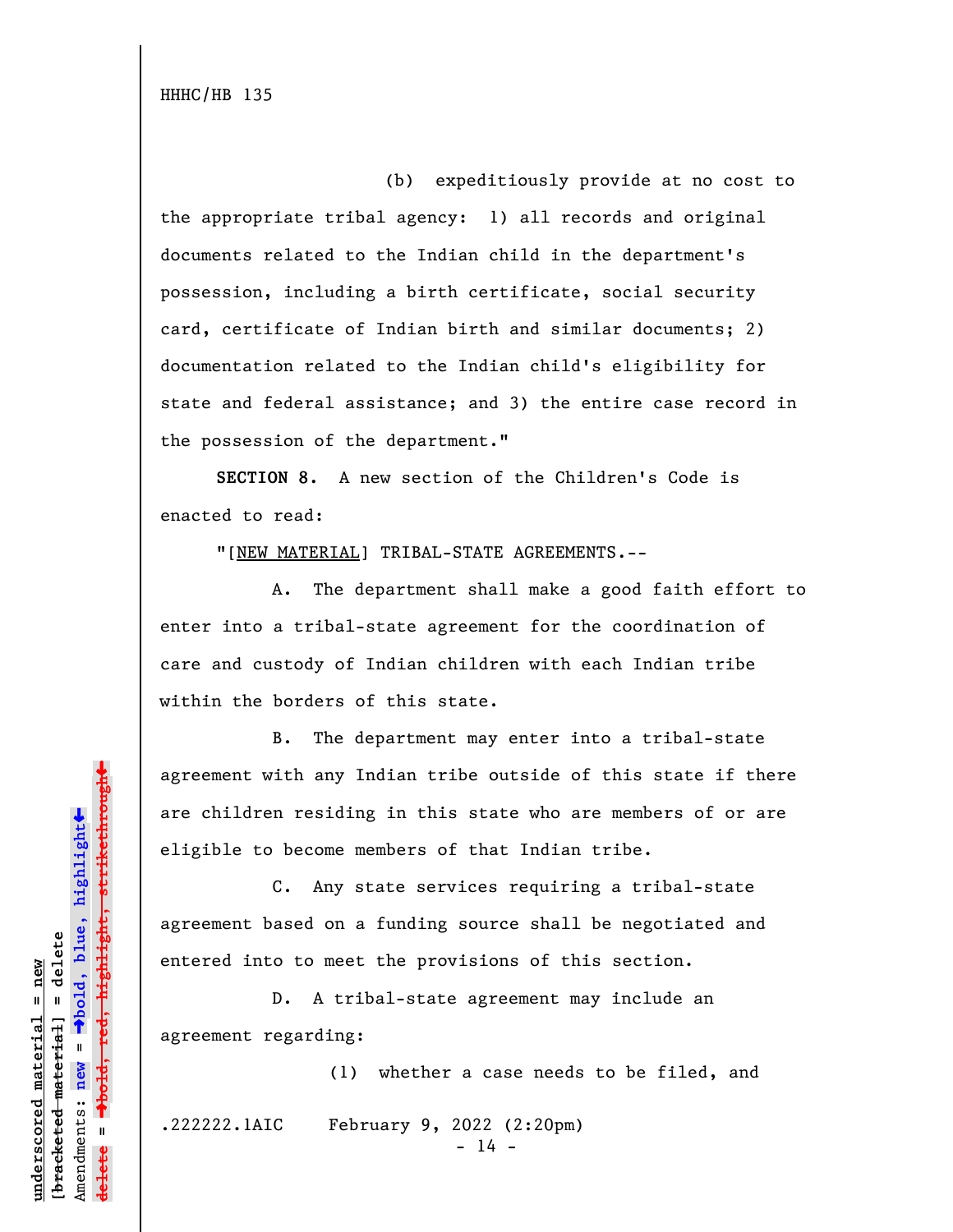whether the case would be filed by the department in court or by the appropriate tribal agency in tribal court;

(2) exclusive jurisdiction over cases filed by the department in which the court and tribal court would otherwise have concurrent jurisdiction;

(3) the process to transfer cases between a court and tribal court; and

(4) procedures for the assessment, removal, placement and custody of Indian children.

E. A tribal-state agreement shall:

(1) provide for cooperative delivery of child welfare services to Indian children in this state, including the use, to the extent available, of services provided by the Indian tribe; and

(2) if services provided by the Indian tribe are unavailable, provide for the department's use of community services and resources developed specifically for Indian families and that have demonstrated experience and capacity to provide culturally relevant and effective services to children.

F. The department shall review the tribal-state agreement every five years and invite the tribe to propose updates to the tribal-state agreement."

**SECTION 9.** A new section of the Children's Code is enacted to read:

"[NEW MATERIAL] FULL FAITH AND CREDIT.--The state shall recognize and give full faith and credit to public acts, records and judicial proceedings regarding parentage, nonparentage, adoption and custody decided in an Indian tribe's

.222222.1AIC February 9, 2022 (2:20pm)

 $- 15 -$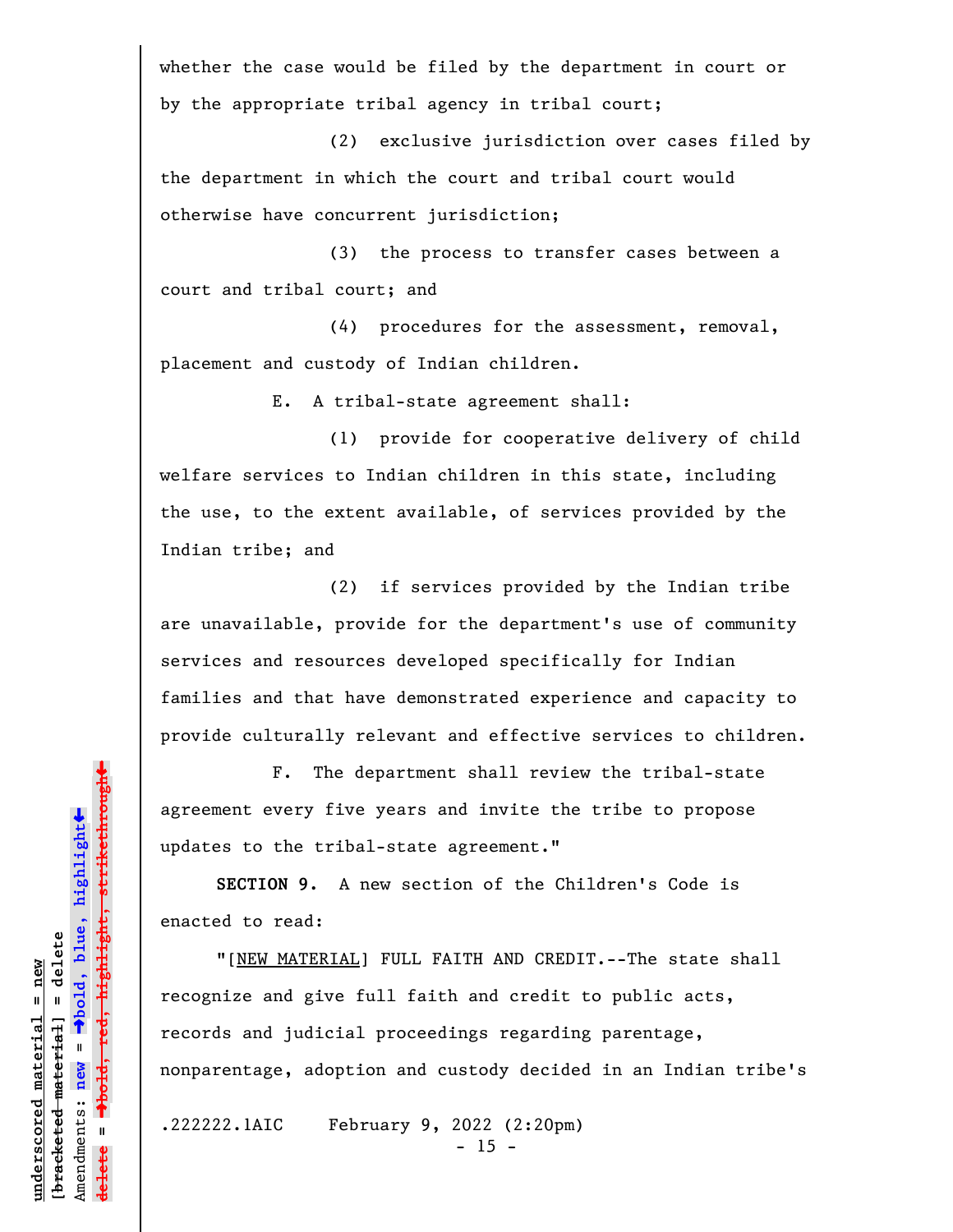jurisdiction."

**SECTION 10.** A new section of the Children's Code is enacted to read:

"[NEW MATERIAL] RIGHT TO SERVICES.--An Indian child residing on or off a reservation, as a resident of this state, shall have the same right to services that are available to other children of this state. The cost of the services provided to an Indian child or the Indian child's parents, guardian or Indian custodian shall be determined and provided for in the same manner as services are made to other children of the state, using tribal, state and federal funds."

**SECTION 11.** A new section of the Children's Code is enacted to read:

"[NEW MATERIAL] TEMPORARY EMERGENCY JURISDICTION.--

A. The department shall file a petition for temporary emergency removal where the department demonstrates that an Indian child is a resident of or domiciled on a reservation but temporarily located off a reservation. The department shall provide notice and request receipt of notice to the Indian child's tribe, parents, guardian and Indian custodian within twenty-four hours of the filing of the petition.

B. A court of this state has temporary emergency jurisdiction if the Indian child is present in this state but is domiciled on a reservation and the Indian child has been

.222222.1AIC February 9, 2022 (2:20pm)

 $- 16 -$ 

 $\ddag$ º**bold, red, highlight, strikethrough**  $\ddot{\bullet}$ º**bold, blue, highlight**  $b$ racketed material] = delete **[bracketed material] = delete** inderscored material = new **underscored material = new**  $\mathbf{I}$ Amendments: **new** = Amendments: new  $\mathbf{u}$ **delete =**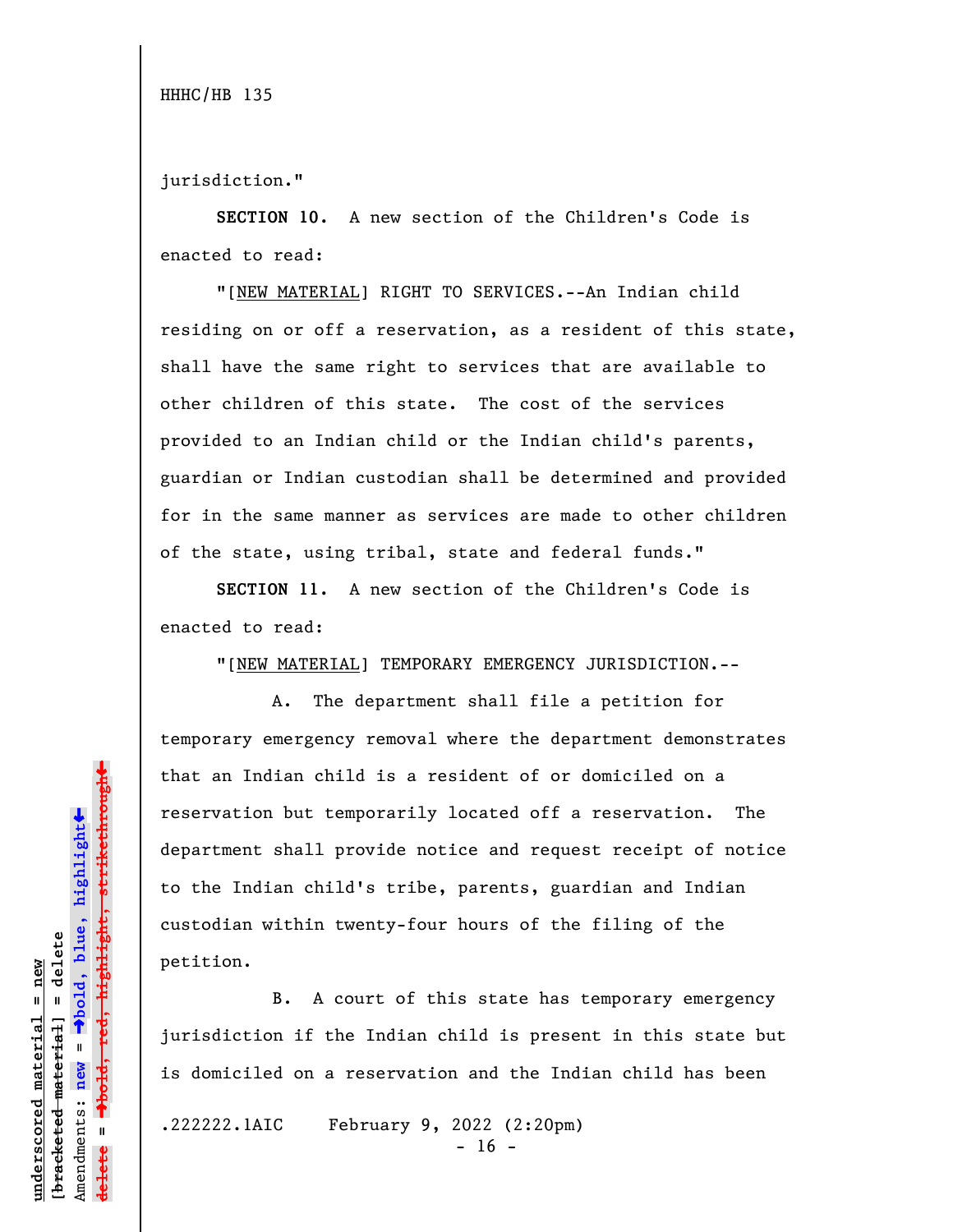abandoned or it is necessary in an emergency to protect the Indian child because the Indian child, or a sibling or parent of the Indian child, is subjected to or threatened with abuse or neglect.

C. A child custody determination made under this section remains in effect until an order is obtained from a tribal court. If a child custody proceeding has not been or is not commenced in tribal court, the department may file a petition alleging abuse and neglect.

D. A court of this state that has been asked to make a temporary emergency order for temporary jurisdiction, upon being informed that a child custody proceeding has been commenced in, or a child custody determination has been made by, a tribal court having jurisdiction shall immediately communicate with that tribal court to resolve the emergency, protect the safety of the parties and the Indian child and determine a period for the duration of the temporary order."

**SECTION 12.** A new section of the Children's Code is enacted to read:

"[NEW MATERIAL] INVESTIGATIONS.--

A. Within twenty-four hours of initiating an investigation that involves an Indian child, the department shall notify the Indian child's tribe of:

(1) the investigation;

(2) the involvement of the Indian child;

(3) the department's obligation to collaborate with the Indian child's tribe to identify a potential qualified expert witness or witnesses to participate in the proceeding if

.222222.1AIC February 9, 2022 (2:20pm)

- 17 -

 $\ddag$ º**bold, red, highlight, strikethrough**  $\ddot{\bullet}$ º**bold, blue, highlight**  $b$ racketed material] = delete **[bracketed material] = delete** inderscored material = new **underscored material = new red,** Amendments: **new** =  $\mathbf{I}$ Amendments: new  $\mathbf{I}$ **delete =**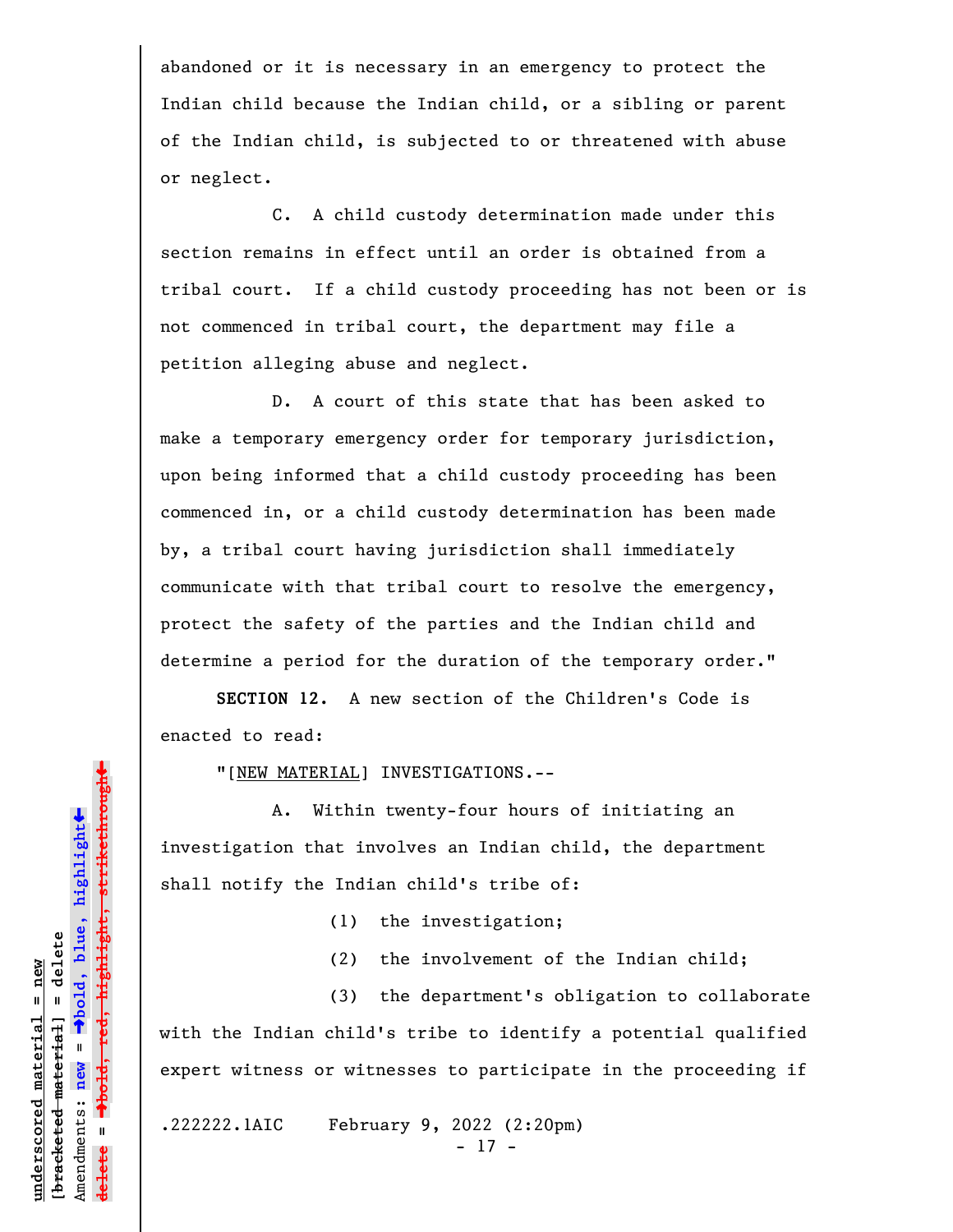the investigation results in a child custody proceeding; and

(4) the department's obligation to identify a potential qualified expert witness or witnesses no later than thirty days prior to a child custody or termination proceeding.

B. During an investigation that involves an Indian child, the department shall:

(1) coordinate services with the Indian child's tribe to prevent taking the child into custody;

(2) provide culturally appropriate remedial services designed to prevent the breakup of the Indian family; and

(3) make active efforts to identify extended family members and fictive kin able to be alternative care providers or to ensure the safety of the child.

C. The department's active efforts to coordinate services to prevent taking the Indian child into custody shall be documented in any subsequent action that may result in the child coming into the department's custody.

D. Before filing a petition related to an Indian child, the department shall notify the Indian child's tribe of the results of the investigation, including the active efforts that have been made to provide remedial services and rehabilitative programs designed to prevent the breakup of the Indian family and that these efforts have proved unsuccessful, resulting in the department's intention to file the petition."

.222222.1AIC February 9, 2022 (2:20pm)

- 18 -

 $\ddag$ º**bold, red, highlight, strikethrough**  $\ddot{\bullet}$ º**bold, blue, highlight**  $b$ racketed material] = delete **[bracketed material] = delete** inderscored material = new **underscored material = new** Amendments: **new** =  $\mathbf{I}$ Amendments: new  $\mathbf{u}$ **delete =** <del>ielete</del>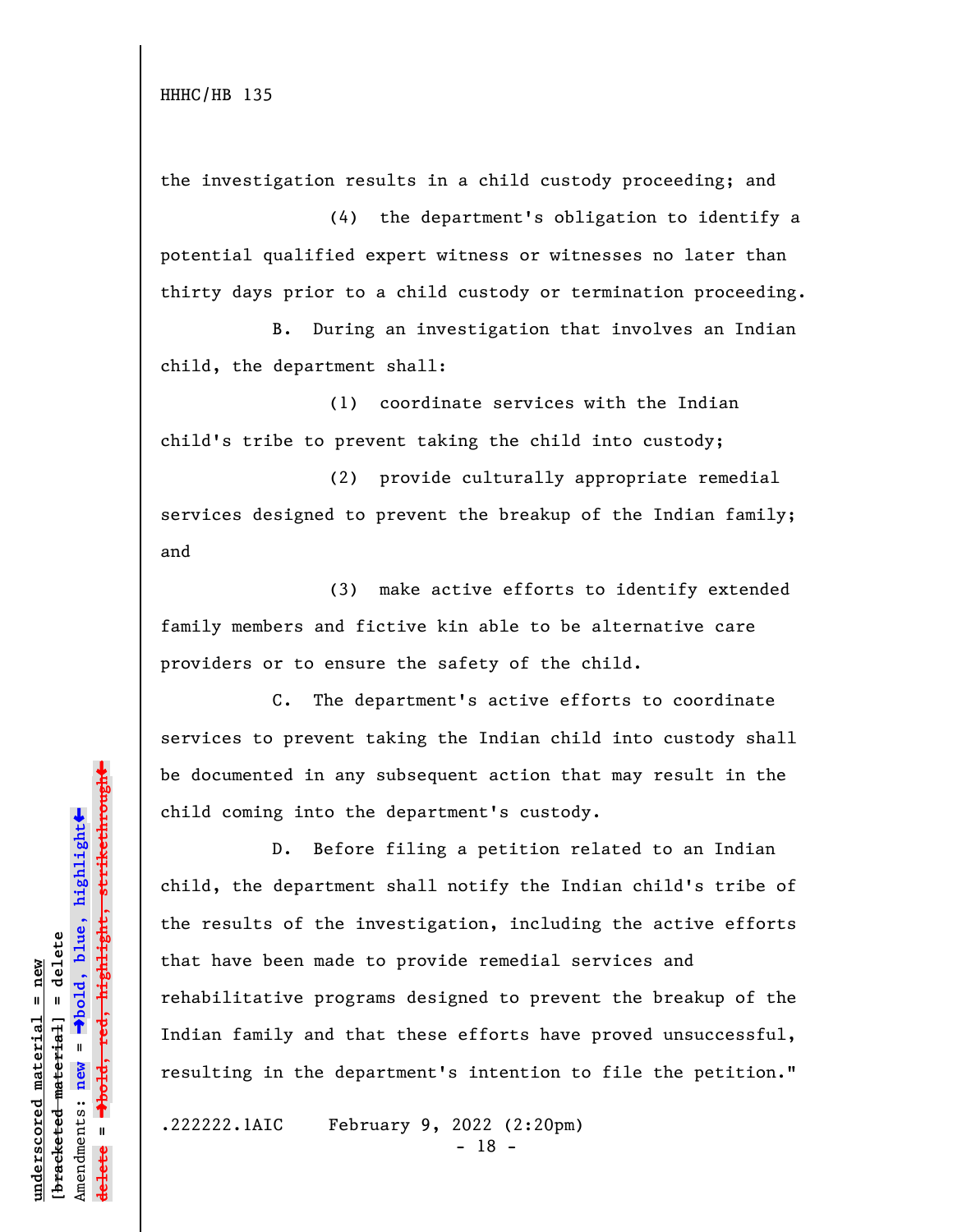**SECTION 13.** A new section of the Children's Code is enacted to read:

"[NEW MATERIAL] PENDING COURT PROCEEDINGS--NOTICE-- STANDARDS OF EVIDENCE--DOCUMENTATION OF APPLICABILITY AND COMPLIANCE.--

A. The court shall not make findings of futility or aggravated circumstances in the child custody proceeding.

B. The standards of evidence of the following child custody proceedings are as follows:

**Sfl1**º**SIRC**º**(1) for purposes of establishing legal custody at the custody hearing, the standard of proof shall be probable cause;**»**SIRC**»**Sfl1**

**Sfl1**º**SIRC**º**(1)**»**SIRC SIRC**º**(2)**»**SIRC**»**Sfl1**

**Sfl1→(1)←Sfl1** the court shall not order a foster care placement of an Indian child **SIRC**º**at adjudication** »**SIRC** unless clear and convincing evidence is presented, including the testimony of one or more qualified expert witnesses, demonstrating that the child's continued custody by the child's parent, guardian or Indian custodian is likely to result in serious emotional or physical damage to the child;

## **Sfl1**º**SIRC**º**(2)**»**SIRC SIRC**º**(3)**»**SIRC**»**Sfl1**

 $Sf11\rightarrow (2) \leftarrow Sf11$  the court shall not order a termination of parental rights for an Indian child unless evidence beyond a reasonable doubt is presented, including the testimony of one or more qualified expert witnesses, demonstrating that the child's continued custody by the child's parent, guardian or Indian custodian is likely to result in serious emotional or physical damage to the child;

.222222.1AIC February 9, 2022 (2:20pm) - 19 -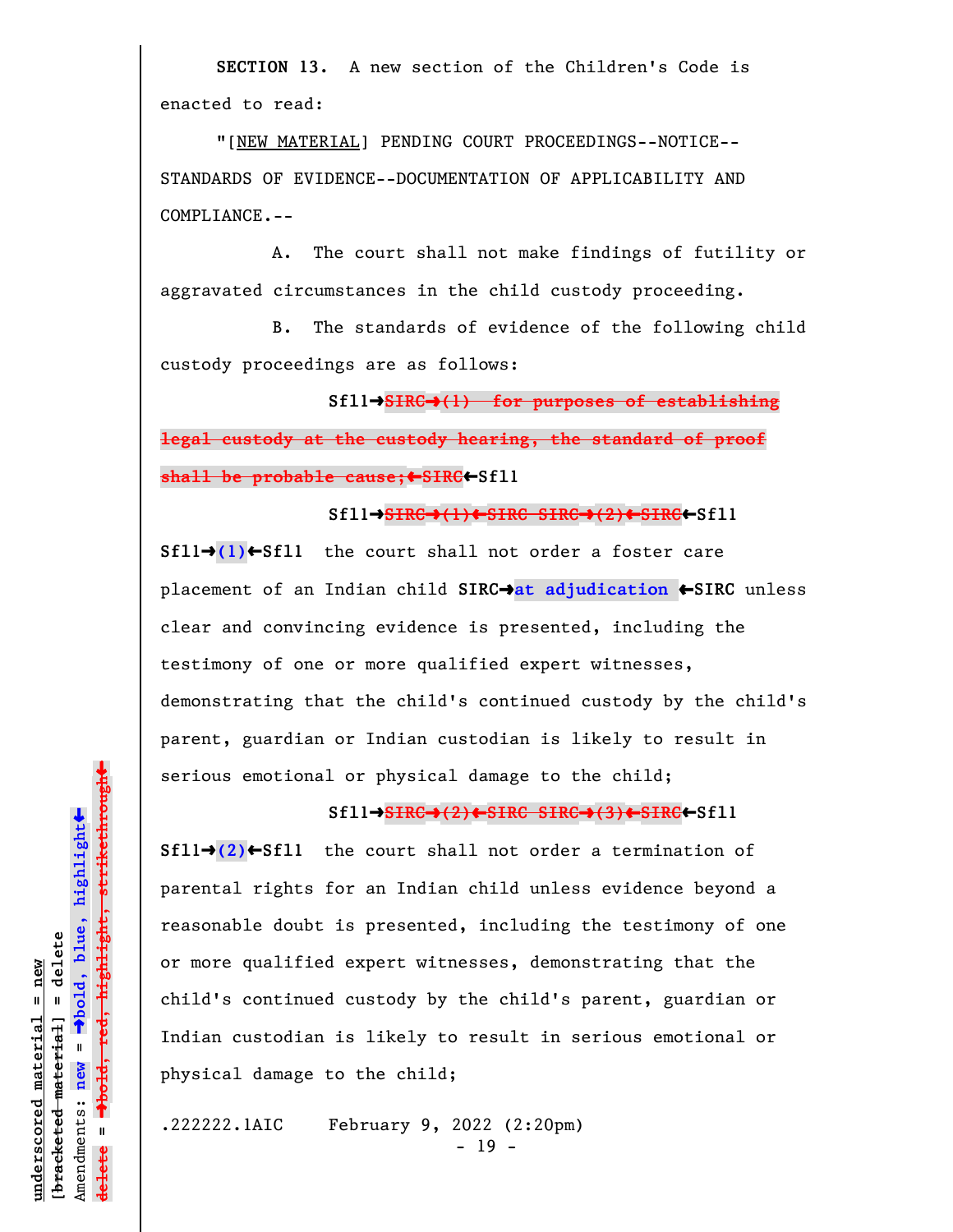**Sfl1**º**SIRC**º**(3)**»**SIRC SIRC**º**(4)**»**SIRC**»**Sfl1**

**Sfl1→(3)**←Sfl1 for a foster care placement SIRC→at **adjudication** »**SIRC** or termination of parental rights, the evidence shall show a causal relationship between the particular conditions in the home and the likelihood that continued custody of the child will result in serious emotional or physical damage to the particular child who is the subject of the child custody proceeding; and

**Sfl1**º**SIRC**º**(4)**»**SIRC SIRC**º**(5)**»**SIRC**»**Sfl1 Sfl1** $\rightarrow$ (4) $\leftarrow$ Sfl1 without a causal relationship identified in Paragraph **Sfl1**º**SIRC**º**(3)**»**SIRC SIRC**º**(4)**»**SIRC**»**Sfl1**  $Sf11 \rightarrow (3) \leftarrow Sf11$  of this subsection, evidence that shows only the existence of community or family poverty, isolation, single parenthood, custodian age, crowded or inadequate housing, substance abuse or nonconforming social behavior shall not by itself constitute clear and convincing evidence or evidence beyond a reasonable doubt that continued custody is likely to result in serious emotional or physical damage to the child.

C. If there is a reason to know that the Indian child's parent, guardian or Indian custodian has limited English proficiency and may not understand the contents of the notice pursuant to Subsection A of this section, the court shall provide language access services as required by Title 6 of the federal Civil Rights Act of 1964 and other applicable federal and state laws. If the court is unable to secure

.222222.1AIC February 9, 2022 (2:20pm)

 $- 20 -$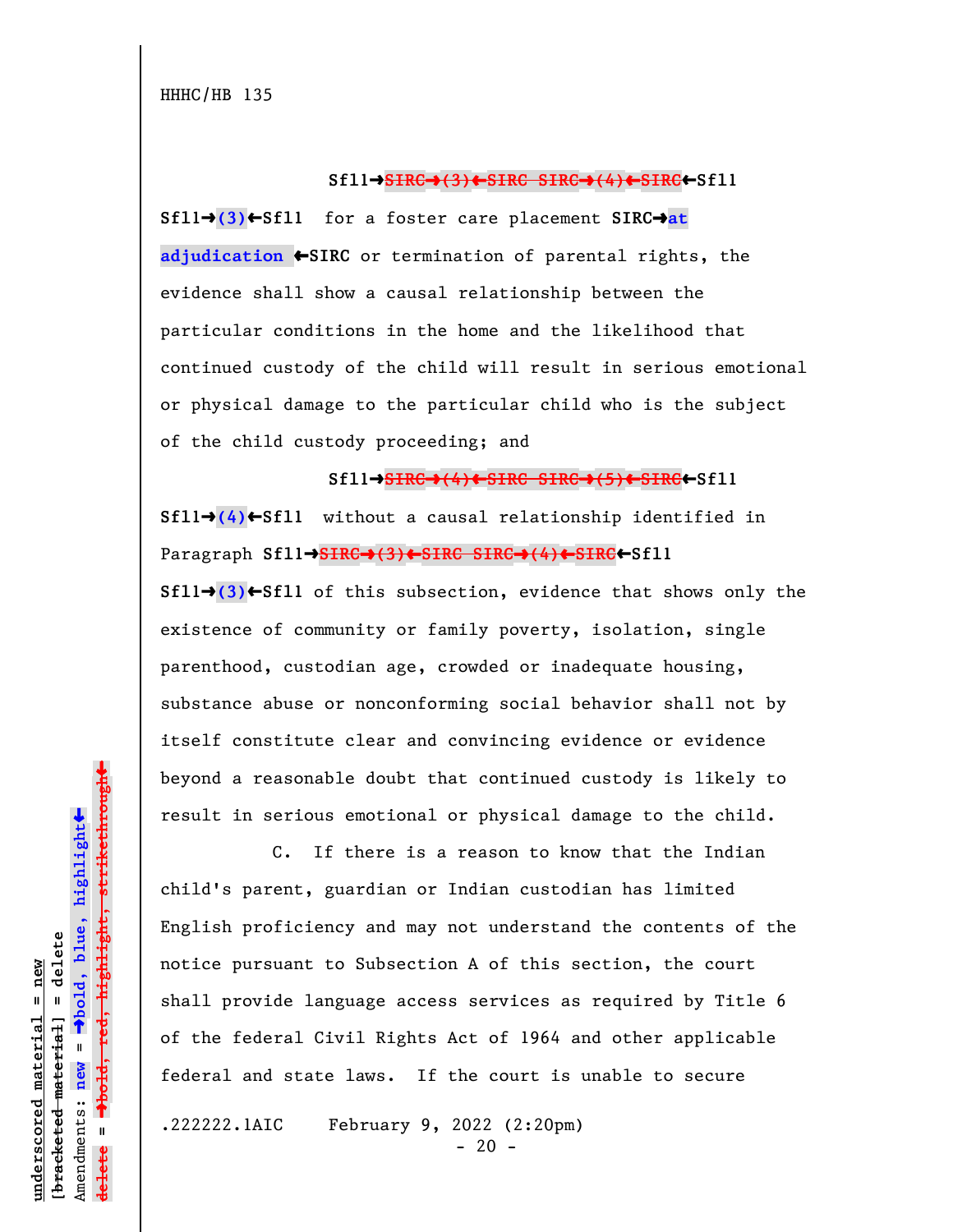translation or interpretation support, the court shall contact or direct a party to contact the Indian child's tribe or the local office of the United States department of the interior bureau of Indian affairs for assistance identifying a qualified translator or interpreter.

D. If the identity or location of the parent, guardian or Indian custodian and the Indian tribe cannot be determined, a notice shall be given to the secretary in the same manner as provided in Subsection A of this section. The secretary shall have fifteen days after receipt of the notice to provide the same notice to the parent, guardian or Indian custodian and the Indian tribe.

E. A foster care placement or termination of parental rights proceeding shall not be held until at least ten days after receipt of notice by the parent, guardian or Indian custodian and the Indian tribe or the secretary pursuant to this section; provided that the parent, guardian or Indian custodian or the Indian tribe shall, upon request, be granted up to twenty additional days to prepare for that proceeding.

F. Nothing in this section prevents a court from reviewing a removal of an Indian child from the child's parent, guardian or Indian custodian at an emergency custody proceeding before the expiration of the waiting periods provided in Subsections D and E of this section to determine the appropriateness of the removal and potential return of the child."

**SECTION 14.** A new section of the Children's Code is enacted to read:

.222222.1AIC February 9, 2022 (2:20pm)

- 21 -

 $\ddag$ º**bold, red, highlight, strikethrough**  $\ddot{\bullet}$ º**bold, blue, highlight**  $b$ racketed material] = delete **[bracketed material] = delete** inderscored material = new **underscored material = new** Amendments: new = Amendments: **new** =  $\mathbf{u}$ **delete =**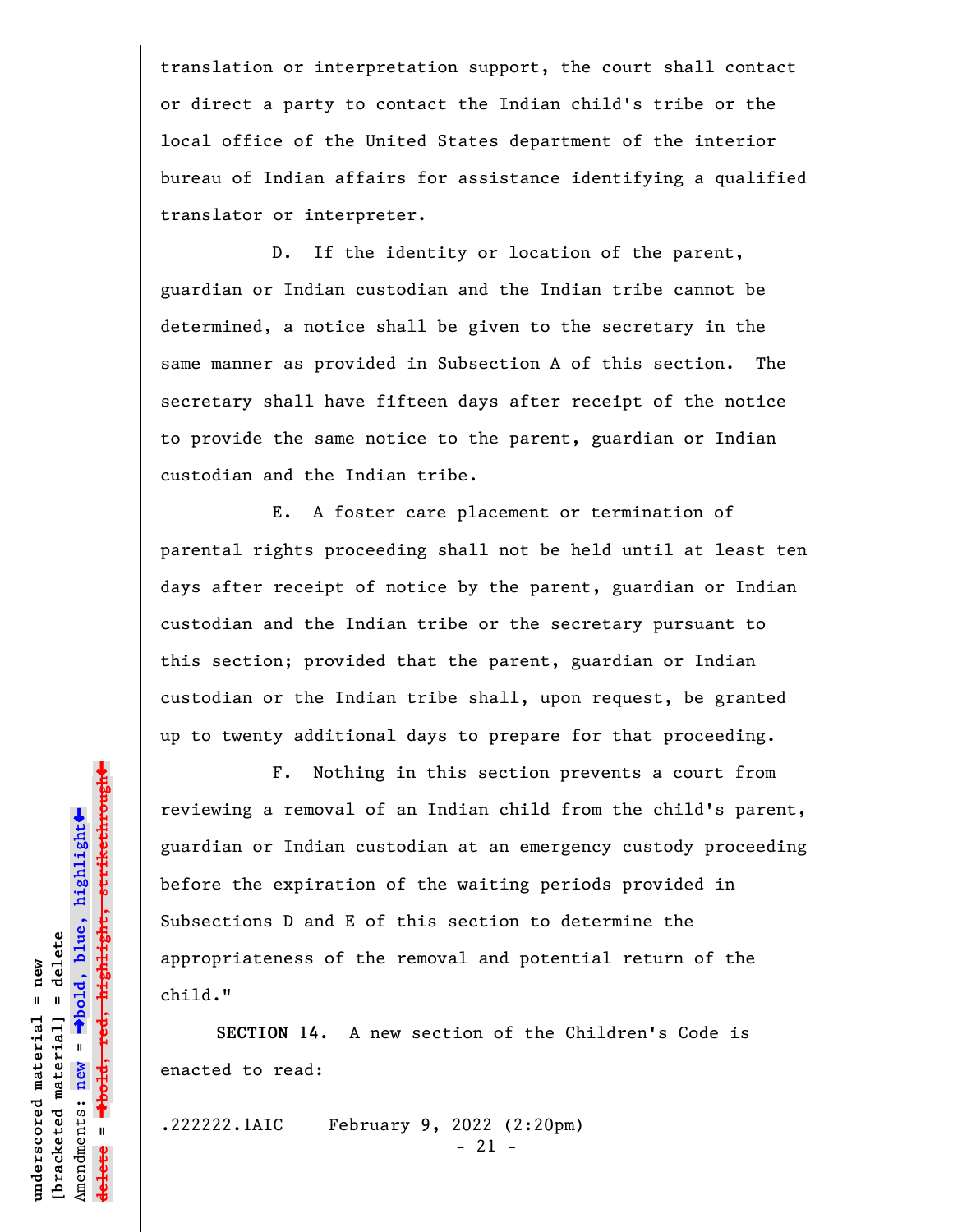"[NEW MATERIAL] INTERVENTION.--

A. An Indian child's tribe has the right to intervene at any point in a child custody proceeding.

B. In any court proceeding subject to the Indian Family Protection Act for the foster care placement, guardianship placement, adoptive placement of or termination of parental rights to an Indian child, the Indian child's relative or extended family member, the guardian or the Indian custodian may file a motion to intervene at any point in the proceeding.

C. When determining whether a person described in Subsection B of this section should be permitted to intervene, the court shall consider:

(1) the person's rationale for the proposed intervention; and

(2) whether intervention is in the best interest of the Indian child. SIRC $\rightarrow$ " $\leftarrow$ SIRC

**SIRC**º**D. When the court determines that the Indian child's best interest will be served as a result of intervention by a person described in Subsection B of this section, the court may permit intervention unless the party opposing intervention can demonstrate that a viable plan for reunification with the respondents is in progress and that intervention could impede the progress of the reunification plan."**»**SIRC**

**SECTION 15.** A new section of the Children's Code is .222222.1AIC February 9, 2022 (2:20pm)  $- 22 -$ 

 $\ddag$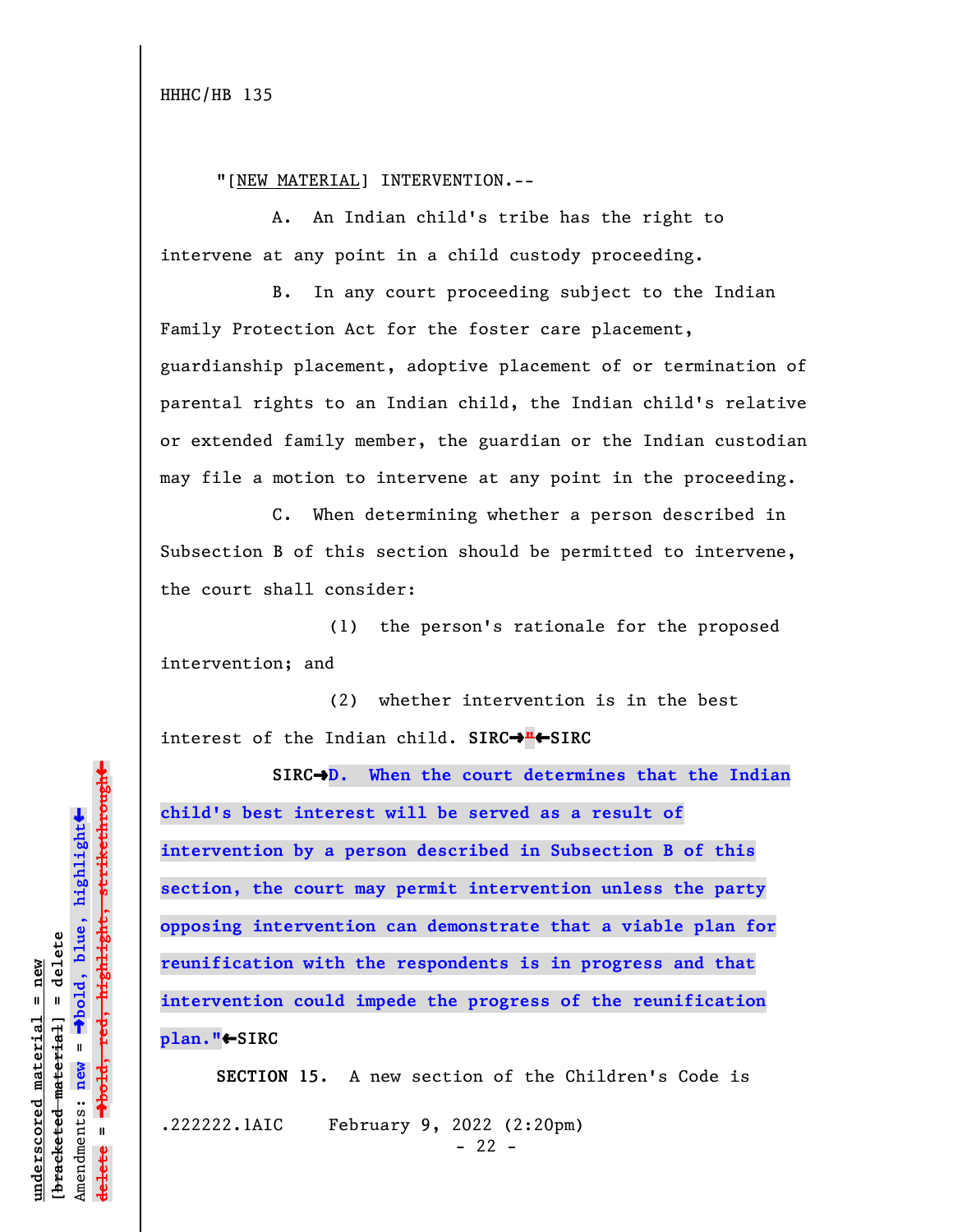enacted to read:

"[NEW MATERIAL] PETITION--FORM AND CONTENT.--In a petition initiating a child custody proceeding, the department shall include a statement as to whether the child who is the subject of the child custody proceeding is an Indian child and shall include information about:

A. the Indian child's tribe;

B. the tribal affiliations of the Indian child's parents;

C. active efforts made to provide remedial services and rehabilitative programs designed to prevent the breakup of the Indian family and that these efforts were proven to be unsuccessful and the reasons these efforts were unsuccessful, if known;

D. active efforts made to comply with the notice requirements pursuant to the Indian Family Protection Act, including results of the contact and the names, addresses, titles and telephone numbers of the persons contacted. Copies of any correspondence with the Indian child's tribe shall be attached as exhibits to the petition; and

E. active efforts made to comply with the placement preferences set forth in the Indian Family Protection Act or the placement preferences of the Indian child's tribe."

**SECTION 16.** A new section of the Children's Code is enacted to read:

"[NEW MATERIAL] RECORD OF INDIAN CHILD'S TRIBE--INDIAN TRIBE'S RIGHT TO PARTICIPATE.--

A. The department shall keep a record of:

.222222.1AIC February 9, 2022 (2:20pm)

 $- 23 -$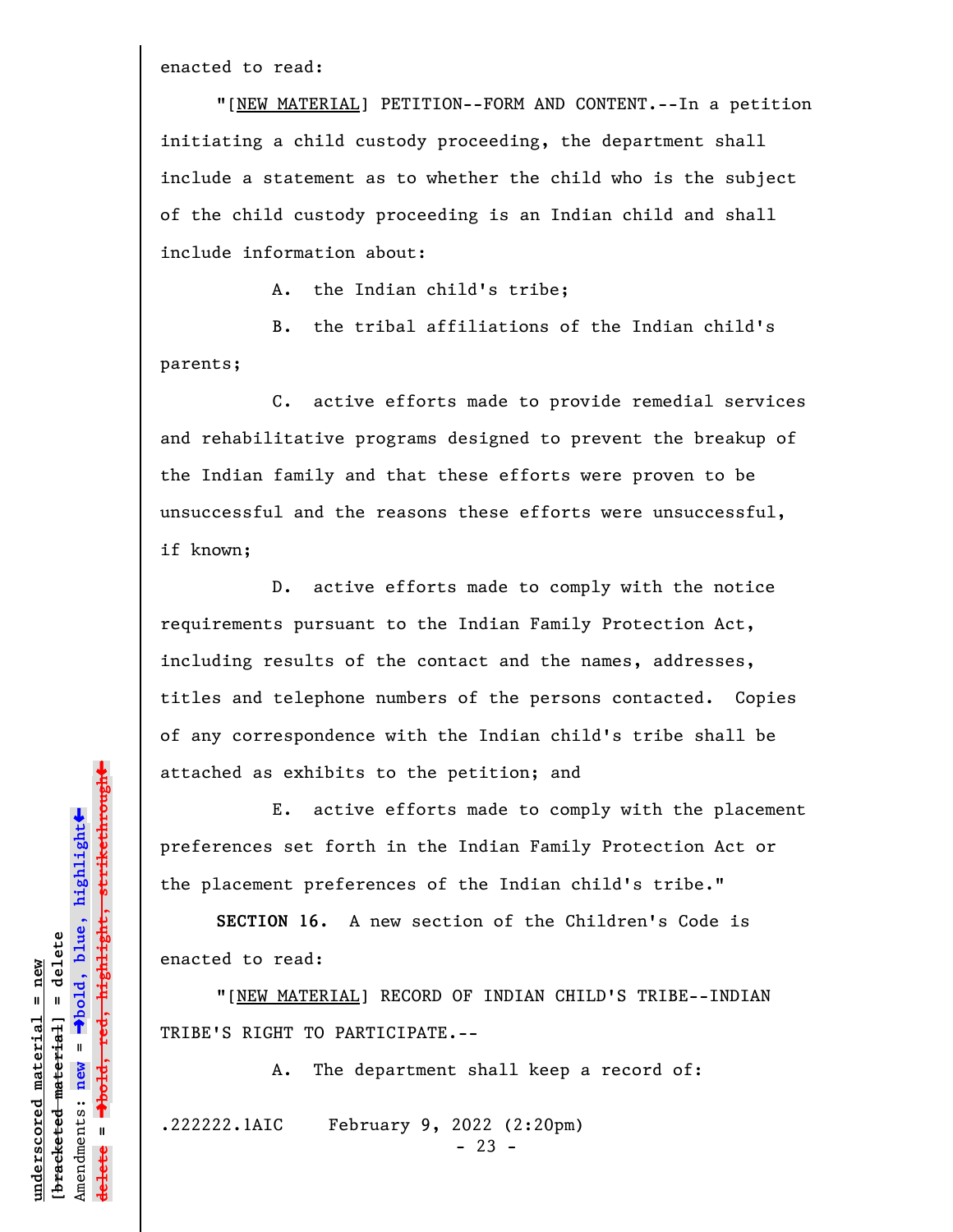HHHC/HB 135

(1) an Indian tribe of which the Indian child is a member or eligible for membership, as determined by the Indian child's tribe;

(2) whether the Indian child is a member of one Indian tribe but is eligible for membership in one or more other Indian tribes;

(3) the Indian tribe designated by agreement between one or more Indian tribes if the Indian child is not a member of each of those Indian tribes but is eligible for membership in each of those Indian tribes; or

(4) the Indian tribe recorded by the court pursuant to Subsection D of this section if the Indian child is eligible for membership in each of those Indian tribes and the Indian tribes cannot agree on the designation of the Indian child's tribe.

B. If the department files a petition SIRC<sup>+</sup>in **court**»**SIRC**, the department shall inform the court **SIRC**º**on the record**»**SIRC** of **SIRC**º**which**»**SIRC SIRC**º**the**»**SIRC** Indian tribe or tribes **SIRC**º**of which**»**SIRC** the Indian child is a member or eligible for membership.

C. If there is no dispute, the court shall make a record of the Indian child's tribe.

D. If there is a dispute as to which Indian tribe is the Indian child's tribe, the court shall, after a hearing, record the Indian tribe with which the Indian child has more

.222222.1AIC February 9, 2022 (2:20pm)

 $- 24 -$ 

 $\ddag$ º**bold, red, highlight, strikethrough**  $\ddot{\bullet}$ º**bold, blue, highlight**  $b$ racketed material] = delete **[bracketed material] = delete** inderscored material = new **underscored material = new** Amendments: **new** =  $\mathbf{I}$  $\frac{1}{2}$ Amendments: new  $\mathbf{I}$ **delete =**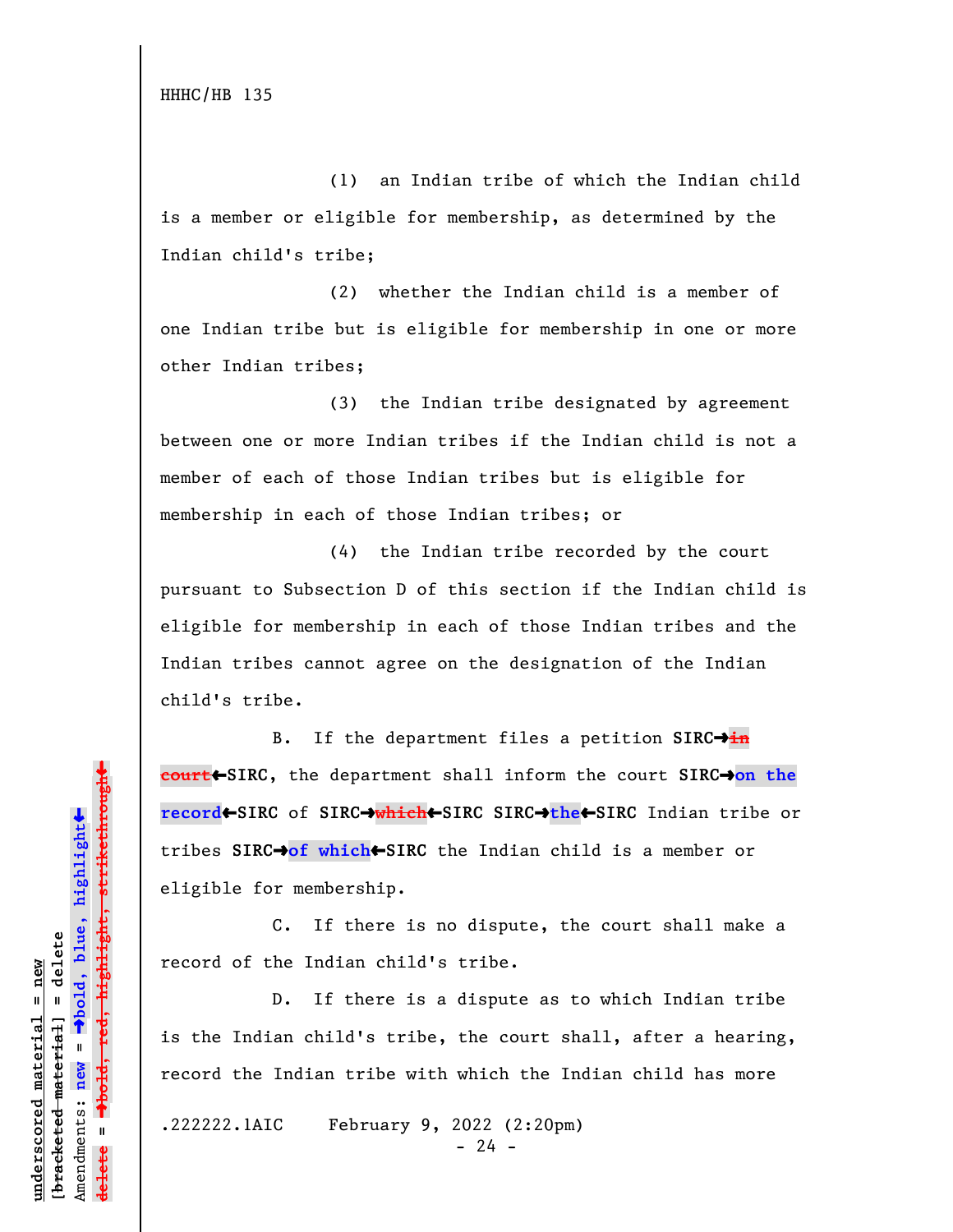significant contacts, taking into consideration:

(1) the preference of each of the Indian child's parents;

(2) the duration of the Indian child's current or prior domicile or residence on or near the reservation of each Indian tribe;

(3) the tribal membership of the Indian child's custodial parent or Indian custodian;

(4) the interests asserted by each Indian tribe;

(5) whether the Indian tribe has previously adjudicated a case involving an Indian child;

(6) the Indian tribe's custom and tradition; and

(7) if the court determines that the Indian child is of sufficient age and capacity to meaningfully selfidentify the Indian child's tribe, the self-identification of the Indian child.

E. If an Indian child is a member of or is eligible for membership in more than one Indian tribe, the court shall permit an Indian tribe, in addition to the Indian child's tribe as determined pursuant to Subsection D of this section, to participate in the child custody proceeding as an intervenor.

F. In a child custody proceeding involving an Indian child, the Indian child's tribe may be present and may participate at a closed hearing regardless of whether the Indian child's tribe has intervened.

G. The Indian child's tribe or any Indian tribe

.222222.1AIC February 9, 2022 (2:20pm)

- 25 -

 $\ddag$ º**bold, red, highlight, strikethrough**  $\ddot{\bullet}$ º**bold, blue, highlight**  $b$ racketed material] = delete **[bracketed material] = delete** inderscored material = new **underscored material = new** Amendments: **new** = Amendments: new =  $\mathbf{I}$ **delete =**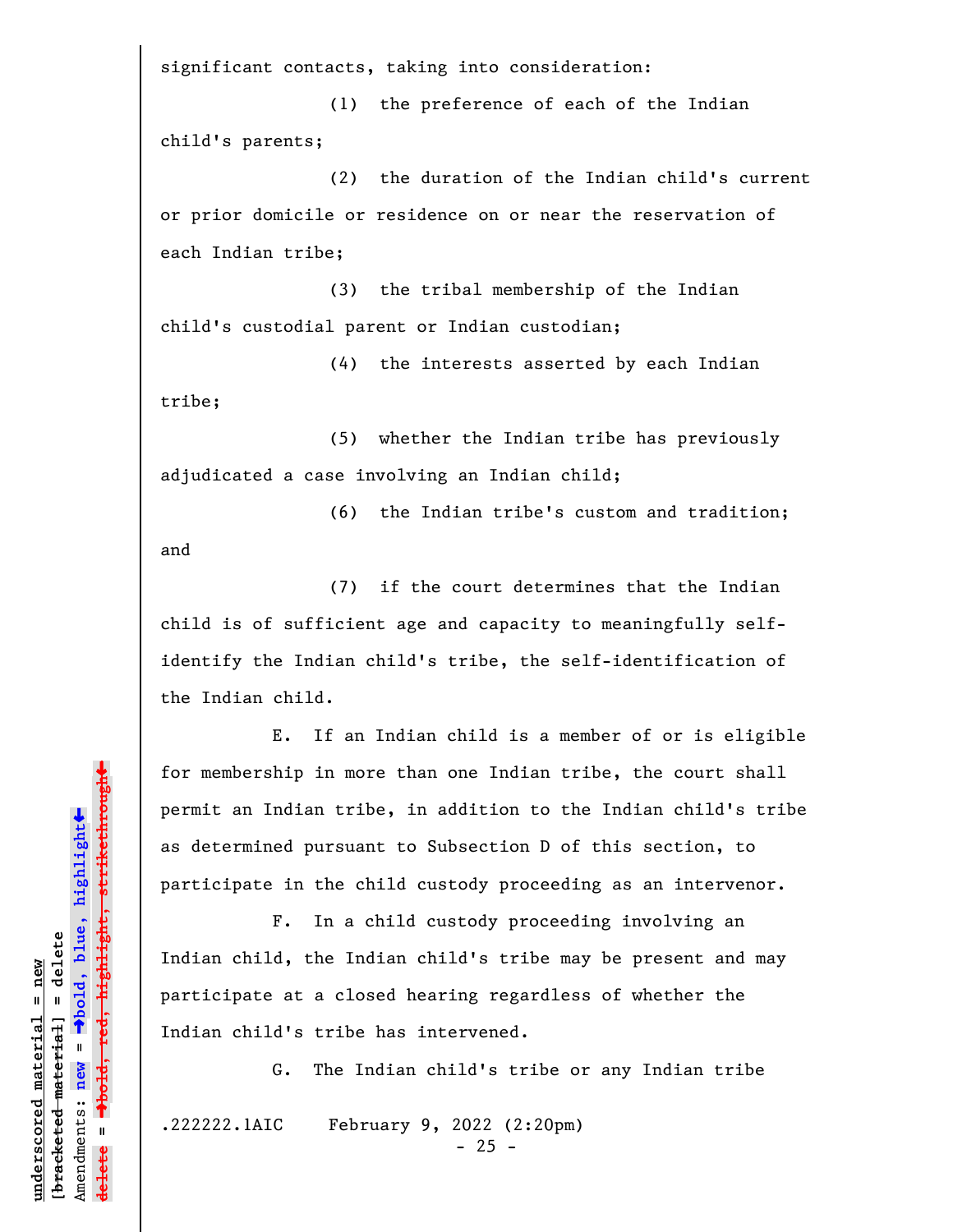HHHC/HB 135

claiming the Indian child as a member, whether or not the Indian tribe has intervened, shall have the right to examine all reports or other documents filed with the court upon which a decision with respect to the action may be based."

**SECTION 17.** A new section of the Children's Code is enacted to read:

"[NEW MATERIAL] QUALIFIED EXPERT WITNESS.--

A. The court shall receive testimony from one or more qualified expert witnesses in all adjudicatory hearings pursuant to the Abuse and Neglect Act and all hearings to terminate parental rights. The court shall receive testimony from a qualified expert witness regardless of whether the parties to the proceeding have stipulated to a finding of abuse or neglect.

B. A person may be qualified by the court to serve as a qualified expert witness if the court finds that the person is:

(1) knowledgeable about the prevailing social and cultural standards of the tribe and is familiar with the family and child-rearing practices of the Indian child's tribe; **SIRC**º**and**»**SIRC**

SIRC<sup>+</sup>(2) able to testify regarding whether **the Indian child's continued custody by the parent, guardian or Indian custodian is likely to result in serious emotional or physical damage to the child; and**SIRC

.222222.1AIC February 9, 2022 (2:20pm)  $- 26 -$ 

 $\ddag$ º**bold, red, highlight, strikethrough**  $\ddot{\bullet}$ º**bold, blue, highlight**  $b$ racketed material] = delete **[bracketed material] = delete** inderscored material = new **underscored material = new** Amendments: **new** =  $\mathbf{I}$ Amendments: new  $\mathbf{u}$ **delete =** lelete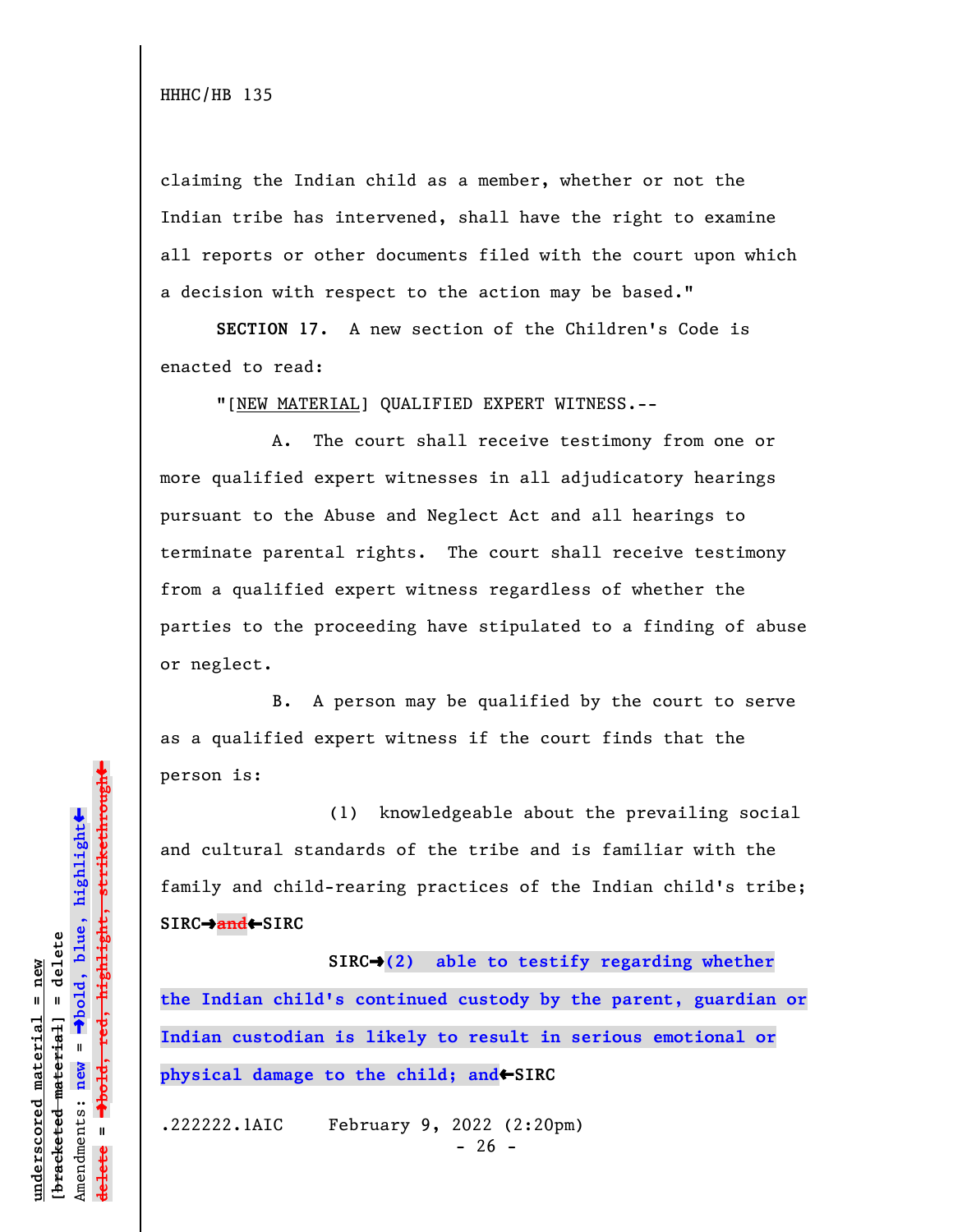**SIRC**º**(2)**»**SIRC SIRC**º**(3)**»**SIRC** a member of the Indian child's tribe; or

**SIRC**º**(3)**»**SIRC SIRC**º**(4)**»**SIRC** a person recommended by the Indian child's tribe.

C. When the department notifies an Indian child's tribe of the pendency of an investigation involving an Indian child from that Indian tribe, the department shall request in writing that the Indian child's tribe designate a qualified expert witness to testify in any child custody or termination proceedings that **SIRC**º**may**»**SIRC** result from the investigation. The department shall make active efforts to collaborate with the Indian tribe to identify a person to serve as a qualified expert witness.

D. If, after active efforts and in no case later than SIRC→forty-five←SIRC SIRC→fifteen←SIRC days after **SIRC**º**requesting a designation in writing from the Indian child's tribe**»**SIRC SIRC**º**filing the petition**»**SIRC**, the department does not receive a designation from the Indian tribe or if the department, after good faith efforts, is unable to retain the Indian tribe's designated qualified expert witness, the department may identify a qualified expert witness who meets the requirements provided in Paragraph (1) of Subsection B of this section from a list of qualified expert witnesses compiled through cooperation among the Indian tribes in the state and the department.

E. If, **SIRC**º**sixty**»**SIRC SIRC**º**thirty**»**SIRC** days **SIRC**º**following the initiation of an investigation**»**SIRC SIRC**º**after filing the petition**»**SIRC** , the department has not .222222.1AIC February 9, 2022 (2:20pm) - 27 -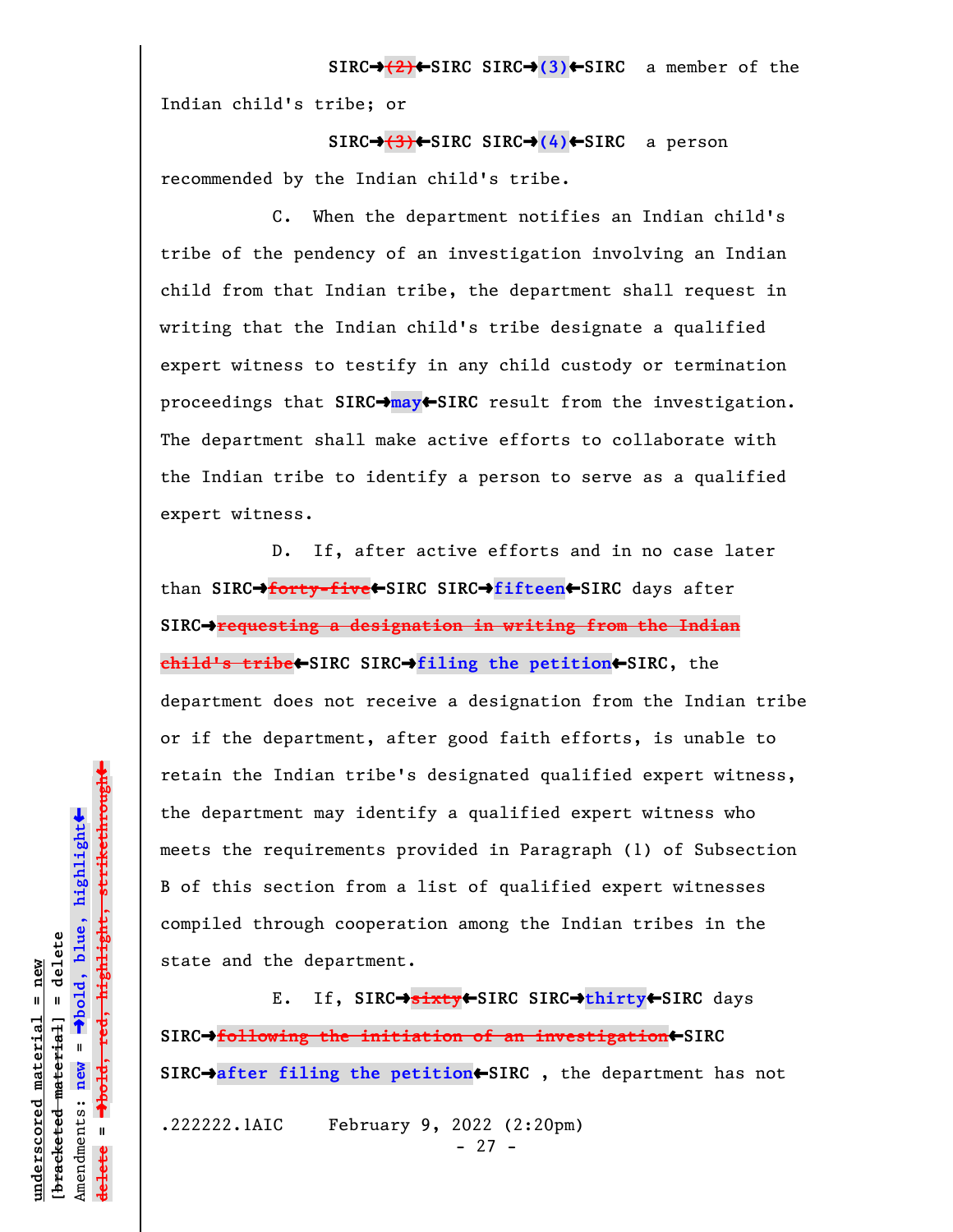identified a qualified expert witness to testify as required by the Indian Family Protection Act, in considering a motion by the department for a continuance, the court shall consider whether it is in the best interest of the Indian child to remain in the department's custody for additional time.

F. At least thirty days prior to an adjudicatory hearing pursuant to the Abuse and Neglect Act and a hearing to terminate parental rights, the department shall disclose to the Indian child's tribe the name of the qualified expert witness designated by the department to testify at the hearing.

G. An Indian child's tribe shall have the opportunity to question a qualified expert witness in all hearings involving an Indian child in which the qualified expert witness testifies, regardless of whether the Indian child's tribe has intervened. An Indian child's tribe may designate a qualified expert witness to testify in addition to any qualified expert witness designated by the department.

**SIRC**º**H. Once designated to a case, a qualified expert witness shall become familiar with the case and provide comments on the case to the court.**»**SIRC**

**SIRC**º**I.**»**SIRC SIRC**º**H.**»**SIRC** An employee of the department shall not serve as a qualified expert witness pursuant to this section."

**SECTION 18.** A new section of the Children's Code is enacted to read:

.222222.1AIC February 9, 2022 (2:20pm)

- 28 -

 $\ddag$ º**bold, red, highlight, strikethrough**  $\ddot{\bullet}$ º**bold, blue, highlight**  $b$ racketed material] = delete **[bracketed material] = delete** inderscored material = new **underscored material = new** Amendments: new = Amendments: **new** =  $\mathbf{u}$ **delete =** lelete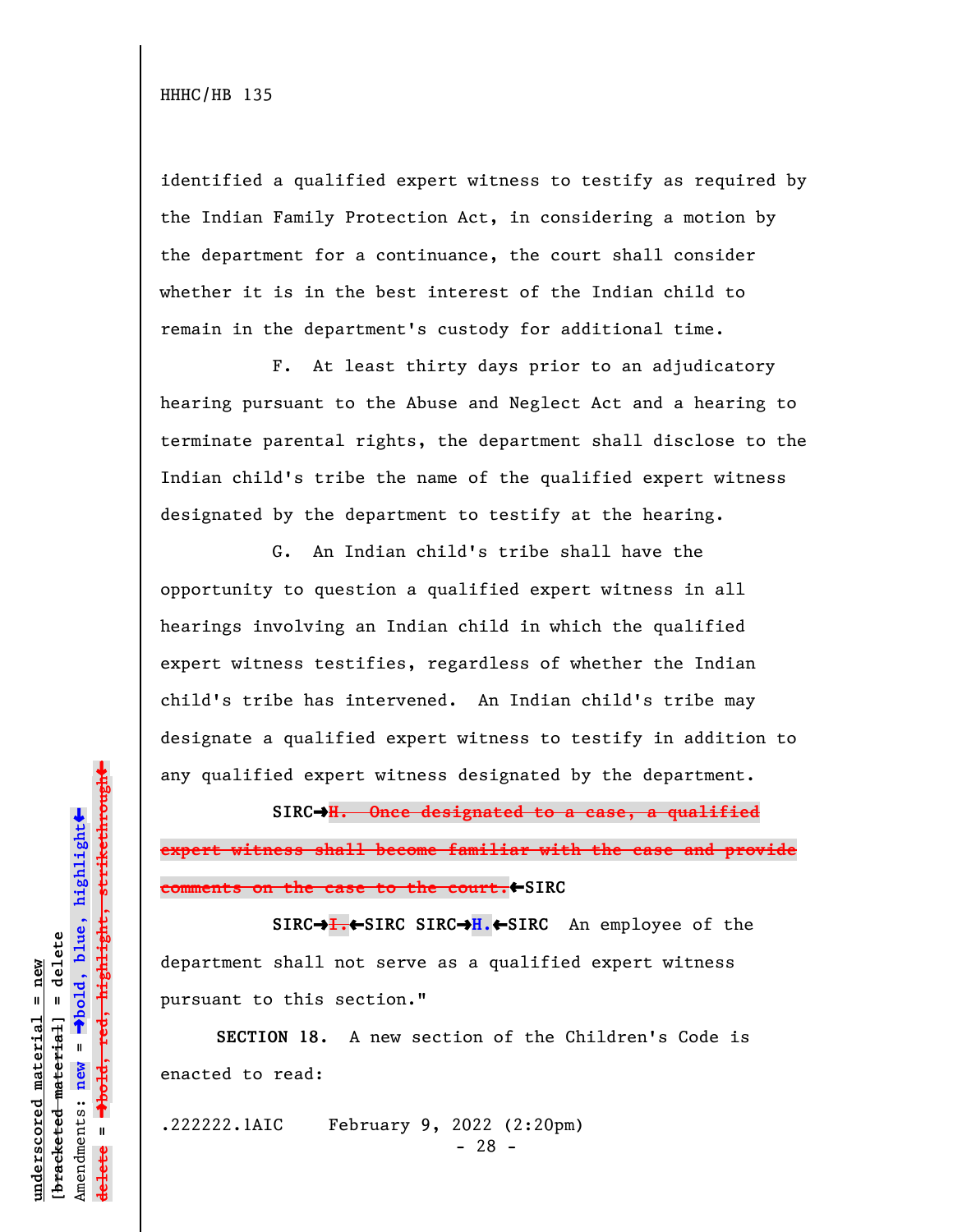"[NEW MATERIAL] VOLUNTARY PLACEMENT AGREEMENTS--PARENTAL RIGHTS--CONSENT--WITHDRAWAL--FRAUD OR DURESS.--

A. Prior to entering any voluntary placement agreement, the department shall make active efforts to prevent the breakup of the Indian family pursuant to the Indian Family Protection Act.

B. In a voluntary foster care placement involving an Indian child, an Indian child's parent or guardian may enter into a voluntary placement agreement with the department. An Indian child's parent's or guardian's consent is voidable unless it is executed in writing and recorded before the court.

C. The department shall notify the Indian child's tribe by certified mail, with return receipt requested, of the pending voluntary placement agreement and of the **SIRC**º**department's**»**SIRC SIRC**º**Indian child's tribe's**»**SIRC** right to intervene.

D. Before approving a voluntary placement agreement, the court shall ensure that the voluntary placement agreement is executed in writing. The court shall certify on the record that:

(1) the terms and consequences of the consent were fully explained in detail and in a manner that is understandable to the parent or guardian;

(2) the Indian child's parent or guardian fully understands the English language or that the voluntary placement agreement was interpreted into the primary language of the Indian child's parent or guardian;

(3) the child is an Indian child;

.222222.1AIC February 9, 2022 (2:20pm)

- 29 -

 $\ddag$ º**bold, red, highlight, strikethrough**  $\ddot{\bullet}$ º**bold, blue, highlight**  $b$ racketed material] = delete **[bracketed material] = delete** inderscored material = new **underscored material = new** Amendments: new = Amendments: **new** =  $\mathbf{I}$ **delete =** lelete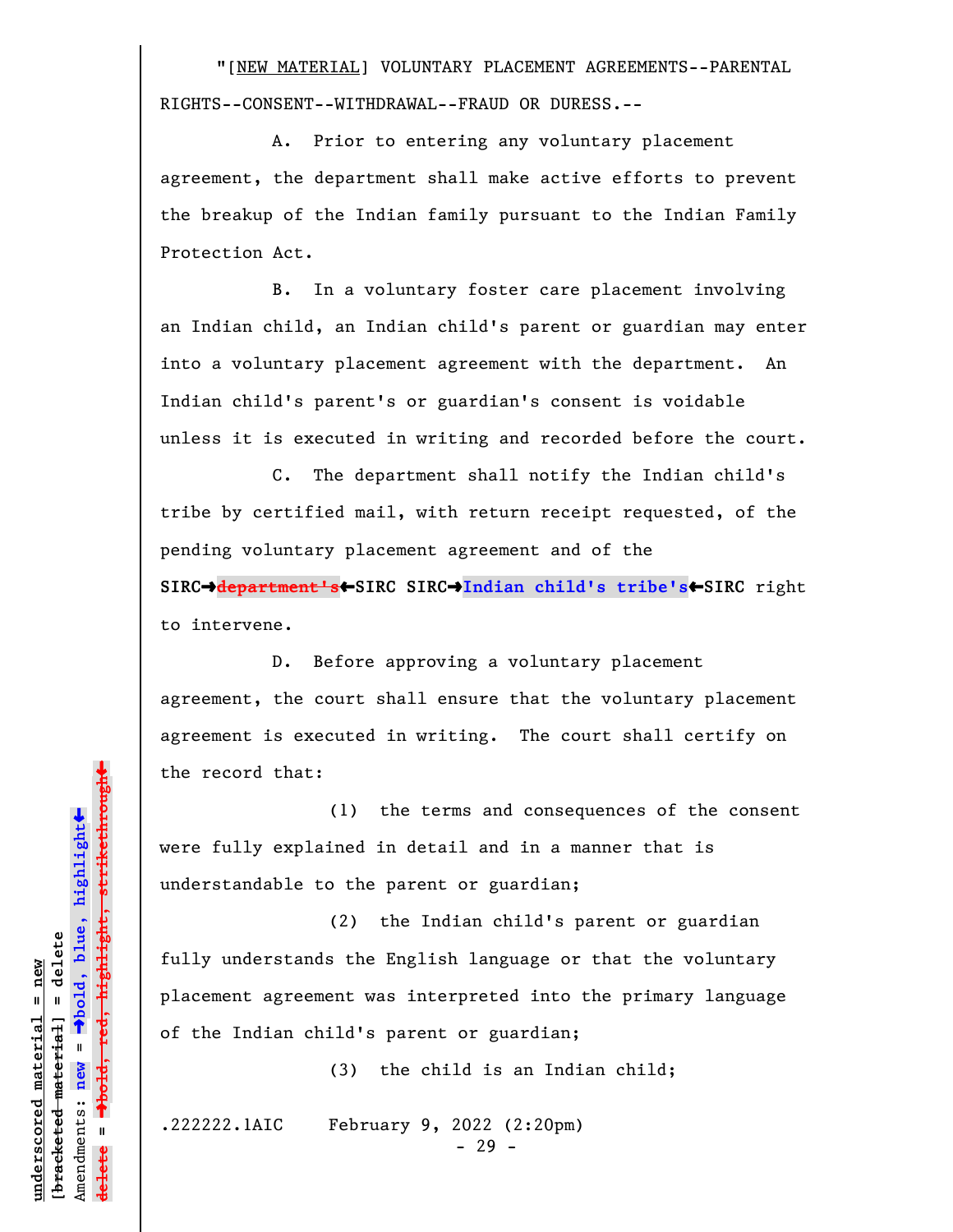HHHC/HB 135

(4) there is no pending child abuse or neglect investigation involving the Indian child;

(5) the Indian child's parent or guardian is **SIRC**º**voluntarily**»**SIRC** entering into the voluntary placement **SIRC**º**voluntarily**»**SIRC** without any threat **SIRC**º**or**»**SIRC SIRC**º**of**»**SIRC** removal of the Indian **SIRC**º**child's parent's or guardian's**»**SIRC** child by the department;

(6) the department provided notice to the Indian child's tribe via certified or registered mail with return receipt requested;

(7) confidentiality has been requested or indicated and execution of consent was made in a closed court proceeding not open to the public;

(8) if not represented, the Indian child's parent or guardian is proceeding without an attorney and has the right to consult with an attorney of the Indian child's parent's or guardian's own choosing; and

(9) the Indian child's parent or guardian is of sound mind and judgment.

E. The request for voluntary placement shall be initiated in writing by the Indian child's parent or guardian, and if good cause is shown and the requirements of Subsection D of this section are met, the department may accept temporary custody or placement and care responsibility. Placement and care responsibility means that the department is legally

.222222.1AIC February 9, 2022 (2:20pm)

 $-30 -$ 

 $\ddag$ º**bold, red, highlight, strikethrough**  $\ddot{\bullet}$ º**bold, blue, highlight**  $b$ racketed material] = delete **[bracketed material] = delete** inderscored material = new **underscored material = new** Amendments: **new** =  $\mathbf{I}$ Amendments: new  $\mathbf{u}$ **delete =** lelete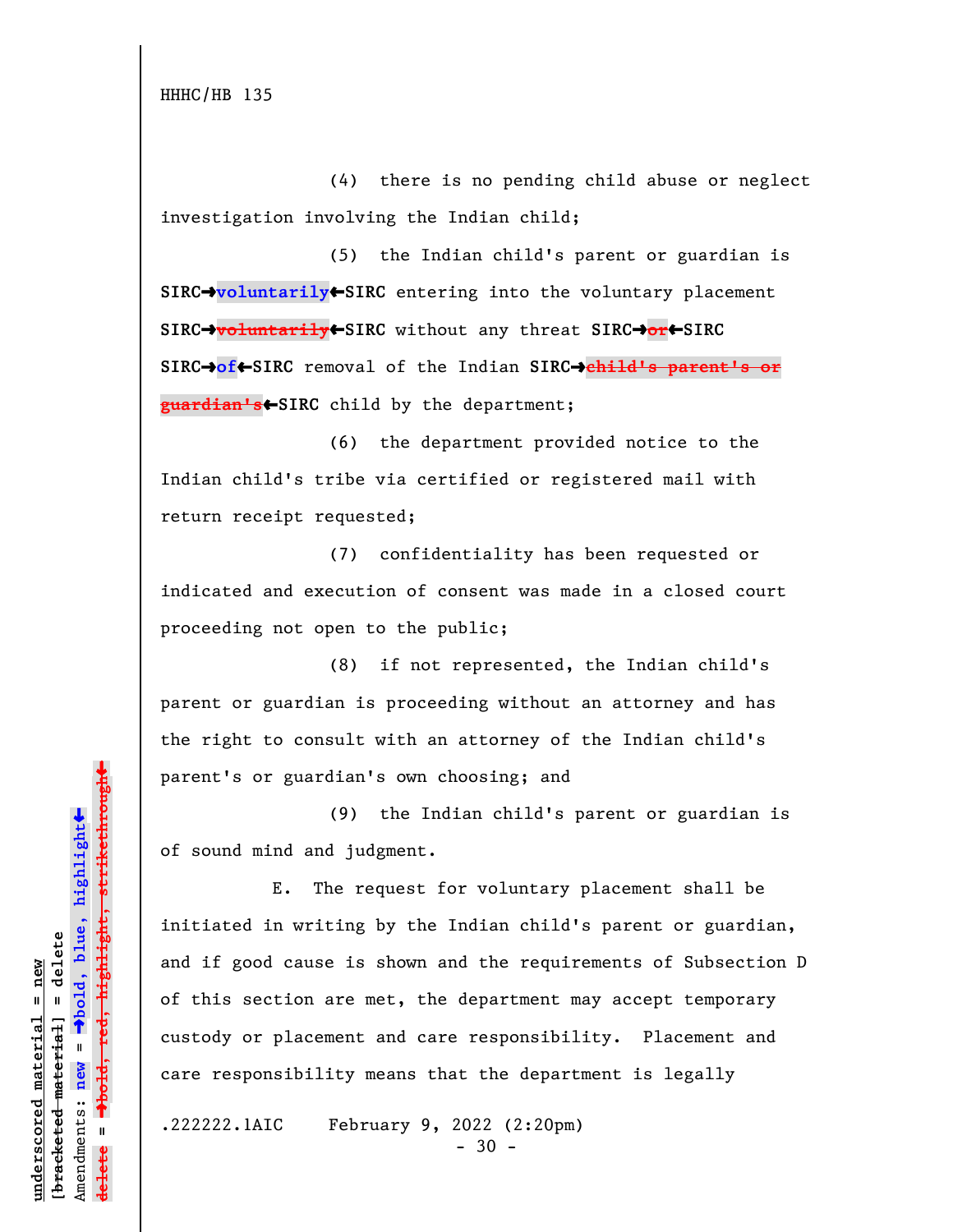accountable for the day-to-day care and protection of the Indian child in foster care. Responsibility for placement and care allows the department to make placement decisions about the Indian child, such as where the child is placed and the type of placement that is most appropriate for the Indian child.

F. During voluntary placement, the department shall make active efforts to provide tailored case planning to alleviate the causes and conditions leading to the voluntary placement agreement.

G. Any consent to a foster care placement that is given prior to or within ten days after birth of an Indian child is voidable.

H. An Indian child's parent or guardian may withdraw consent to a voluntary foster care placement of an Indian child pursuant to the Children's Code at any time. Upon receipt of a request to withdraw, the Indian child shall be returned to the Indian child's parent or guardian. The department shall have up to forty-eight hours after withdrawal of consent to allow for transition arrangements to be made for the Indian child's return to the Indian child's parent or guardian.

I. An Indian child shall not remain in voluntary placement for longer than one hundred eighty consecutive days or for more than one hundred eighty days in a calendar year; provided that a child may remain in voluntary placement up to an additional one hundred eighty consecutive days upon order of the court. If the Indian child's parent or guardian seeks to

.222222.1AIC February 9, 2022 (2:20pm)

- 31 -

 $\ddag$ º**bold, red, highlight, strikethrough**  $\ddot{\bullet}$ º**bold, blue, highlight**  $b$ racketed material] = delete **[bracketed material] = delete** inderscored material = new **underscored material = new** Amendments: **new** =  $\mathbf{I}$ Amendments: new  $\mathbf{I}$ **delete =**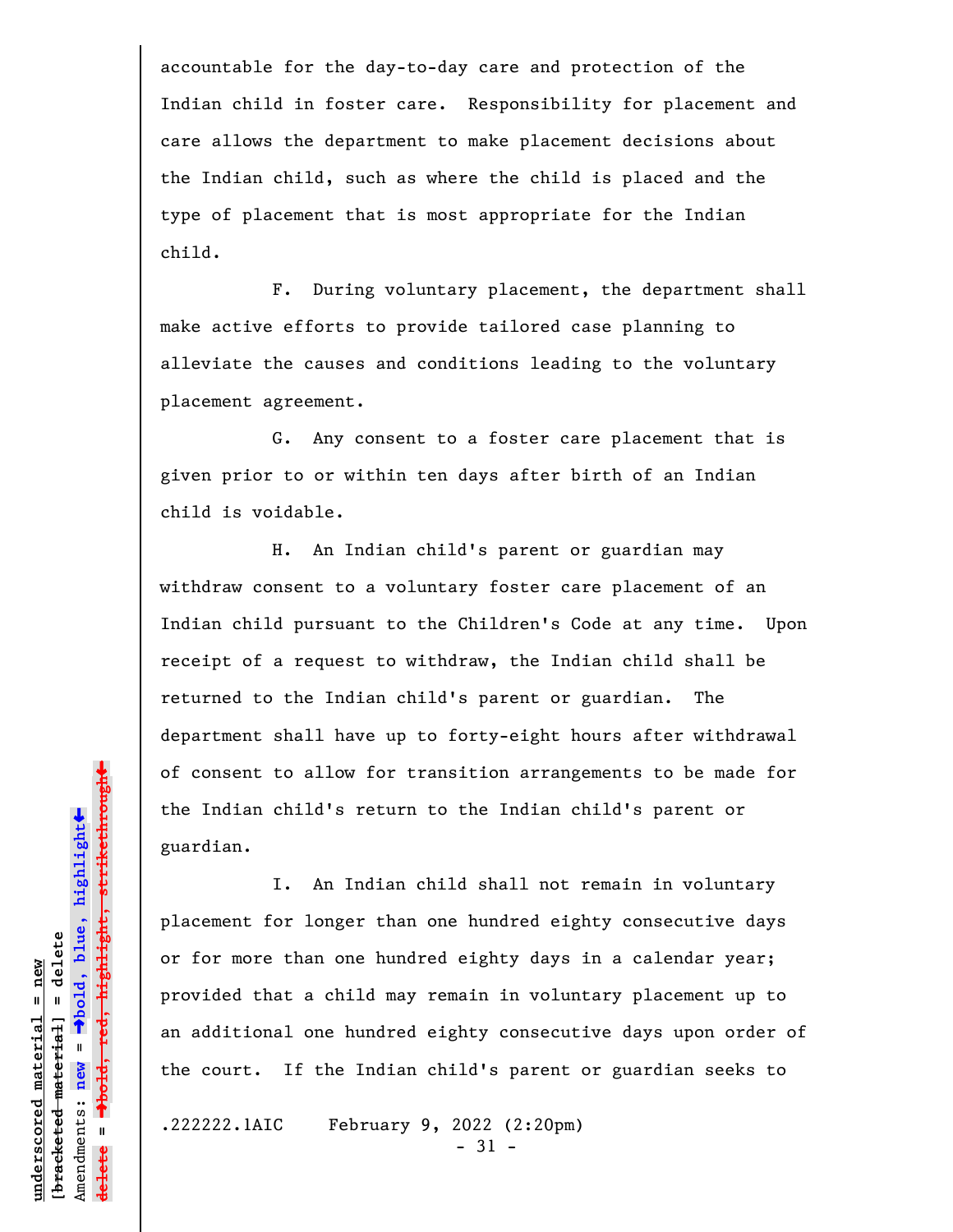extend the voluntary placement, the department shall file a petition for an extension of voluntary placement prior to the expiration of the initial one-hundred-eighty-day period. The court shall hold a hearing and make a finding within the initial one-hundred-eighty-day period that the extension of voluntary placement is in the best interest of the Indian child.

J. If a request for an extension is not filed with the court prior **SIRC**<sup>+</sup>to<sup>+</sup>SIRC the initial one-hundred-eightyday period, the agreement expires. **SIRC**º**Within**»**SIRC SIRC**º**No later than**»**SIRC** thirty days **SIRC**º**of**»**SIRC SIRC**º**before**»**SIRC** the expiration of the initial agreement, the court shall hold a review hearing to determine if the voluntary placement should be extended.

K. In no event shall an Indian child remain in voluntary placement for a period in excess of three hundred sixty-five days in any two-year period.

L. Any voluntary placement pursuant to this section shall not be considered abandonment, neglect or abuse by an Indian child's parent, guardian or extended family member.

M. The parent or guardian whose Indian child is in voluntary placement pursuant to this section shall have the following rights to:

> (1) have visitation with the child; (2) be informed of changes in the Indian

.222222.1AIC February 9, 2022 (2:20pm)

- 32 -

 $\ddag$ º**bold, red, highlight, strikethrough**  $\ddot{\bullet}$ º**bold, blue, highlight**  $b$ racketed material] = delete **[bracketed material] = delete** inderscored material = new **underscored material = new** Amendments: **new** = Amendments: new =  $\mathbf{u}$ **delete =**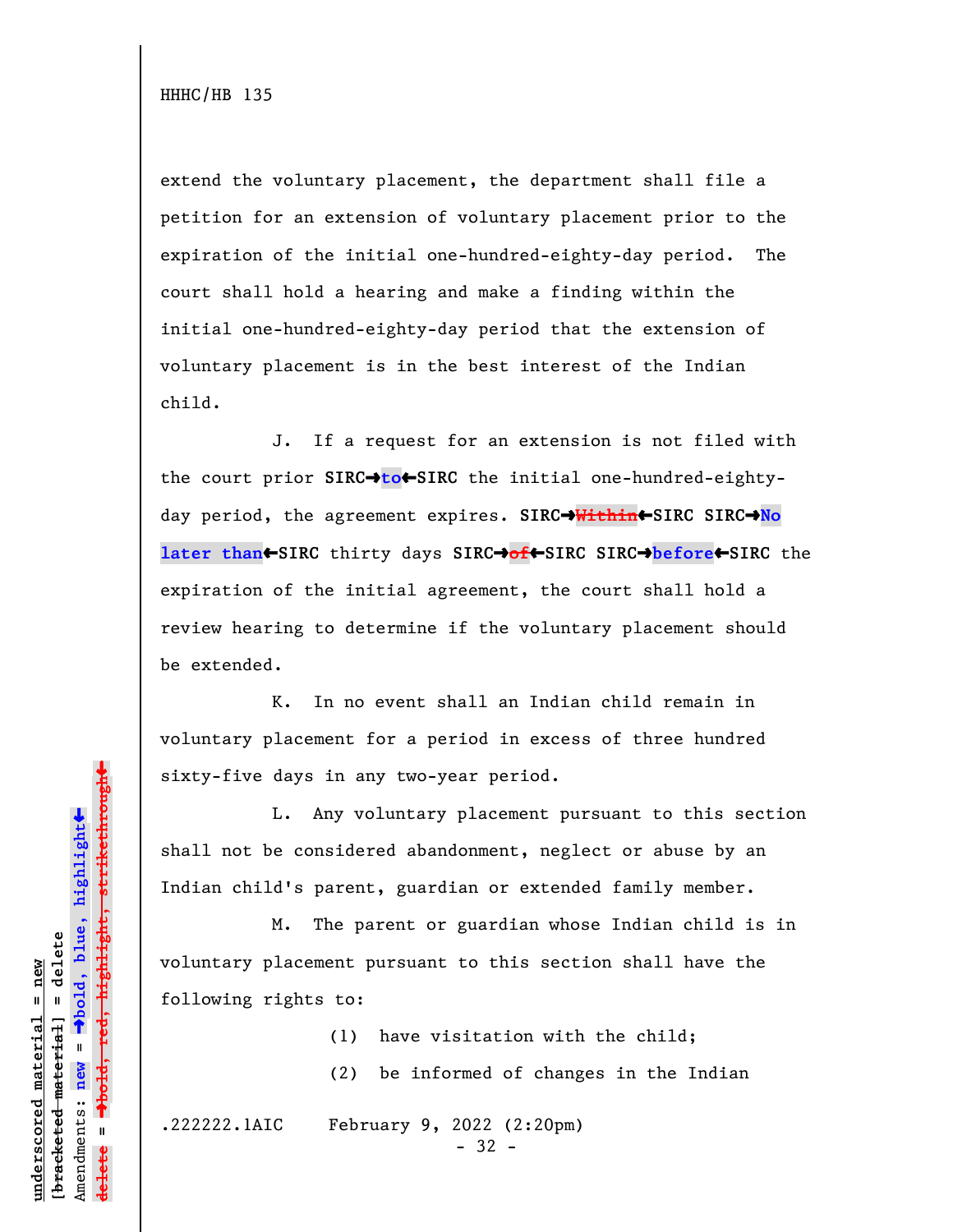child's school or of changes in the child's placement by the department;

(3) authorize decisions regarding medical and dental care and behavioral health services, including decisions that affect the daily care, support, safety and well-being of the child;

(4) permit the department to consent to emergency services to ensure the safety and well-being of the Indian child, including medical, dental or behavioral health treatment, if the department is unable to make immediate prior contact with the parent or guardian. The department shall notify the parent or guardian within two hours of making emergency decisions due to inability to make prior contact;

(5) consent to all non-emergency and nonroutine medical care provided for the child;

(6) make decisions regarding participation and attendance in cultural and religious events, including traditional and cultural events offered by the Indian child's tribe; and

(7) make decisions of substantial legal significance.

N. If new safety concerns are identified during the voluntary placement, the department shall not extend a voluntary placement agreement, but instead shall make a new report of suspected abuse or neglect to be screened for determination of a new department investigation.

O. The voluntary placement shall adhere to and be in accordance with the placement preferences set forth in the

.222222.1AIC February 9, 2022 (2:20pm)

- 33 -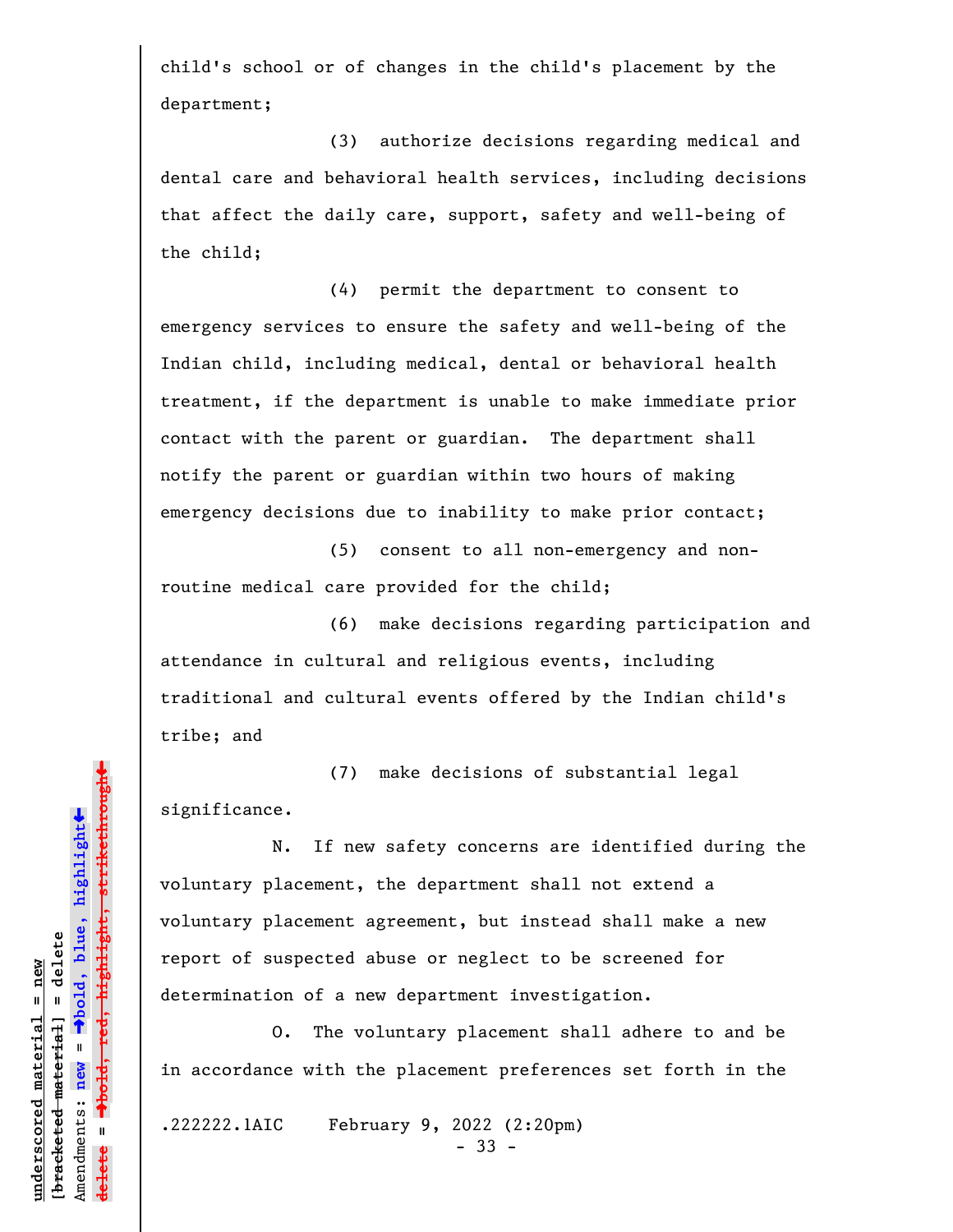Indian Family Protection Act.

P. All records or information concerning the voluntary placement shall be confidential in accordance with the confidentiality provision of the Indian Family Protection Act."

**SECTION 19**. A new section of the Children's Code is enacted to read:

"[NEW MATERIAL] TERMINATION OF PARENTAL RIGHTS.--

A. In a termination of parental rights proceeding, with respect to an Indian child, the court shall consider whether an alternative to termination of parental rights, including permanent guardianship of the child, would best support the Indian child.

B. In a termination of parental rights proceeding in court, when the court knows an Indian child is involved, the party seeking to effectuate the termination of parental rights shall notify the Indian child's tribe by certified mail, with return receipt requested, of the pending proceedings and of its right to intervene. The court shall not order a termination of parental rights proceeding until the department files documentation with the court that the Indian child's tribe received notice of the proceeding.

C. In a termination of parental rights proceeding, bonding between the Indian child and the Indian child's foster parent shall not be considered as a factor in terminating

.222222.1AIC February 9, 2022 (2:20pm)

- 34 -

 $\ddag$ º**bold, red, highlight, strikethrough**  $\ddot{\bullet}$ º**bold, blue, highlight**  $b$ racketed material] = delete **[bracketed material] = delete** inderscored material = new **underscored material = new**  $\mathbf{I}$ Amendments: **new** = Amendments: new  $\mathbf{u}$ **delete =**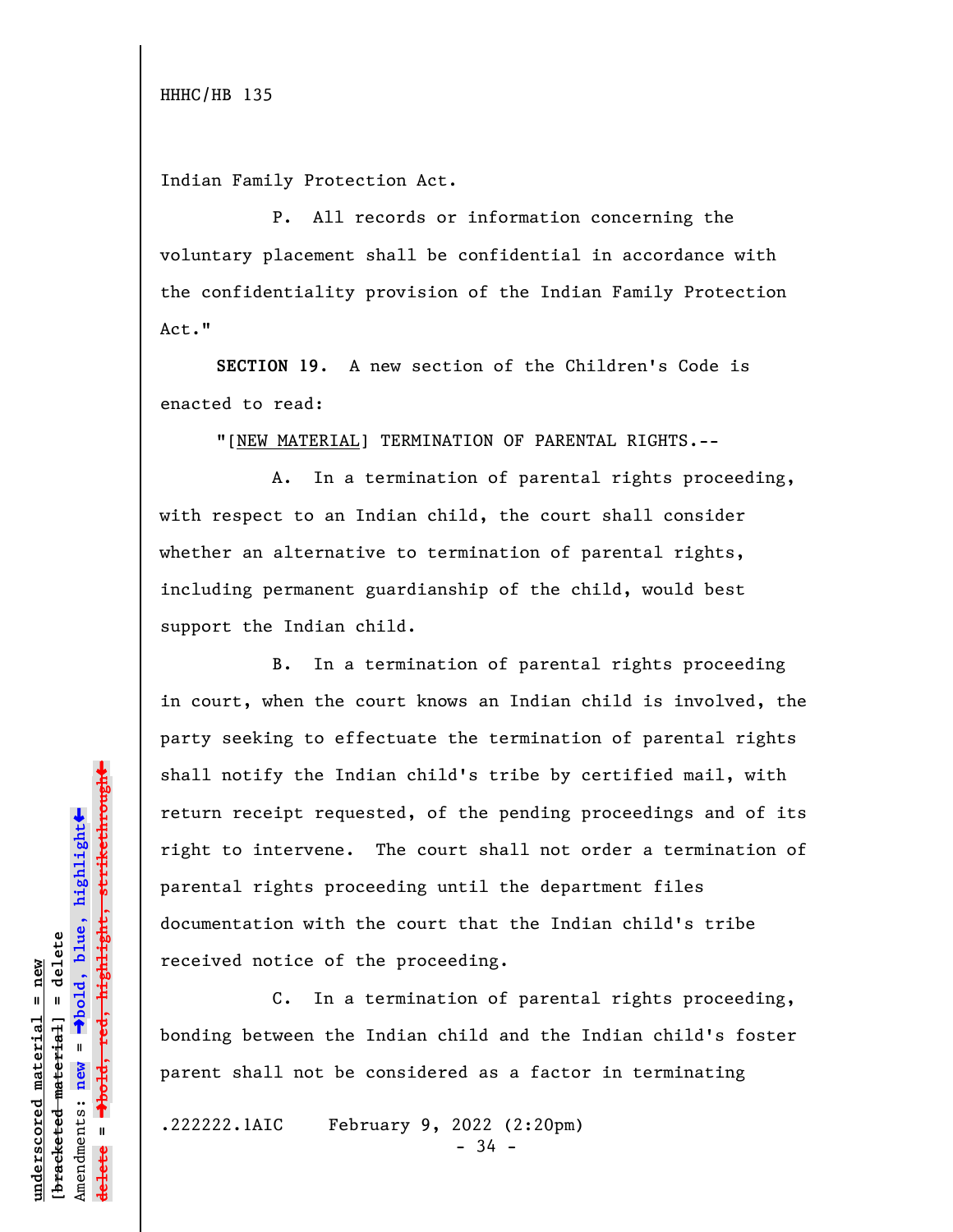parental rights.

D. In a termination of parental rights proceeding, a termination shall not be ordered unless:

(1) the Indian child's tribe was provided timely notice of the proceeding in accordance with the Indian Family Protection Act and provided an opportunity to state whether it opposes the termination; and

(2) the Indian child's tribe proposes an alternate permanency plan, unless the department can show good cause supported by clear and convincing evidence why the alternate permanency plan should not be ordered.

E. In a proceeding involving an Indian child, the grounds for any attempted termination shall be proved beyond a reasonable doubt and shall meet the requirements set forth in the Indian Family Protection Act.

F. In a termination proceeding involving an Indian child, the court shall, in any termination order, make specific findings of all active efforts and ensure that all of the requirements of the Indian Family Protection Act have been met.

G. After the entry of a final decree of adoption of an Indian child in a court that is made pursuant to the Adoption Act, the parent may withdraw consent to the adoption upon the grounds that consent was obtained through fraud or duress and may petition the court to vacate the decree. Upon a finding that the consent was obtained through fraud or duress, the court shall vacate the decree and return the Indian child to the parent. An adoption that has been in effect for at least two years shall not be invalidated except as otherwise

.222222.1AIC February 9, 2022 (2:20pm)

 $-35 -$ 

 $\ddag$ º**bold, red, highlight, strikethrough**  $\ddot{\bullet}$ º**bold, blue, highlight**  $b$ racketed material] = delete **[bracketed material] = delete** inderscored material = new **underscored material = new** Amendments: **new** = Amendments: new =  $\mathbf{I}$ **delete =**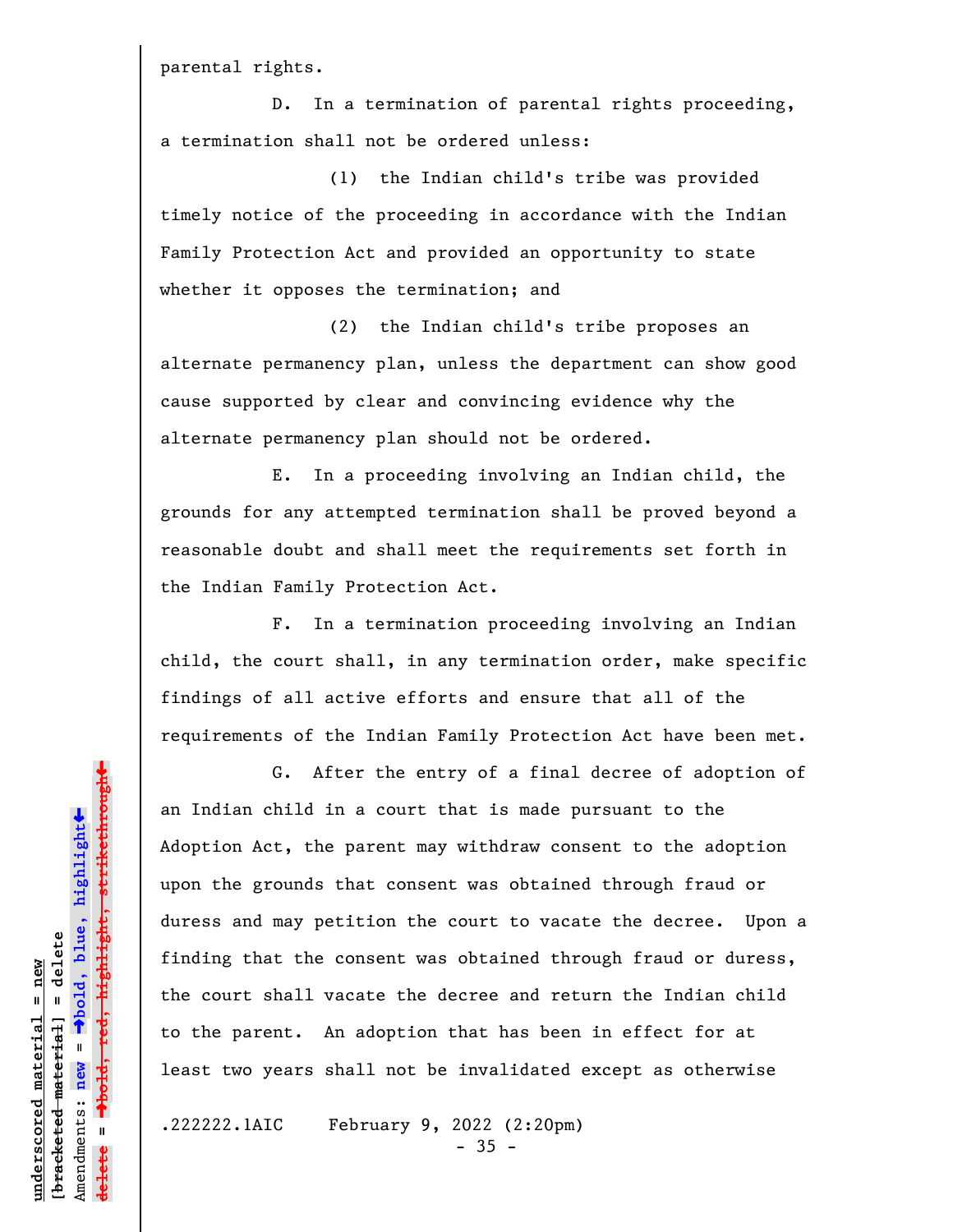HHHC/HB 135

provided by law. **SIRC**º**"**»**SIRC**

SIRC<sup>+</sup>H. In an adoption proceeding involving a child **who is an Indian child, the court-ordered mediation pursuant to Section 32A-4-29 NMSA 1978 shall not be waived and the Indian child's tribe shall be allowed to participate, whether or not** the Indian child's tribe intervenes."<sup>•</sup>SIRC

**SECTION 20.** A new section of the Children's Code is enacted to read:

"[NEW MATERIAL] PETITION TO COURT TO INVALIDATE ACTION.-- An Indian child who is the subject **SIRC**º**of**»**SIRC** a child custody proceeding, a parent, guardian or Indian custodian from whose custody the child was removed or the Indian child's tribe may petition the court to invalidate that action upon a showing that the action violated any provision of Section 4, 5, 7, **SIRC**º**9,**»**SIRC** 12, 13, 14, **SIRC**º**16,**»**SIRC** 17, 18, 19, 21 **SIRC**º**or**»**SIRC SIRC**º**,**»**SIRC** 28 **SIRC**º**, 34 or 35**»**SIRC** of the Indian Family Protection Act."

**SECTION 21.** A new section of the Children's Code is enacted to read:

"[NEW MATERIAL] PLACEMENT PREFERENCES--FOSTER CARE PLACEMENT--ADOPTION--GUARDIANSHIP--PLACEMENT OF INDIAN CHILDREN.--

A. In the case of a foster care placement of an Indian child, except as provided in Subsection C of this section, the child shall be placed in the least restrictive

.222222.1AIC February 9, 2022 (2:20pm)

 $-36 -$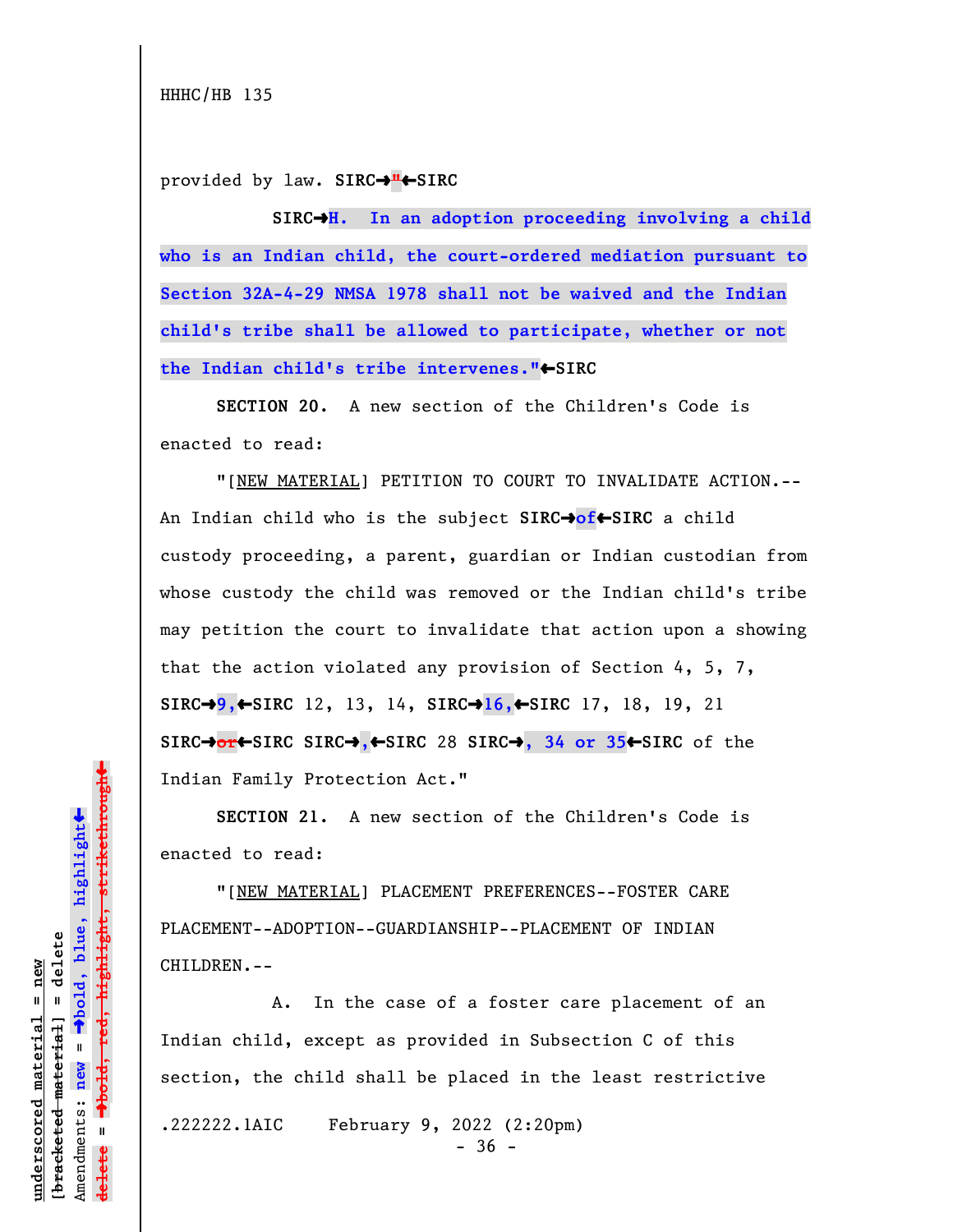setting that:

(1) most closely approximates a family, taking into consideration the Indian child's sibling attachment;

(2) allows the Indian child's special needs, if any, to be met;

(3) is in reasonable geographic proximity to the Indian child's home, extended family members or siblings; and

(4) is in accordance with the order of preference established by the Indian child's tribe by any means, or, if that Indian tribe has not established placement preferences, preference shall be given in accordance with the following order of preference:

(a) an extended family member of the Indian child;

(b) a foster home licensed, approved or specified by the Indian child's tribe; or

(c) a foster home licensed or approved by a licensing authority in New Mexico and in which one or more of the licensed or approved foster parents is an Indian.

B. Under no circumstances shall an Indian child under three months of age be placed outside of the placement preferences provided in this section.

C. If an Indian child is placed in a foster care placement that is contrary to the placement preferences provided in this section, a secondary permanency plan shall not be simultaneously permitted, and before the child's placement may be changed to an adoptive or other permanent placement, the

.222222.1AIC February 9, 2022 (2:20pm)

- 37 -

»<del>highlight, strikethrough</del> º**bold, red, highlight, strikethrough**  $\ddot{\bullet}$ º**bold, blue, highlight**  $b$ racketed material] = delete **[bracketed material] = delete** inderscored material = new **underscored material = new** Amendments: **new** =  $\bar{\mathbf{H}}$ new Amendments:  $\mathbf{u}$ **delete =**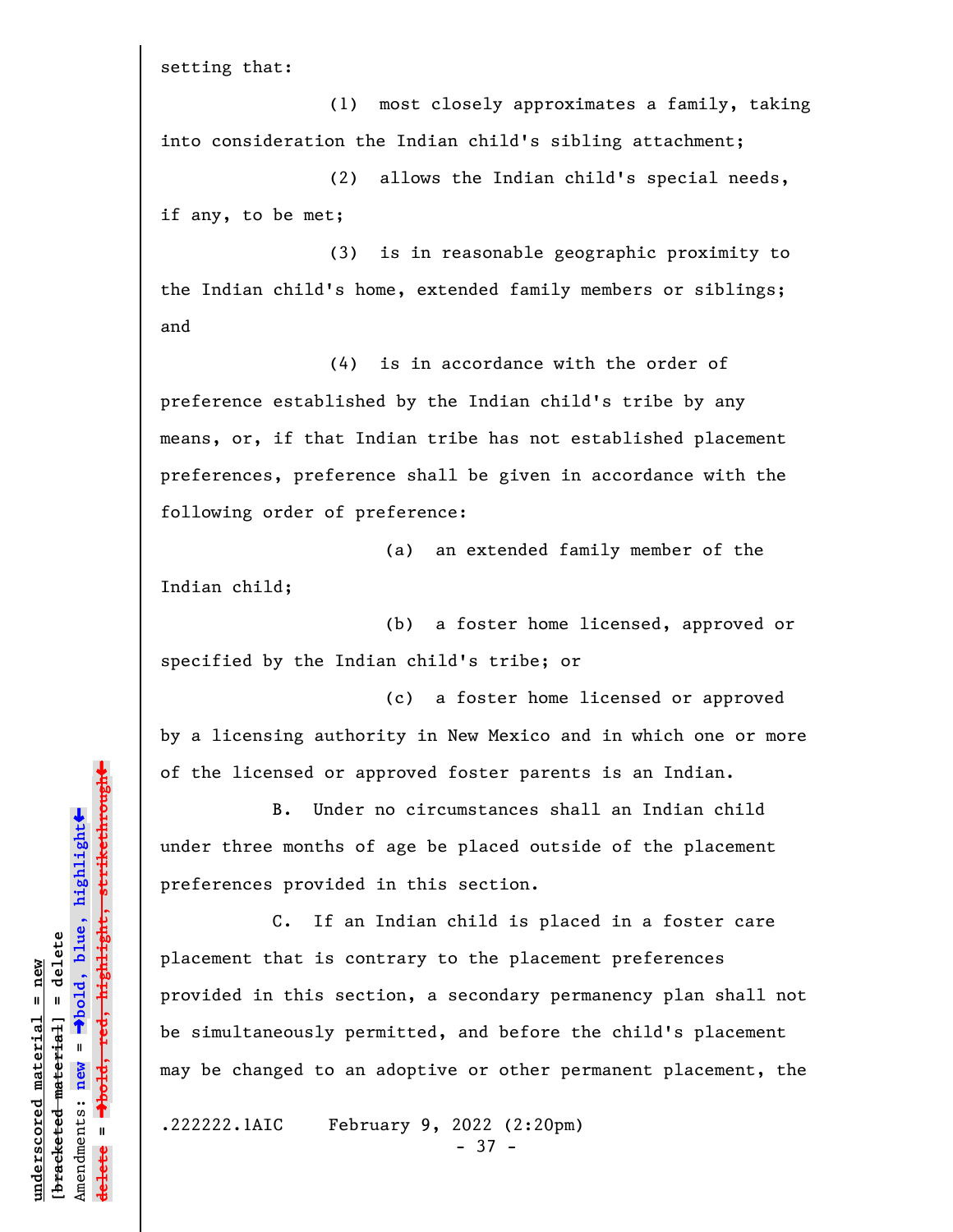department shall:

(1) conduct monitoring at least every thirty days to determine whether a placement that comports with the placement preferences provided in this section is available;

(2) at the inception of the case and periodically through the pendancy of the case, make active efforts to identify a placement that aligns with the placement preferences as soon as practicable; and

(3) at the inception of the case and periodically through the pendancy of the case, document all active efforts made to identify a placement that aligns with the placement preferences. At minimum, this shall include:

- (a) contacting the Indian child's tribe;
- (b) conducting a relative search;
- (c) interviewing relatives throughout

the case;

(d) making ongoing active efforts to search for and identify relatives to the Indian child throughout the case;

(e) providing the Indian child's tribe with all information regarding family members;

(f) offering relatives an expedited foster care license;

(g) assisting relatives with practical supports through the licensing process and actively supporting

.222222.1AIC February 9, 2022 (2:20pm)

- 38 -

»º**bold, red, highlight, strikethrough** highlight, strikethrou  $\ddot{\bullet}$ º**bold, blue, highlight**  $b$ racketed material] = delete **[bracketed material] = delete** inderscored material = new **underscored material = new** Amendments: **new** = Amendments: new =  $\mathbf{u}$ **delete =** lelete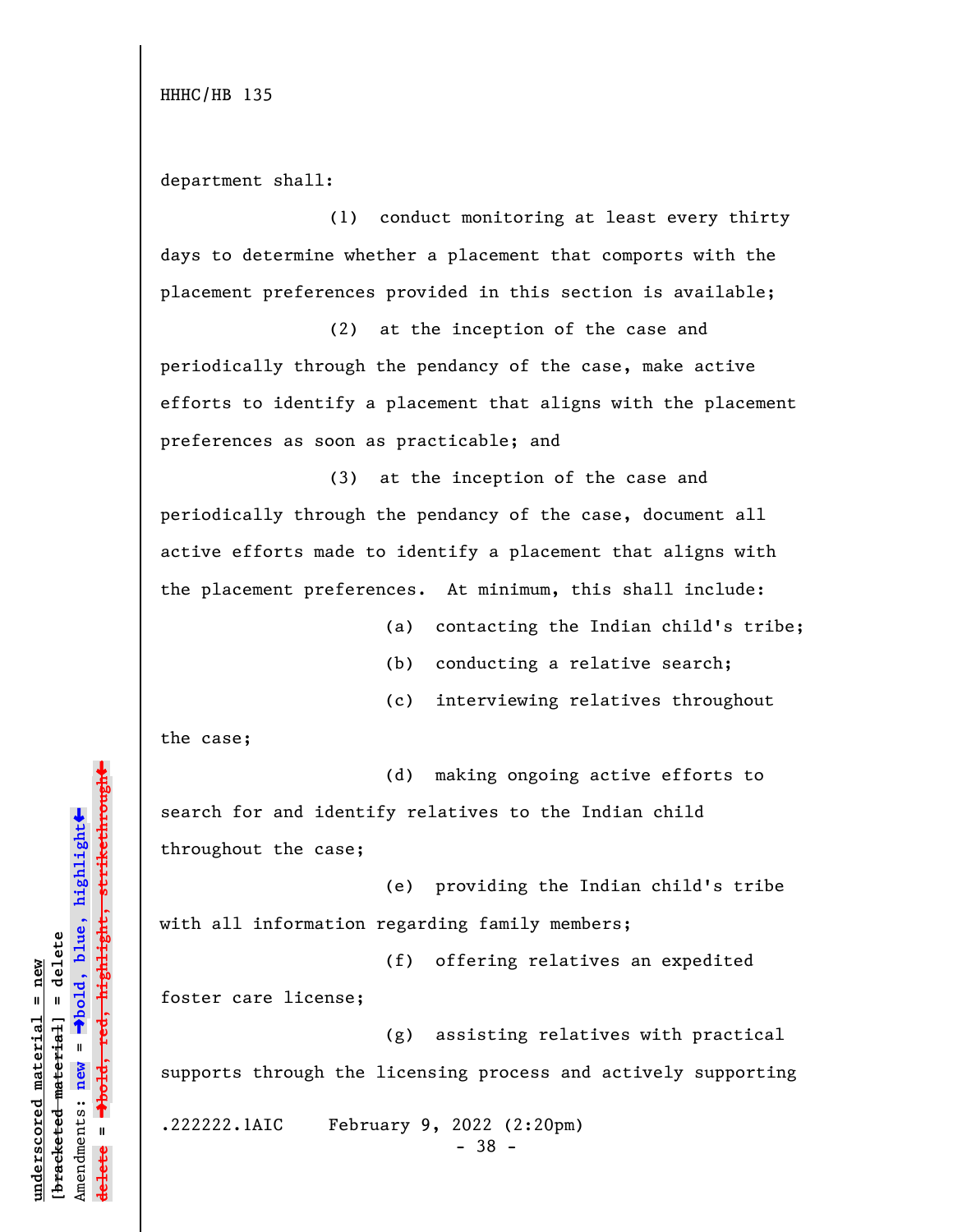relatives in overcoming barriers for licensure;

(h) conducting timely home studies when identifying a placement that aligns with the placement preference;

(i) providing continued contact, including visitation; and

(j) providing access to culturally appropriate interventions.

D. If the Indian child is in a foster care placement that is not a preferred placement, the court shall hold hearings no less than every six months. The department shall continue to bear the burden of establishing why good cause continues to exist for the current placement or why the Indian child is not in a preferred placement.

E. Whenever there is any change in placement of an Indian child, the department shall file a notice of placement change with the court. The department shall also notify the Indian child's tribe, by certified mail with return receipt requested.

F. If there is a voluntary placement agreement in which the Indian child at first was not determined to be an Indian child and was later determined to be an Indian child, the agreement is voided.

G. If the Indian child's tribe has established a different order of preference than that specified in the Indian Family Protection Act, the Indian child's tribe's placement preferences shall apply.

H. In determining whether good cause exists, the

.222222.1AIC February 9, 2022 (2:20pm)

- 39 -

 $\ddag$ º**bold, red, highlight, strikethrough**  $\ddot{\bullet}$ º**bold, blue, highlight**  $b$ racketed material] = delete **[bracketed material] = delete** inderscored material = new **underscored material = new** Amendments: **new** =  $\mathbf{I}$ Amendments: new  $\mathbf{I}$ **delete =**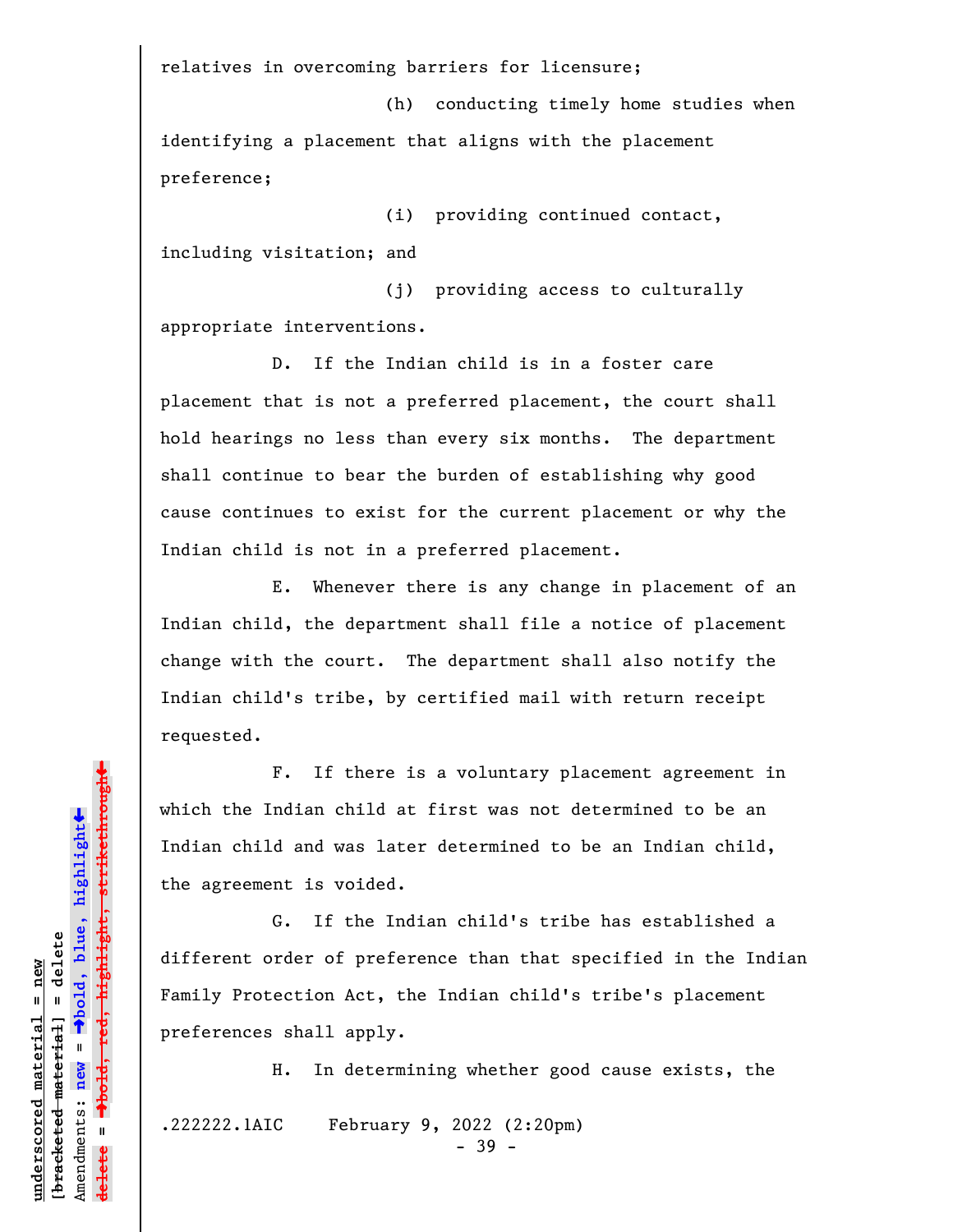court shall not permit departure from the placement preferences based on:

(1) the socioeconomic status of the placement;

(2) a home environment that does not impact the safety and well-being of the Indian child;

(3) ordinary bonding or attachment that occurred from time spent in a non-preferred placement that was made in violation of the Indian Family Protection Act; or

(4) the extent of the participation of the parents or the Indian child in tribal, cultural, social, religious or political activities.

I. In the case of a foster care placement, adoptive placement or guardianship of an Indian child pursuant to the Children's Code, if the Indian child's tribe establishes a different order of preference, the adoption agency or court effecting the placement shall follow the order of preference established by the Indian child's tribe. When appropriate, the preference of the Indian child or parent may be considered; provided that the court has not terminated the parental rights of the Indian child's parent.

J. The department shall support and not delay the placement of the Indian child with the Indian child's extended family members and adult relatives regardless of the stage of the case in the child custody proceedings.

K. Whenever there is any change in the placement of

.222222.1AIC February 9, 2022 (2:20pm)

 $- 40 -$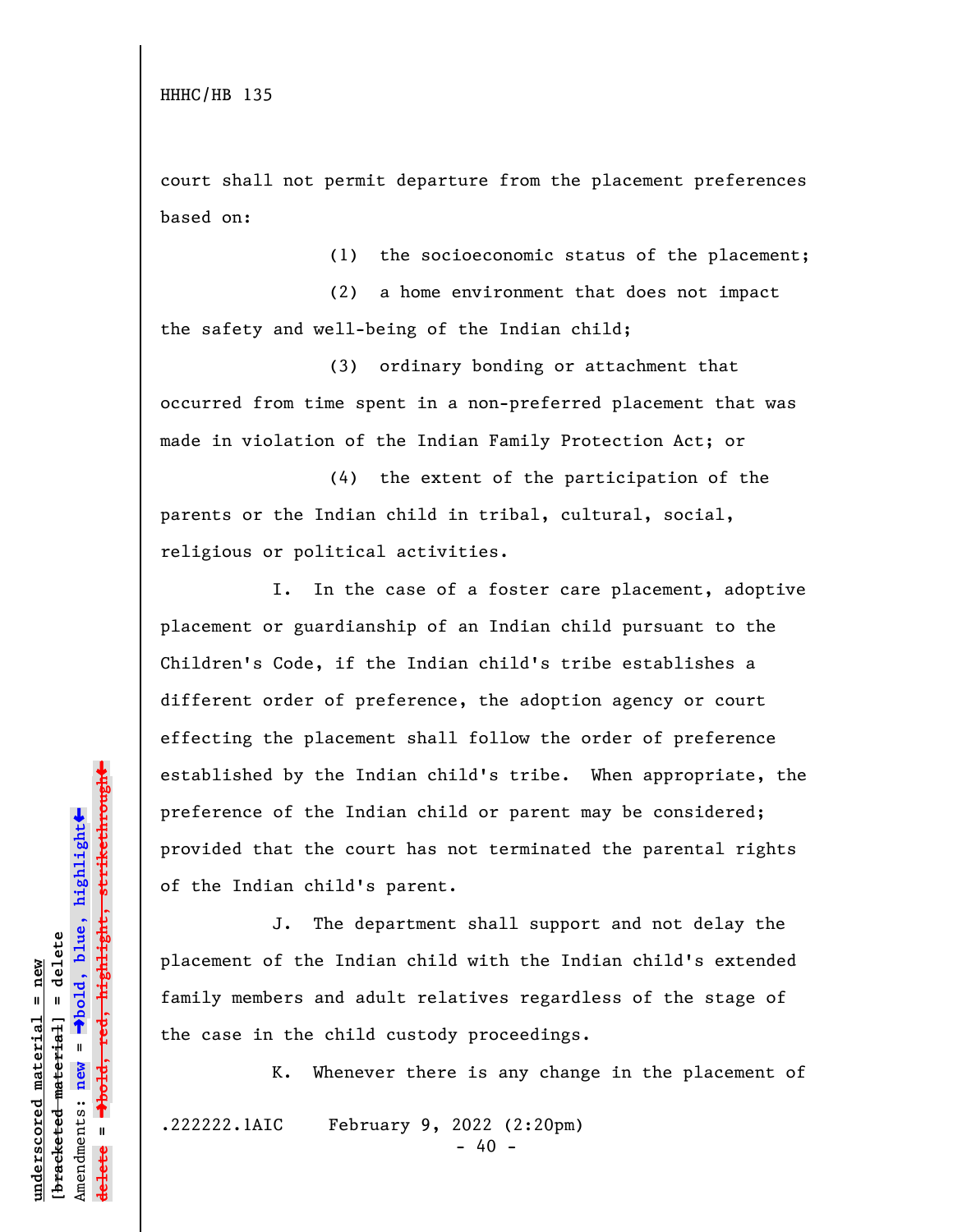an Indian child, the department shall file notice of the placement change with the court.

L. If the court finds there was a delay in placement with the Indian child's extended family members or adult relatives pursuant to Paragraph (3) of Subsection C of Section 4 of the Indian Family Protection Act, this factor shall not be used in a finding for good cause to deviate from the placement preferences of this section or the placement preferences of the Indian child's tribe.

M. An Indian child shall be placed in accordance with the placement preferences unless there is good cause to depart from the placement preferences as determined by the court after a hearing; provided that:

(1) the party that asserts good cause exists not to follow the placement preferences shall state the reasons for this assertion in writing to the court. The court shall make a record. The party making the assertion shall provide all parties to the case and the Indian child's tribe with a copy;

(2) the party seeking the departure from the placement preferences has the burden of proving by clear and convincing evidence that there is good cause to depart from the preferences; and

(3) a court's determination of good cause to depart from the placement preferences shall be made in writing and be based on the considerations set forth by the Indian Family Protection Act. **SIRC**º**"**»**SIRC**

**SIRC**º**N. In an adoption proceeding involving a child**

.222222.1AIC February 9, 2022 (2:20pm) - 41 -

hold, red, highlight, strikethrough º**bold, red, highlight, strikethrough** º**bold, blue, highlight**  $b$ racketed material] = delete **[bracketed material] = delete** inderscored material = new **underscored material = new** Amendments: **new** =  $\mathbf{I}$ Amendments: new  $\mathbf{I}$ **delete =**

 $\ddot{\bullet}$ 

»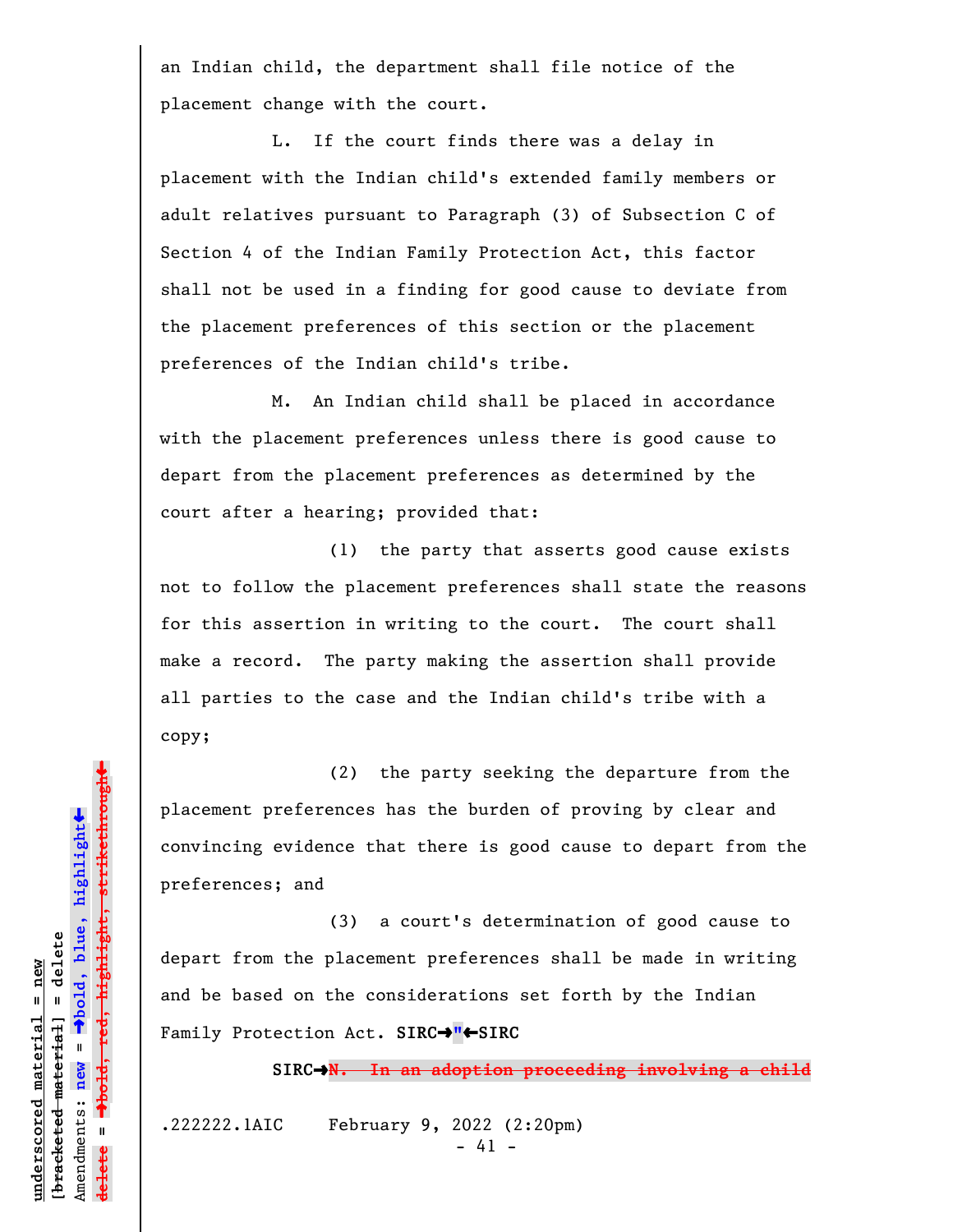**who is an Indian child, the court-ordered mediation pursuant to Section 32A-4-29 NMSA 1978 shall not be waived and the Indian child's tribe shall be allowed to participate, whether or not the Indian child's tribe intervenes."**»**SIRC**

**SECTION 22.** A new section of the Children's Code is enacted to read:

"[NEW MATERIAL] INDIAN FAMILY PROTECTION ACT RESPONSIVENESS TRAINING.--

A. The administrative office of the courts in collaboration with the department shall develop and deliver annual mandatory training to all children's court judges, district court judges, attorneys, guardians ad litem and youth attorneys who are court appointed. The training shall include information on:

(1) the Indian Family Protection Act, including cultural compacts; and

(2) the Indian tribes geographically located within the state.

B. The training required in this section shall be required at least annually or no less than every fifteen months. The training shall be open for attorneys or other professionals to attend.

C. If an Indian child is placed in a household that does not include a foster parent or guardian who is a member of the Indian child's tribe, upon placement and at least annually

.222222.1AIC February 9, 2022 (2:20pm)

 $- 42 -$ 

 $\ddag$ º**bold, red, highlight, strikethrough**  $\ddot{\bullet}$ º**bold, blue, highlight**  $\frac{1}{2}$ bracketed material = delete **[bracketed material] = delete** inderscored material = new **underscored material = new** Amendments: **new** =  $\mathbf{I}$ Amendments: new  $\mathbf{I}$ **delete =**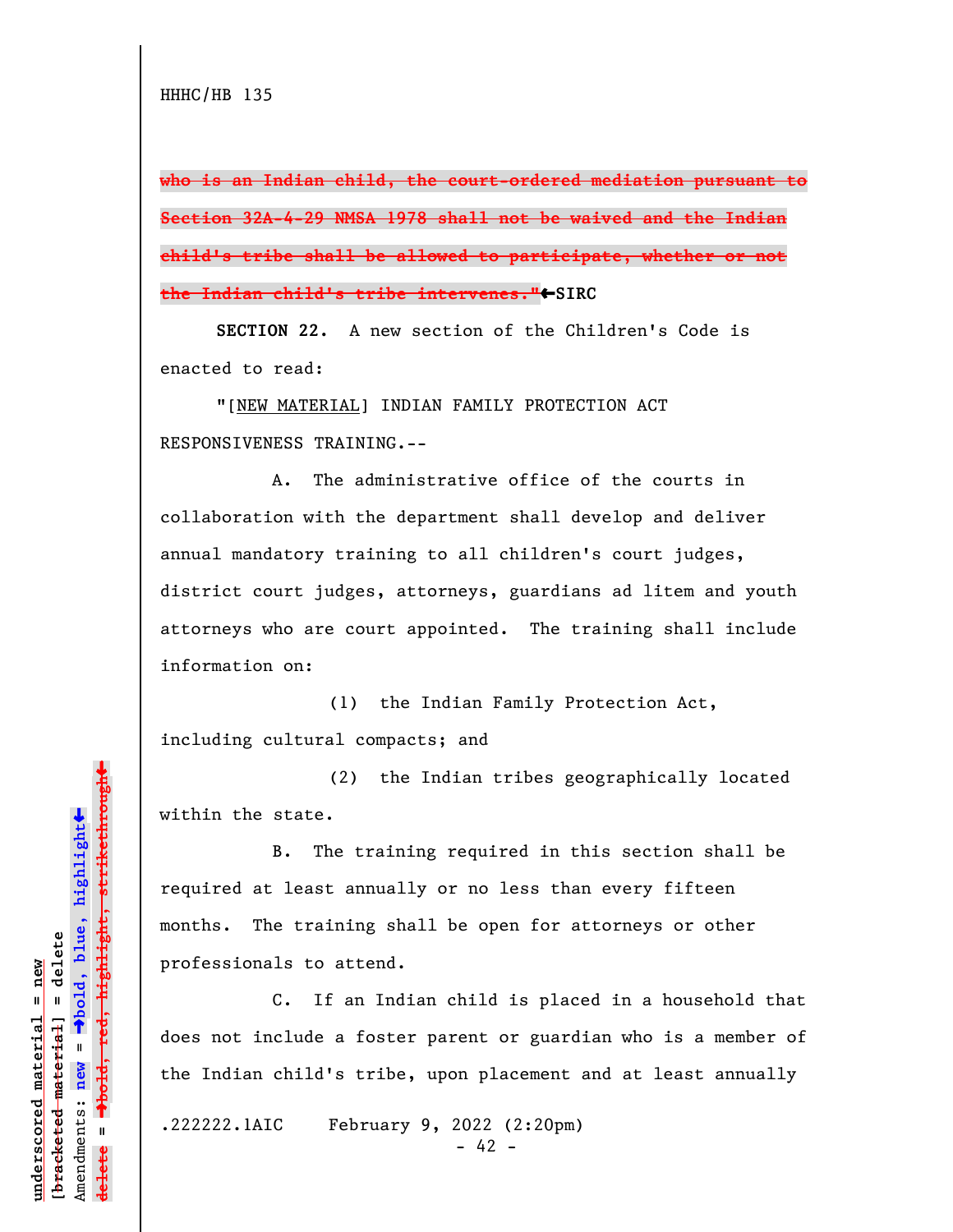thereafter, the department shall provide mandatory training to the foster parent. Training shall address conditions on foster care placements under federal, state and tribal law. The department shall work with each Indian tribe in New Mexico to develop the training required in this section."

**SECTION 23.** A new section of the Children's Code is enacted to read:

"[NEW MATERIAL] ADOPTIVE AND GUARDIANSHIP PLACEMENTS-- MAINTENANCE OF CULTURE--CULTURAL COMPACTS.--To ensure that the Indian Family Protection Act is fully implemented and that all Indian children have the opportunity to maintain strong connections to their culture, if the household into which an Indian child is placed for adoption or guardianship does not include a parent who is a member of the Indian child's tribe, the court shall require the parties to the adoption to enter a cultural compact, at the discretion of the Indian child's tribe, that documents the parties' agreement regarding how the Indian child will continue to actively participate in the Indian child's cultural learning and activities and engagement with family members. Each cultural compact shall be specific to the Indian child and shall articulate the Indian child's understanding as the Indian child grows and matures. The cultural compact shall become part of the court record, shall be enforced by the court and shall be included in the adoption decree."

**SECTION 24.** A new section of the Children's Code is enacted to read:

"[NEW MATERIAL] TRANSITION SERVICES.--

.222222.1AIC February 9, 2022 (2:20pm)

- 43 -

 $\ddag$ º**bold, red, highlight, strikethrough**  $\ddot{\bullet}$ º**bold, blue, highlight**  $b$ racketed material] = delete **[bracketed material] = delete**  $anderscored material = new$ **underscored material = new** Amendments: new = Amendments: **new** =  $\mathbf{u}$ **delete =** lelete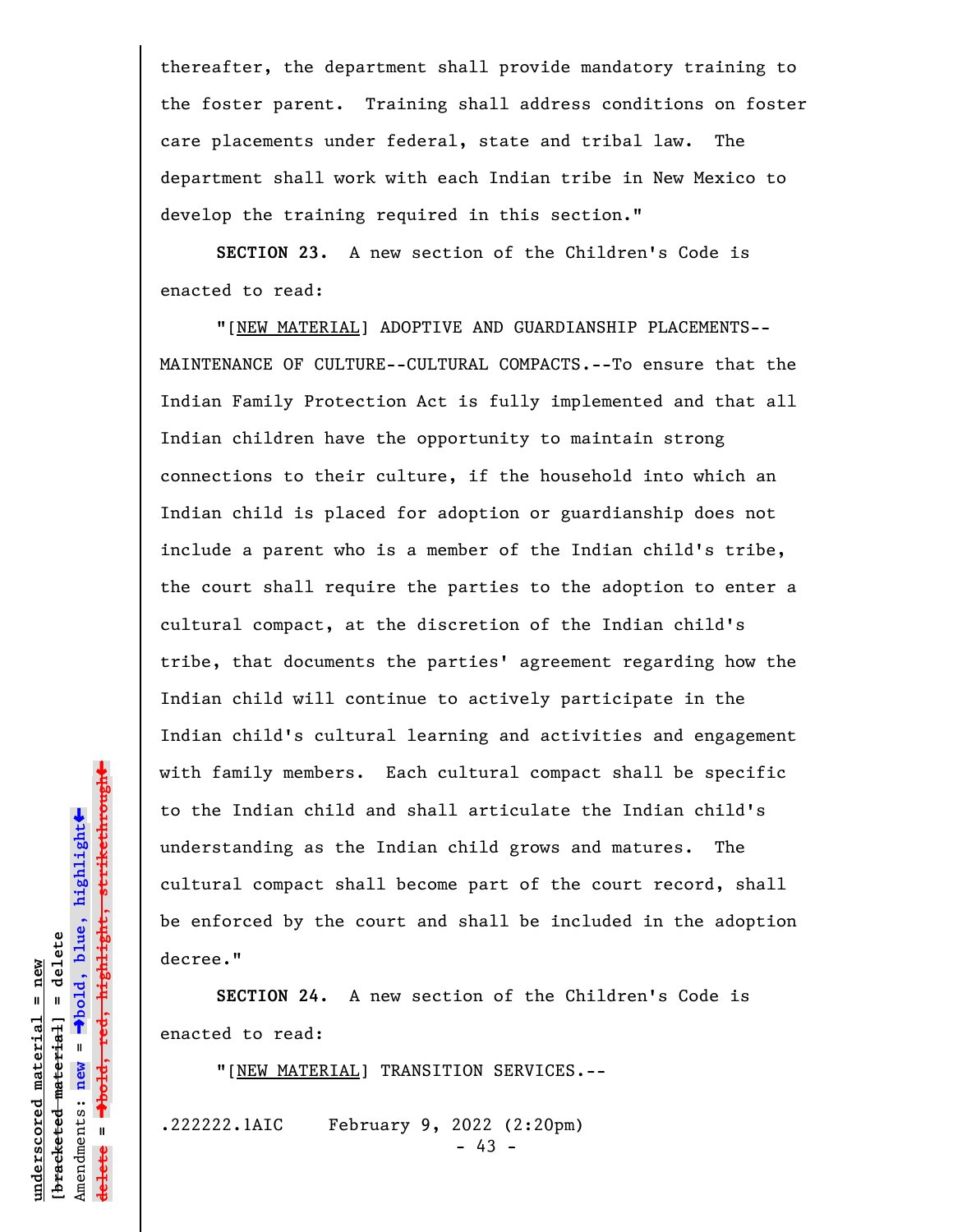A. Prior to an Indian child's reaching seventeen years of age, the department shall meet with the Indian child, the Indian child's tribe, the Indian child's attorney and others of the Indian child's choosing, including biological family members, to develop a transition plan. The department shall assist the Indian child in identifying and planning to meet the Indian child's needs after the Indian child's eighteenth birthday, including maintenance of culture, housing, education, employment or income, health and mental health, local opportunities for mentors and continuing support services.

B. The Indian child's tribe shall be included in developing the transition plan and shall be provided a copy of the transition plan prior to the presentation of the plan to the court pursuant to the Indian Family Protection Act."

**SECTION 25.** A new section of the Children's Code is enacted to read:

"[NEW MATERIAL] DISCHARGE HEARING.--

A. At the last review or permanency hearing held prior to the Indian child's eighteenth birthday, the court shall determine whether documentation of the Indian child's tribal membership and any information regarding the Indian child's tribal affiliation have been provided to the Indian child.

B. If the court finds that the department has not .222222.1AIC February 9, 2022 (2:20pm)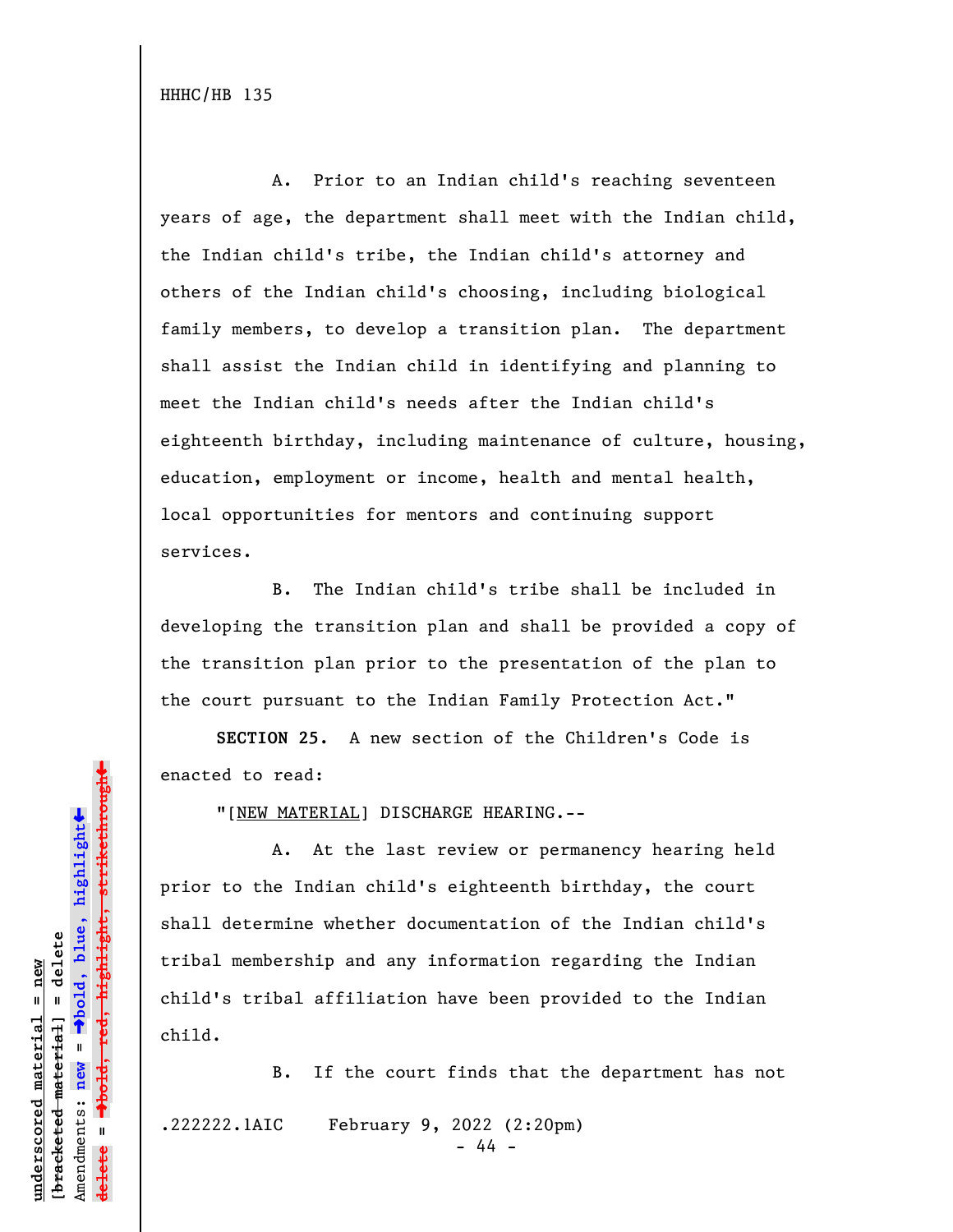made active efforts to meet all of the requirements of Section 32A-4-25.3 NMSA 1978 and of Subsection A of this section and that termination of jurisdiction would be harmful to the Indian child, the court may continue to exercise its jurisdiction. The court may dismiss the case at any time after the Indian child's eighteenth birthday for good cause."

**SECTION 26.** A new section of the Children's Code is enacted to read:

"[NEW MATERIAL] ABUSE OR NEGLECT PREDISPOSITION STUDIES-- REPORTS AND EXAMINATIONS.--If the child is an Indian child, all predispositional studies and reports shall follow the requirements listed in Section 32A-4-21 NMSA 1978 and shall also document:

A. whether the placement preferences set forth in the Indian Family Protection Act or the placement preferences of the Indian child's tribe were followed;

B. whether the Indian child's case plan provides for maintaining the Indian child's cultural ties as well as the plan detailing how the department shall establish and maintain the Indian child's cultural connections, in conjunction with the Indian child's tribe and family;

C. whether active efforts were made by the department to prevent removal of the Indian child from the home prior to placement in substitute care and whether active efforts were made to attempt reunification of the Indian child with the natural parent;

D. whether active efforts were made by the department to place siblings in custody together, unless such

.222222.1AIC February 9, 2022 (2:20pm)

- 45 -

 $\ddag$ º**bold, red, highlight, strikethrough**  $\ddot{\bullet}$ º**bold, blue, highlight**  $b$ racketed material] = delete **[bracketed material] = delete** inderscored material = new **underscored material = new** Amendments: new = Amendments: **new** =  $\mathbf{u}$ **delete =**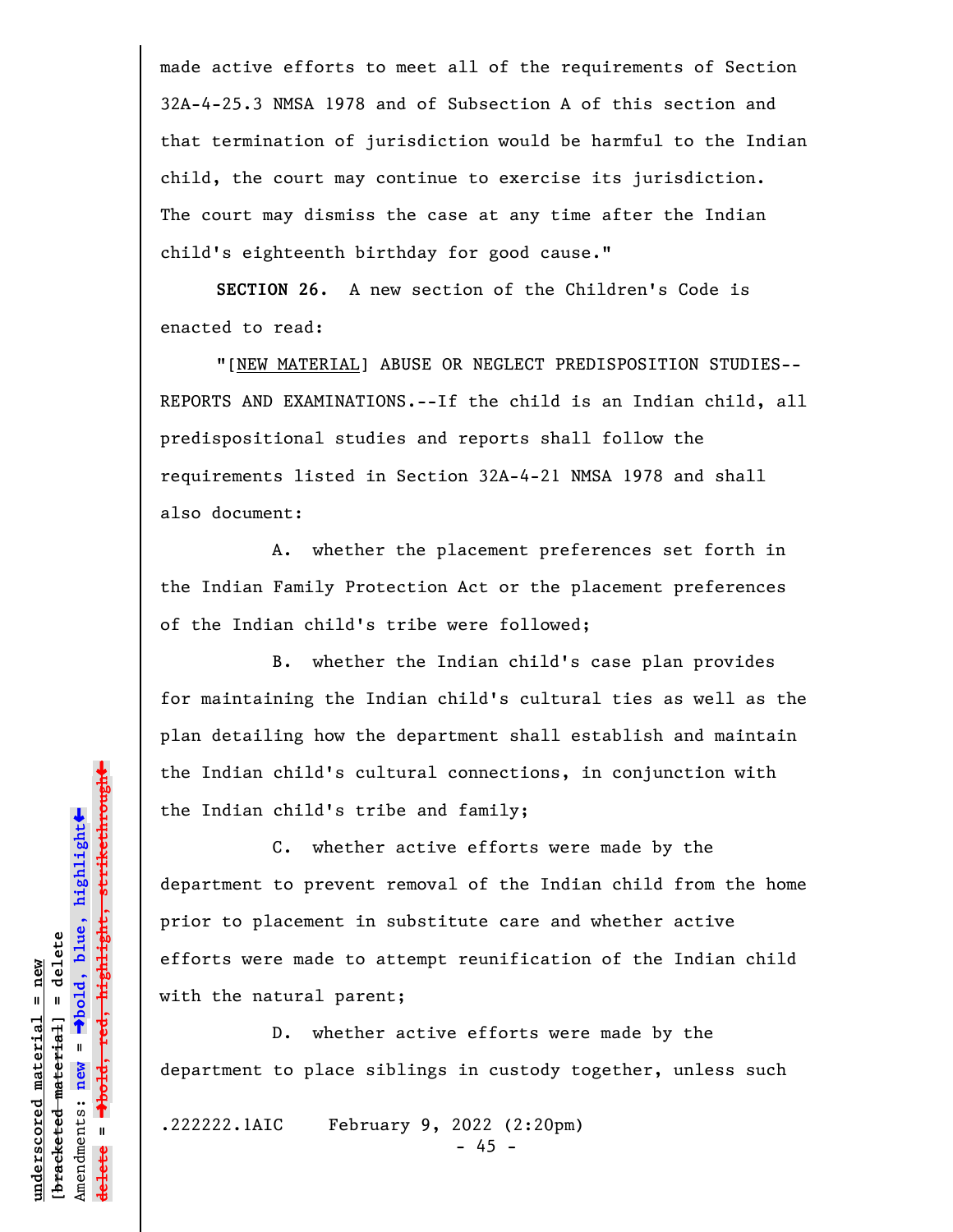joint placement would be contrary to the safety or well-being of any of the siblings in custody, and whether any siblings not jointly placed have been provided reasonable visitation or other ongoing interaction, unless visitation or other ongoing interaction would be contrary to the safety or well-being of any of the siblings; and

E. whether the department has provided notification to the Indian child's tribe consistent with the requirements of the Indian Family Protection Act."

**SECTION 27.** A new section of the Children's Code is enacted to read:

"[NEW MATERIAL] PERMANENCY HEARINGS--PERMANENCY REVIEW HEARINGS.--

A. The department shall submit a copy of any continuation of the dispositional order and notice of any permanency and permanency review hearings to the Indian child's tribe pursuant to notice requirements of the Indian Family Protection Act.

B. The department shall submit a progress report that documents:

(1) that the Indian child's tribe has been invited to attend the pre-permanency meeting and is included in any attempt to settle issues attendant to the permanency hearing and has the opportunity to participate in developing a proposed treatment plan that serves the Indian child's best

.222222.1AIC February 9, 2022 (2:20pm)

- 46 -

 $\ddag$ º**bold, red, highlight, strikethrough**  $\ddot{\bullet}$ º**bold, blue, highlight**  $b$ racketed material] = delete **[bracketed material] = delete** inderscored material = new **underscored material = new**  $\mathbf{I}$ Amendments: **new** = Amendments: new  $\mathbf{I}$ **delete =** <del>ielete</del>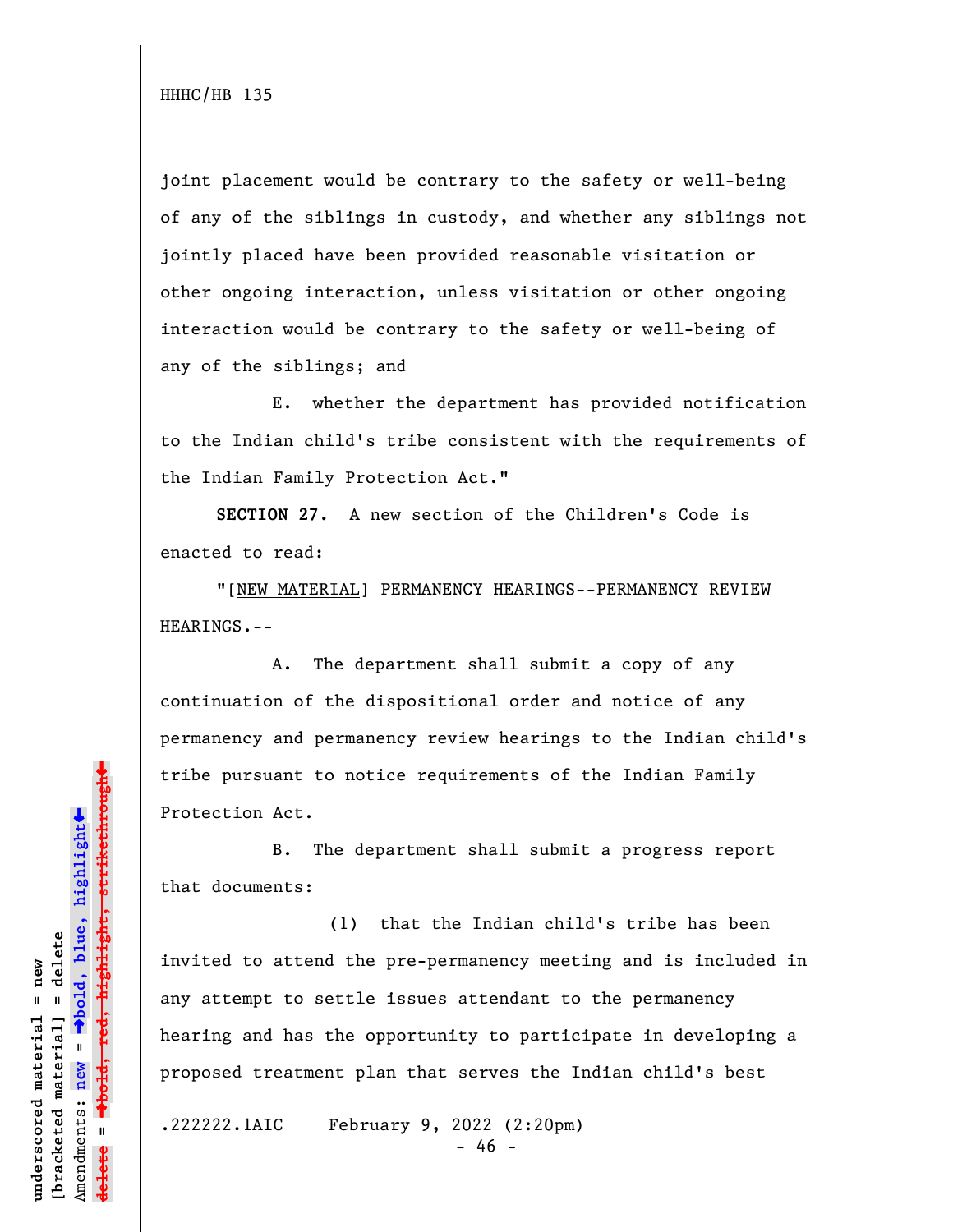interest;

(2) that active efforts were conducted to prevent the breakup of the Indian family or to reunify the Indian family;

(3) that the placement preferences set forth in the Indian Family Protection Act or the placement preferences of the Indian child's tribe were followed. When placement preferences have not been followed, good cause for noncompliance shall be clearly stated and supported by clear and convincing evidence;

(4) the active efforts made pursuant to the Indian Family Protection Act to implement the Indian child's cultural maintenance plan in conjunction with the Indian child's tribe and family;

(5) the inclusion of the Indian child's tribe in the department's active efforts for case planning and documentation of the Indian tribe's input; and

(6) that all requirements pursuant to the Indian Family Protection Act were followed."

**SECTION 28.** A new section of the Children's Code is enacted to read:

"[NEW MATERIAL] DISPOSITIONAL JUDGMENTS--COURT FINDINGS.--

A. At the conclusion of a dispositional hearing in a child custody proceeding involving an Indian child, in addition to other requirements for a court's findings pursuant to the Children's Code, when the judgment is made in a child custody proceeding held pursuant to the Family in Need of Court-Ordered Services Act or the Abuse and Neglect Act, a

.222222.1AIC February 9, 2022 (2:20pm) - 47 -

º**bold, red, highlight, strikethrough**  $\ddot{\bullet}$ º**bold, blue, highlight**  $b$ racketed material] = delete **[bracketed material] = delete** inderscored material = new **underscored material = new** Amendments: **new** =  $\mathbf{I}$ Amendments: new  $\mathbf{I}$ **delete =**

 $\ddag$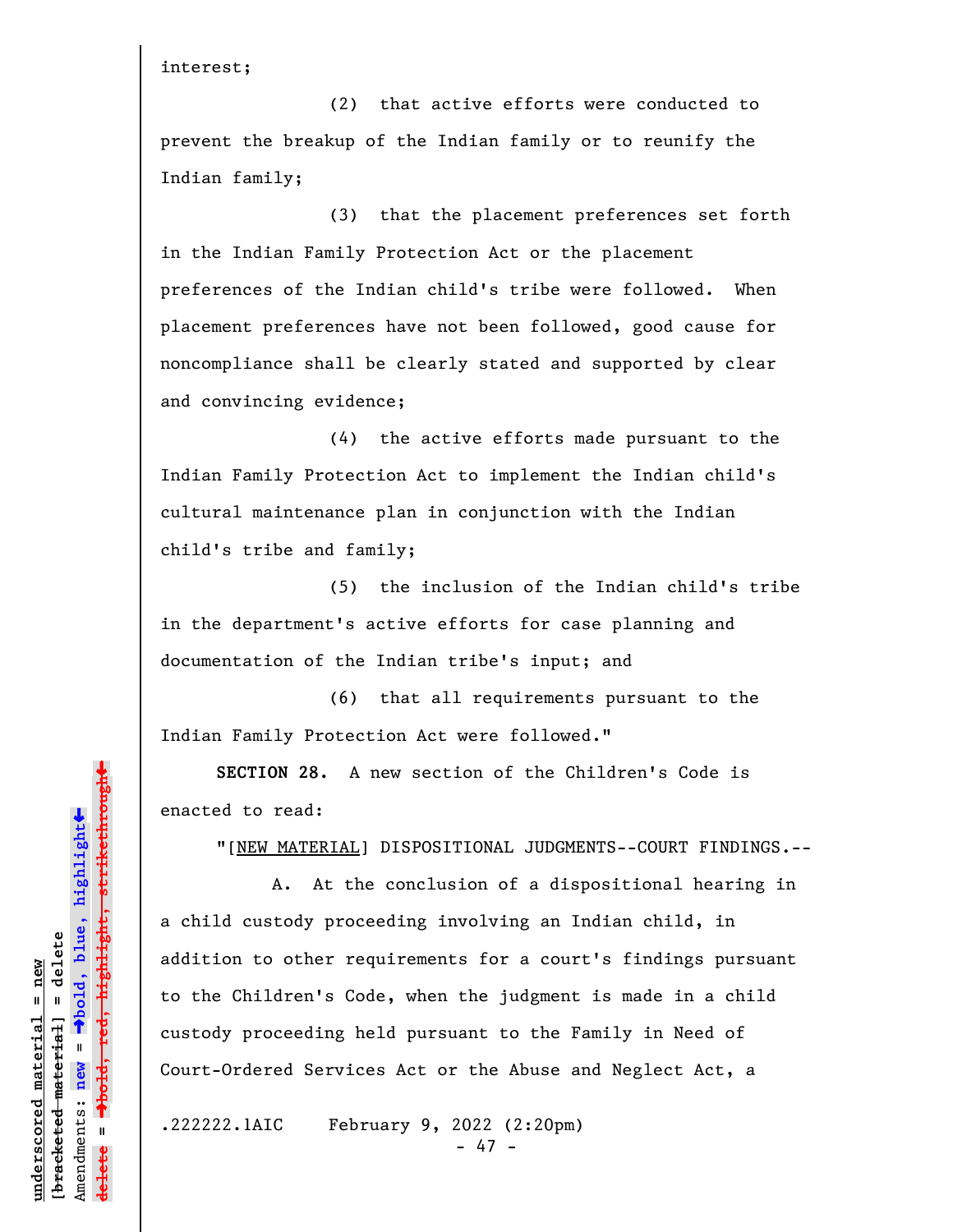court shall include findings of:

(1) whether the placement preferences set forth in the Indian Family Protection Act have been incorporated into a plan for family services made pursuant to Section 32A-3B-15 NMSA 1978 or in a case plan as described in Section 32A-4-21 NMSA 1978; provided that if those placement preferences are not incorporated into the plan for family services or the case plan, good cause for noncompliance shall be clearly stated and supported by clear and convincing evidence;

(2) whether the plan for family services or the case plan provides for maintenance of the Indian child's cultural ties;

(3) how the Indian child's cultural needs are considered and how, when reasonable, access to cultural practices and traditional treatment will be provided to the child; and

(4) whether the Indian child's tribe was included in developing the **SIRC**º**transition**»**SIRC SIRC**º**case**»**SIRC** plan for the Indian child and was provided a copy of the transition plan prior to the presentation of the plan to the court.

B. The court shall determine during a review of a dispositional judgment involving an Indian child pursuant to Section 32A-4-25 NMSA 1978 whether the judgment complies with

.222222.1AIC February 9, 2022 (2:20pm)

- 48 -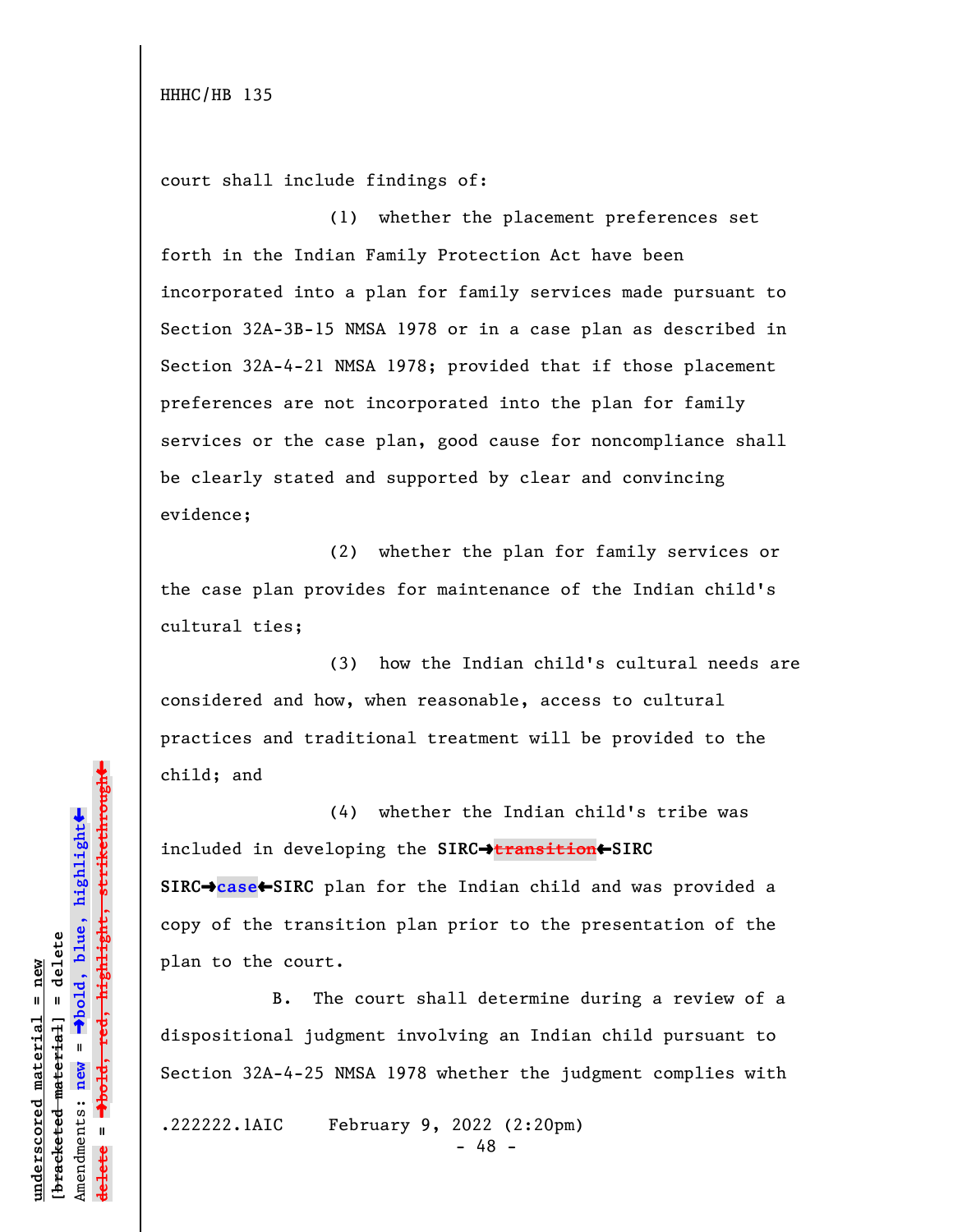the placement preferences set forth in the Indian Family Protection Act or the placement preferences of the Indian child's tribe and whether the child's case plan as described in Section 32A-4-21 NMSA 1978 provides for maintaining the Indian child's cultural ties. When placement preferences are not followed, good cause for noncompliance shall be clearly stated and supported by clear and convincing evidence. A court's determination of good cause shall be made on the record or in writing and shall be based on the considerations set forth in the federal regulations or other factors authorized by federal and state law.

C. The court shall make findings determining that the department made active efforts pursuant to the Indian Family Protection Act to meet the requirements of this section and may continue to exercise its jurisdiction for a period not to exceed one year from the Indian child's eighteenth birthday. The young adult must consent to continued jurisdiction of the court. Additionally, the Indian child may volunteer to participate in the fostering connections program through the department. The court may dismiss the case at any time after the Indian child's eighteenth birthday for good cause.

D. When the child is an Indian child, the court shall determine during review of a dispositional order whether all requirements pursuant to Section 27 of the Indian Family Protection Act were followed."

**SECTION 29.** A new section of the Children's Code is enacted to read:

"[NEW MATERIAL] PERIODIC REVIEW OF DISPOSITIONAL

.222222.1AIC February 9, 2022 (2:20pm)

- 49 -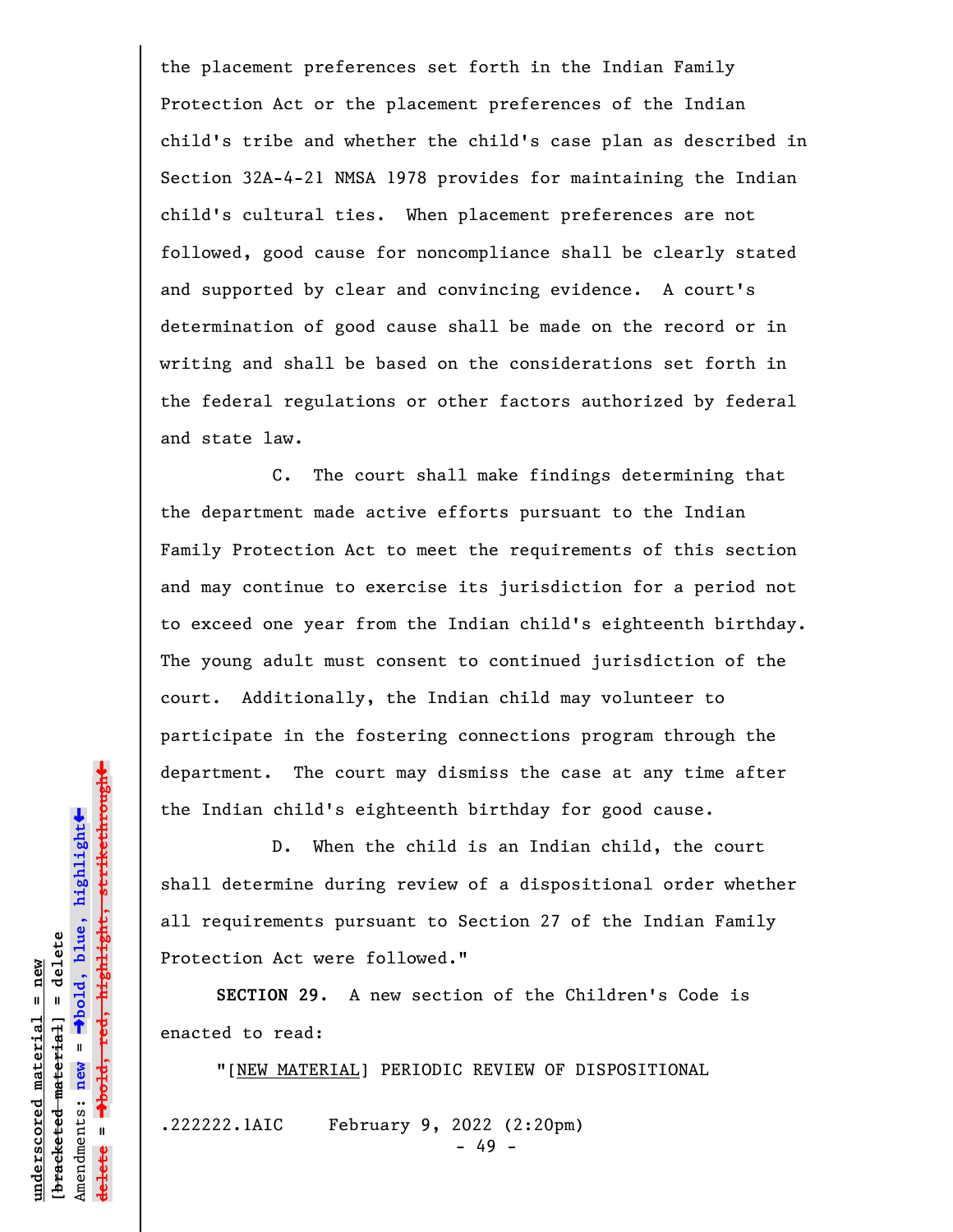JUDGMENTS.--

A. The initial judicial review shall be held within sixty days of the dispositional judgment. At the initial judicial review:

(1) the parties shall demonstrate to the court the active efforts made to implement the treatment plan approved by the court in its dispositional order; and

(2) the court shall determine the extent to which the treatment plan has been implemented and make supplemental orders as necessary to ensure compliance with the treatment plan and the safety of the Indian child.

B. The court shall determine during review of a dispositional order whether the placement preferences set forth in the Indian Family Protection Act or the placement preferences of the Indian child's tribe were followed and whether the department has made active efforts pursuant to the Indian Family Protection Act to implement the Indian child's treatment plan and reunify the Indian family.

C. The children's court attorney shall give notice to the Indian child's tribe of the time, place and purpose of any judicial review hearing held pursuant to the Indian Family Protection Act.

D. At any subsequent judicial review hearing held pursuant to Section 32A-4-25 NMSA 1978, the department shall show that it has made active efforts to implement any treatment

.222222.1AIC February 9, 2022 (2:20pm)

 $-50 -$ 

 $\ddag$ º**bold, red, highlight, strikethrough**  $\ddot{\bullet}$ º**bold, blue, highlight**  $b$ racketed material] = delete **[bracketed material] = delete** inderscored material = new **underscored material = new** Amendments: **new** =  $\bar{\mathbf{u}}$ Amendments: new  $\mathbf{I}$ **delete =** <del>ielete</del>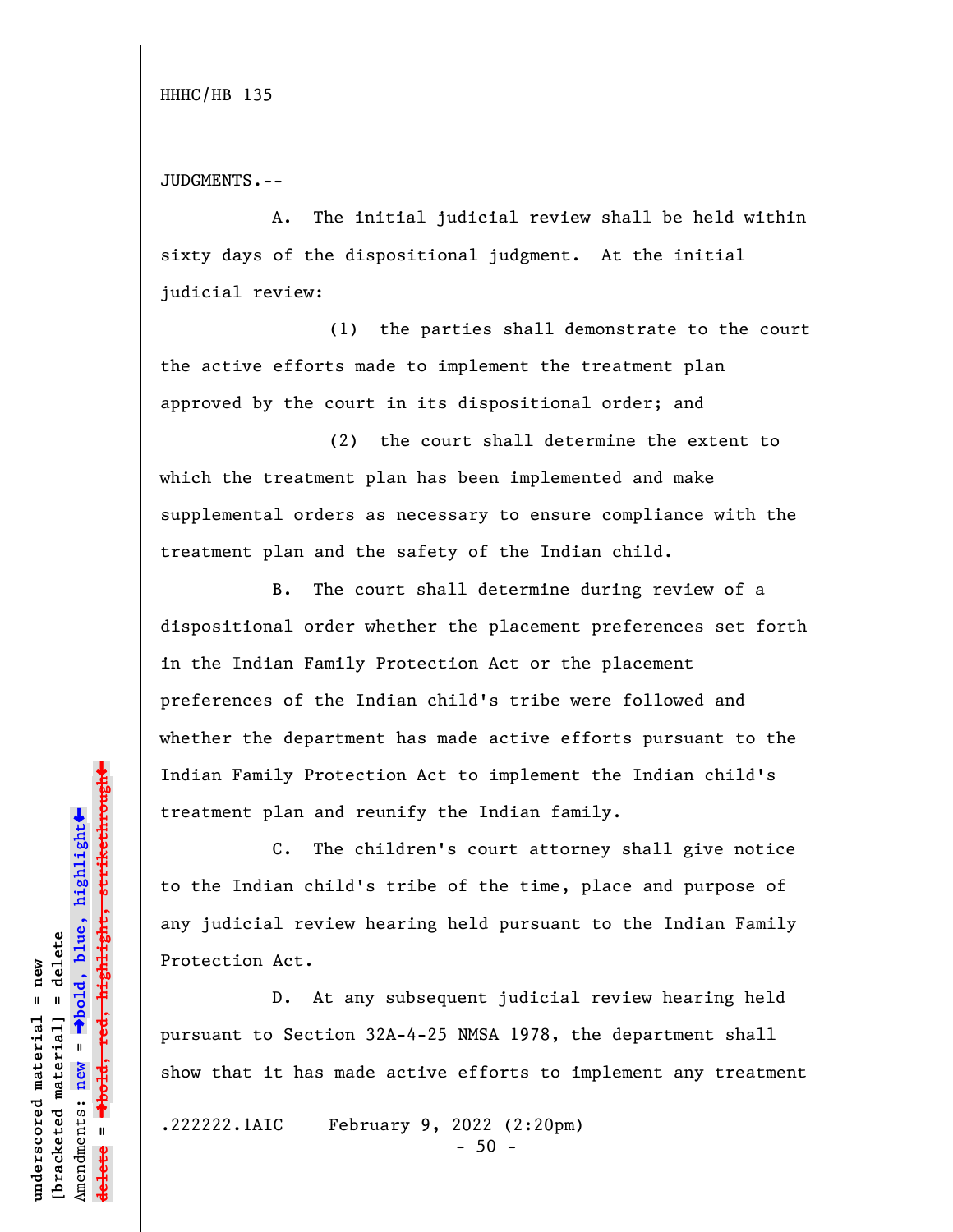plan approved by the court in its dispositional order and shall present a treatment plan consistent with the purposes of the Children's Code for any period of extension of the dispositional order."

**SECTION 30**. A new section of the Children's Code is enacted to read:

"[NEW MATERIAL] PERMANENT GUARDIANSHIP.--

A. A motion for permanent guardianship shall set forth:

(1) the tribal affiliations of the Indian child's parents;

(2) the specific actions taken by the petitioner to notify the parents' Indian tribe and the results of the contacts, including the names, addresses, titles and telephone numbers of the persons contacted. Copies of any correspondence with the Indian tribes shall be attached as exhibits to the petition;

(3) the specific active efforts made to comply with the placement preferences set forth in the Indian Family Protection Act or the placement preferences of the appropriate Indian tribes and any additional requirements for that motion as provided pursuant to the Indian Family Protection Act; and

(4) that notice has been sent by certified mail, with return receipt requested, to the Indian child's tribe and to any Indian custodian pursuant to the Indian Family Protection Act.

B. The grounds for permanent guardianship shall be proved beyond a reasonable doubt and meet the requirements of

.222222.1AIC February 9, 2022 (2:20pm)

- 51 -

 $\ddag$ º**bold, red, highlight, strikethrough**  $\ddot{\bullet}$ º**bold, blue, highlight**  $b$ racketed material] = delete **[bracketed material] = delete** inderscored material = new **underscored material = new** Amendments: **new** =  $\mathbf{I}$ Amendments: new  $\mathbf{I}$ **delete =**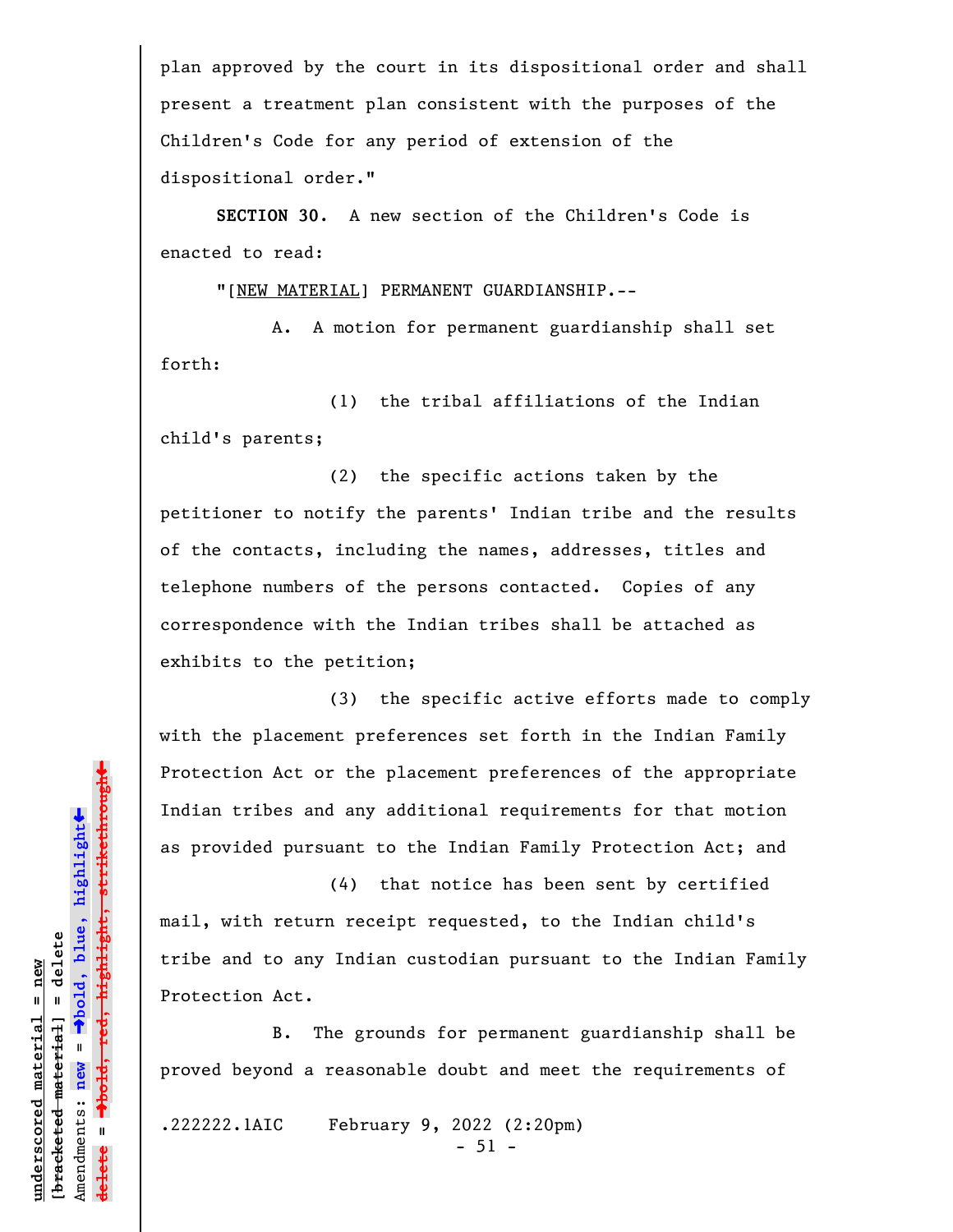the Indian Family Protection Act."

**SECTION 31.** A new section of the Children's Code is enacted to read:

"[NEW MATERIAL] INDEPENDENT ADOPTIONS--PRE-PLACEMENT STUDIES.--To be certified to conduct pre-placement studies for the adoption of an Indian child, a person shall meet the standards adopted by the department."

**SECTION 32.** A new section of the Children's Code is enacted to read:

"[NEW MATERIAL] TERMINATION PROCEDURES IN INDEPENDENT ADOPTIONS--NOTICE OF PETITION--BURDEN OF PROOF--REQUIRED FINDINGS.--

A. In addition to the requirements of the Adoption Act, a petition for termination of parental rights involving an Indian child shall set forth:

(1) the tribal affiliations of the Indian child's parents;

(2) the specific actions taken by the moving party to notify the parents' Indian tribe and the results of the contacts, including the names, addresses, titles and telephone numbers of the persons contacted. Copies of any correspondence with the Indian tribe shall be attached as exhibits to the petition; and

(3) the specific active efforts made to comply with the placement preferences of the Indian Family Protection

.222222.1AIC February 9, 2022 (2:20pm)

 $-52 -$ 

 $\ddag$ º**bold, red, highlight, strikethrough**  $\ddot{\bullet}$ º**bold, blue, highlight**  $b$ racketed material] = delete **[bracketed material] = delete** inderscored material = new **underscored material = new** Amendments: new = Amendments: **new** =  $\mathbf{u}$ **delete =**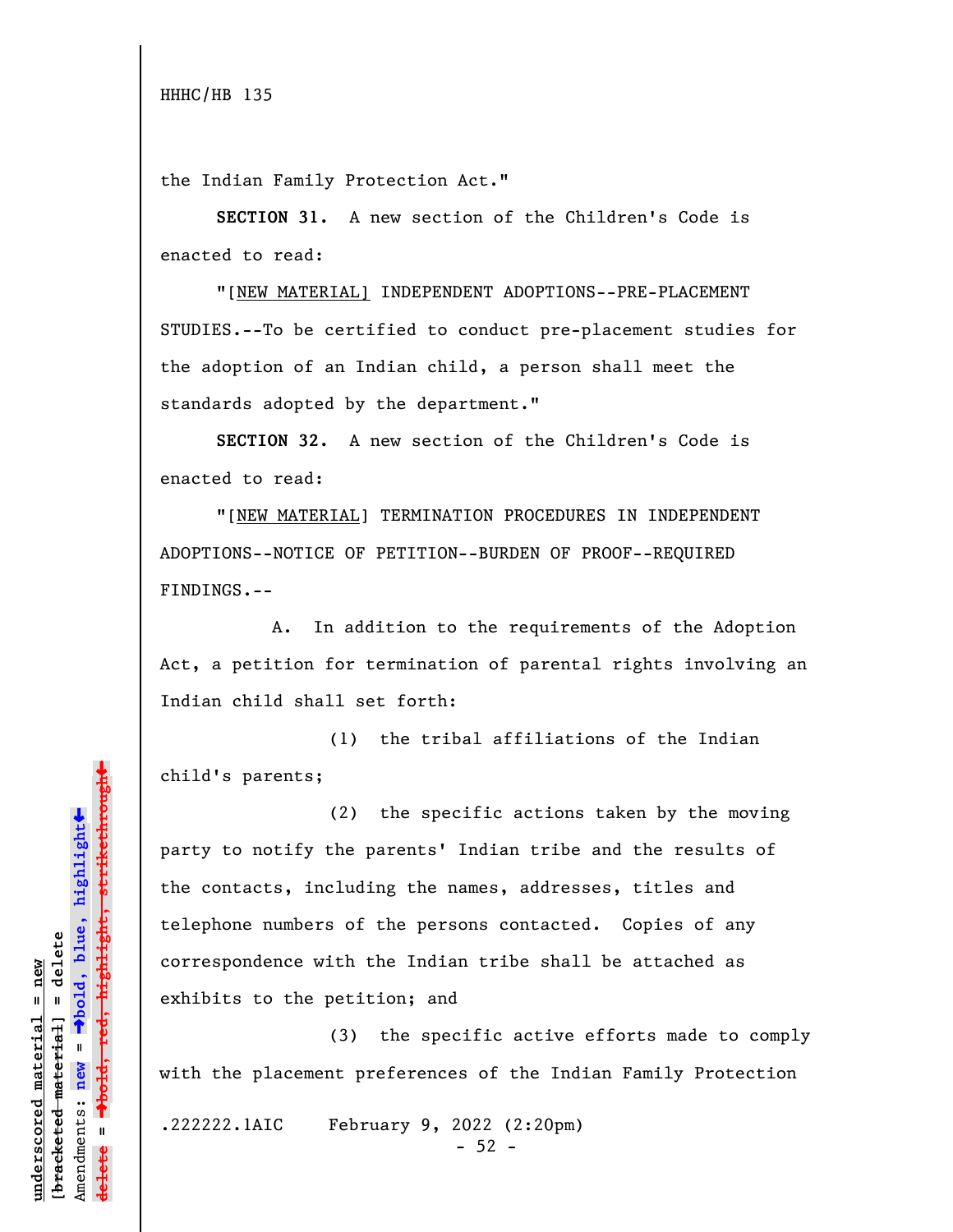Act.

B. Notice of the filing of the petition, accompanied by a copy of the petition, shall be served by the petitioner by certified or registered mail with return receipt requested on the Indian child's tribe and on the Indian child's parents or guardians.

C. The grounds for any **SIRC**º**attempted**»**SIRC** termination shall be proved beyond a reasonable doubt.

D. A judgment of the court terminating parental rights shall include findings establishing that each requirement of the Indian Family Protection Act was met."

**SECTION 33.** A new section of the Children's Code is enacted to read:

"[NEW MATERIAL] PERSONS WHOSE CONSENTS OR RELINQUISHMENTS ARE REQUIRED IN AN INDEPENDENT ADOPTION.--In an independent adoption, consent from the parent or guardian of an Indian child to adoption by the petitioner or relinquishment of parental rights shall be obtained in the manner required by the Indian Family Protection Act."

**SECTION 34**. A new section of the Children's Code is enacted to read:

"[NEW MATERIAL] ADJUDICATION--DISPOSITION--DECREE OF ADOPTION--INVALIDATION.--

A. The court shall grant a decree of adoption if it finds that:

(1) the petitioner has proved by clear and convincing evidence that the placement preferences set forth in the Indian Family Protection Act, or the placement preferences

.222222.1AIC February 9, 2022 (2:20pm)

 $-53 -$ 

 $\ddag$ º**bold, red, highlight, strikethrough**  $\ddot{\bullet}$ º**bold, blue, highlight**  $b$ racketed material] = delete **[bracketed material] = delete** inderscored material = new **underscored material = new** Amendments: **new** =  $\bar{\mathbf{u}}$ Amendments: new  $\mathbf{I}$ **delete =**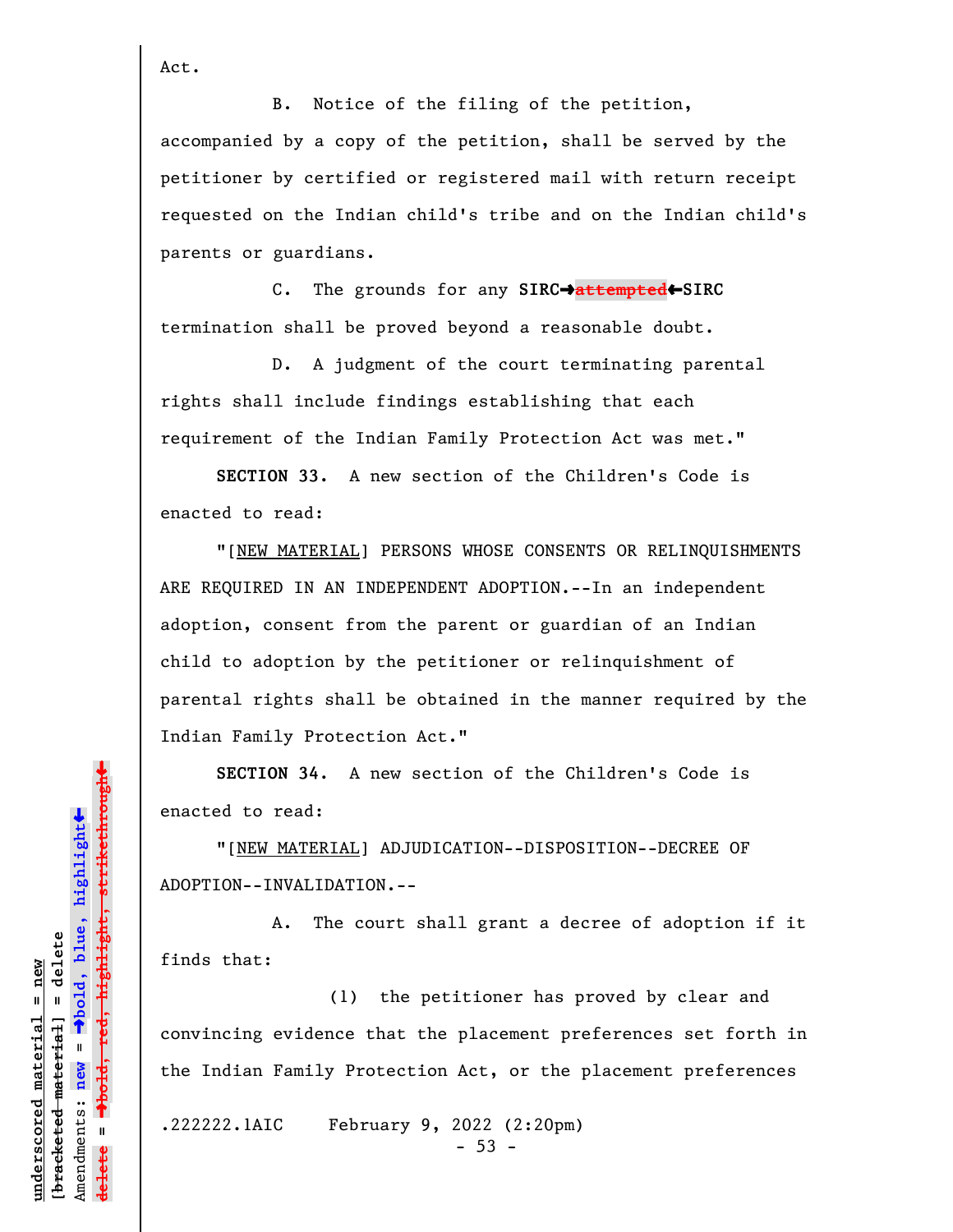established by the Indian child's tribe, have been followed or, if not followed, good cause for noncompliance has been proved by clear and convincing evidence; and

(2) provision has been made to ensure that the Indian child's cultural ties to the Indian child's tribe are protected and fostered.

B. In any adoption involving an Indian child, the clerk of the court shall provide the secretary with a copy of the final decree of adoption or adoptive placement order.

C. A parent may withdraw consent to a voluntary adoption of the Indian child at any time before entry of the final decree of adoption.

D. Within two years after a final decree of adoption of an Indian child, the court may invalidate a voluntary adoption upon finding that the parent's consent was obtained by fraud or duress.

E. Upon filing of a petition to vacate the final decree of adoption of the parent's Indian child, the petitioner shall give notice to all parties to the adoption proceedings and the Indian child's tribe, and the court shall hold a hearing on the petition.

F. Where the court finds that the parent's consent was obtained through fraud or duress, the court shall vacate the final decree of adoption, order the consent revoked and order that the child be returned to the parent."

.222222.1AIC February 9, 2022 (2:20pm)

- 54 -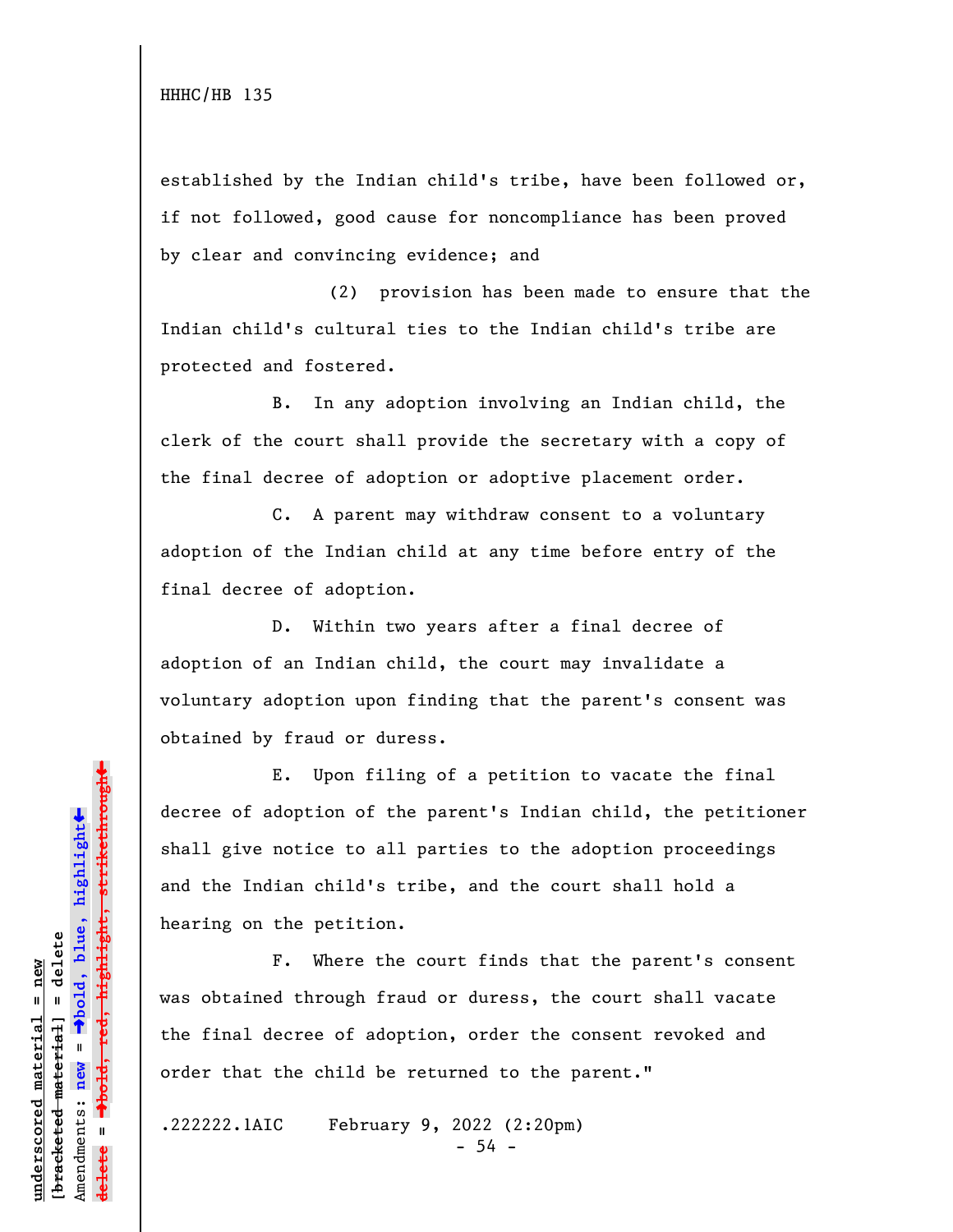**SECTION 35**. A new section of the Children's Code is enacted to read:

"[NEW MATERIAL] RETURN OF CUSTODY.--Whenever an Indian child has been adopted and the relationship between the **SIRC**º**adoptive**»**SIRC** parent and the Indian child has been severed for any reason, a biological parent, guardian or prior Indian custodian may petition for return of custody, and there shall be a presumption that the Indian child shall be returned to the biological parent, guardian or prior Indian custodian, unless the return of custody is not in the best interests of the Indian child. The provisions of this section shall not be deemed to conflict with other provisions pertaining to return of custody in the Indian Family Protection Act."

**SECTION 36.** A new section of the Children's Code is enacted to read:

"[NEW MATERIAL] BEST INTERESTS OF INDIAN CHILD.--When making a determination regarding the best interests of an Indian child pursuant to the Indian Family Protection Act, a court shall, SIRC→in discussion with←SIRC SIRC→after allowing **testimony from all parties and**»**SIRC** the Indian child's tribe, consider the following relevant factors:

A. the prioritization of placement of the Indian child in accordance with the placement preferences provided by the Indian Family Protection Act;

B. the prevention of unnecessary out-of-home placement of the Indian child;

C. the critical importance to the Indian child of establishing, developing or maintaining a political, cultural,

.222222.1AIC February 9, 2022 (2:20pm)

- 55 -

 $\ddag$ º**bold, red, highlight, strikethrough**  $\ddot{\bullet}$ º**bold, blue, highlight**  $b$ racketed material] = delete **[bracketed material] = delete** inderscored material = new **underscored material = new** Amendments: new = Amendments: **new** =  $\mathbf{I}$ **delete =** lelete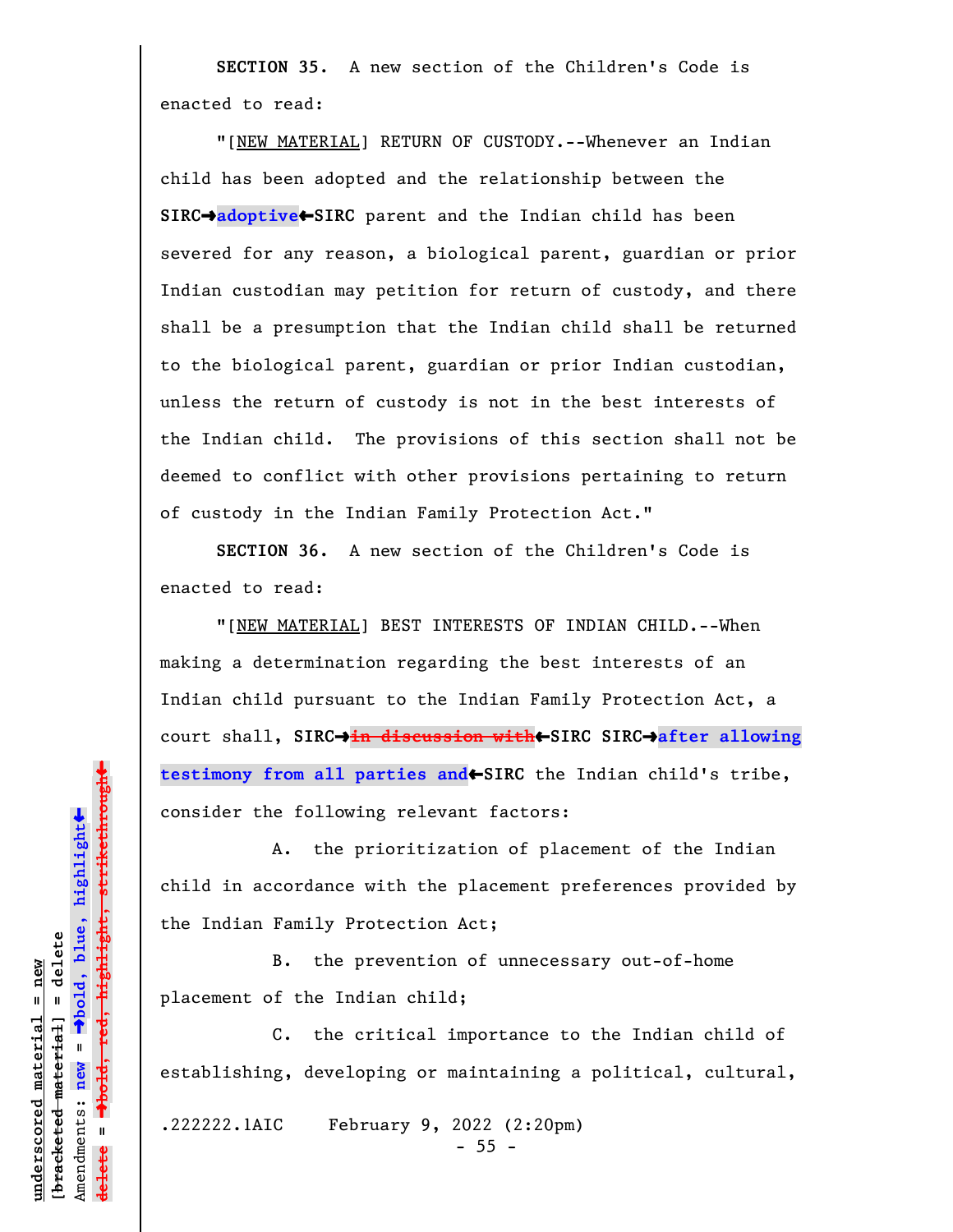social and spiritual relationship with the Indian child's tribe and tribal community and with familial ties such as clanship and family with unique cultural characteristics;

D. the importance to the Indian child of the ability of the Indian child's tribe to maintain its existence and integrity in promotion of the stability and security of Indian children and families; and

E. the protection, safety and well-being of the Indian child."

**SECTION 37.** A new section of the Children's Code is enacted to read:

"[NEW MATERIAL] ACCESS TO POST-DECREE ADOPTION RECORDS-- TRIBAL AFFILIATION AND OTHER INFORMATION.--

A. Pursuant to the Indian Family Protection Act, an Indian tribe shall have access to the post-decree adoption records that involve an Indian child who is a member or eligible for membership in the Indian tribe.

B. Upon application by an Indian person who has reached the age of eighteen and who was the subject of an adoptive placement in this state prior to the enactment of the Indian Family Protection Act, the court that entered the final decree shall inform that Indian person of the tribal affiliation, if any, of the Indian person's biological parents and provide any other information necessary to protect any rights flowing from the Indian person's tribal relationship.

.222222.1AIC February 9, 2022 (2:20pm)

- 56 -

 $\ddag$ º**bold, red, highlight, strikethrough**  $\ddot{\bullet}$ º**bold, blue, highlight**  $b$ racketed material] = delete **[bracketed material] = delete** inderscored material = new **underscored material = new** Amendments: **new** =  $\bar{\mathbf{u}}$ Amendments: new  $\mathbf{u}$ **delete =**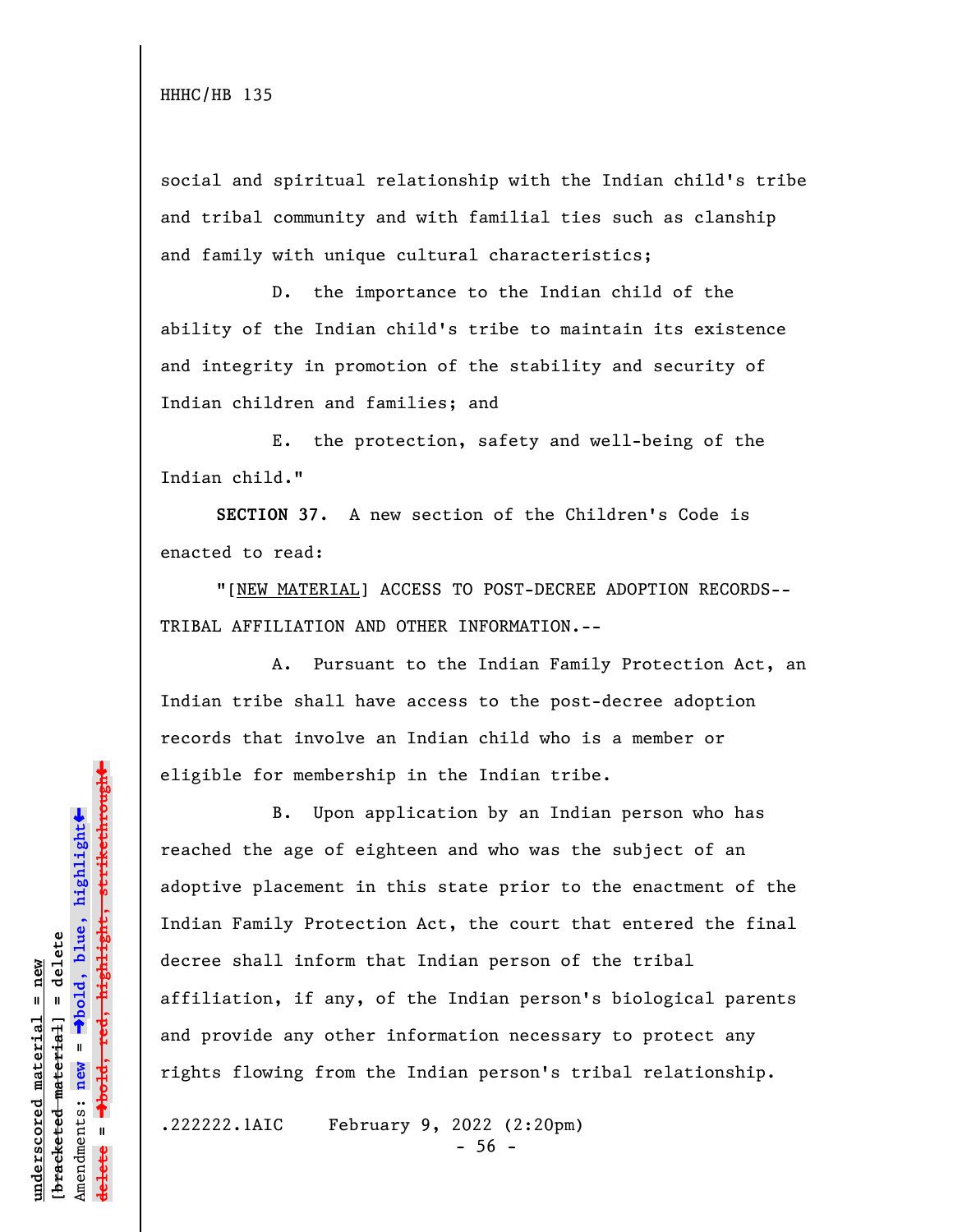C. If the adoption predated enactment of the federal Indian Child Welfare Act of 1978, the court shall attempt to find information related to the adoption and may order the department to assist. If the adoption of an Indian person was completed after enactment of the federal Indian Child Welfare Act of 1978, the Indian person may contact the secretary for necessary information regarding the Indian person's adoption. If the secretary certifies that the secretary does not have that information, the state court shall attempt to find the information and may order the department to assist.

D. If an Indian person does not know the court that issued the adoption decree, the Indian person may request that information from the department. The department shall provide to the Indian person the name and location of the court that entered the final decree, if known."

**SECTION 38.** A new section of the Children's Code is enacted to read:

"[NEW MATERIAL] ADOPTION DECREES--INFORMATION AVAILABILITY.--

A. The clerk of a court entering a final decree or order in an adoptive placement of an Indian child shall provide the secretary with a copy of that decree, adoptive placement order and any other information necessary to show:

(1) the birth name and birthdate of the Indian child;

(2) any information relating to tribal membership or eligibility for membership of the adopted Indian

.222222.1AIC February 9, 2022 (2:20pm)

- 57 -

 $\ddag$ º**bold, red, highlight, strikethrough**  $\ddot{\bullet}$ º**bold, blue, highlight**  $b$ racketed material] = delete **[bracketed material] = delete** inderscored material = new **underscored material = new** Amendments: **new** = Amendments: new =  $\mathbf{I}$ **delete =**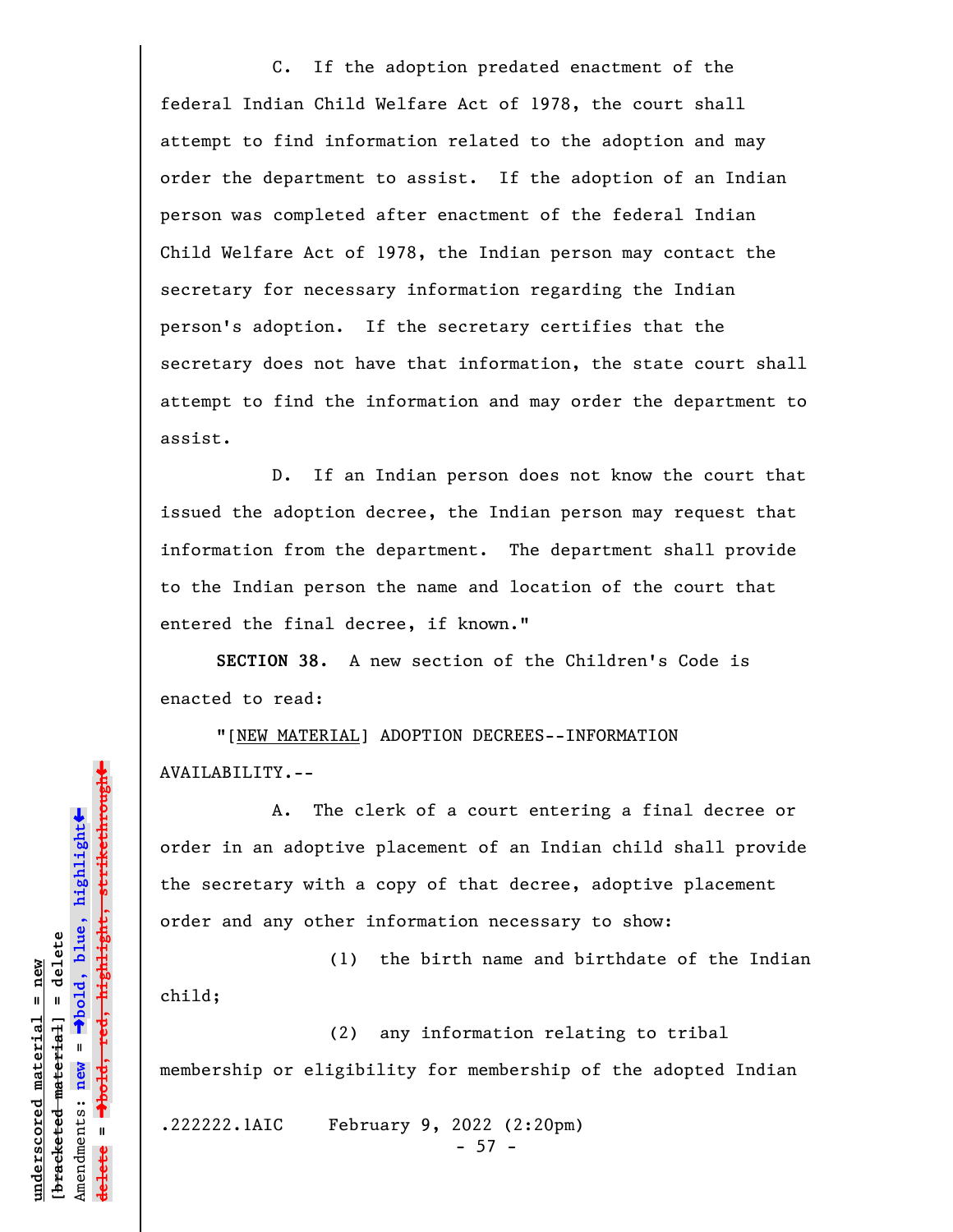child;

(3) the tribal affiliation and name of the Indian child after adoption;

(4) the names and addresses of the biological parents;

(5) the names and addresses of the adoptive parents;

(6) the name and contact information of any agency having files or information relating to the adoption; and

(7) any affidavit signed by the biological parent or parents asking that their identity remain confidential.

B. The attorney for the **SIRC**º**petitioner**»**SIRC SIRC**º**prospective adoptive parent**»**SIRC** shall provide to the clerk of the court a copy of the decree of adoption, an adoptive placement order or any other information required by the Indian Family Protection Act and a stamped envelope addressed to the secretary marked "Confidential"."

**SECTION 39.** A new section of the Children's Code is enacted to read:

"[NEW MATERIAL] CONFIDENTIALITY--RECORDS--PENALTY.--

A. All records or information, whether on file with the court, an agency, the department, an attorney or other provider of professional services, concerning a party to any

.222222.1AIC February 9, 2022 (2:20pm)

- 58 -

 $\ddag$ º**bold, red, highlight, strikethrough**  $\ddot{\bullet}$ º**bold, blue, highlight**  $b$ racketed material] = delete **[bracketed material] = delete** inderscored material = new **underscored material = new** Amendments: new = Amendments: **new** =  $\mathbf{u}$ **delete =** lelete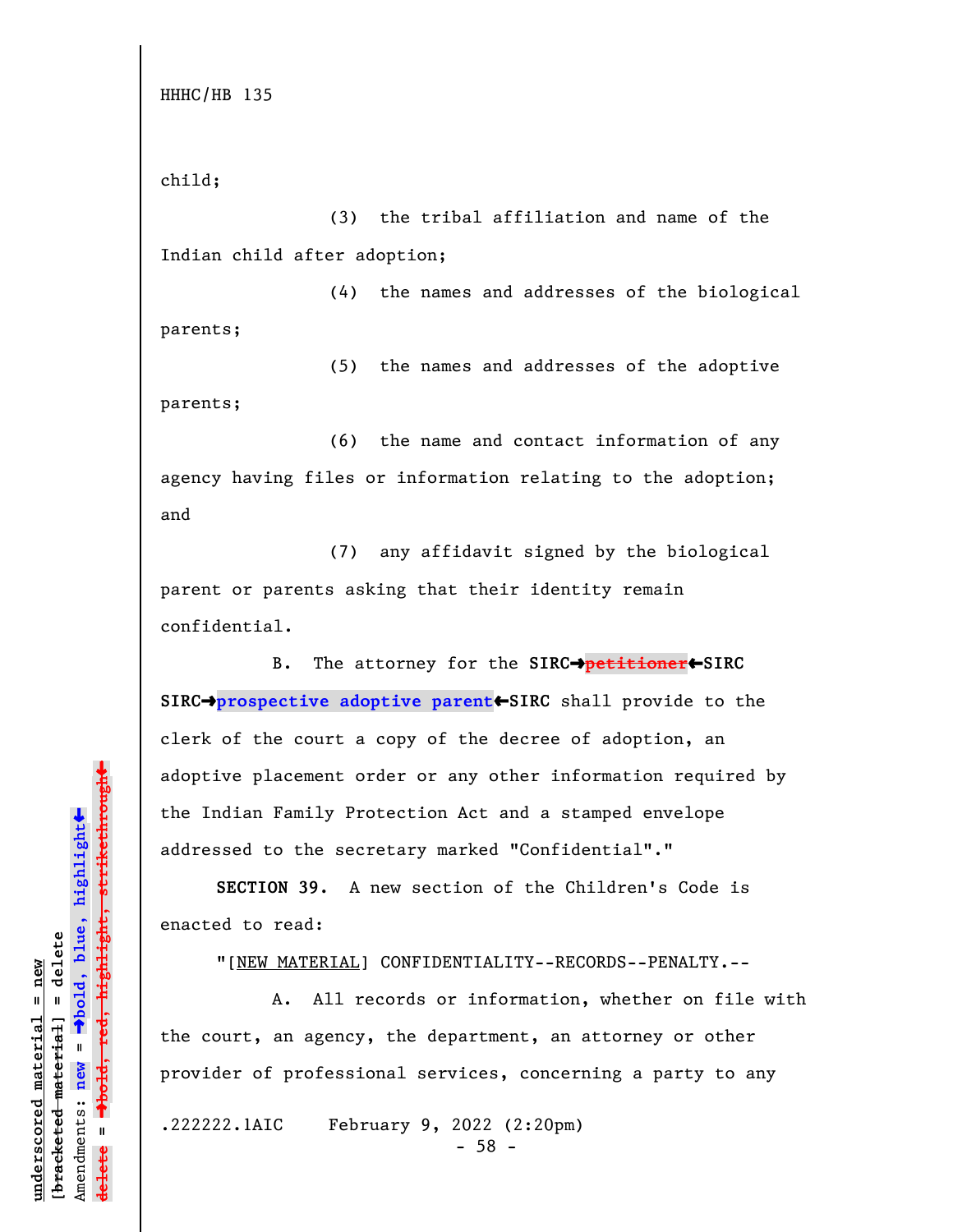proceedings pursuant to the Indian Family Protection Act, including social records, diagnostic evaluations, psychiatric or psychological reports, videotapes, transcripts and audio recordings of an Indian child's statement of abuse or medical reports incident to or obtained as a result of an investigation or proceeding pursuant to the Indian Family Protection Act or that were produced or obtained during an investigation in anticipation of or incident to any proceeding pursuant to the Indian Family Protection Act, shall be confidential and closed to the public.

B. The records described in Subsection A of this section shall be disclosed only to the parties and:

(1) court personnel and persons or entities authorized by contract with the court to review, inspect or otherwise have access to records or information in the court's possession;

(2) court-appointed special advocates appointed to the Indian child in a child custody proceeding;

(3) the Indian child's guardian ad litem;

(4) the attorney, including a public defender, representing the Indian child in any child custody proceeding pursuant to the Indian Family Protection Act;

(5) department personnel and persons or entities authorized by contract with the department to review, inspect or otherwise have access to records or information in the department's possession;

(6) any local substitute care review board or any agency contracted to implement local substitute care review

.222222.1AIC February 9, 2022 (2:20pm)

- 59 -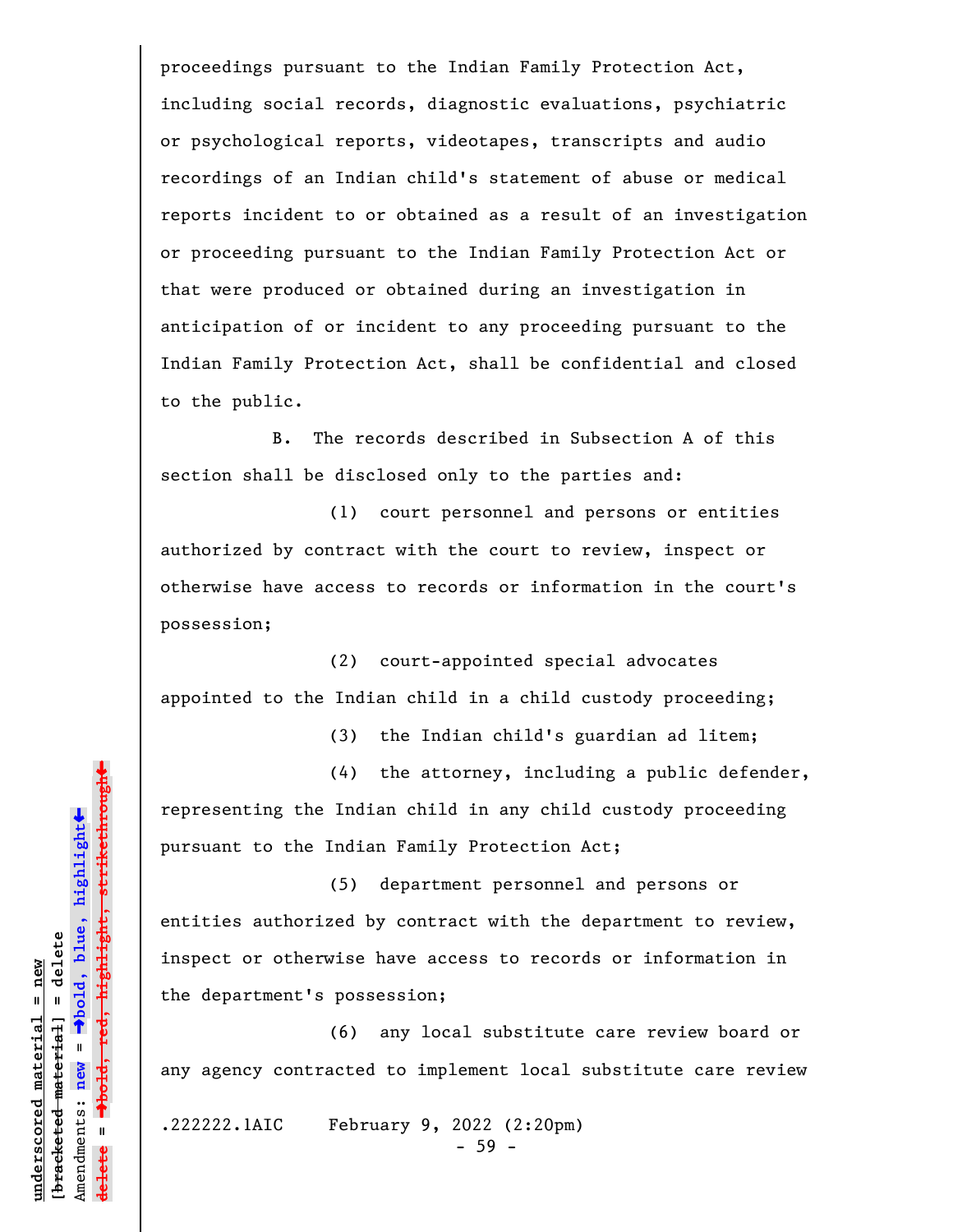boards;

(7) law enforcement officials, except when use immunity is granted pursuant to Section 32A-4-11 NMSA 1978;

(8) district attorneys, except when use immunity is granted pursuant to Section 32A-4-11 NMSA 1978;

(9) any state social services agency in any state or when, in the opinion of the department it is in the best interest of the Indian child, a governmental social services agency of another country;

(10) an Indian child's tribe;

(11) a foster parent, if the records are those of an Indian child currently placed with that foster parent or of an Indian child being considered for placement with that foster parent and the records concern the cultural, social, medical, psychological or educational needs of the Indian child;

(12) school personnel involved with the Indian child if the records concern the Indian child's cultural, social or educational needs;

(13) a grandparent, parent of a sibling, relative or fictive kin, if the records or information pertain to an Indian child being considered for placement with that grandparent, parent of a sibling, relative or fictive kin and the records or information concern the cultural, social, medical, psychological or educational needs of the Indian

.222222.1AIC February 9, 2022 (2:20pm)

 $- 60 -$ 

»highlight, strikethrough º**bold, red, highlight, strikethrough**  $\ddot{\bullet}$ º**bold, blue, highlight**  $b$ racketed material] = delete **[bracketed material] = delete** inderscored material = new **underscored material = new** Amendments: **new** =  $\bar{\mathbf{u}}$ Amendments: new  $\mathbf{u}$ **delete =** lelete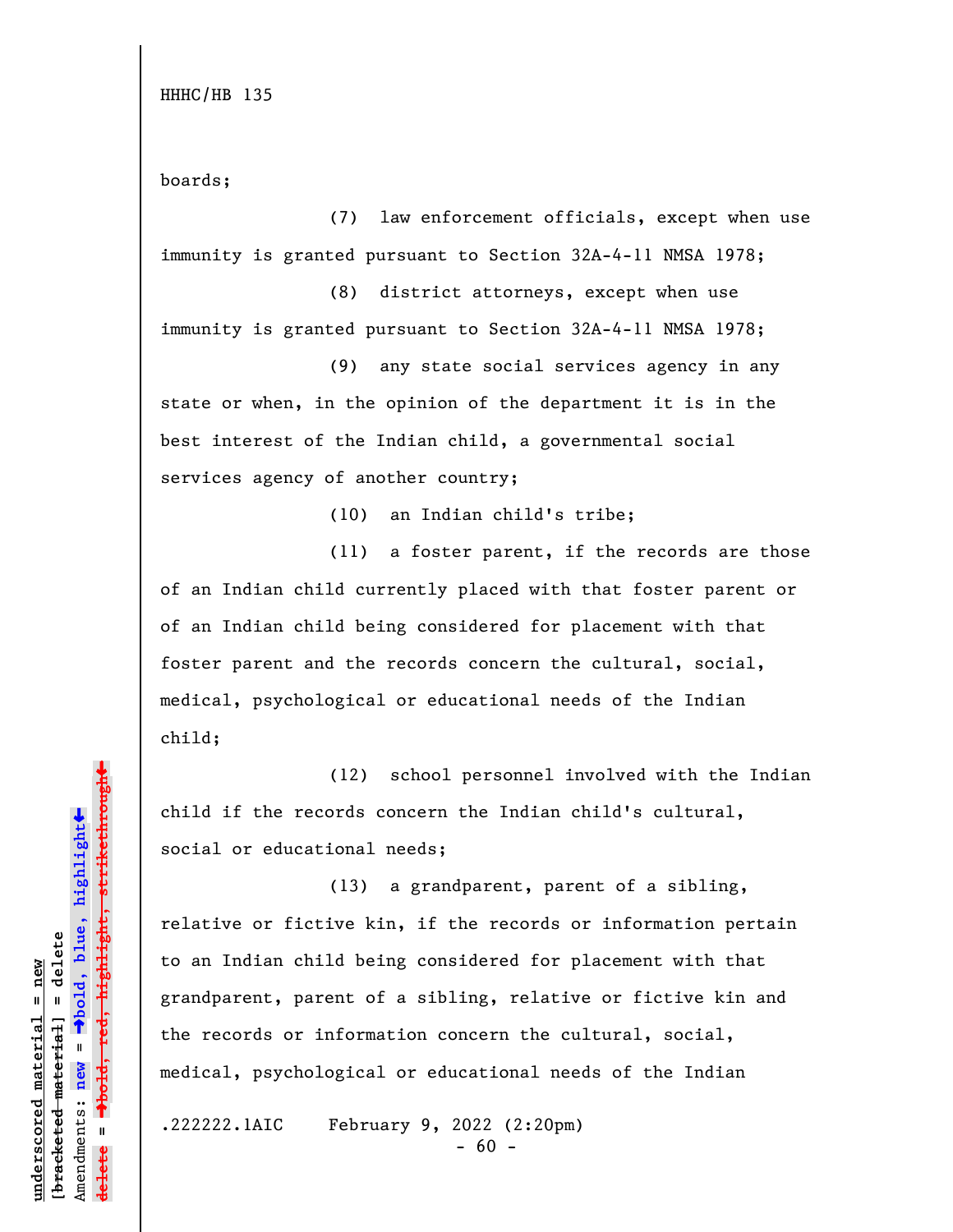child;

(14) health care or mental health professionals involved in the evaluation or treatment of the Indian child or of the Indian child's parents or guardian, or other family members;

(15) protection and advocacy representatives pursuant to the federal Developmental Disabilities Assistance and Bill of Rights Act and the federal Protection and Advocacy for Mentally Ill Individuals Amendments Act of 1991;

(16) children's safehouse organizations conducting investigatory interviews of children on behalf of a law enforcement agency or the department;

(17) representatives of the federal government or their contractors authorized by federal statute or regulation to review, inspect, audit or otherwise have access to records and information pertaining to neglect or abuse proceedings;

(18) any person or entity attending a meeting arranged by the department to discuss the safety, well-being and permanency of an Indian child, when the parent or child, or parent or guardian on behalf of a child younger than fourteen years of age, has consented to the disclosure; and

(19) any other person or entity, by order of the court, having a legitimate interest in the case or the work of the court.

C. A parent or guardian whose Indian child has been the subject of an investigation of abuse or neglect where no petition has been filed shall have the right to inspect any

.222222.1AIC February 9, 2022 (2:20pm)

- 61 -

 $\ddag$ º**bold, red, highlight, strikethrough**  $\ddot{\bullet}$ º**bold, blue, highlight**  $b$ racketed material] = delete **[bracketed material] = delete** inderscored material = new **underscored material = new** Amendments: **new** =  $\bar{\mathbf{u}}$ Amendments: new  $\mathbf{u}$ **delete =** <del>ielete</del>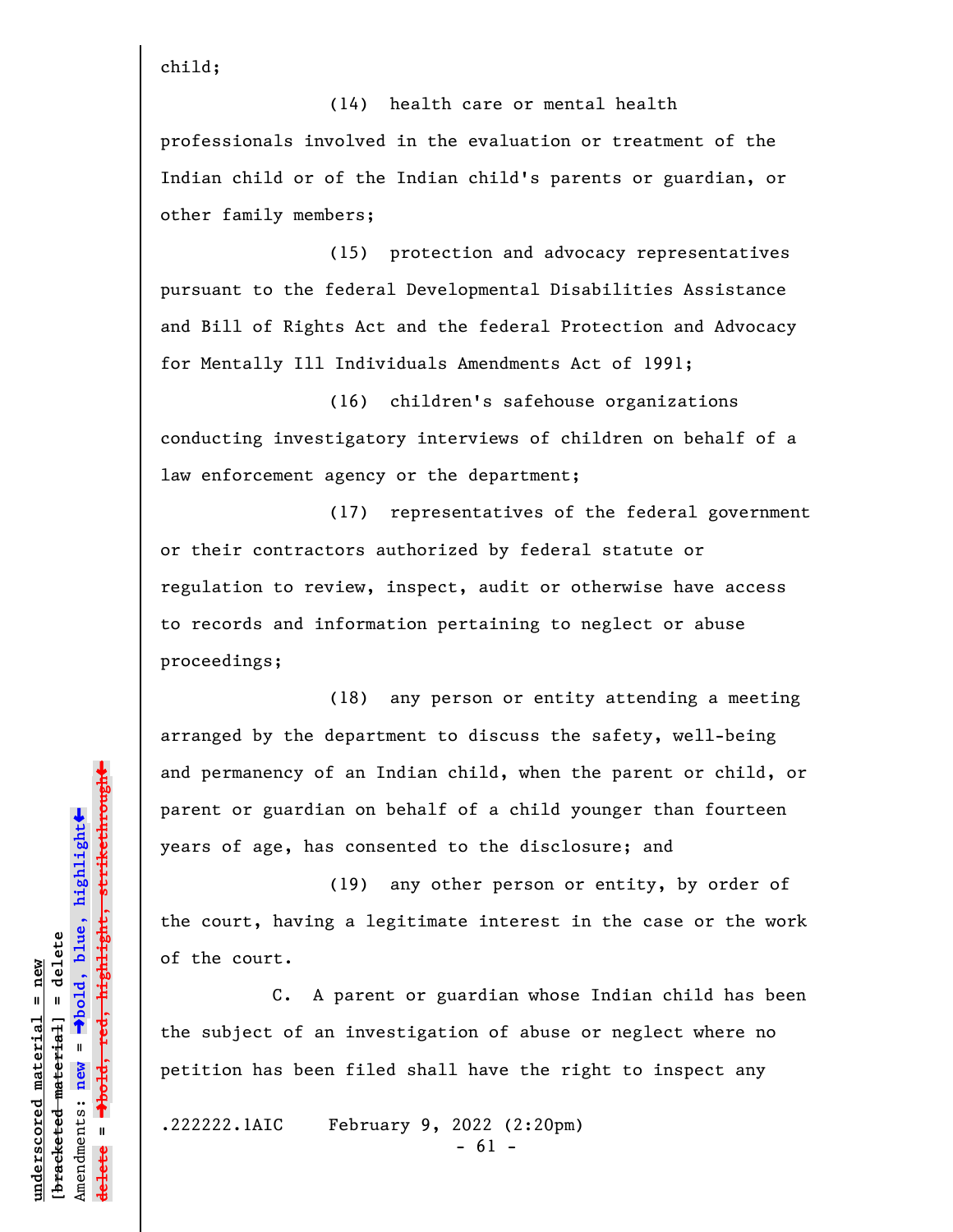medical report, psychological evaluation, law enforcement reports or other investigative or diagnostic evaluation; provided that any identifying information related to the reporting party or any other party providing information shall be deleted. The parent or guardian shall also have the right to the results of the investigation and the right to petition the court for full access to all department records and information except those records and information the department finds would be likely to endanger the life or safety of any person providing information to the department.

D. In an adoption proceeding, all hearings held pursuant to the Indian Family Protection Act shall be confidential and shall be held in closed court without admittance of any person other than parties and their counsel and the Indian child's tribe.

E. In an adoption proceeding, unless the petitioner agrees to be contacted or agrees to the release of the petitioner's identity to the parent and the parent agrees to be contacted or agrees to the release of the parent's identity to the petitioner, the attorneys, the court, the adoption agency and the department shall maintain confidentiality regarding the names of the parties, unless the information is already otherwise known. After the petition is filed and prior to the entry of the decree, the records in adoption proceedings shall be open to inspection only by the attorney for the petitioner,

.222222.1AIC February 9, 2022 (2:20pm)

 $- 62 -$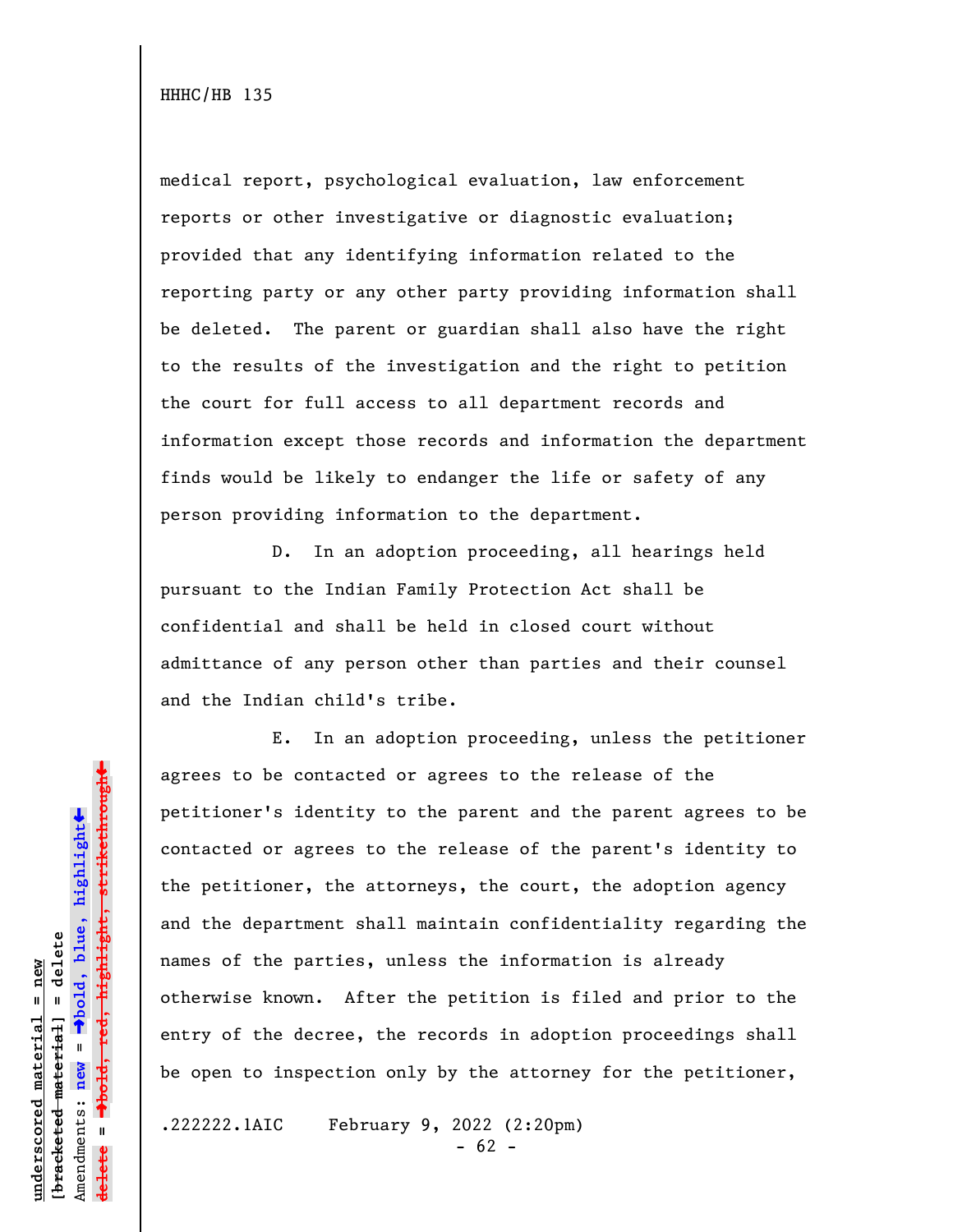the department or the adoption agency, any attorney appointed as a guardian ad litem or attorney for the adoptee, the Indian child's tribe, any attorney retained by the adoptee or other persons upon order of the court for good cause shown.

F. In an adoption proceeding, all information and documentation provided for the purpose of full disclosure is confidential. Documentation provided for the purpose of full disclosure shall remain the property of the person making full disclosure when a prospective adoptive parent decides not to accept a placement. Immediately upon refusal of the placement, the prospective adoptive parent shall return all full disclosure documentation to the person providing full disclosure. A prospective adoptive parent shall not disclose any confidential information received during the full disclosure process, except as necessary to make a placement decision or to provide information to an Indian child's guardian ad litem or attorney or the court.

G. In an adoption proceeding, prior to the entry of the decree of adoption, the parent consenting to the adoption or relinquishing parental rights to an agency or the department shall execute an affidavit stating whether the parent will permit contact or the disclosure of the parent's identity to the adoptee or the adoptee's prospective adoptive parents.

H. Whoever intentionally and unlawfully releases any information or records closed to the public pursuant to the Indian Family Protection Act or releases or makes other unlawful use of records in violation of that act is guilty of a petty misdemeanor and shall be sentenced pursuant to the

.222222.1AIC February 9, 2022 (2:20pm)

- 63 -

 $\ddag$ º**bold, red, highlight, strikethrough**  $\ddot{\bullet}$ º**bold, blue, highlight**  $b$ racketed material] = delete **[bracketed material] = delete** inderscored material = new **underscored material = new** Amendments: new = Amendments: **new** =  $\mathbf{I}$ **delete =** <del>ielete</del>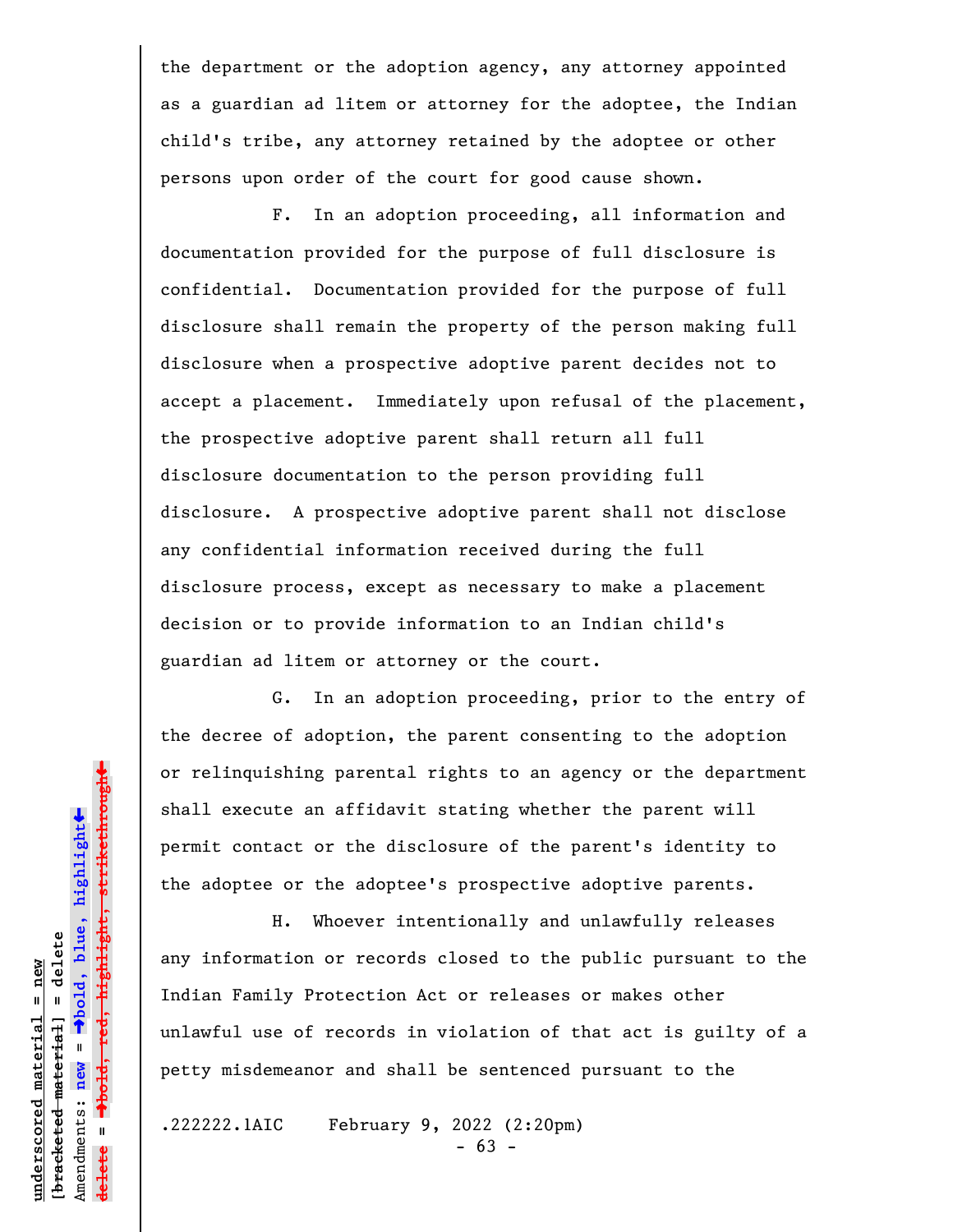provisions of Section 31-19-1 NMSA 1978.

I. The department shall promulgate rules for implementing disclosure of records pursuant to the Indian Family Protection Act and in compliance with state and federal law and the Children's Court Rules."

**SECTION 40.** A new section of the Children's Code is enacted to read:

"[NEW MATERIAL] INDIAN FAMILY PROTECTION ACT SUPPLEMENTAL TO OTHER PROVISIONS OF LAW--CONFLICT OF LAWS.--

A. To the greatest extent possible, the Indian Family Protection Act shall be read as in harmony with the federal Indian Child Welfare Act of 1978.

B. The provisions of the Children's Code SIRC<sup>+</sup> and **the Kinship Guardianship Act**»**SIRC** are supplemental to and in harmony with the Indian Family Protection Act. The provisions of the Indian Family Protection Act govern child custody proceedings involving Indian children. To the extent the provisions of those acts or any provision of New Mexico state law conflicts with the provisions of the Indian Family Protection Act, the provisions of the Indian Family Protection Act shall apply."

**SECTION 41**. A new section of the Children's Code is enacted to read:

"[NEW MATERIAL] OFFICE OF TRIBAL AFFAIRS--CREATION.--The "office of tribal affairs" is created in the department. The .222222.1AIC February 9, 2022 (2:20pm) - 64 -

 $\ddag$ º**bold, red, highlight, strikethrough**  $\ddot{\bullet}$ º**bold, blue, highlight**  $b$ racketed material] = delete **[bracketed material] = delete** inderscored material = new **underscored material = new** Amendments: **new** = Amendments: new =  $\mathbf{u}$ **delete =**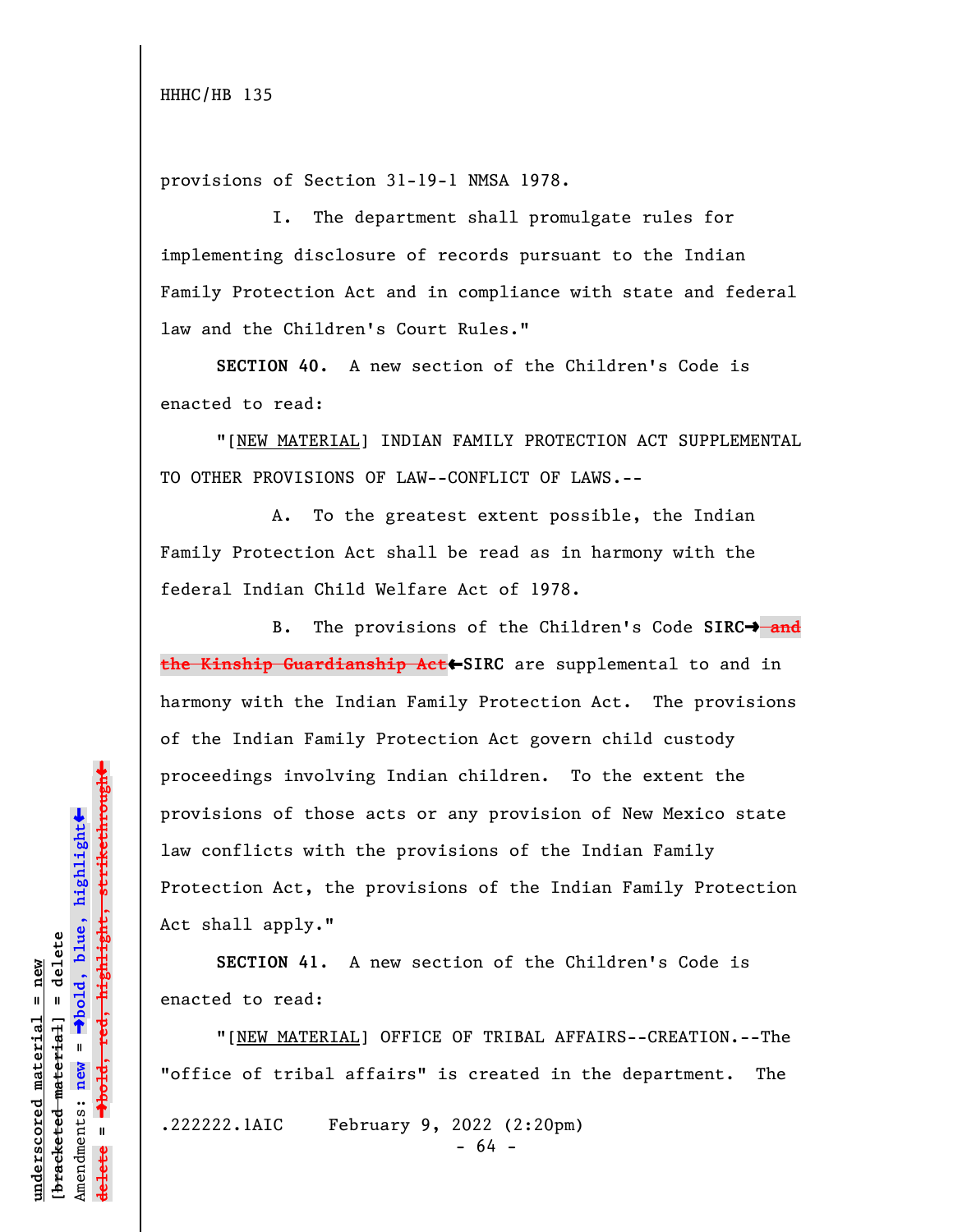office shall be dedicated to ensuring the department's compliance with and full implementation of the Indian Family Protection Act."

**SECTION 42.** A new section of the Children's Code is enacted to read:

"[NEW MATERIAL] INDIAN CHILD WELFARE RULES.--The department, through discussion with the Indian nations, tribes and pueblos of the state, shall promulgate rules to implement the provisions of the Indian Family Protection Act. The administrative office of the courts shall also discuss with the Indian nations, tribes and pueblos of the state the recommendation of court rules for potential adoption by the courts of the state."

**SECTION 43.** A new section of Chapter 32A, Article 1 NMSA 1978 is enacted to read:

"[NEW MATERIAL] DETERMINATION OF WHETHER A CHILD IS AN INDIAN CHILD.--

**SIRC**º**A. If a child is taken into custody by the department, the department shall make active efforts to determine whether there is reason to know the child is an Indian child.**

**B. At the beginning of every proceeding under the Children's Code, the court shall make a written determination as to whether the Indian Family Protection Act applies to the case.**»**SIRC**

**SIRC**º**A.**»**SIRC SIRC**º**C.**»**SIRC** At the commencement of any hearing in a child custody proceeding, the court shall determine whether the child is an Indian child by asking, on

.222222.1AIC February 9, 2022 (2:20pm)

- 65 -

 $\ddag$ º**bold, red, highlight, strikethrough**  $\ddot{\bullet}$ º**bold, blue, highlight**  $b$ racketed material] = delete **[bracketed material] = delete** inderscored material = new **underscored material = new**  $\mathbf{I}$ Amendments: **new** = Amendments: new  $\mathbf{u}$ **delete =**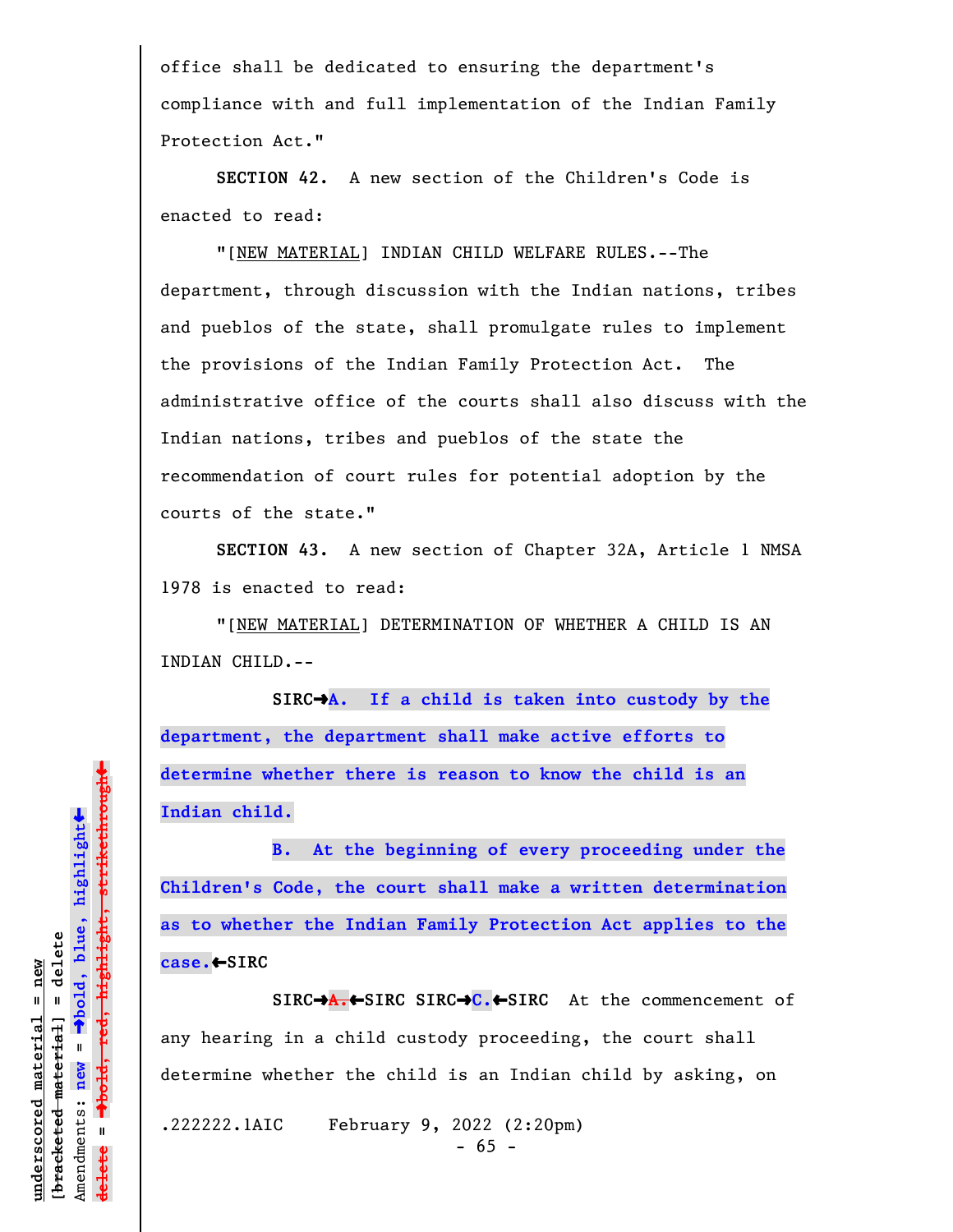the record, each individual present on the matter whether the individual knows or has reason to know that the child is an Indian child. If no individual present at the hearing knows or has reason to know that the child is an Indian child, the court shall instruct each party to inform the court immediately if the individual later receives information that provides reason to know that the child is an Indian child.

**SIRC**º**B.**»**SIRC SIRC**º**D.**»**SIRC** A court has reason to know that a child is an Indian child if:

SIRC<sup>+</sup>(1) an Indian tribe asserts that the child may **be eligible for membership;** SIRC

**SIRC**º**(1)**»**SIRC SIRC**º**(2)**»**SIRC SIRC**º**each**»**SIRC SIRC**º**any**»**SIRC** party in the proceeding, officer of the court involved in the proceeding **SIRC**º**, Indian tribe or**»**SIRC SIRC**º**or an**»**SIRC** Indian organization **SIRC**º**or agency**»**SIRC** informs the court that the child is an Indian child;

**SIRC**º**(2)**»**SIRC SIRC**º**(3)**»**SIRC SIRC**º**each**»**SIRC SIRC**º**any**»**SIRC** party at the hearing, officer of the court present at the hearing, Indian tribe or Indian organization **SIRC**º**or agency**»**SIRC** informs the court that information has been discovered indicating that the child is an Indian child;

**SIRC**º**(3)**»**SIRC SIRC**º**(4)**»**SIRC** the child indicates to the court that the child is an Indian child;

(4) the court is informed that the domicile or residence of the child, the child's parent, the child's

.222222.1AIC February 9, 2022 (2:20pm)

- 66 -

 $\ddag$ º**bold, red, highlight, strikethrough**  $\ddot{\bullet}$ º**bold, blue, highlight**  $b$ racketed material] = delete **[bracketed material] = delete** inderscored material = new **underscored material = new** Amendments: **new** = Amendments: new =  $\mathbf{u}$ **delete =** <del>ielete</del>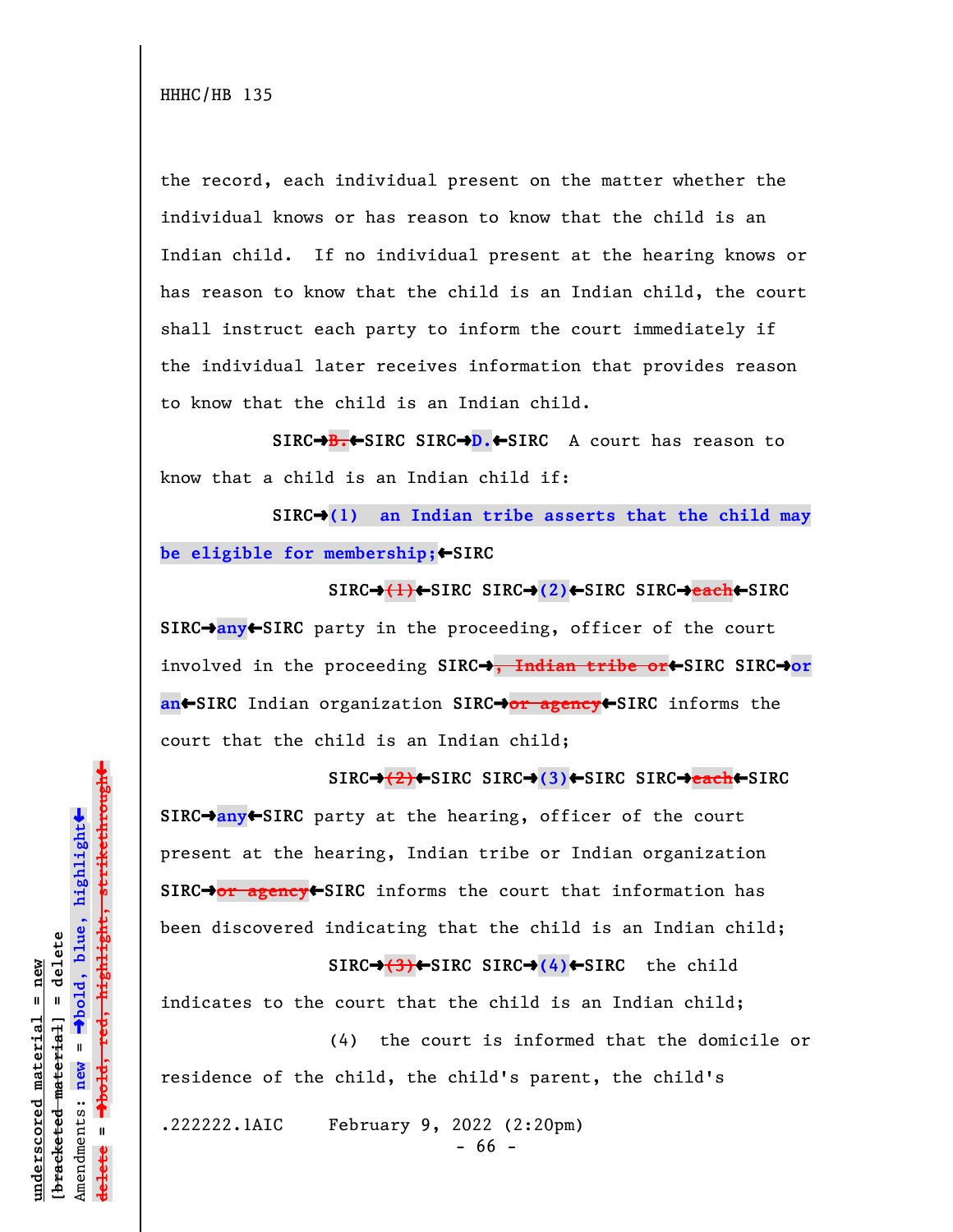guardian or the child's Indian custodian is on a reservation or in an Alaska native village;

**SIRC**º**(4)**»**SIRC SIRC**º**(5)**»**SIRC** the court is informed that the child is or has been SIRC $\rightarrow$ a ward $\leftarrow$ SIRC **SIRC**º**under the jurisdiction**»**SIRC** of a tribal court;

**SIRC**º**(5)**»**SIRC SIRC**º**(6)**»**SIRC** the court is informed that the child or the child's parent possesses an identification card or other record indicating membership in an Indian tribe;

**SIRC**º**(6)**»**SIRC SIRC**º**(7)**»**SIRC** testimony or documents presented to the court indicate that the child may be an Indian child; or

**SIRC**º**(7)**»**SIRC SIRC**º**(8)**»**SIRC** any other indicia provided to the court or within the court's knowledge indicate that the child is an Indian child.

**SIRC**º**C.**»**SIRC SIRC**º**E.**»**SIRC** If a court has reason to know that a child is an Indian child but does not have sufficient evidence to determine whether the child is an Indian child, the court shall:

(1) treat the child as an Indian child until the court determines, on the record, that the child is not an Indian child; and

(2) require the department or another party to submit a report, declaration or testimony on the record that the department or other party made active efforts to identify and work with all of the Indian tribes of which there is reason to know the child may be a member or be eligible for membership to verify whether the child is an Indian child.

.222222.1AIC February 9, 2022 (2:20pm)

- 67 -

 $\ddag$ º**bold, red, highlight, strikethrough**  $\ddot{\bullet}$ º**bold, blue, highlight**  $b$ racketed material] = delete **[bracketed material] = delete** inderscored material = new **underscored material = new** Amendments: new = Amendments: **new** =  $\mathbf{I}$ **delete =** <del>ielete</del>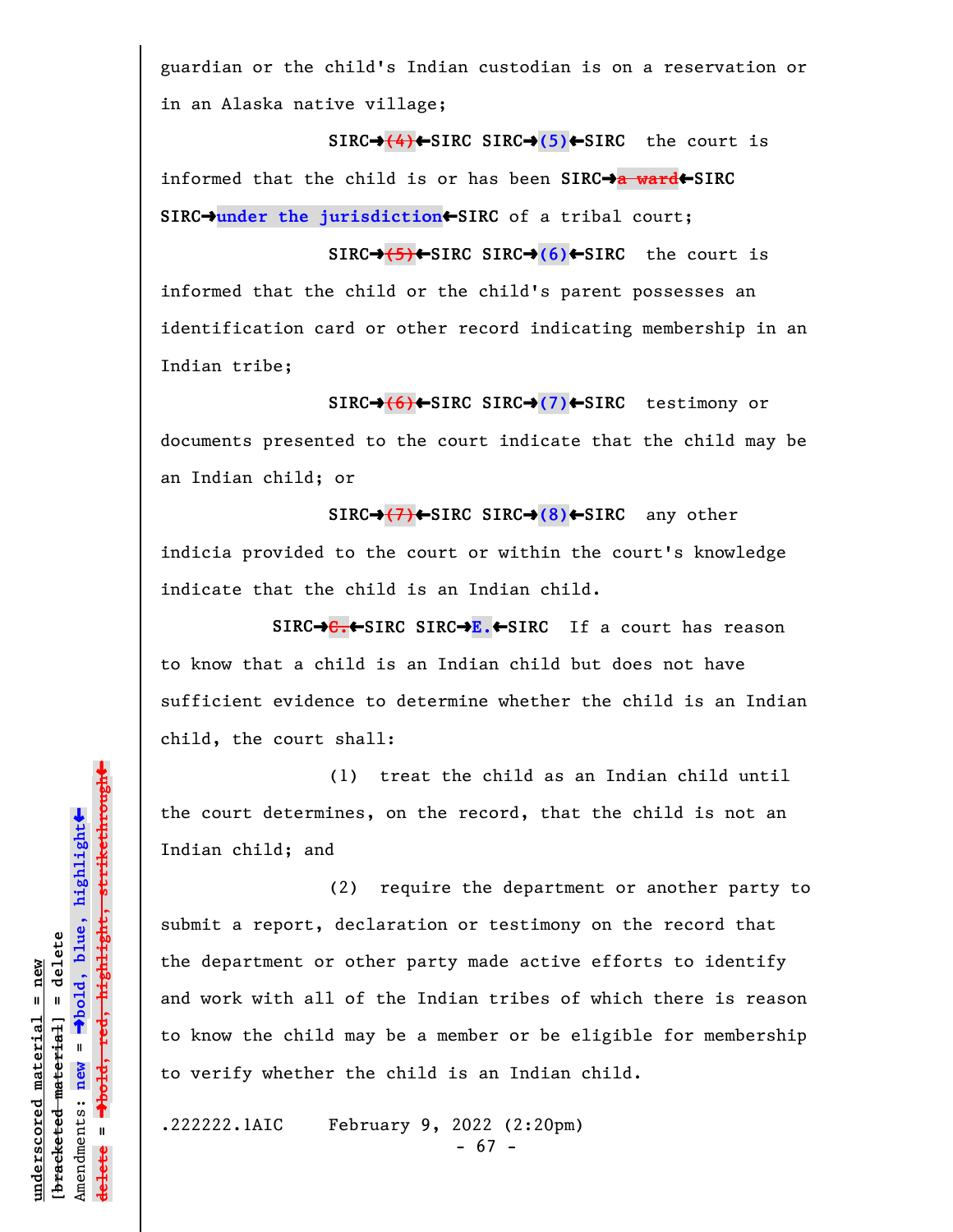**SIRC**º**SIRC**º**D.**»**SIRC SIRC**º**F.**»**SIRC In a case in which a court determines indigency, the parent, guardian or Indian custodian shall have the right to court-appointed counsel in any removal, placement or termination proceeding. The court may appoint counsel for the child upon a finding that the appointment is in the best interest of the child. To the extent appropriations from the state are insufficient to provide for the appointment of counsel in the proceeding, the court shall promptly notify the secretary upon appointment of counsel so that the secretary may pay for reasonable fees and expenses as provided pursuant to 25 U.S.C. Section 1912 upon certification of the presiding judge."**•SIRC

**SIRC**º**F. As used in this section, "Indian organization" means a group, association, partnership, corporation or other legal entity owned or controlled by** Indians, or a majority of whose members are Indians."<sup>\*</sup>SIRC

**SECTION 44.** Section 32A-1-4 NMSA 1978 (being Laws 1993, Chapter 77, Section 13, as amended) is amended to read:

"32A-1-4. DEFINITIONS.--As used in the Children's Code:

A. "active efforts" means efforts that are affirmative, active, thorough and timely and that represent a higher standard of conduct than reasonable efforts;

 $[A<sub>+</sub>]$   $\underline{B.}$  "adult" means a person who is eighteen years of age or older;

 $[B<sub>1</sub>]$  C. "child" means a person who is less than .222222.1AIC February 9, 2022 (2:20pm) - 68 -

º**bold, red, highlight, strikethrough**  $\ddot{\bullet}$ º**bold, blue, highlight** bracketed material] = delete **[bracketed material] = delete** inderscored material = new **underscored material = new**  $\mathbf{I}$ Amendments: **new** = Amendments: new  $\mathbf{I}$ **delete =** lelete

 $\ddag$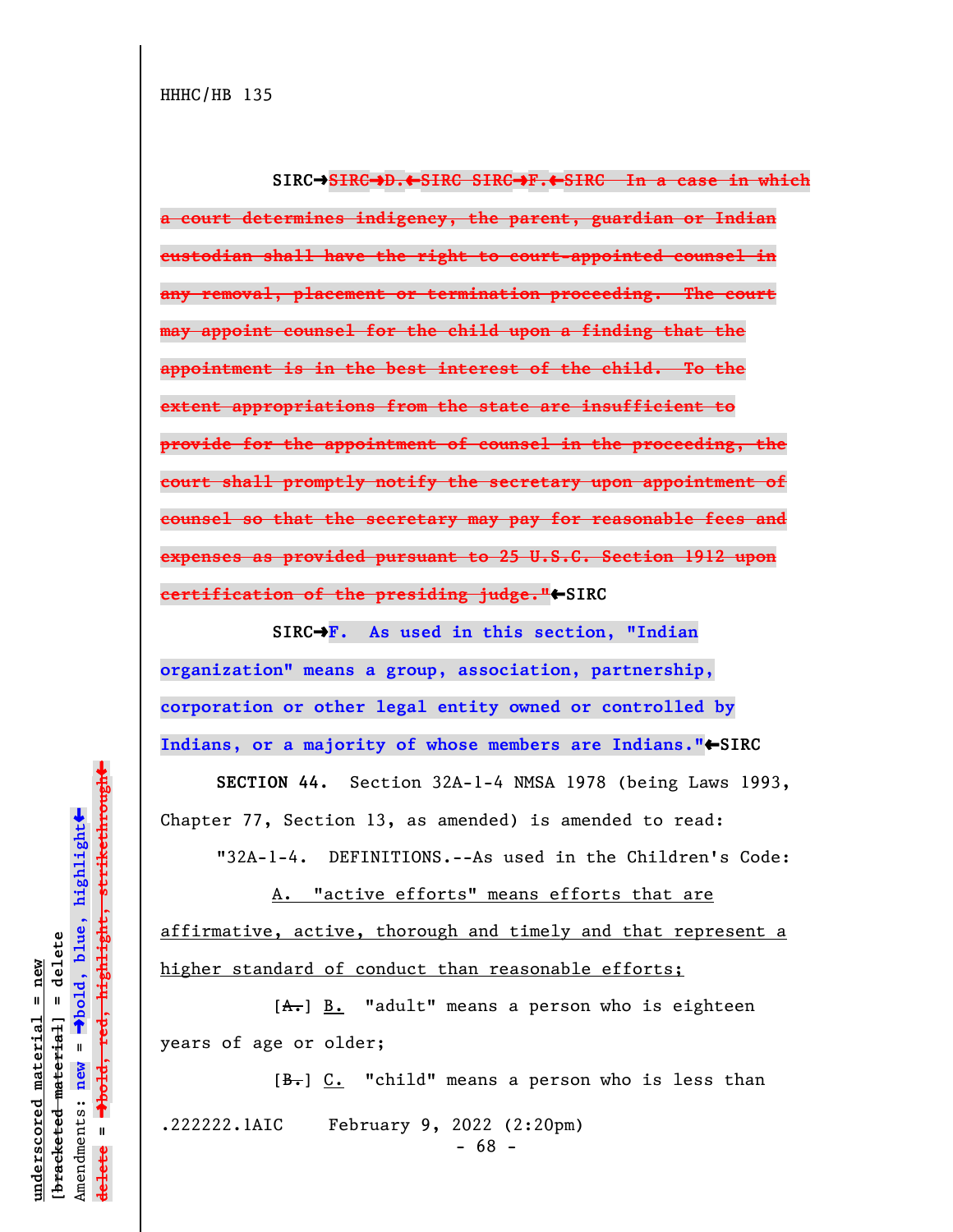eighteen years old;

 $[G<sub>1</sub>]$   $\underline{D.}$  "council" means the substitute care advisory council established pursuant to Section 32A-8-4 NMSA 1978;

[D.] E. "court", when used without further qualification, means the children's court division of the district court and includes the judge, special master or commissioner appointed pursuant to the provisions of the Children's Code or supreme court rule;

 $[E_r]$   $F.$  "court-appointed special advocate" means a person appointed pursuant to the provisions of the Children's Court Rules to assist the court in determining the best interests of the child by investigating the case and submitting a report to the court;

[F.] G. "custodian" means an adult with whom the child lives who is not a parent or guardian of the child;

[G.] H. "department" means the children, youth and families department, unless otherwise specified;

[H.] I. "disproportionate minority contact" means the involvement of a racial or ethnic group with the criminal or juvenile justice system at a proportion either higher or lower than that group's proportion in the general population;

J. "federal Indian Child Welfare Act of 1978" means the federal Indian Child Welfare Act of 1978, as that act may be amended or its sections renumbered;

 $[\frac{1}{\sqrt{1}}]$  K. "foster parent" means a person, including a relative of the child, licensed or certified by the department or a child placement agency to provide care for children in the

.222222.1AIC February 9, 2022 (2:20pm)

- 69 -

 $\ddag$ º**bold, red, highlight, strikethrough**  $\ddot{\bullet}$ º**bold, blue, highlight**  $b$ racketed material] = delete **[bracketed material] = delete** inderscored material = new **underscored material = new** Amendments: **new** =  $\mathbf{I}$ Amendments: new **delete =**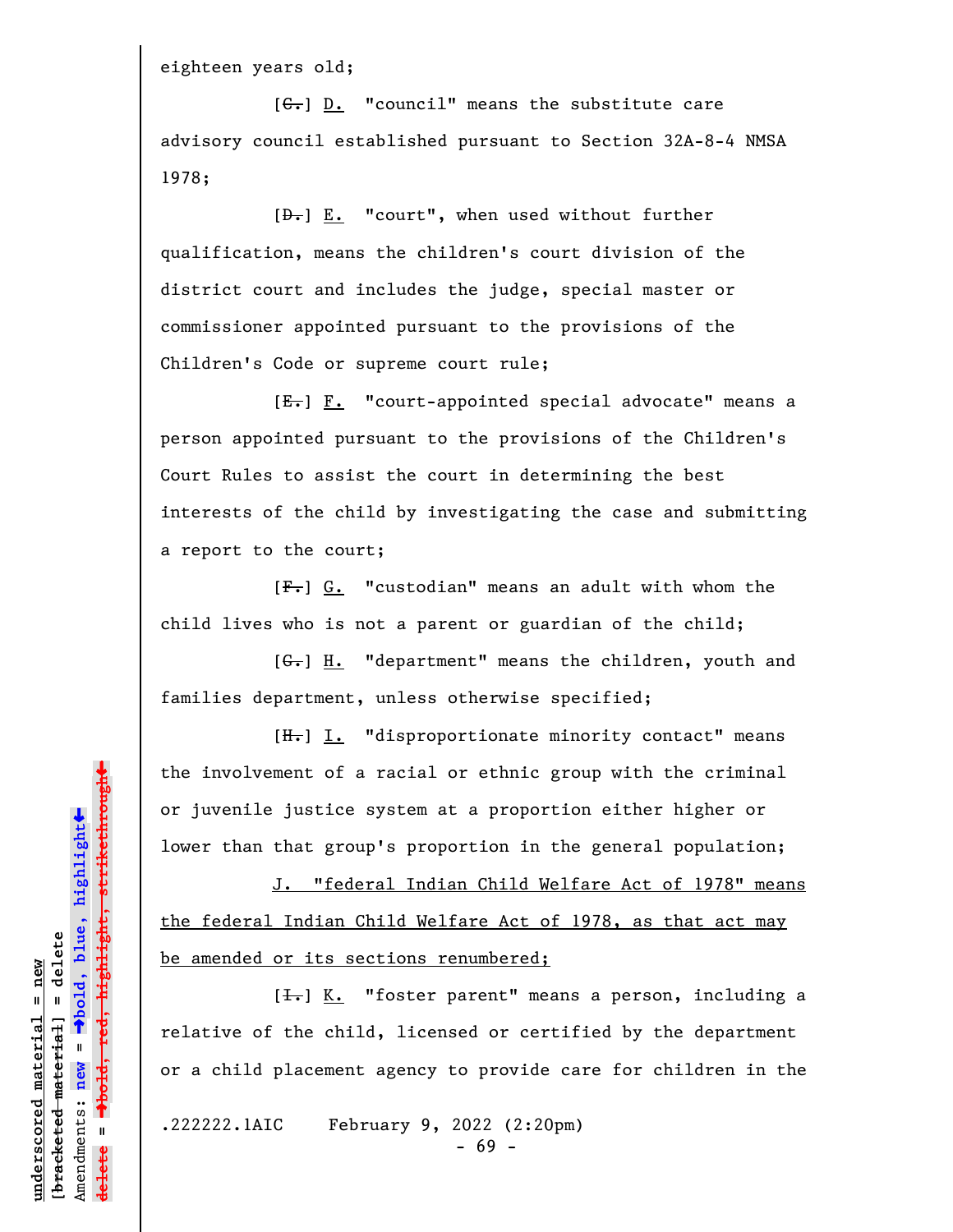custody of the department or agency;

 $[\frac{1}{\sqrt{1}}]$  L. "guardian" means a person appointed as a guardian by a court or Indian tribal authority or a person authorized to care for the child by a parental power of attorney as permitted by law;

 $[K-]$  M. "guardian ad litem" means an attorney appointed by the children's court to represent and protect the best interests of the child in a case; provided that no party or employee or representative of a party to the case shall be appointed to serve as a guardian ad litem;

N. "Indian" means, whether an adult or child, a person who is:

(1) a member of an Indian tribe; or

(2) eligible for membership in an Indian

tribe;

[<del>L.</del>] O. "Indian child" means an [unmarried person who is

(1) less than eighteen years old;

(2) a member of an Indian tribe or is eligible for membership in an Indian tribe; and

(3) the biological child of a member of an Indian tribe] Indian **SIRC**º**child**»**SIRC SIRC**º**person**»**SIRC** , or a **SIRC→child←SIRC** SIRC→person←SIRC whom there is reason to know is an Indian **SIRC**º**child**»**SIRC SIRC**º**person**»**SIRC** , under eighteen years of age, who is neither:

.222222.1AIC February 9, 2022 (2:20pm)  $- 70 -$ 

 $\rightarrow$ bold, red, highlight, strikethrough º**bold, red, highlight, strikethrough**  $\ddot{\bullet}$ º**bold, blue, highlight** bracketed material] = delete **[bracketed material] = delete** inderscored material = new **underscored material = new** Amendments: **new** =  $\bar{\mathbf{u}}$ Amendments: new **delete = lelete** 

»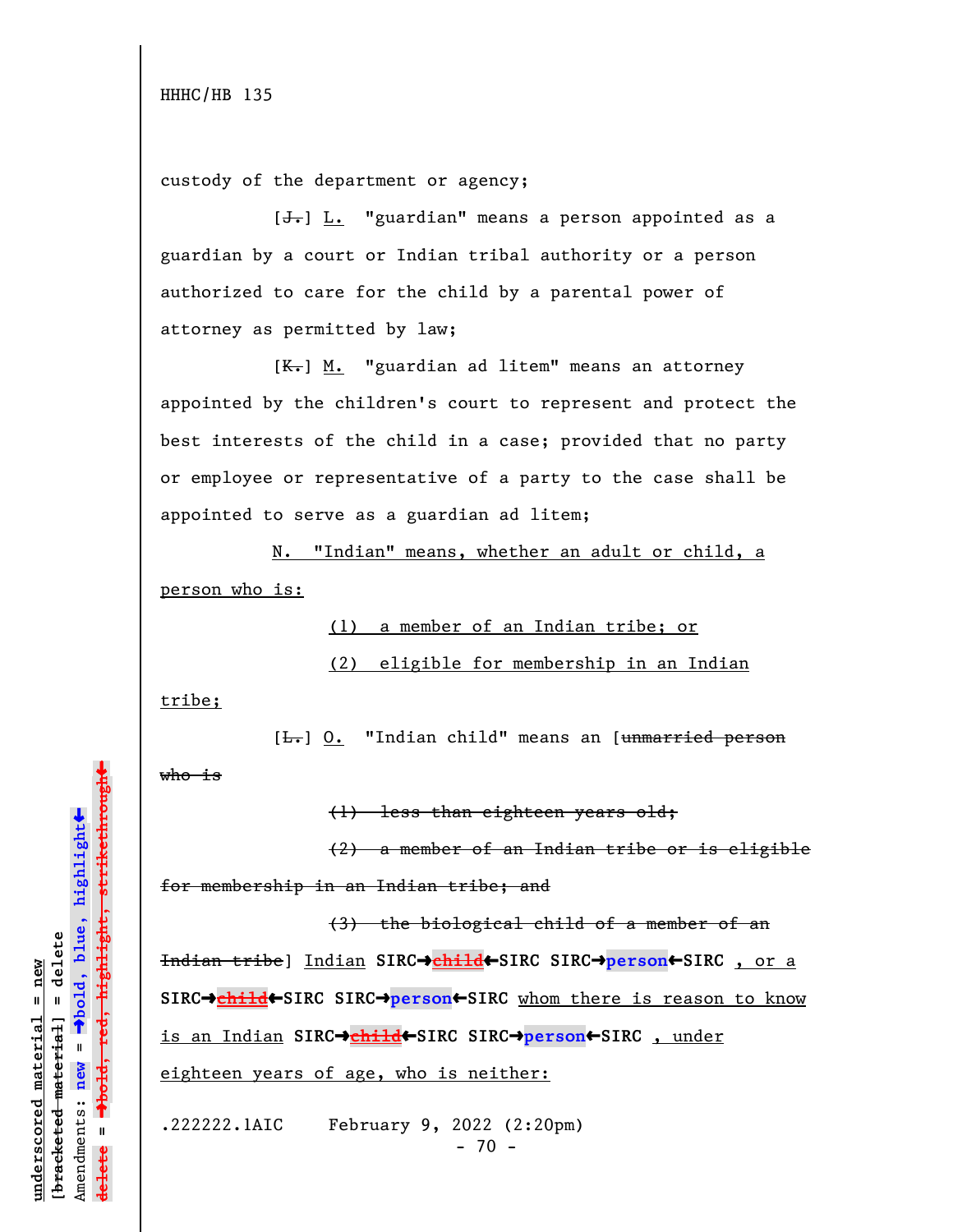(1) married; or

(2) emancipated;

 $[M_{\tau}]$  P. "Indian child's tribe" means:

(1) the Indian tribe in which an Indian child is a member or eligible for membership; or

(2) in the case of an Indian child who is a member or eligible for membership in more than one tribe, the Indian tribe with which the Indian child has more significant contacts;

Q. "Indian custodian" means an Indian who, pursuant to tribal law or custom or pursuant to state law:

(1) is an adult with legal custody of an Indian child; or

(2) has been transferred temporary physical care, custody and control by the parent of the Indian child;

 $[N-]$  R. "Indian tribe" means [a federally recognized Indian tribe, community or group pursuant to 25 U.S.C. Section 1903(1)] an Indian nation, tribe, pueblo or other band, organized group or community of Indians recognized as eligible for the services provided to Indians by the secretary because of their status as Indians, including an Alaska native village as defined in 43 U.S.C. Section 1602(c) or a regional corporation as defined in 43 U.S.C. Section 1606. For the purposes of notification to and communication with a tribe as required in the Indian Family Protection Act, "Indian tribe" also includes those tribal officials and staff who are responsible for child welfare and social services matters;

 $[ $\theta$  -] S. "judge", when used without further$ 

.222222.1AIC February 9, 2022 (2:20pm) - 71 -

 $\ddag$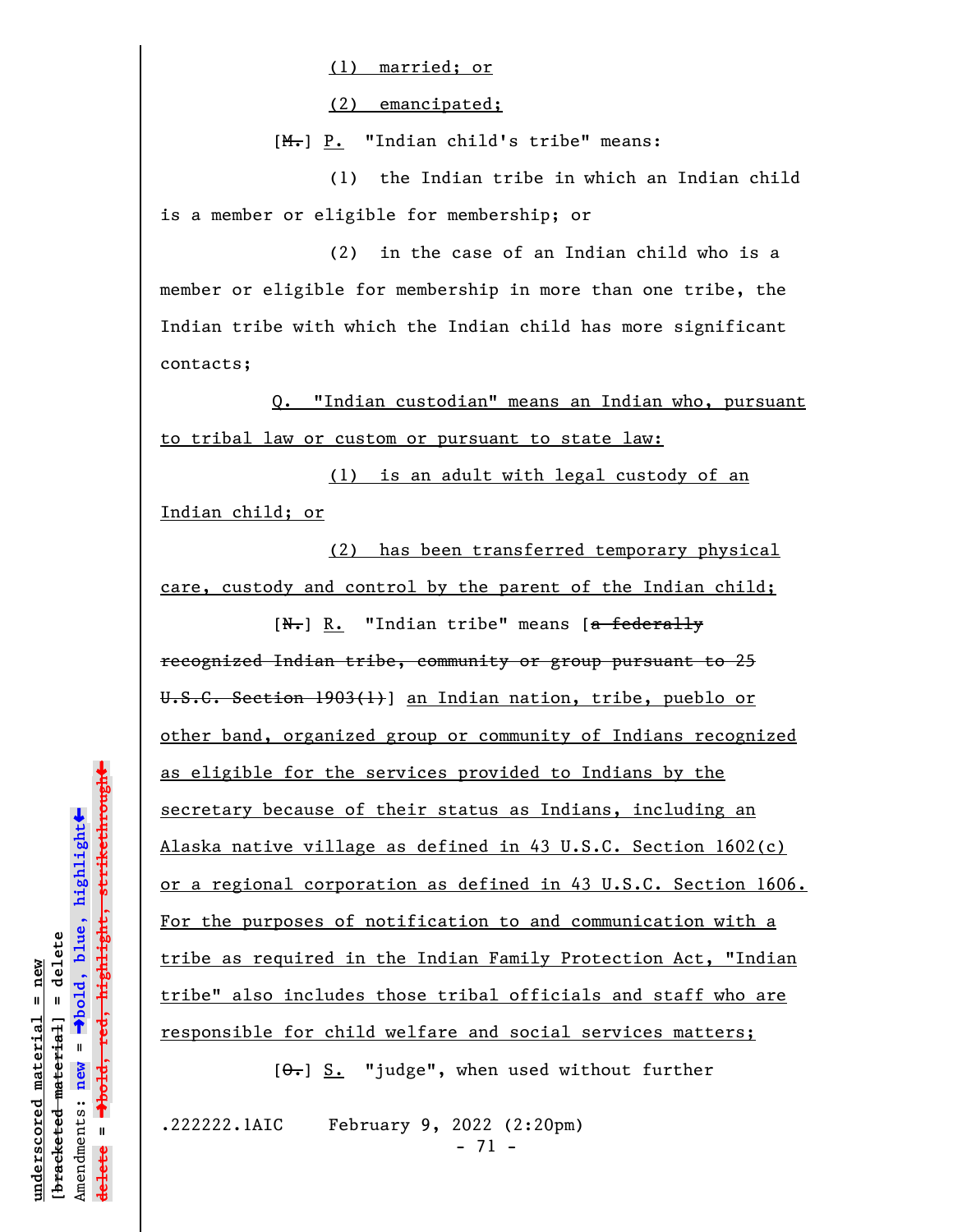qualification, means the judge of the court;

[P.] T. "legal custody" means a legal status created by order of the court or other court of competent jurisdiction or by operation of statute that vests in a person, department or agency the right to determine where and with whom a child shall live; the right and duty to protect, train and discipline the child and to provide the child with food, shelter, personal care, education and ordinary and emergency medical care; the right to consent to major medical, psychiatric, psychological and surgical treatment and to the administration of legally prescribed psychotropic medications pursuant to the Children's Mental Health and Developmental Disabilities Act; and the right to consent to the child's enlistment in the armed forces of the United States;

U. "member" or "membership" means a determination made by an Indian tribe that a person is a member of or eligible for membership in that Indian tribe;

[Q.] V. "parent" or "parents" [includes] means a biological or adoptive parent if the biological or adoptive parent has a constitutionally protected liberty interest in the care and custody of the child or a person who has lawfully adopted an Indian child pursuant to state law or tribal law or tribal custom;

 $[R-]$  W. "permanency plan" means a determination by the court that the child's interest will be served best by:

.222222.1AIC February 9, 2022 (2:20pm)

- 72 -

 $\ddag$ º**bold, red, highlight, strikethrough**  $\ddot{\bullet}$ º**bold, blue, highlight**  $b$ racketed material] = delete **[bracketed material] = delete** inderscored material = new **underscored material = new** Amendments: new = Amendments: **new** =  $\mathbf{u}$ **delete =** <del>ielete</del>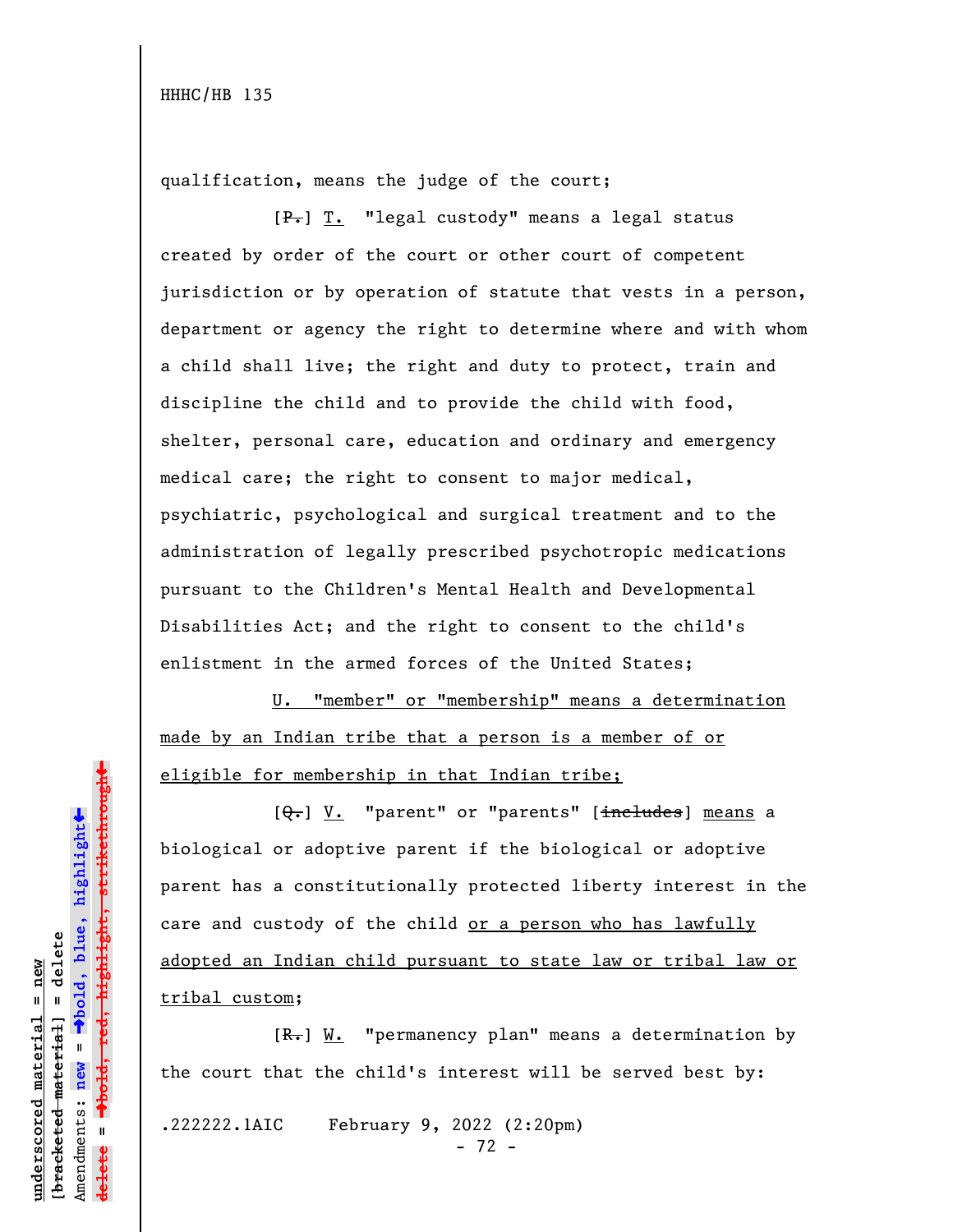(1) reunification;

(2) placement for adoption after the parents' rights have been relinquished or terminated or after a motion has been filed to terminate parental rights;

(3) placement with a person who will be the child's permanent guardian;

(4) placement in the legal custody of the department with the child placed in the home of a fit and willing relative; or

(5) placement in the legal custody of the department under a planned permanent living arrangement;

 $[**S**$ . "person" means an individual or any other form of entity recognized by law;

 $[T<sub>•</sub>]$   $Y<sub>•</sub>$  "plan of care" means a plan created by a health care professional intended to ensure the safety and well-being of a substance-exposed newborn by addressing the treatment needs of the child and any of the child's parents, relatives, guardians, family members or caregivers to the extent those treatment needs are relevant to the safety of the child;

 $[\theta_{\tau}]$   $\underline{Z.}$  "preadoptive parent" means a person with whom a child has been placed for adoption;

 $[\nabla_{\bullet}]$  AA. "protective supervision" means the right to visit the child in the home where the child is residing, inspect the home, transport the child to court-ordered diagnostic examinations and evaluations and obtain information and records concerning the child;

 $[W_{\bullet}]$  BB. "relative" means a person related to

.222222.1AIC February 9, 2022 (2:20pm)

- 73 -

»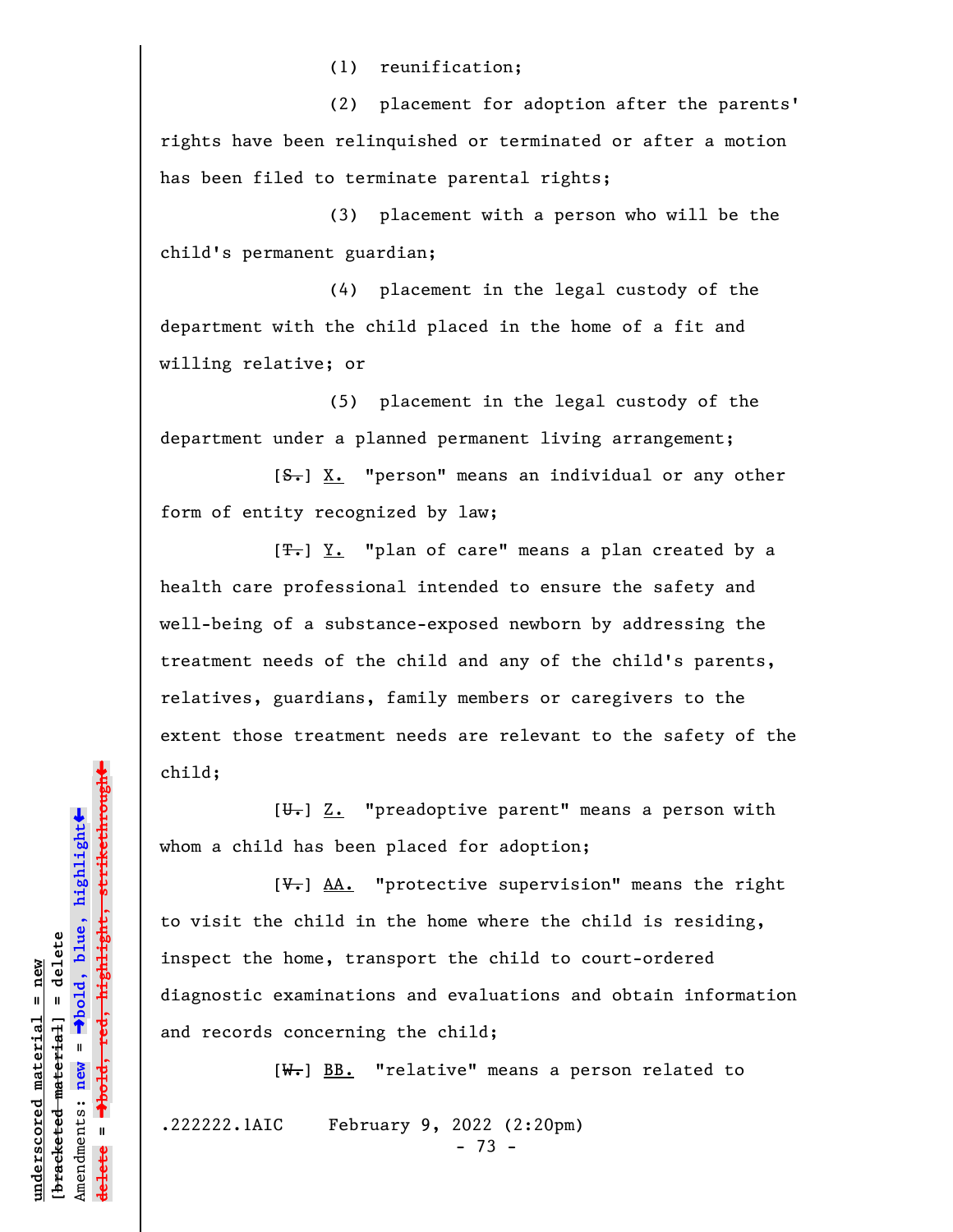HHHC/HB 135

another person:

(1) by blood within the fifth degree of consanguinity or through marriage by the fifth degree of affinity; or

(2) with respect to an Indian child, as established or defined by the Indian child's tribe's custom or law;

CC. "reservation" means:

(1) "Indian country" as defined in 18 U.S.C. Section 1151;

(2) any lands to which the title is held by the United States in trust for the benefit of an Indian tribe or individual; or

(3) any lands held by an Indian tribe or individual subject to a restriction by the United States against alienation;

 $[X<sub>1</sub>]$  DD. "reunification" means either a return of the child to the parent or to the home from which the child was removed or a return to the noncustodial parent;

EE. "secretary" means the United States secretary of the interior;

 $[\frac{Y}{T}]$  FF. "tribal court" means

 $(1)$  a court established and operated pursuant to a code or custom of an Indian tribe; or

(2) any administrative body of an Indian tribe

.222222.1AIC February 9, 2022 (2:20pm)

- 74 -

 $\ddag$ º**bold, red, highlight, strikethrough**  $\ddot{\bullet}$ º**bold, blue, highlight**  $b$ racketed material] = delete **[bracketed material] = delete** inderscored material = new **underscored material = new** Amendments: new = Amendments: **new** =  $\mathbf{I}$ **delete =** lelete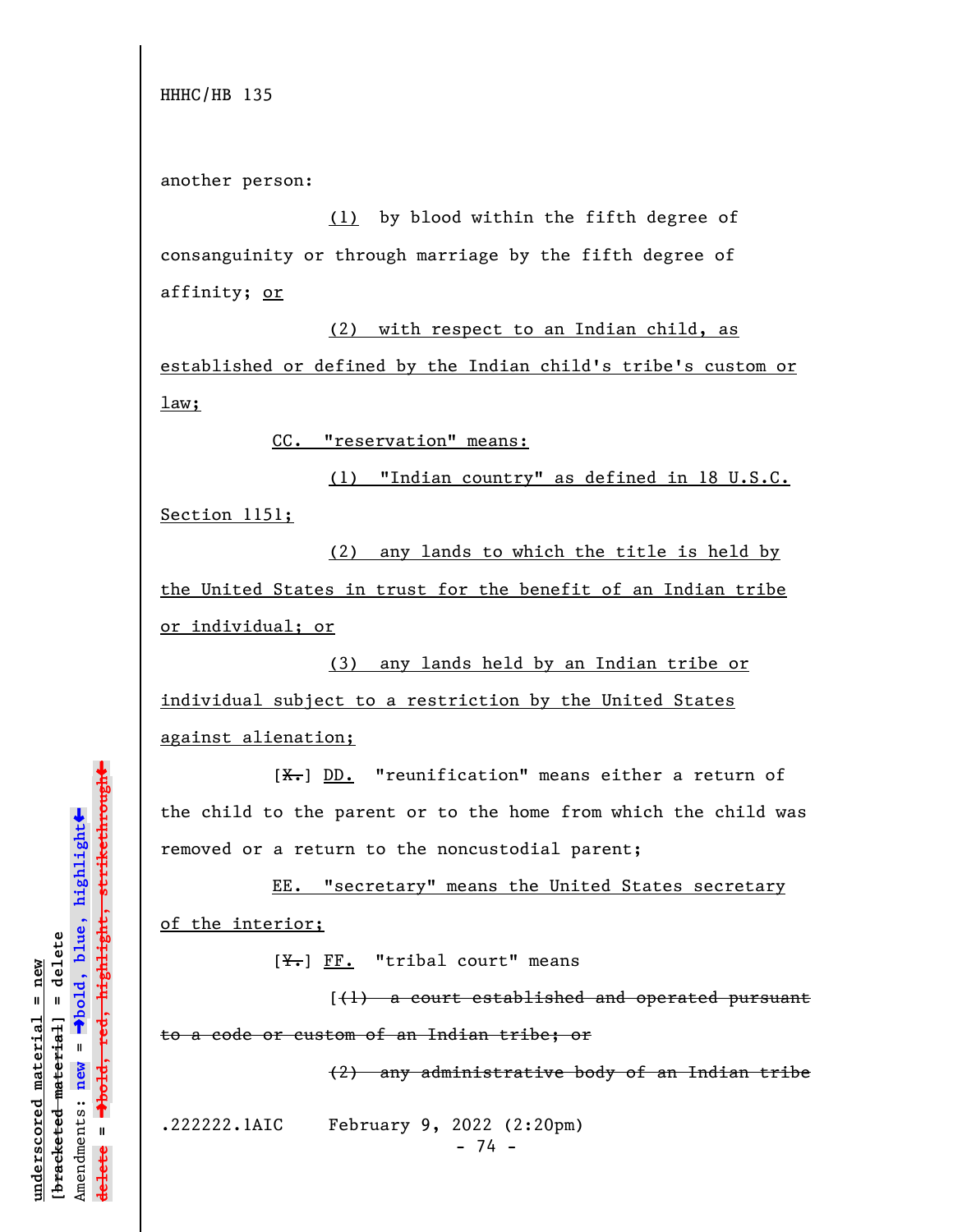that is vested with judicial authority] a court with jurisdiction over child custody proceedings that is either a court of Indian offenses, a court established and operated under the law or custom of an Indian tribe or any other administrative body that is vested by an Indian tribe with authority over child custody proceedings;

 $[**Z**]<sub>1</sub>$  GG. "tribal court order" means a document issued by a tribal court that is signed by an appropriate authority, including a judge, governor or tribal council member, and that orders an action that is within the tribal court's jurisdiction; and

[AA.] HH. "tribunal" means any judicial forum other than the court."

**SECTION 45.** Section 32A-1-8 NMSA 1978 (being Laws 1993, Chapter 77, Section 17, as amended) is amended to read:

"32A-1-8. JURISDICTION OF THE COURT--TRIBAL COURT JURISDICTION--EXCEPTION.--

A. The court has exclusive original jurisdiction of all proceedings under the Children's Code in which a person is eighteen years of age or older and was a child at the time the alleged act in question was committed or is a child alleged to be:

(1) a delinquent child;

(2) a child of a family in need of court-ordered services or a child in need of services pursuant

to the Family in Need of Court-Ordered Services Act;

(3) a neglected child;

(4) an abused child;

.222222.1AIC February 9, 2022 (2:20pm)

- 75 -

º**bold, red, highlight, strikethrough** highlight, strikethrough  $\ddot{\bullet}$ º**bold, blue, highlight** bracketed material] = delete **[bracketed material] = delete**  $anderscored material = new$ **underscored material = new** Amendments: **new** =  $\bar{\mathbf{u}}$ Amendments: new **delete =**

»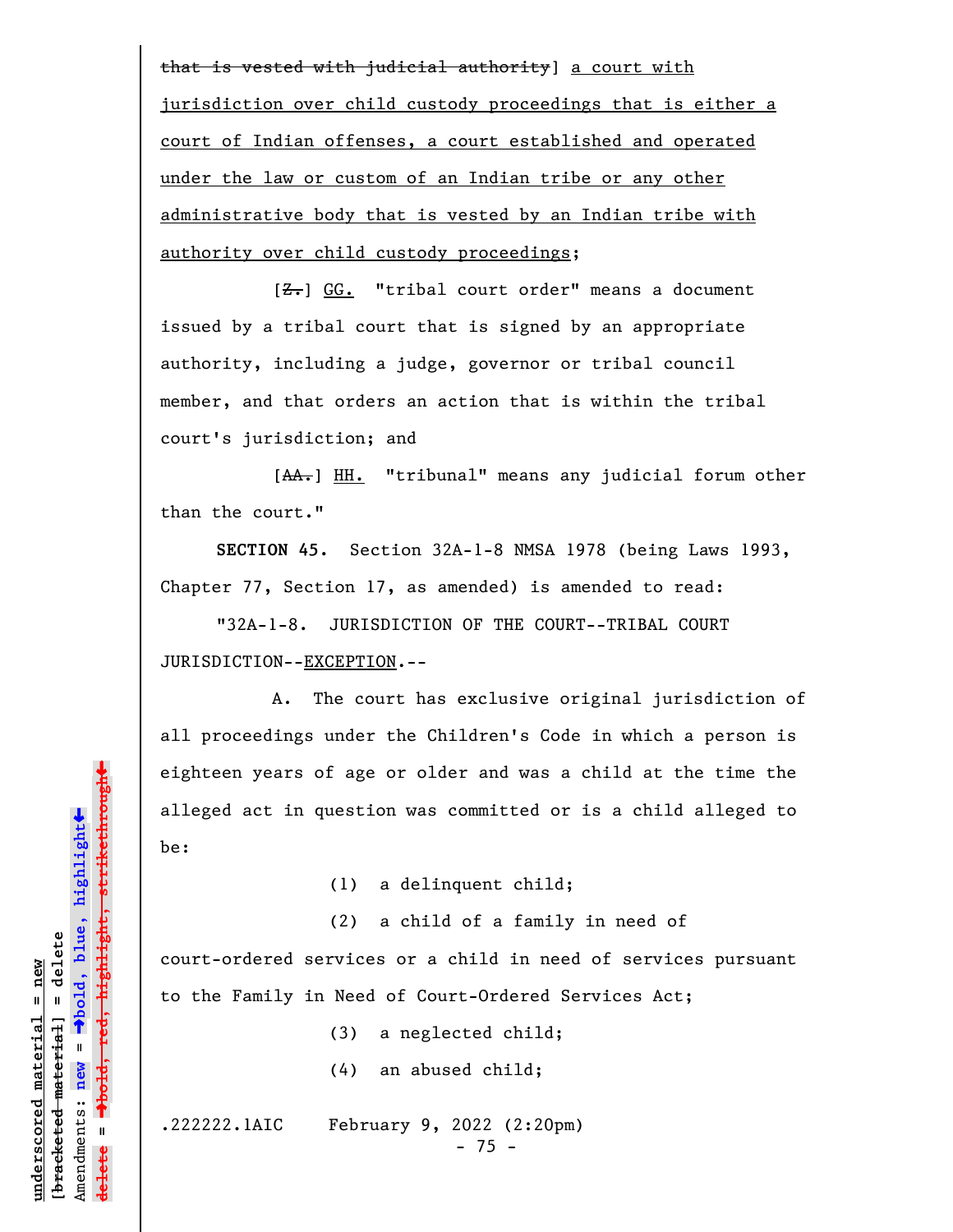HHHC/HB 135

(5) a child subject to adoption; or

(6) a child subject to placement for a developmental disability or a mental disorder.

B. The court has exclusive original jurisdiction to emancipate a minor.

C. The provisions of the Indian Family Protection Act govern child custody proceedings involving Indian children. To the extent the provisions of the Indian Family Protection Act conflict with the Children's Code, the provisions of the Indian Family Protection Act shall apply.

 $[G<sub>1</sub>]$   $\underline{D.}$  During abuse or neglect proceedings in which New Mexico is the home state, pursuant to the provisions of the Uniform Child-Custody Jurisdiction and Enforcement Act, the court shall have jurisdiction over both parents to determine the best interest of the child and to decide all matters incident to the court proceedings.

[D. Nothing in this section shall be construed to in any way abridge the rights of any Indian tribe to exercise jurisdiction over child custody matters as defined by and in accordance with the federal Indian Child Welfare Act of 1978.

E. A tribal court order pertaining to an Indian child in an action under the Children's Code shall be recognized and enforced by the district court for the judicial district in which the tribal court is located. A tribal court order pertaining to an Indian child that accesses state

.222222.1AIC February 9, 2022 (2:20pm) - 76 -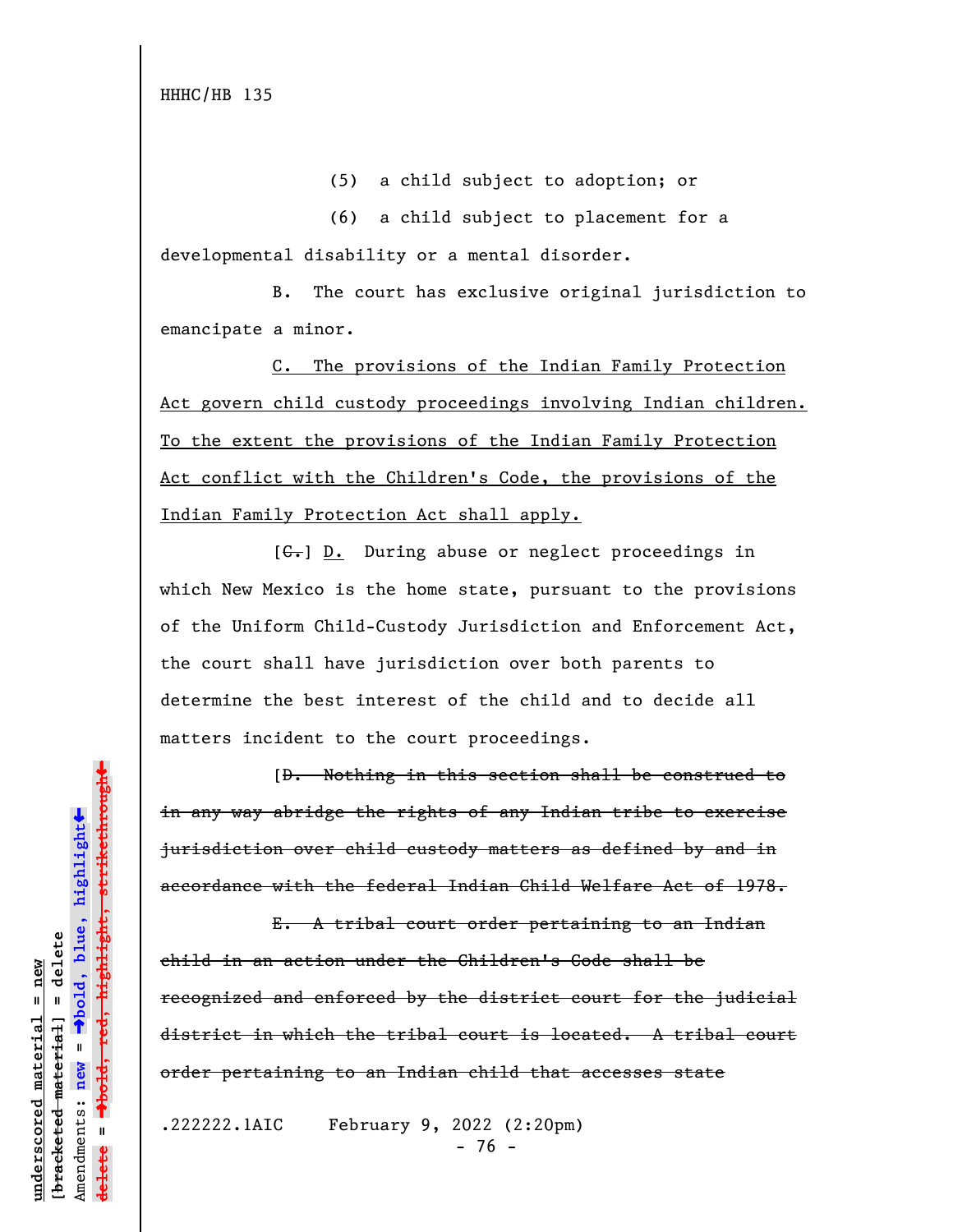resources shall be recognized and enforced pursuant to the provisions of intergovernmental agreements entered into by the Indian child's tribe and the department or another state agency. An Indian child residing on or off a reservation, as a citizen of this state, shall have the same right to services that are available to other children of the state, pursuant to intergovernmental agreements. The cost of the services provided to an Indian child shall be determined and provided for in the same manner as services are made available to other children of the state, utilizing tribal, state and federal funds and pursuant to intergovernmental agreements. The tribal court, as the court of original jurisdiction, shall retain jurisdiction and authority over the Indian child.

 $F_{\bullet}$ ] E. The court may acquire jurisdiction over a Motor Vehicle Code or municipal traffic code violation as set forth in Section 32A-2-29 NMSA 1978."

**SECTION 46.** Section 32A-1-11 NMSA 1978 (being Laws 1993, Chapter 77, Section 20, as amended) is amended to read:

"32A-1-11. PETITION--FORM AND CONTENT.--A petition initiating proceedings pursuant to the provisions of Chapter 32A, Article 2, 3B, 4 or 6 NMSA 1978 shall be entitled, "In the Matter of ..........., a child", and shall set forth with specificity:

A. the facts necessary to invoke the jurisdiction of the court;

B. if violation of a criminal statute or other law or ordinance is alleged, the citation to the appropriate law;

C. the name, birth date and residence address of

.222222.1AIC February 9, 2022 (2:20pm)

- 77 -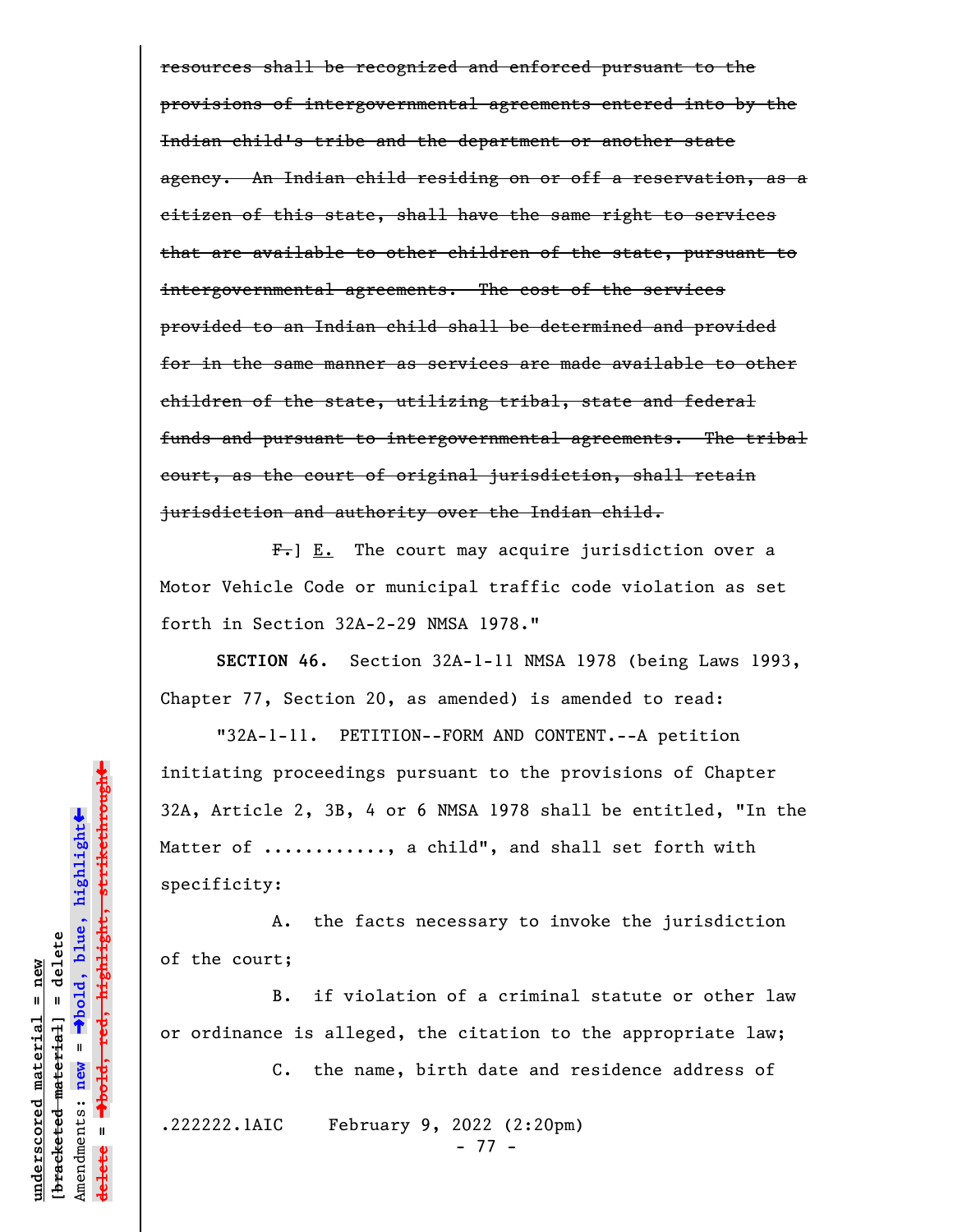HHHC/HB 135

the child;

D. the name and residence address of the parents, guardian, custodian or spouse, if any, of the child; and if no parent, guardian, custodian or spouse, if any, resides or can be found within the state or if a residence address is unknown, the name of any known adult relative residing within the state or, if there be none, the known adult relative residing nearest to the court;

E. whether the child is in custody or detention pursuant to the Delinquency Act and, if so, the place of custody or detention and the time the child was taken into custody;

F. whether the child is an Indian child and, if so, any additional information required pursuant to the Indian Family Protection Act; and

G. if any of the matters required to be set forth by this section are not known, a statement of those matters and the fact that they are not known."

**SECTION 47.** Section 32A-3B-16 NMSA 1978 (being Laws 1993, Chapter 77, Section 88, as amended) is amended to read:

"32A-3B-16. DISPOSITIONAL JUDGMENT.--

A. At the conclusion of the dispositional hearing, the court shall set forth its findings on the following issues in the dispositional judgment:

(1) the ability of the parent and child to

.222222.1AIC February 9, 2022 (2:20pm)

- 78 -

º**bold, red, highlight, strikethrough**  $\ddot{\bullet}$ º**bold, blue, highlight**  $b$ racketed material] = delete **[bracketed material] = delete** inderscored material = new **underscored material = new** Amendments: **new** =  $\mathbf{I}$ Amendments: new **delete =**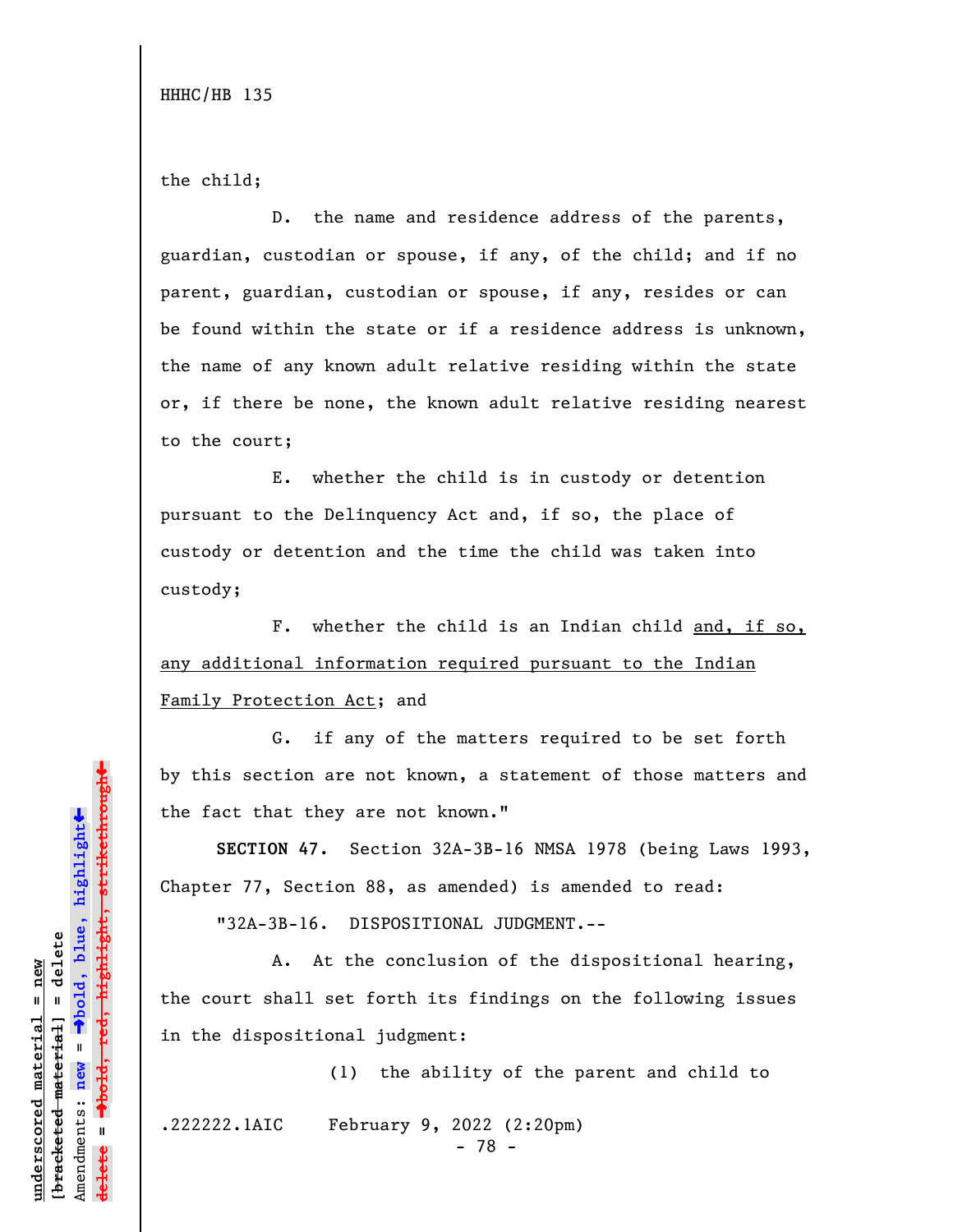share a residence;

(2) the interaction and interrelationship of the child with the child's parent, siblings and any other person who may significantly affect the child's best interest;

(3) the child's adjustment to home, school and community;

(4) whether the child's educational needs are being met;

(5) the mental and physical health of all individuals involved;

(6) the wishes of the child as to the child's custodian;

(7) the wishes of the child's parent, guardian or custodian as to the child's custody;

(8) whether there exists a relative of the child or any other individual who, after study by the department, is found to be qualified to receive and care for the child;

(9) the availability of services recommended in the treatment plan;

(10) the department's efforts to work with the parent and child in the home and a description of the in-home treatment programs that the department has considered and rejected; and

[(11) whether the placement preferences set forth in the federal Indian Child Welfare Act of 1978 or the placement preferences of the child's Indian tribe have been incorporated into the plan. When placement preferences have

.222222.1AIC February 9, 2022 (2:20pm) - 79 -

º**bold, red, highlight, strikethrough**  $\ddot{\bullet}$ º**bold, blue, highlight**  $b$ racketed material] = delete **[bracketed material] = delete** inderscored material = new **underscored material = new Ted,** Amendments: **new** = Amendments: new =  $\mathbf{I}$ **delete =**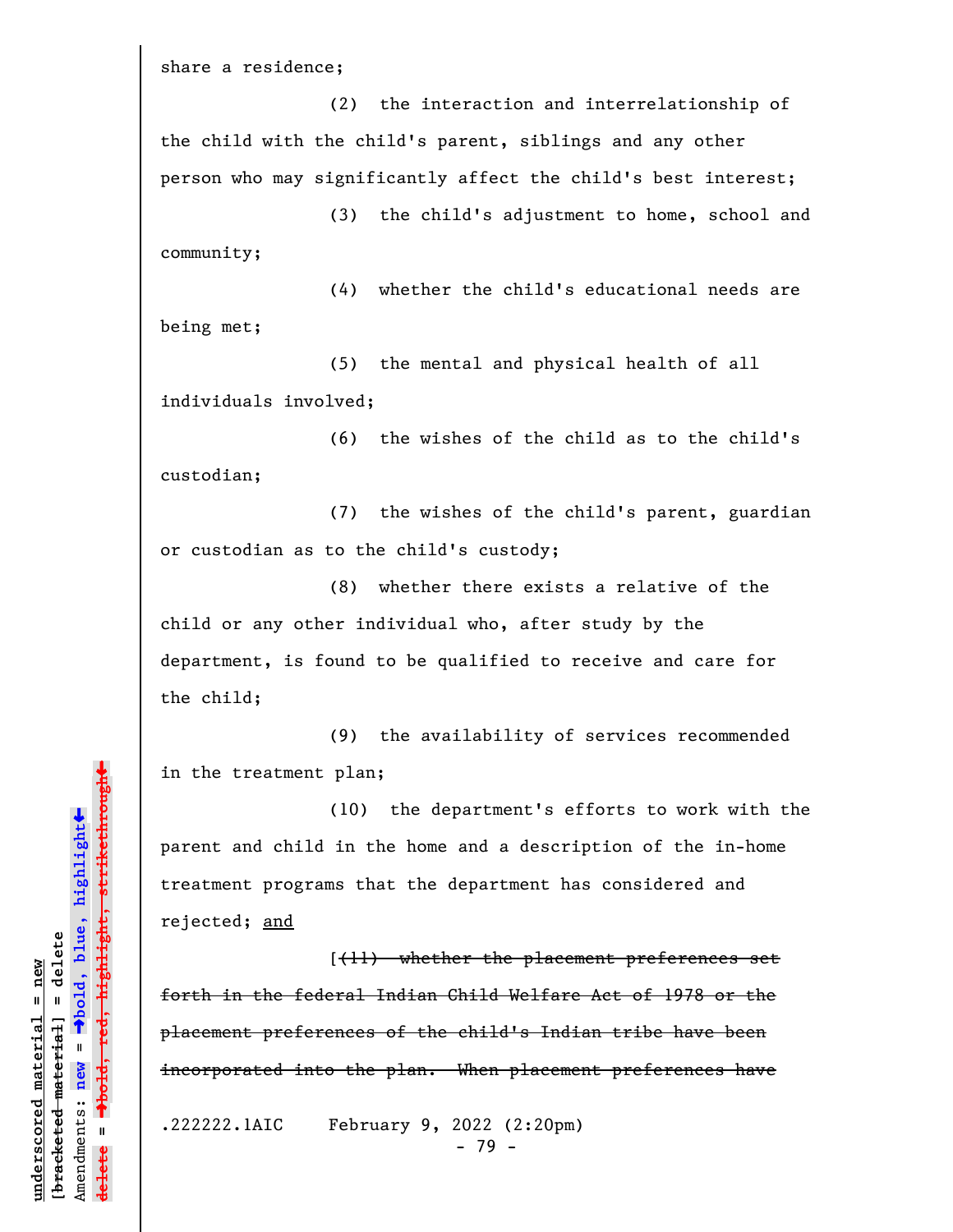not been incorporated into the plan, an explanation shall be clearly stated and supported;

(12) when the child is an Indian child, whether the plan provides for maintaining the Indian child's cultural ties; and

 $(13)$ ] (11) when the child is an undocumented immigrant child, whether the family services plan included referral to nongovernmental agencies that may be able to assist the child, and family when appropriate, in addressing immigration status.

B. When there is an adjudication regarding a family in need of court-ordered services, the court shall enter judgment and make any of the following dispositions:

(1) permit the child to remain with the child's parent, guardian or custodian, subject to conditions and limitations the court may prescribe;

(2) place the child under the protective supervision of the department;

(3) transfer legal custody of the child to:

(a) the department;

(b) an agency responsible for the care

of neglected or abused children; or

(c) the child's noncustodial parent, if

that is found to be in the child's best interests; or

(4) if the evidence indicates that the child's

.222222.1AIC February 9, 2022 (2:20pm)

- 80 -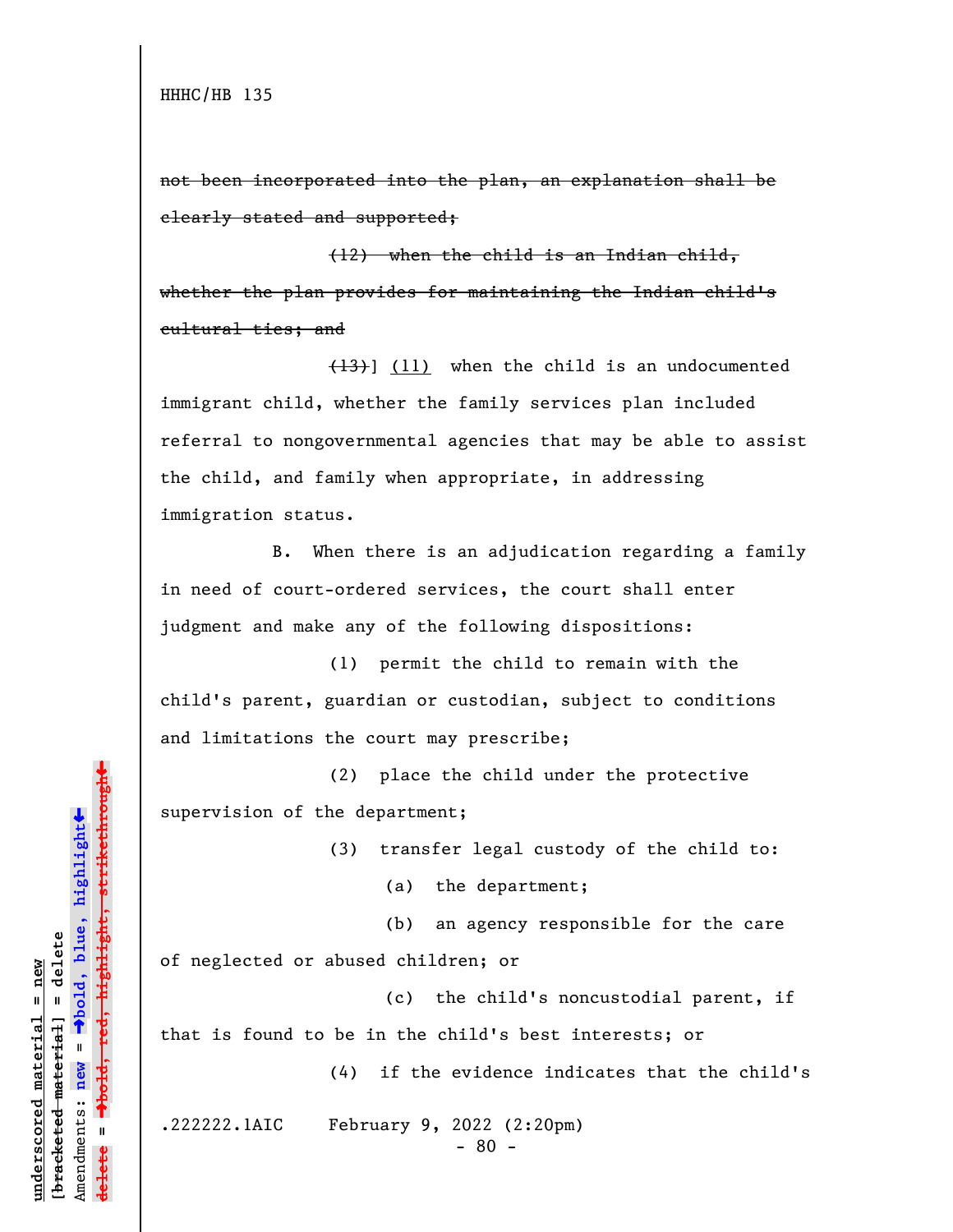educational needs are not being met, the local education agency may be joined as a party and directed to assess the child's needs within forty-five days, attempt to meet the child's educational needs and document its efforts to meet the child's educational needs.

C. Unless a child of an adjudicated family in need of court-ordered services is also found to be a delinquent child, the child shall not be confined in an institution established for the long-term care and rehabilitation of delinquent children or in a facility for the detention of alleged delinquent children.

[D. When the child is an Indian child, the child's cultural needs shall be considered during dispositional judgment and, when reasonable, access to cultural practices and traditional treatment shall be provided to the Indian child.]"

**SECTION 48.** Section 32A-4-6 NMSA 1978 (being Laws 1993, Chapter 77, Section 100, as amended) is amended to read: "32A-4-6. TAKING INTO CUSTODY--PENALTY.--

A. A child may be held or taken into custody:

(1) by a law enforcement officer when the officer has evidence giving rise to reasonable grounds to believe that the child is abused or neglected and that there is an immediate threat to the child's safety; provided that the law enforcement officer contacts the department to enable the department to conduct an on-site safety assessment to determine whether it is appropriate to take the child into immediate custody, except that a child may be taken into custody by a law enforcement officer without a protective services assessment

.222222.1AIC February 9, 2022 (2:20pm)

- 81 -

 $\ddag$ º**bold, red, highlight, strikethrough**  $\ddot{\bullet}$ º**bold, blue, highlight**  $b$ racketed material] = delete **[bracketed material] = delete** inderscored material = new **underscored material = new** Amendments: **new** =  $\mathbf{I}$ Amendments: new **delete =**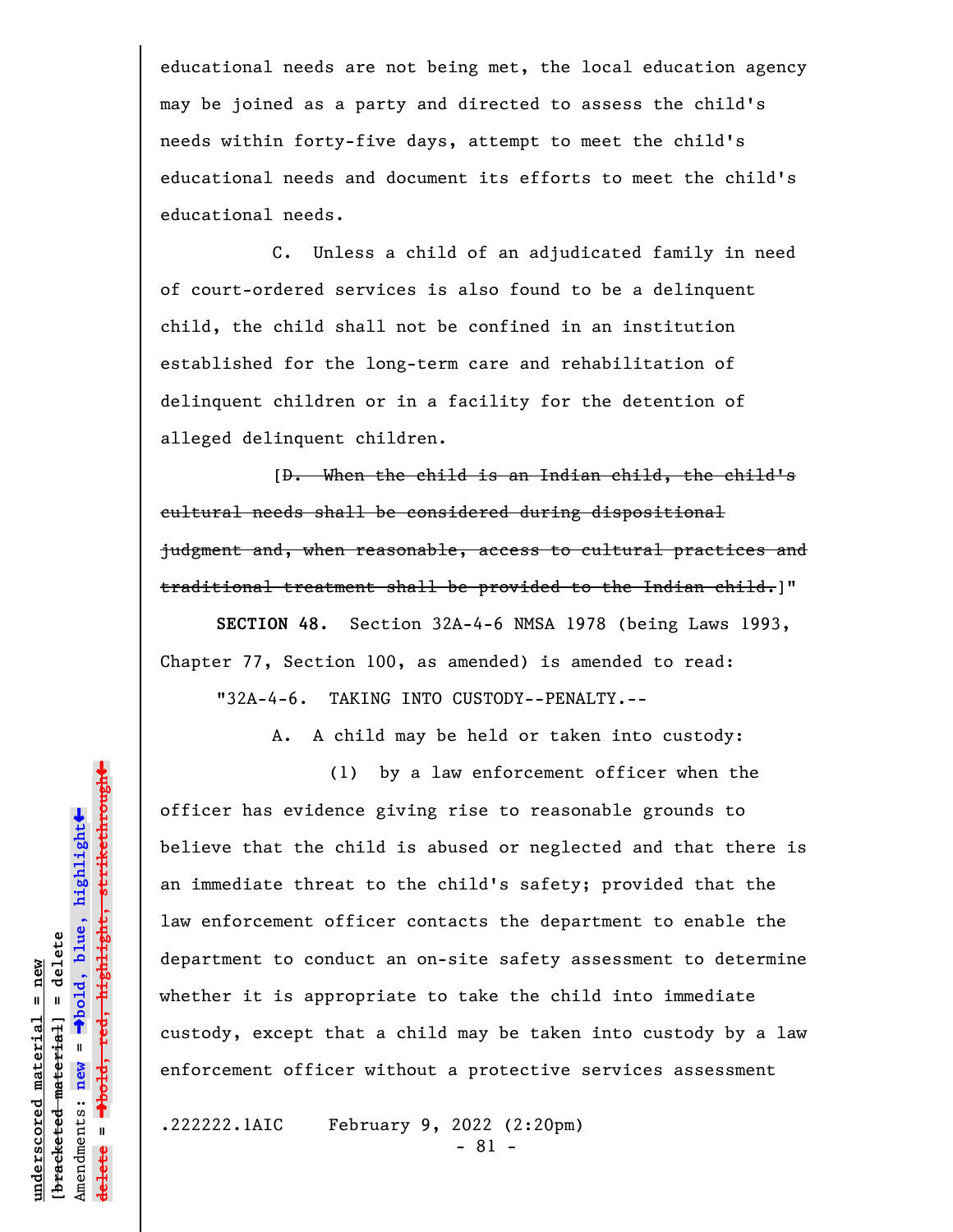HHHC/HB 135

being conducted if:

(a) the child's parent, guardian or custodian has attempted, conspired to cause or caused great bodily harm to the child or great bodily harm or death to the child's sibling;

(b) the child's parent, guardian or custodian has attempted, conspired to cause or caused great bodily harm or death to another parent, guardian or custodian of the child;

(c) the child has been abandoned;

(d) the child is in need of emergency

medical care;

(e) the department is not available to conduct a safety assessment in a timely manner; or

(f) the child is in imminent risk of

abuse; or

(2) by medical personnel when there are reasonable grounds to believe that the child has been injured as a result of abuse or neglect and that the child may be at risk of further injury if returned to the child's parent, guardian or custodian. The medical personnel shall hold the child until a law enforcement officer is available to take custody of the child pursuant to Paragraph (1) of this subsection.

B. A child shall not be taken into protective .222222.1AIC February 9, 2022 (2:20pm)

- 82 -

highlight, strikethrough º**bold, red, highlight, strikethrough** º**bold, blue, highlight**  $b$ racketed material] = delete **[bracketed material] = delete** Amendments: **new** = Amendments: new =  $\mathbf{u}$ **delete =** lelete

 $\ddot{\bullet}$ 

»

**underscored material = new**

inderscored material = new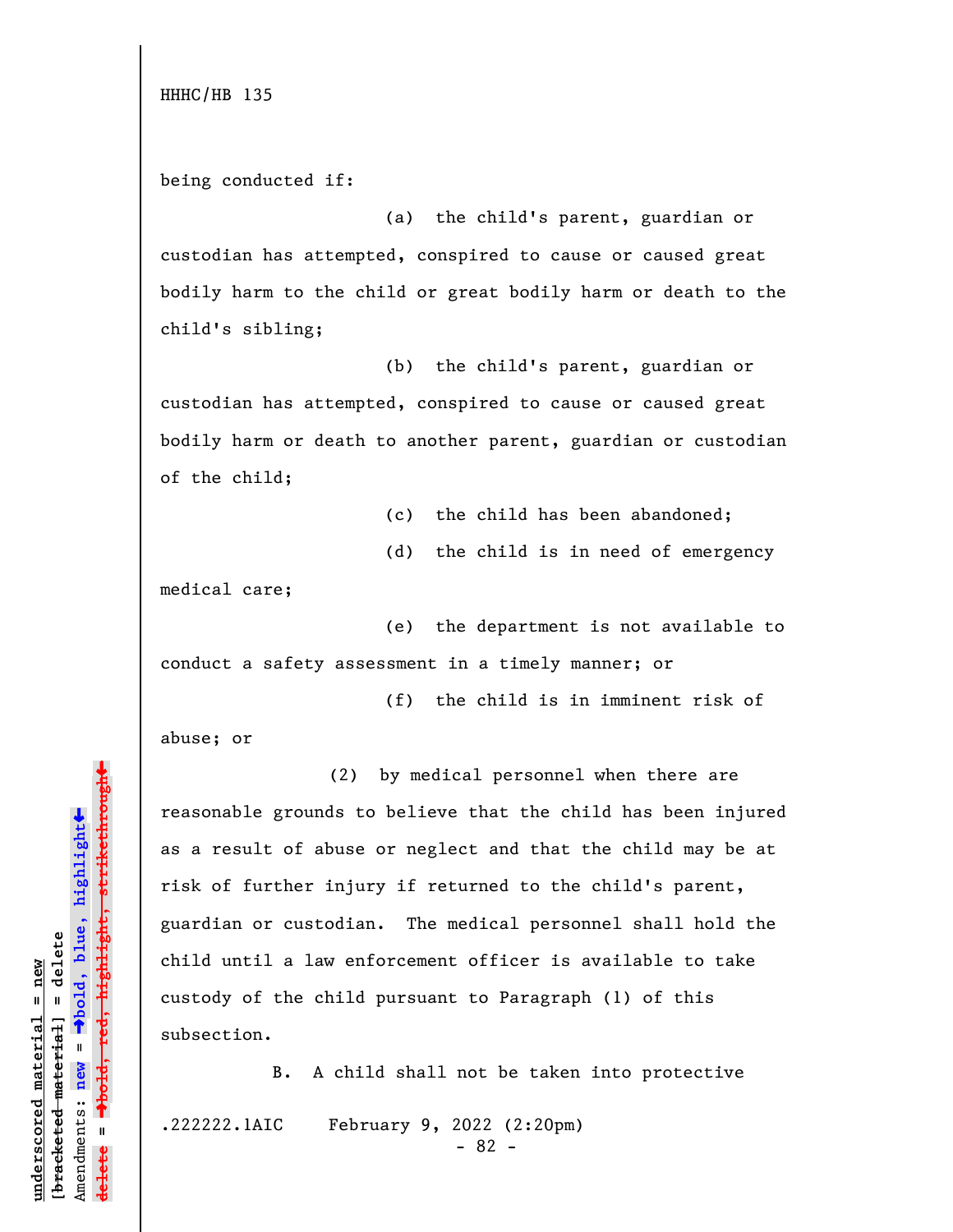custody solely on the grounds that the child's parent, guardian or custodian refuses to consent to the administration of a psychotropic medication to the child.

C. When a child is taken into custody by law enforcement, the department is not compelled to place the child in an out-of-home placement and may release the child to the child's parent, guardian or custodian.

D. When a child is taken into custody, the department shall make [reasonable] active efforts to determine whether the child is an Indian child as required pursuant to the Indian Family Protection Act.

[E. If a child taken into custody is an Indian child and is alleged to be neglected or abused, the department shall give notice to the agent of the Indian child's tribe in accordance with the federal Indian Child Welfare Act of 1978.

 $F_{\tau}$ ] E. Any person who intentionally interferes with protection of a child, as provided by Subsection A of this section, is guilty of a petty misdemeanor."

**SECTION 49.** Section 32A-4-18 NMSA 1978 (being Laws 1993, Chapter 77, Section 112, as amended) is amended to read:

"32A-4-18. CUSTODY HEARINGS--TIME LIMITATIONS--NOTICE-- PROBABLE CAUSE.--

A. When a child alleged to be neglected or abused has been placed in the legal custody of the department or the department has petitioned the court for temporary custody, a custody hearing shall be held within ten days from the date the petition is filed to determine if the child should remain in or be placed in the department's custody pending adjudication.

.222222.1AIC February 9, 2022 (2:20pm)

- 83 -

 $\ddag$ º**bold, red, highlight, strikethrough**  $\ddot{\bullet}$ º**bold, blue, highlight**  $b$ racketed material] = delete **[bracketed material] = delete** inderscored material = new **underscored material = new** Amendments: **new** =  $\mathbf{I}$ Amendments: new  $\mathbf{I}$ **delete =**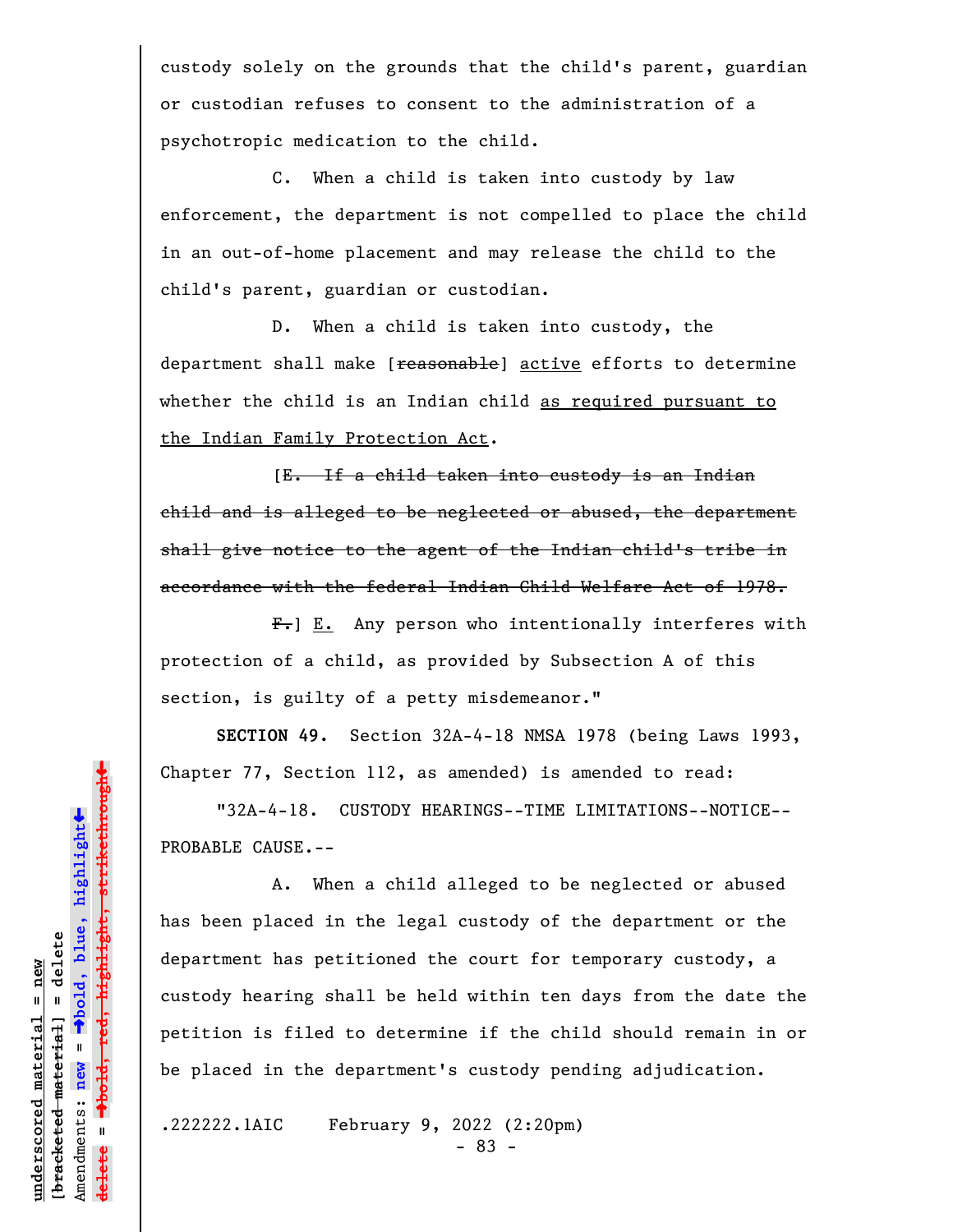Upon written request of the respondent, the hearing may be held earlier, but in no event shall the hearing be held sooner than two days after the date the petition was filed.

B. The parent, guardian or custodian of the child alleged to be abused or neglected shall be given reasonable notice of the time and place of the custody hearing.

C. At the custody hearing, the court shall return legal custody of the child to the child's parent, guardian or custodian unless probable cause exists to believe that:

(1) the child is suffering from an illness or injury, and the parent, guardian or custodian is not providing adequate care for the child;

(2) the child is in immediate danger from the child's surroundings and removal from those surroundings is necessary for the child's safety or well-being;

(3) the child will be subject to injury by others if not placed in the custody of the department;

(4) there has been an abandonment of the child by the child's parent, guardian or custodian; or

(5) the parent, guardian or custodian is not able or willing to provide adequate supervision and care for the child.

D. At the conclusion of the custody hearing, if the court determines that probable cause exists pursuant to Subsection C of this section, the court may:

.222222.1AIC February 9, 2022 (2:20pm)

- 84 -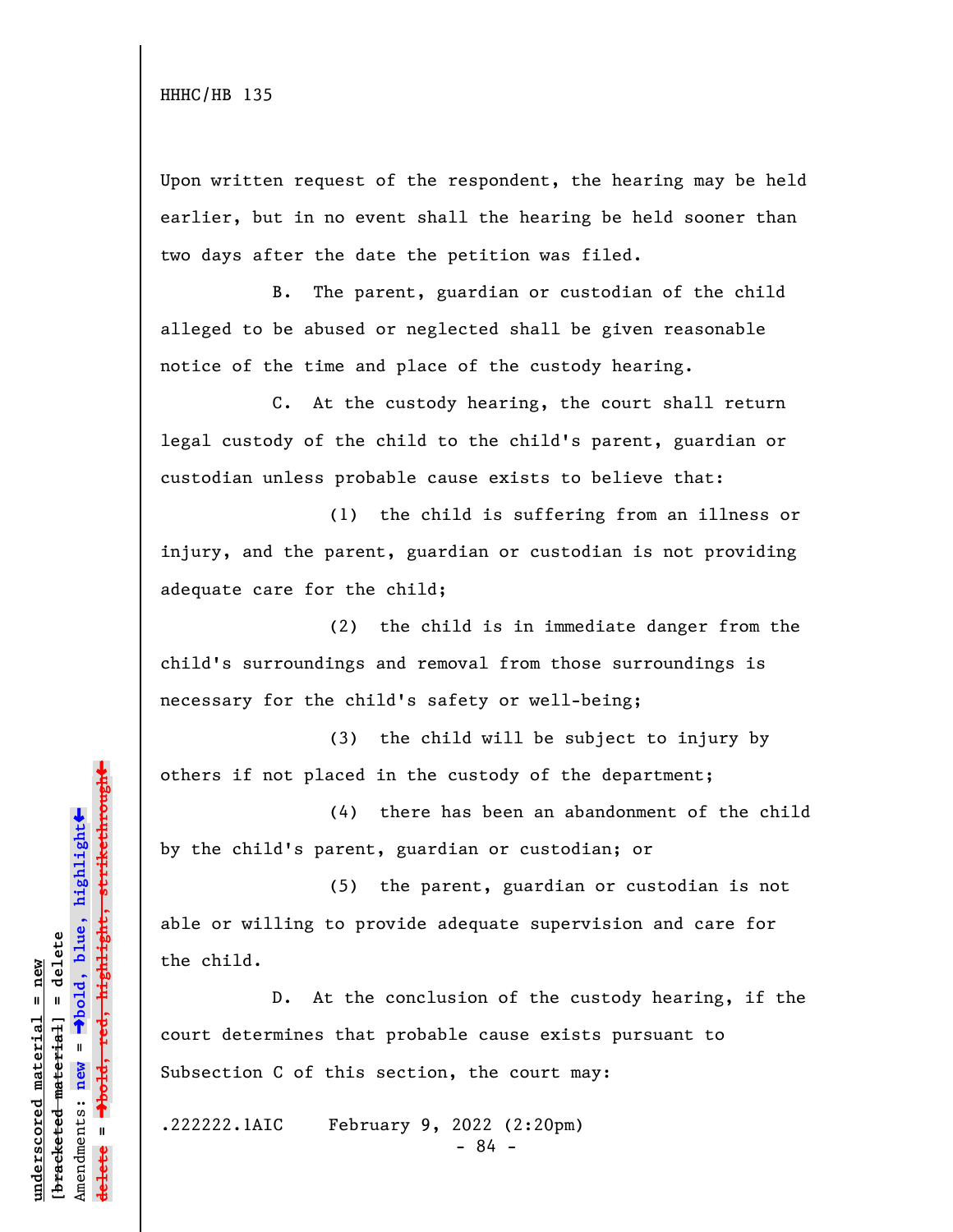(1) return legal custody of the child to the child's parent, guardian or custodian upon such conditions as will reasonably ensure the safety and well-being of the child, including protective supervision or maintenance at home by the department or participation in programs or services aimed at addressing the underlying causative factors that impact the safety or well-being of the child; or

(2) award legal custody of the child to the department.

E. Reasonable efforts shall be made to preserve and reunify the family, with the paramount concern being the child's health and safety. When the department determines that the home of an adult relative of the child meets all relevant child protection and licensing standards and placement in the home would be in the best interest of the child, the department shall give a preference to placement of the child in that home. The department shall make reasonable efforts to conduct home studies on appropriate relatives who express an interest in providing placement for the child.

F. At the conclusion of the custody hearing, if the court determines that probable cause does not exist pursuant to Subsection C of this section, the court shall:

(1) retain jurisdiction and, unless the court permits otherwise, order that the respondent and child remain in the jurisdiction of the court pending the adjudication;

(2) return legal custody of the child to the child's parent, guardian or custodian with conditions to provide for the safety and well-being of the child; and

.222222.1AIC February 9, 2022 (2:20pm)

- 85 -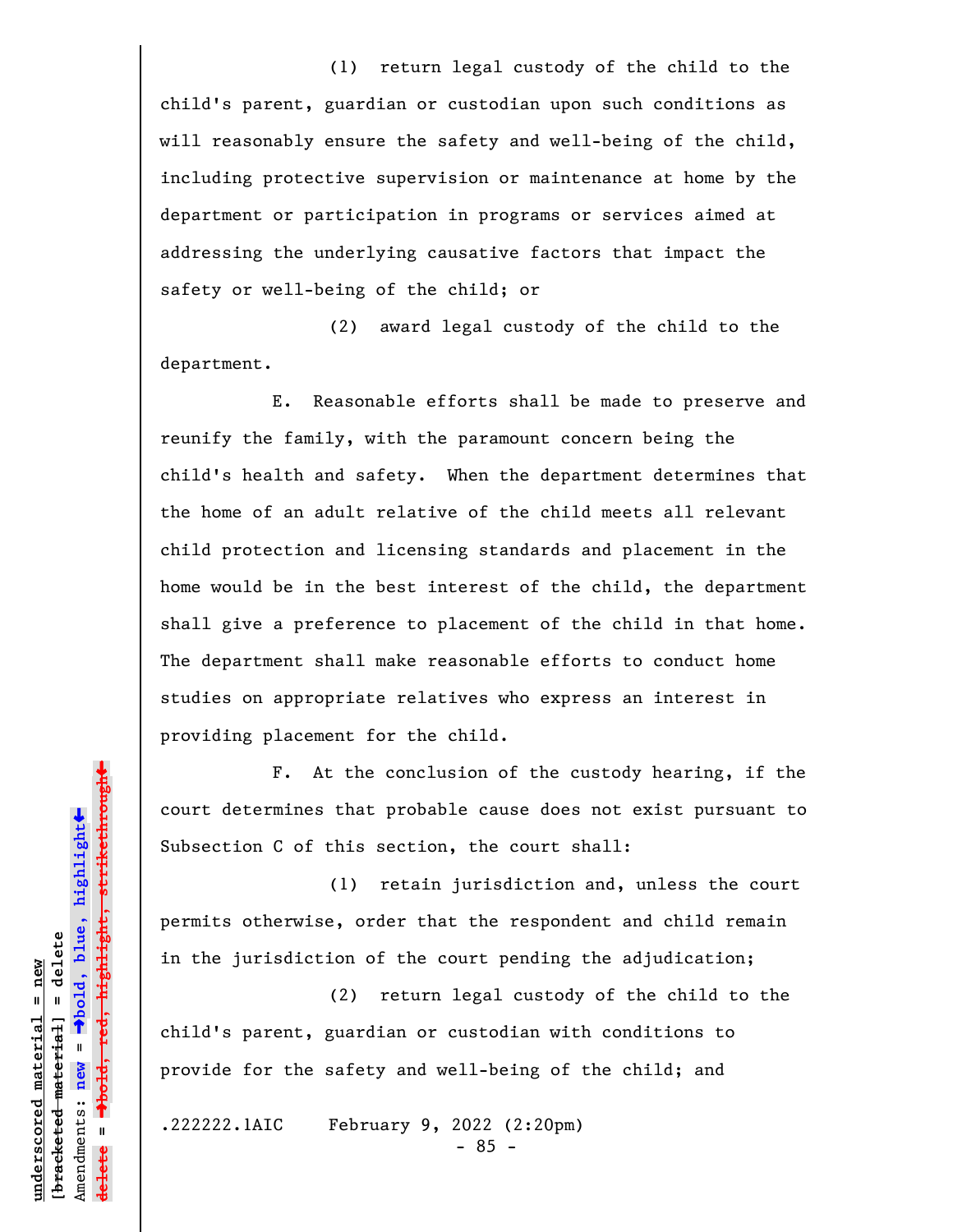HHHC/HB 135

(3) order that the child's parent, guardian or custodian allow the child necessary contact with the child's guardian ad litem or attorney.

G. At the conclusion of the custody hearing, the court may order the respondent or the child alleged to be neglected or abused, or both, to undergo appropriate diagnostic examinations or evaluations. If the court determines that probable cause does not exist, the court may order the respondent or the child alleged to be neglected or abused, or both, to undergo appropriate diagnostic examinations or evaluations as necessary to protect the child's best interests, based upon the allegations in the petition and the evidence presented at the custody hearing. Copies of any diagnostic or evaluation reports ordered by the court shall be provided to the parties at least five days before the adjudicatory hearing is scheduled. The reports shall not be sent to the court.

H. The Rules of Evidence shall not apply to custody hearings.

I. Notwithstanding any other provision of law, a party aggrieved by an order entered pursuant to this section shall be permitted to file an immediate appeal as a matter of right. If the order appealed from grants the legal custody of the child to or withholds it from one or more of the parties to the appeal, the appeal shall be expedited and shall be heard at the earliest practicable time. While an appeal pursuant to

.222222.1AIC February 9, 2022 (2:20pm)

- 86 -

 $\ddag$ º**bold, red, highlight, strikethrough**  $\ddot{\bullet}$ º**bold, blue, highlight**  $b$ racketed material] = delete **[bracketed material] = delete** inderscored material = new **underscored material = new** Amendments: **new** =  $\mathbf{I}$ Amendments: new  $\mathbf{I}$ **delete =**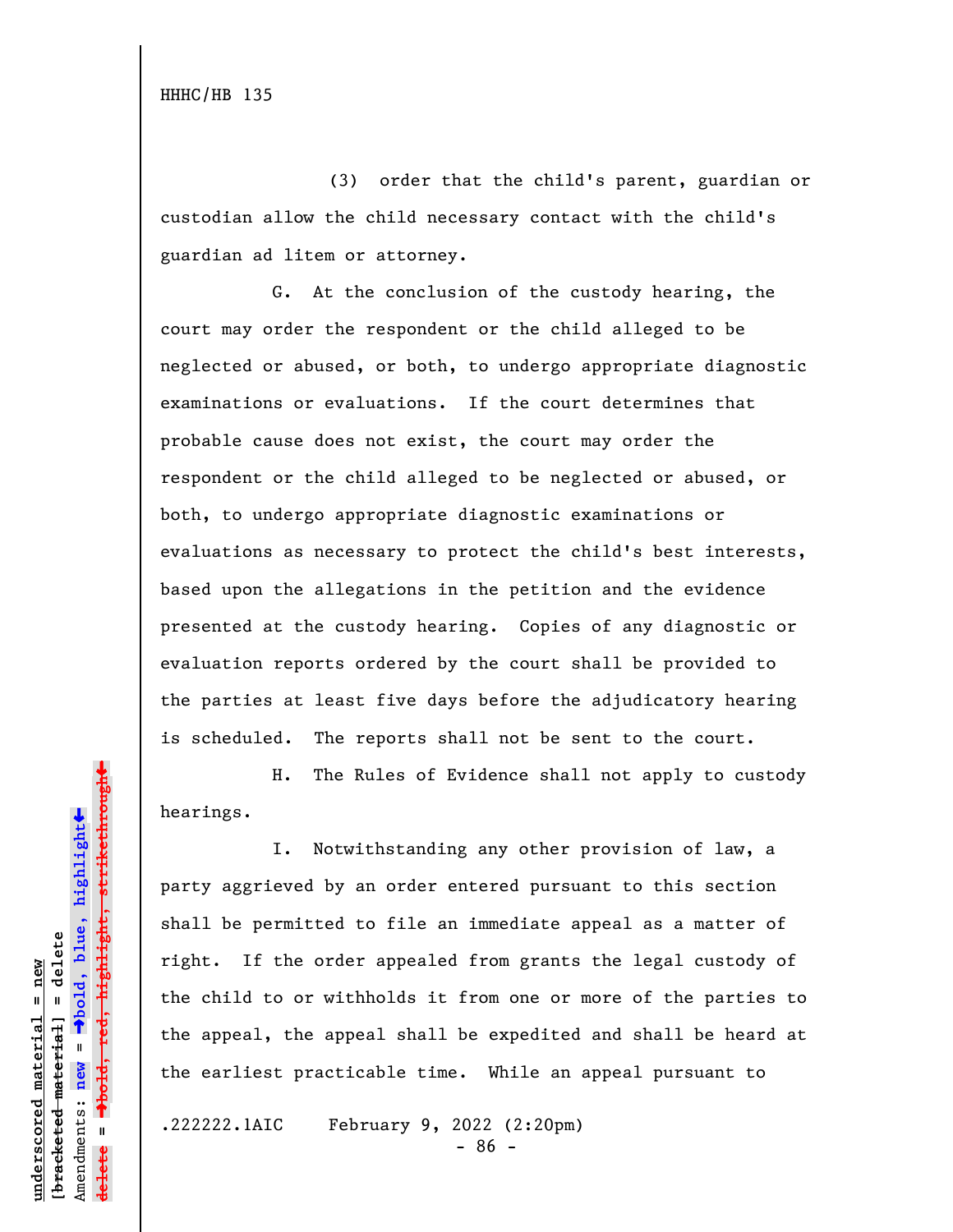this section is pending, the court shall have jurisdiction to take further action in the case pursuant to Subsection B of Section 32A-1-17 NMSA 1978.

[J. Nothing in this section shall be construed to abridge the rights of Indian children pursuant to the federal Indian Child Welfare Act of 1978.]"

**SECTION 50.** Section 32A-4-21 NMSA 1978 (being Laws 1993, Chapter 77, Section 115, as amended) is amended to read:

"32A-4-21. NEGLECT OR ABUSE PREDISPOSITION STUDIES, REPORTS AND EXAMINATIONS.--

A. Prior to holding a dispositional hearing, the court shall direct that a predisposition study and report be submitted in writing to the court by the department.

B. The predisposition study required pursuant to Subsection A of this section shall contain the following information:

(1) a statement of the specific reasons for intervention by the department or for placing the child in the department's custody and a statement of the parent's ability to care for the child in the parent's home without causing harm to the child;

(2) a statement of how an intervention plan is designed to achieve placement of the child in the least restrictive setting available, consistent with the best interests and special needs of the child, including a statement of the likely harm the child may suffer as a result of being removed from the parent's home, including emotional harm that may result due to separation from the child's parents, and a

.222222.1AIC February 9, 2022 (2:20pm)

- 87 -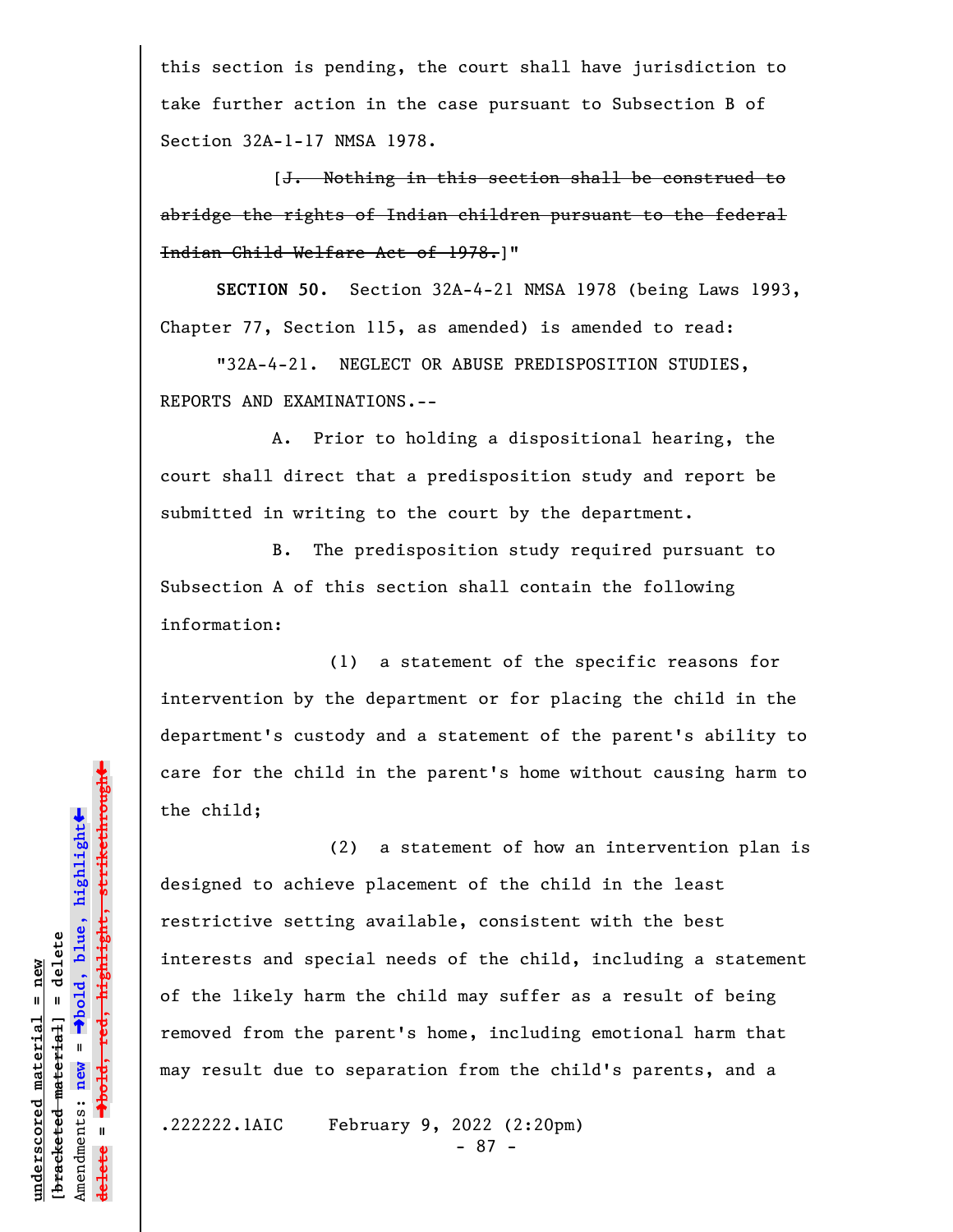statement of how the intervention plan is designed to place the child in close proximity to the parent's home without causing harm to the child due to separation from parents, siblings or any other person who may significantly affect the child's best interest;

(3) the wishes of the child as to the child's custodian;

(4) a statement of the efforts the department has made to identify and locate all grandparents and other relatives and to conduct home studies on any appropriate relative expressing an interest in providing care for the child, and a statement as to whether the child has a family member who, subsequent to study by the department, is determined to be qualified to care for the child;

(5) a description of services offered to the child, the child's family and the child's foster care family and a summary of reasonable efforts made to prevent removal of the child from the child's family or reasonable efforts made to reunite the child with the child's family;

(6) a description of the home or facility in which the child is placed and the appropriateness of the child's placement;

(7) the results of any diagnostic examination or evaluation ordered at the custody hearing;

(8) a statement of the child's medical and

.222222.1AIC February 9, 2022 (2:20pm)

- 88 -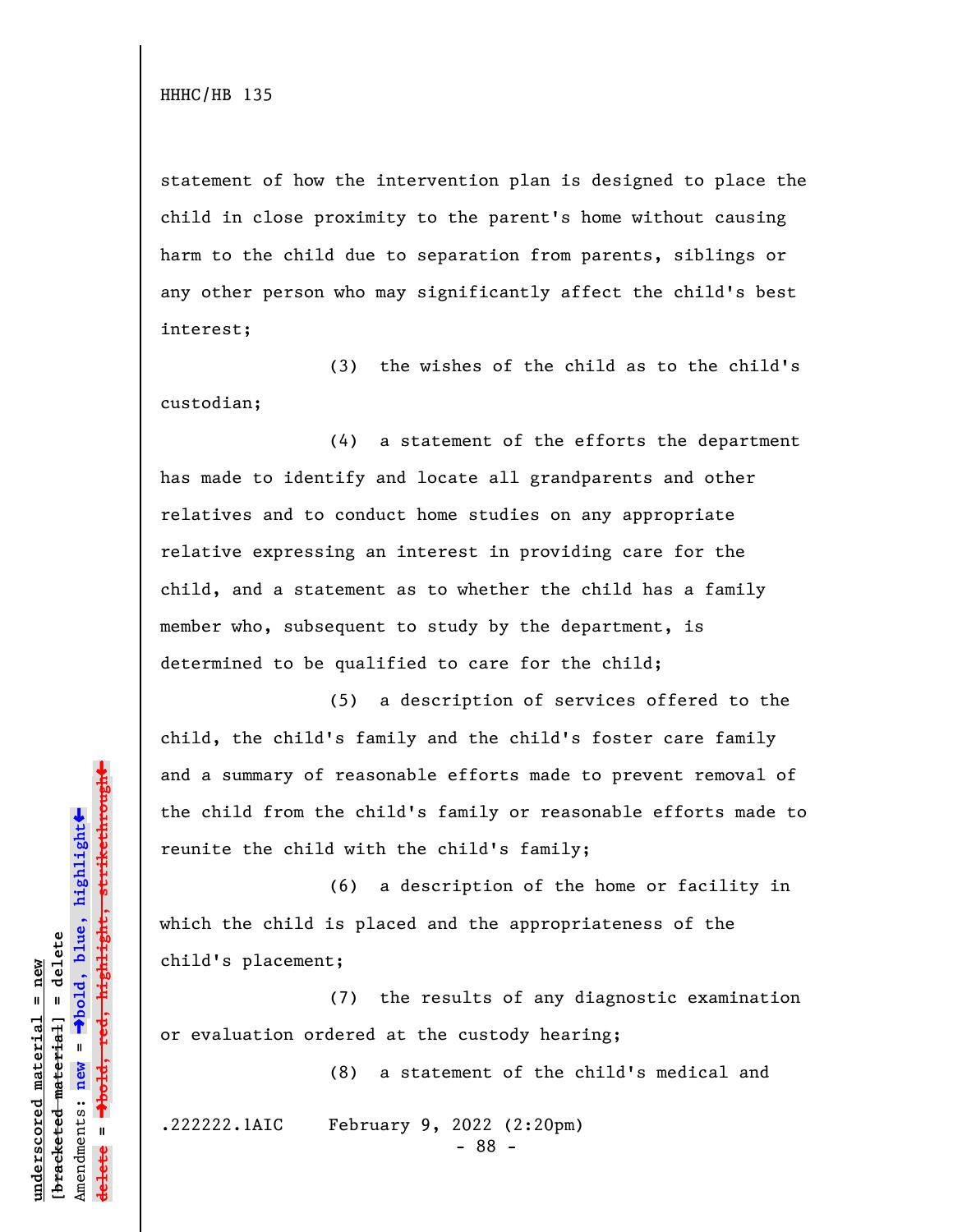educational background;

[(9) if the child is an Indian child, whether the placement preferences set forth in the federal Indian Child Welfare Act of 1978 or the placement preferences of the child's Indian tribe were followed, and whether the child's case plan provides for maintaining the child's cultural ties;

 $(10)$ ] (9) a case plan that sets forth steps to ensure that the child's physical, medical, cultural, psychological and educational needs are met and that sets forth services to be provided to the child and the child's parents to facilitate permanent placement of the child in the parent's home;

[(11)] (10) for children sixteen years of age and older, a plan for developing the specific skills the child requires for successful transition into independent living as an adult, regardless of whether the child is returned to the child's parent's home;

 $[\frac{12}{12}]$  (11) a case plan that sets forth steps to ensure that the child's educational needs are met and, for a child fourteen years of age or older, a case plan that specifically sets forth the child's educational and postsecondary goals; and

 $[\frac{13}{13}]$  (12) a description of the child's foster care placement and whether it is appropriate in terms of the educational setting and proximity to the school the child was enrolled in at the time of the placement, including plans for travel for the child to remain in the school in which the child was enrolled at the time of placement, if reasonable and

.222222.1AIC February 9, 2022 (2:20pm)

- 89 -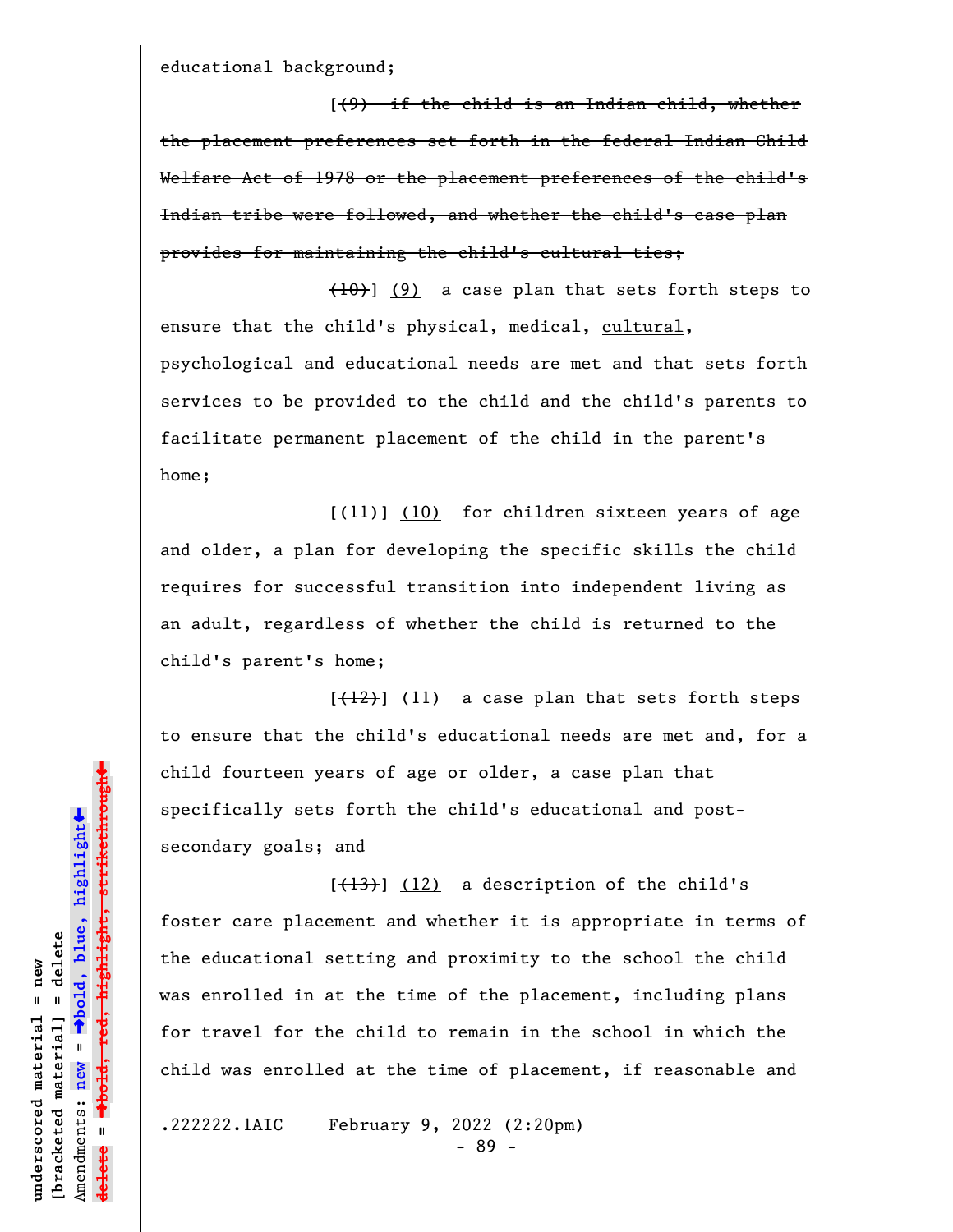in the child's best interest.

C. A copy of the predisposition report shall be provided by the department to counsel for all parties five days before the dispositional hearing.

D. If the child is an adjudicated abused child, any temporary custody orders shall remain in effect until the court has received and considered the predispositional study at the dispositional hearing."

**SECTION 51.** Section 32A-4-22 NMSA 1978 (being Laws 1993, Chapter 77, Section 116, as amended) is amended to read:

"32A-4-22. DISPOSITION OF ADJUDICATED ABUSED OR NEGLECTED CHILD.--

A. If not held in conjunction with the adjudicatory hearing, the dispositional hearing shall be commenced within thirty days after the conclusion of the adjudicatory hearing. At the conclusion of the dispositional hearing, the court shall make and include in the dispositional judgment its findings on the following:

(1) the interaction and interrelationship of the child with the child's parent, siblings and any other person who may significantly affect the child's best interest;

(2) the child's adjustment to the child's home, school and community;

(3) the mental and physical health of all individuals involved;

.222222.1AIC February 9, 2022 (2:20pm)

 $-90 -$ 

 $\ddag$ º**bold, red, highlight, strikethrough**  $\ddot{\bullet}$ º**bold, blue, highlight**  $b$ racketed material] = delete **[bracketed material] = delete** inderscored material = new **underscored material = new** Amendments: **new** =  $\mathbf{I}$ Amendments: new  $\mathbf{I}$ **delete =**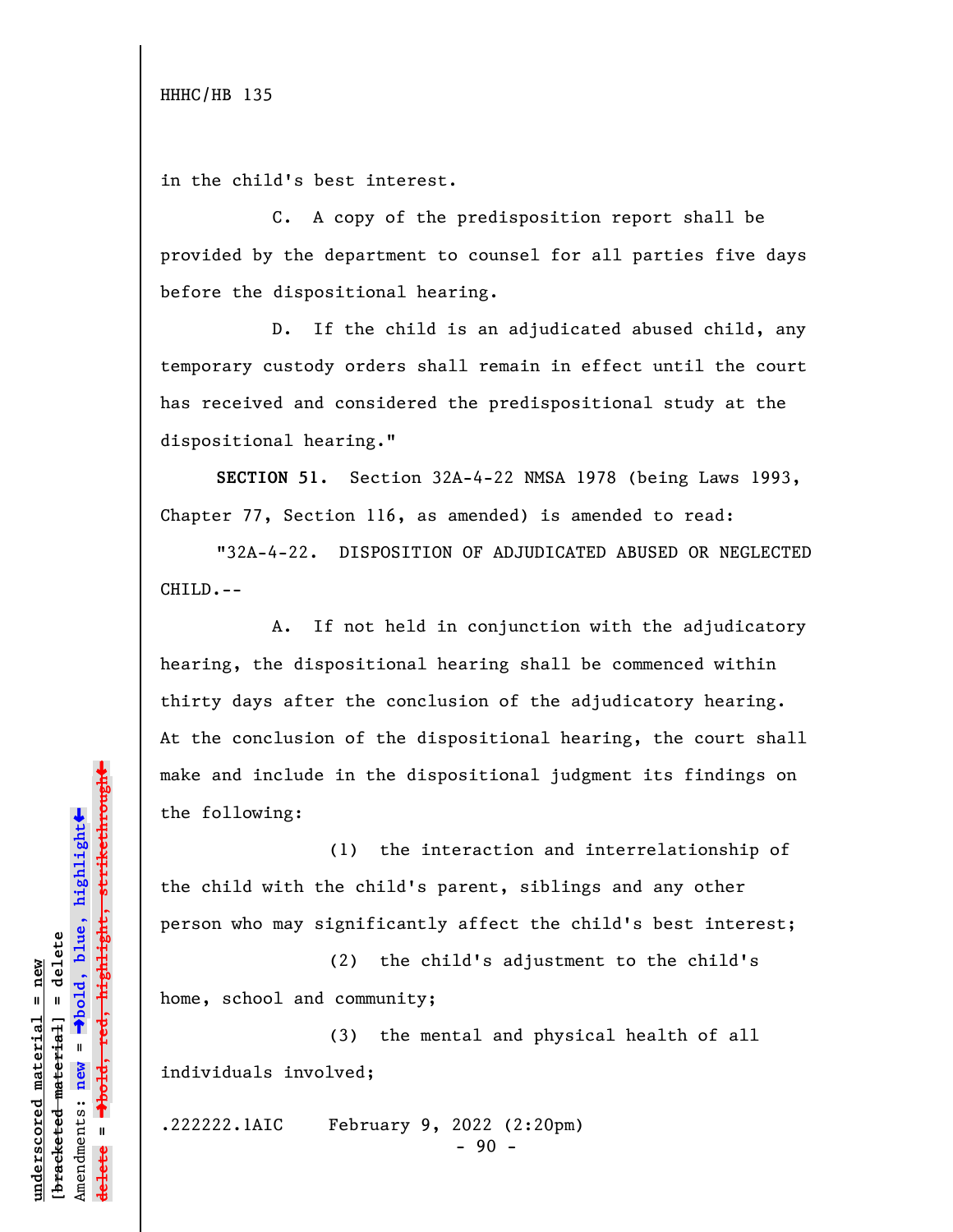(4) the wishes of the child as to the child's placement;

(5) the wishes of the child's parent, guardian or custodian as to the child's custody;

(6) whether reasonable efforts have been made by the department to identify, locate and give notice to all grandparents and other relatives and to conduct home studies on any appropriate relative who expresses an interest in providing care for the child. If the court finds that reasonable efforts in these areas have not been made, the court may make supplemental orders as necessary and may reconsider the matter at the initial judicial review and subsequent periodic review hearings;

(7) whether consideration has been given to the child's familial identity and connections;

(8) whether there exists a relative of the child or other individual who, after study by the department, is found to be qualified to receive and care for the child;

(9) the availability of services recommended in the case plan prepared as a part of the predisposition study in accordance with the provisions of Section 32A-4-21 NMSA 1978;

(10) the ability of the parent to care for the child in the home so that no harm will result to the child;

(11) whether reasonable efforts were made by the department to prevent removal of the child from the home prior to placement in substitute care and whether reasonable efforts were made to attempt reunification of the child with

.222222.1AIC February 9, 2022 (2:20pm)

- 91 -

 $\ddag$ º**bold, red, highlight, strikethrough**  $\ddot{\bullet}$ º**bold, blue, highlight**  $b$ racketed material] = delete **[bracketed material] = delete** inderscored material = new **underscored material = new** Amendments: **new** =  $\mathbf{I}$ Amendments: new  $\mathbf{u}$ **delete = lelete**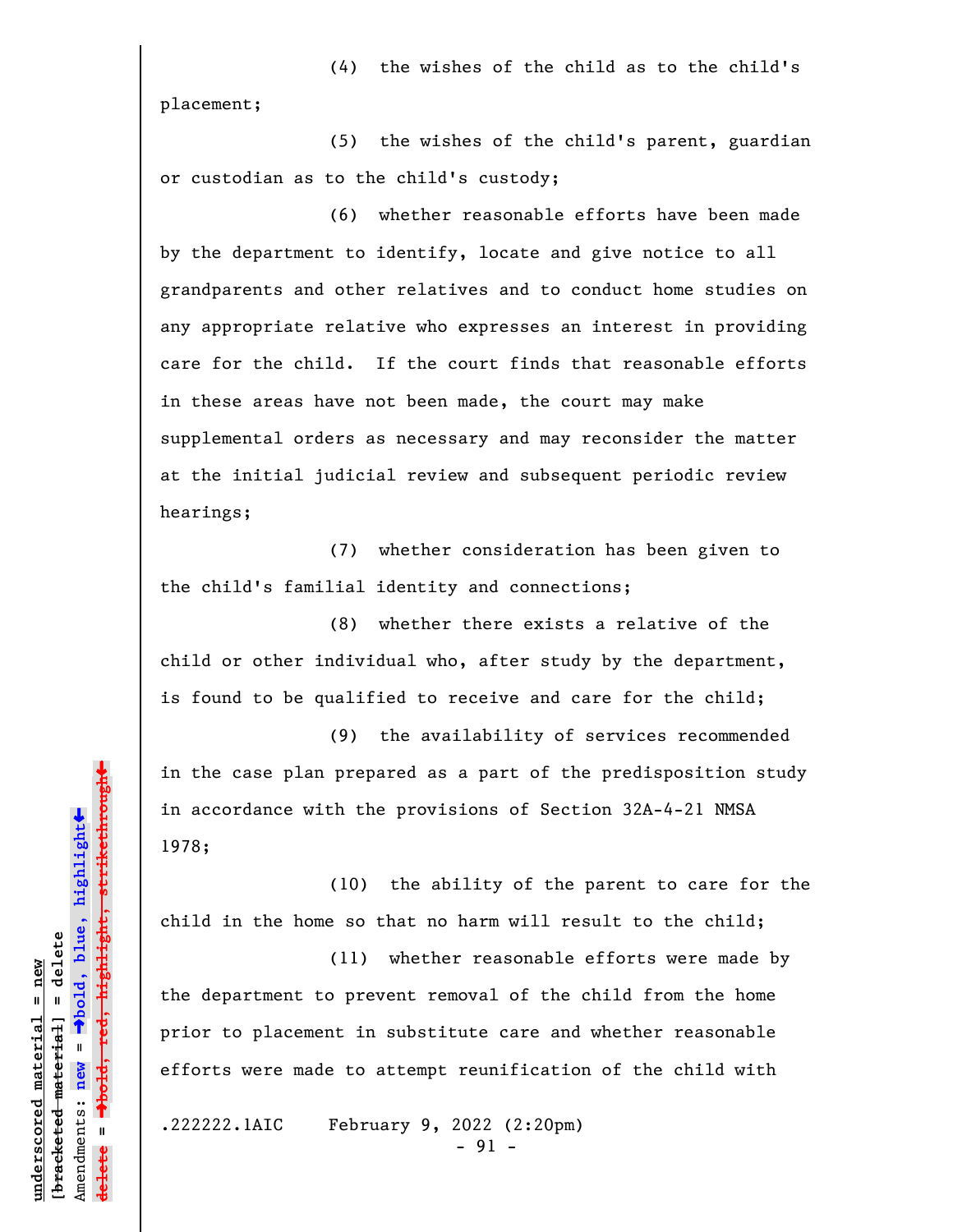the natural parent; and

(12) whether reasonable efforts were made by the department to place siblings in custody together, unless such joint placement would be contrary to the safety or wellbeing of any of the siblings in custody, and whether any siblings not jointly placed have been provided reasonable visitation or other ongoing interaction, unless visitation or other ongoing interaction would be contrary to the safety or well-being of any of the siblings [and

(13) if the child is an Indian child, whether the placement preferences set forth in the federal Indian Child Welfare Act of 1978 or the placement preferences of the child's Indian tribe have been followed and whether the Indian child's case plan provides for maintaining the Indian child's cultural ties. When placement preferences have not been followed, good cause for noncompliance shall be clearly stated and supported].

B. If a child is found to be neglected or abused, the court may enter its judgment making any of the following dispositions to protect the welfare of the child:

(1) permit the child to remain with the child's parent, guardian or custodian, subject to those conditions and limitations the court may prescribe;

(2) place the child under protective supervision of the department; or

(3) transfer legal custody of the child to one

.222222.1AIC February 9, 2022 (2:20pm)

- 92 -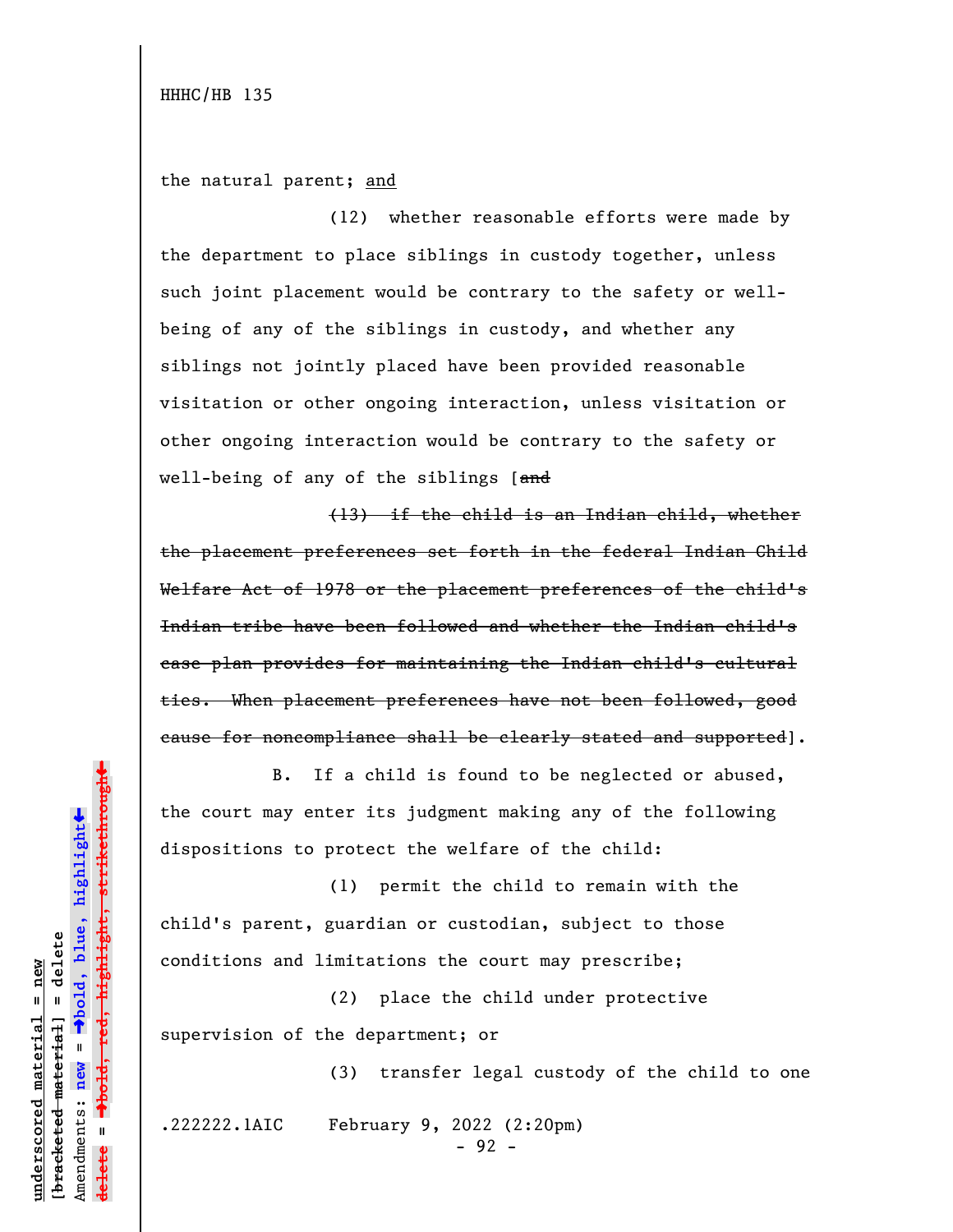of the following:

(a) the noncustodial parent, if it is found to be in the child's best interest; or

(b) the department.

C. If a child is found to be neglected or abused, in its dispositional judgment the court shall also order the department to implement and the child's parent, guardian or custodian to cooperate with any case plan approved by the court. Reasonable efforts shall be made to preserve and reunify the family, with the paramount concern being the child's health and safety. The court may determine that reasonable efforts are not required to be made when the court finds that:

(1) the efforts would be futile; or

(2) the parent, guardian or custodian has subjected the child to aggravated circumstances.

D. Any parent, guardian or custodian of a child who is placed in the legal custody of the department or other person pursuant to Subsection B of this section shall have reasonable rights of visitation with the child as determined by the court, unless the court finds that the best interests of the child preclude any visitation.

E. The court may order reasonable visitation between a child placed in the custody of the department and the child's siblings or any other person who may significantly affect the child's best interest, if the court finds the visitation to be in the child's best interest.

F. Unless a child found to be neglected or abused

.222222.1AIC February 9, 2022 (2:20pm)

**underscored material = new [bracketed material] = delete**

 $b$ racketed material] = delete inderscored material = new

Amendments: **new** =

Amendments: new  $\mathbf{u}$ 

 $\mathbf{I}$ 

**delete =**

º**bold, blue, highlight**

º**bold, red, highlight, strikethrough**

 $\ddot{\bullet}$ 

 $\ddag$ 

- 93 -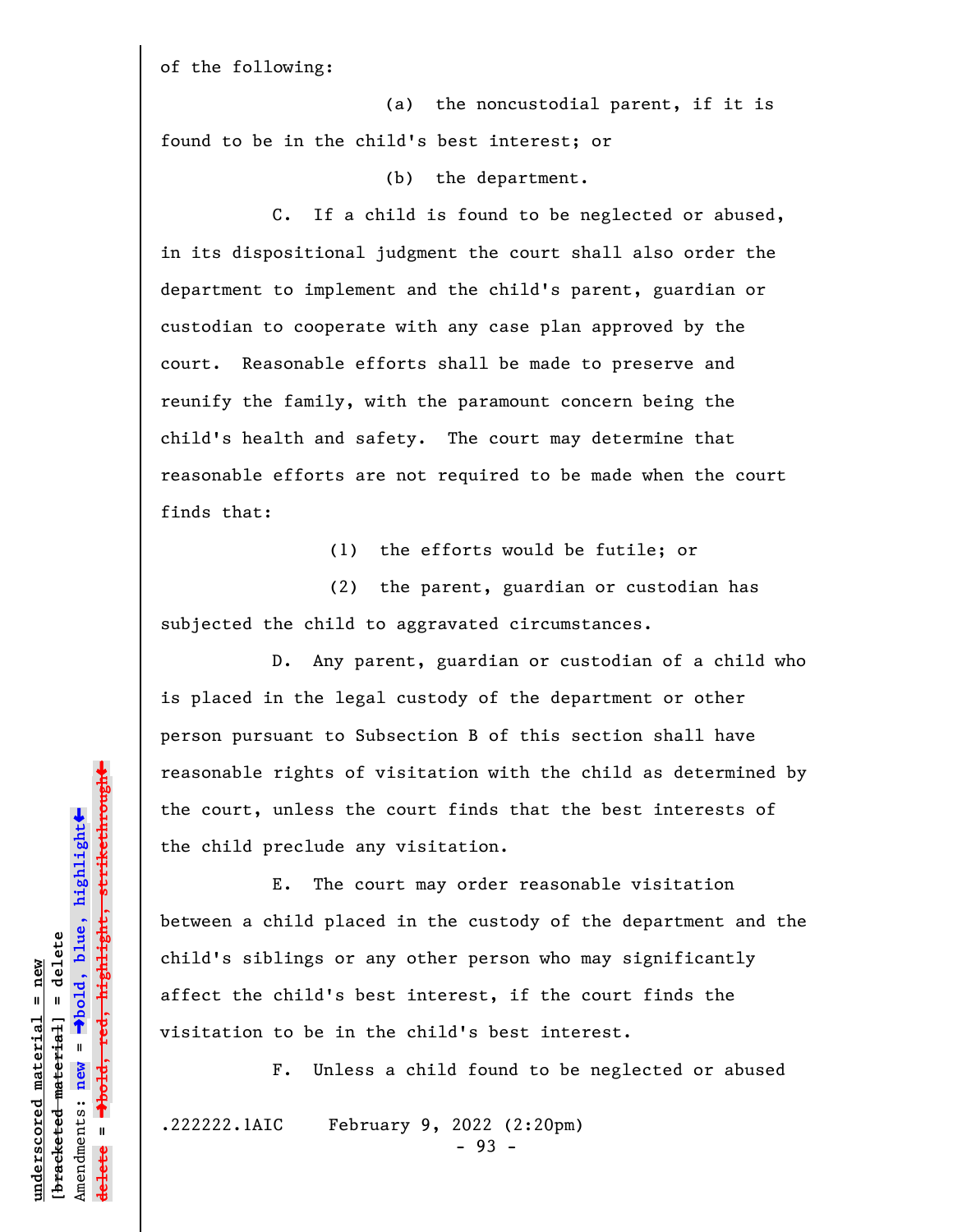is also found to be delinquent, the child shall not be confined in an institution established for the long-term care and rehabilitation of delinquent children.

G. When the court vests legal custody in an agency, institution or department, the court shall transmit with the dispositional judgment copies of the clinical reports, the predisposition study and report and any other information it has pertinent to the care and treatment of the child.

H. Prior to a child being placed in the custody or protective supervision of the department, the department shall be provided with reasonable oral or written notification and an opportunity to be heard. At any hearing held pursuant to this subsection, the department may appear as a party.

[I. When a child is placed in the custody of the department, the department shall investigate whether the child is eligible for enrollment as a member of an Indian tribe and, if so the department shall pursue the enrollment on the child's behalf.

 $\overline{J}$ . When the court determines pursuant to Subsection C of this section that no reasonable efforts at reunification are required, the court shall conduct, within thirty days, a permanency hearing as described in Section 32A-4-25.1 NMSA 1978. Reasonable efforts shall be made to implement and finalize the permanency plan in a timely manner."

**SECTION 52.** Section 32A-4-25 NMSA 1978 (being Laws 1993,

.222222.1AIC February 9, 2022 (2:20pm)

- 94 -

 $\ddag$ º**bold, red, highlight, strikethrough**  $\ddot{\bullet}$ º**bold, blue, highlight**  $b$ racketed material] = delete **[bracketed material] = delete** inderscored material = new **underscored material = new** Amendments: **new** =  $\mathbf{I}$ Amendments: new **delete =**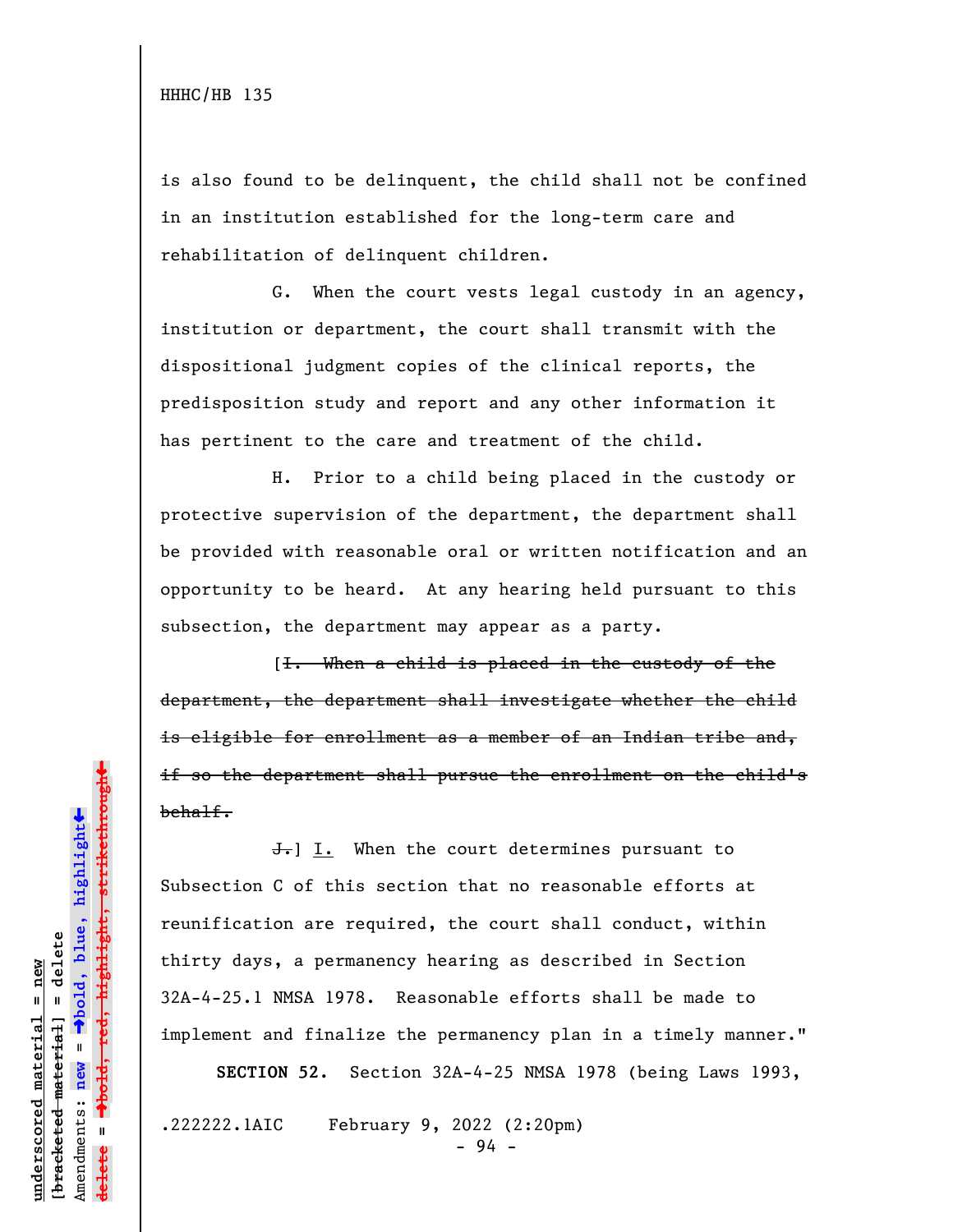Chapter 77, Section 119, as amended) is amended to read:

"32A-4-25. PERIODIC JUDICIAL REVIEW OF DISPOSITIONAL JUDGMENTS.--

A. The initial judicial review shall be held within sixty days of the disposition. At the initial judicial review, the parties shall demonstrate to the court efforts made to implement the treatment plan approved by the court in its dispositional order. The court shall determine the extent to which the treatment plan has been implemented and make supplemental orders as necessary to ensure compliance with the treatment plan and the safety of the child. Prior to the initial judicial review, the department shall submit a copy of the adjudicatory order, the dispositional order and notice of the initial judicial review to the council. The staff of the council, or an entity contracting with the council, shall review the case. If the staff or contracting entity determines that the case meets the criteria established in council rules, the staff or contracting entity shall designate the case for review by a substitute care review board. A representative of the substitute care review board, if designated, shall be permitted to attend and comment to the court.

B. The court shall conduct subsequent periodic judicial reviews of the dispositional order within six months of the conclusion of the permanency hearing or, if a motion has been filed for termination of parental rights or permanent guardianship, within six months of the decision on that motion and every six months thereafter. Prior to a subsequent periodic judicial review, the department shall submit a

.222222.1AIC February 9, 2022 (2:20pm)

- 95 -

 $\ddag$ º**bold, red, highlight, strikethrough**  $\ddot{\bullet}$ º**bold, blue, highlight**  $b$ racketed material] = delete **[bracketed material] = delete** inderscored material = new **underscored material = new** Amendments: **new** = Amendments: new =  $\mathbf{I}$ **delete =**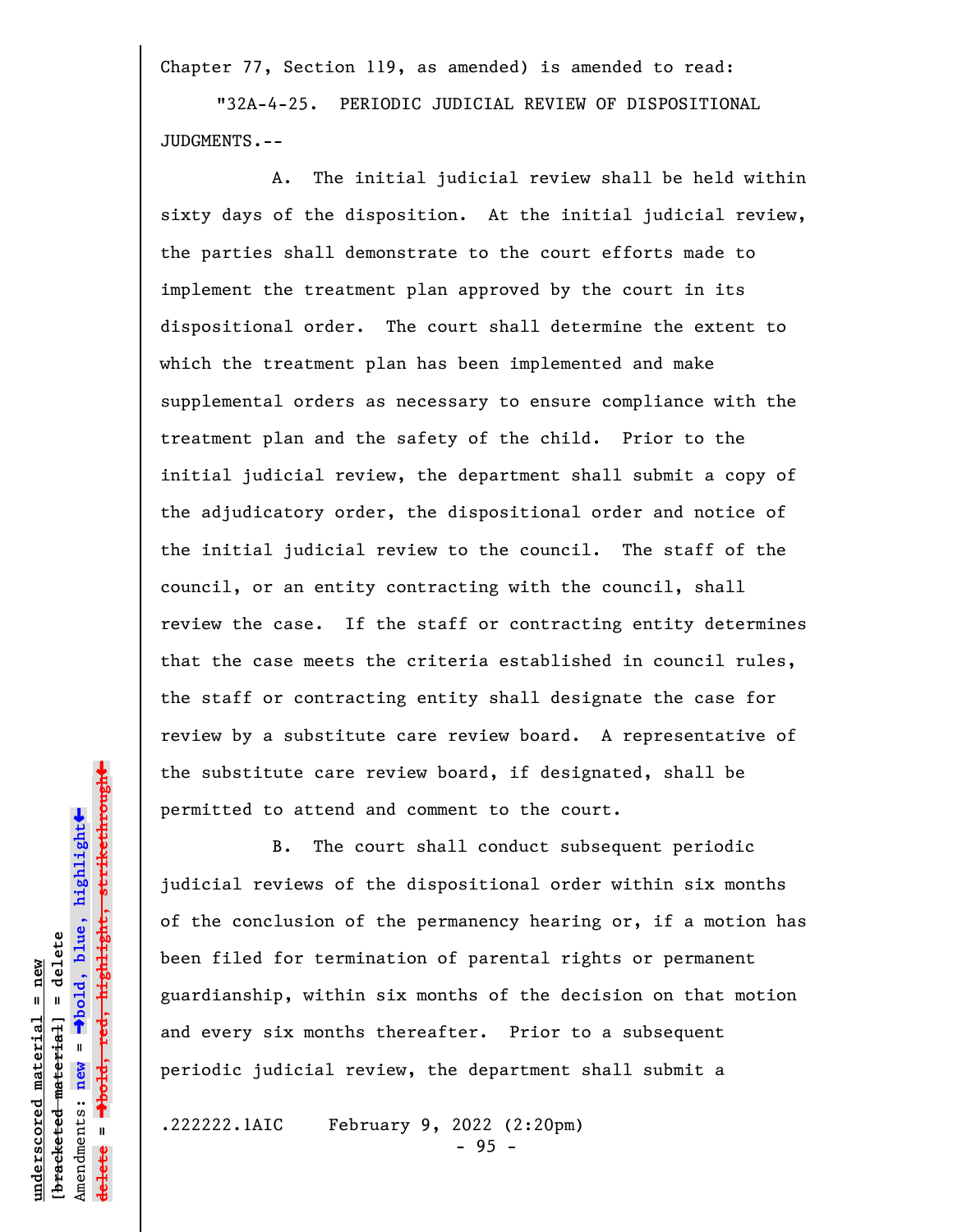progress report to the council or any designated substitute care review board. Prior to any judicial review by the court pursuant to this section, the substitute care review board may review the dispositional order or the continuation of the order and the department's progress report and report its findings and recommendations to the court.

C. Judicial review pursuant to this section may be carried out by either of the following:

(1) a judicial review hearing conducted by the court; or

(2) a judicial review hearing conducted by a special master appointed by the court; provided, however, that the court approve any findings made by the special master.

D. The children's court attorney shall give notice of the time, place and purpose of any judicial review hearing held pursuant to Subsection A, B or C of this section to:

(1) all parties, including:

(a) the child alleged to be neglected or abused or in need of court-ordered services, by and through the child's guardian ad litem or attorney;

(b) the child's parent, guardian or custodian, who has allegedly neglected or abused the child or is in need of court-ordered services; and

(c) any other person made a party by the court;

.222222.1AIC February 9, 2022 (2:20pm)

- 96 -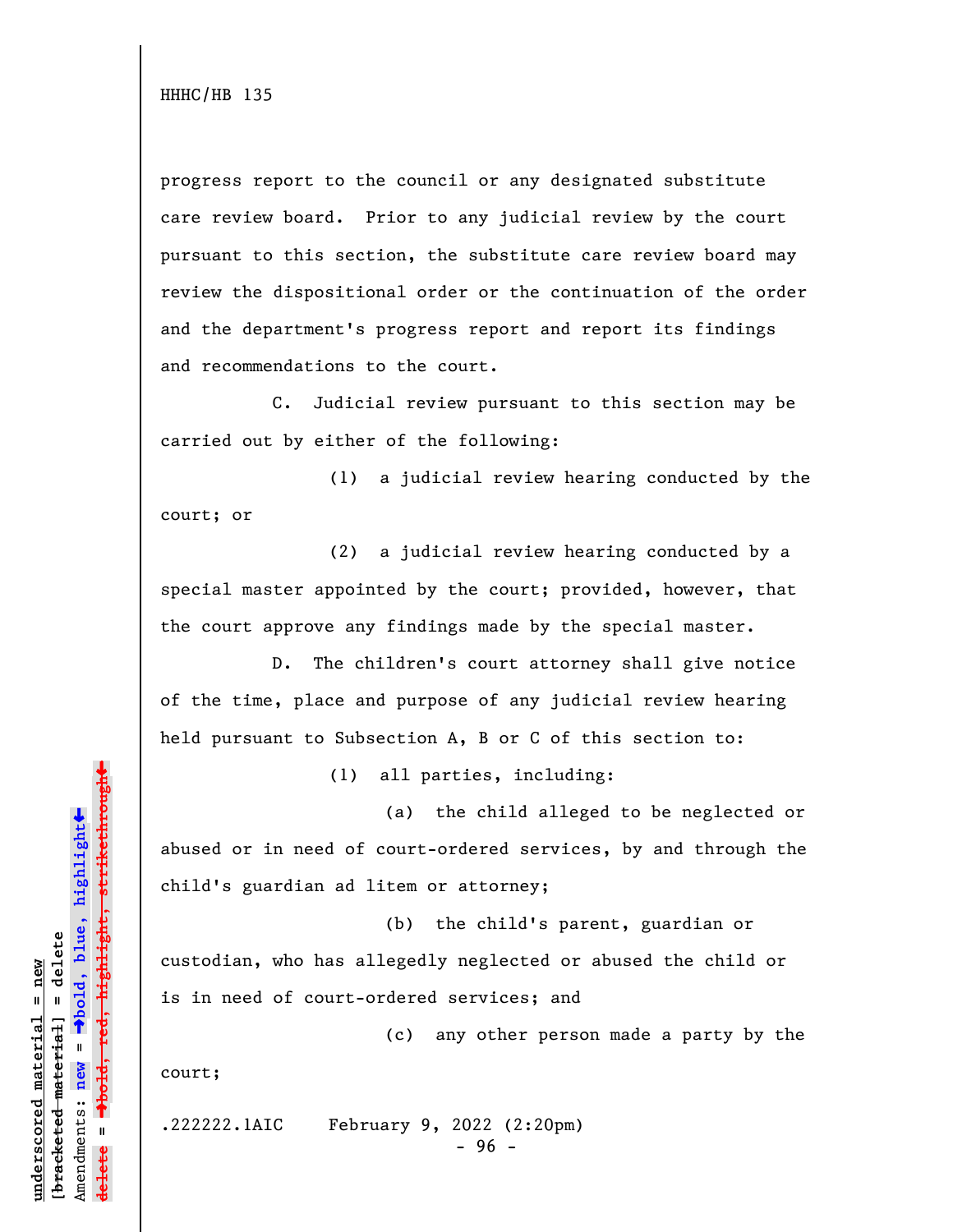(2) the child's foster parent or substitute care provider;

(3) the child's court-appointed special advocate; and

(4) if designated by the council, the substitute care review board.

E. At any subsequent judicial review hearing held pursuant to Subsection B of this section, the department and all parties given notice pursuant to Subsection D of this section shall have the opportunity to present evidence and to cross-examine witnesses. At the hearing, the department shall show that it has made reasonable effort to implement any treatment plan approved by the court in its dispositional order and shall present a treatment plan consistent with the purposes of the Children's Code for any period of extension of the dispositional order. The respondent shall demonstrate to the court that efforts to comply with the treatment plan approved by the court in its dispositional order and efforts to maintain contact with the child were diligent and made in good faith. The court shall determine the extent of compliance with the treatment plan and whether progress is being made toward establishing a stable and permanent placement for the child.

F. The Rules of Evidence shall not apply to hearings held pursuant to this section. The court may admit testimony by any person given notice of the hearing who has information about the status of the child or the status of the treatment plan.

G. At the conclusion of any hearing held pursuant .222222.1AIC February 9, 2022 (2:20pm)

- 97 -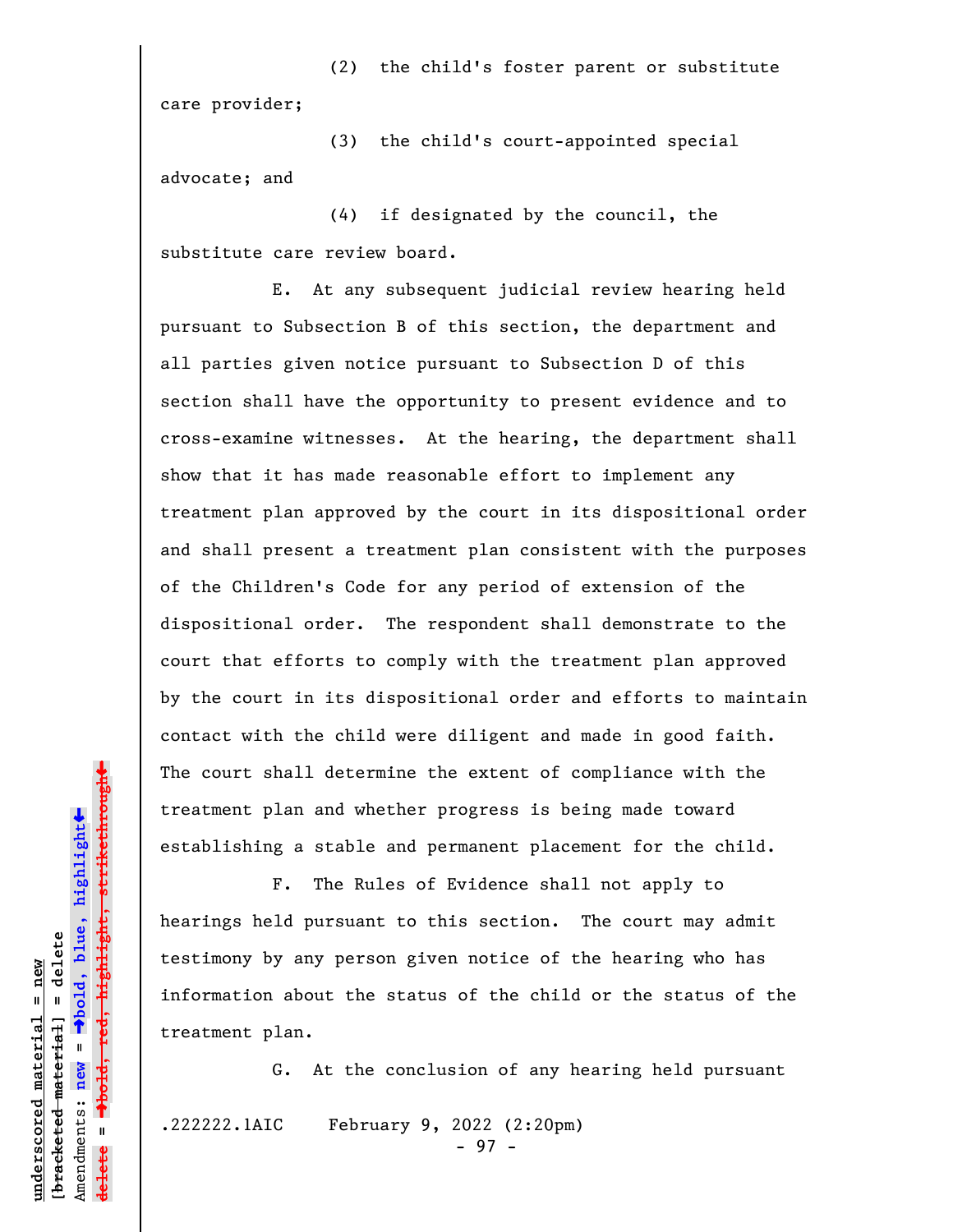to this section, the court shall make findings of fact and conclusions of law.

[H. When the child is an Indian child, the court shall determine during review of a dispositional order whether the placement preferences set forth in the federal Indian Child Welfare Act of 1978 or the placement preferences of the child's Indian tribe were followed and whether the child's treatment plan provides for maintaining the child's cultural ties. When placement preferences have not been followed, good cause for noncompliance shall be clearly stated and supported.

 $\overline{f}$ . Based on its findings at a judicial review hearing held pursuant to Subsection B of this section, the court shall order one of the following dispositions:

(1) dismiss the action and return the child to the child's parent without supervision if the court finds that conditions in the home that led to abuse have been corrected and it is now safe for the return of the abused child;

(2) permit the child to remain with the child's parent, guardian or custodian subject to those conditions and limitations the court may prescribe, including protective supervision of the child by the department;

(3) return the child to the child's parent and place the child under the protective supervision of the department;

(4) transfer or continue legal custody of the

.222222.1AIC February 9, 2022 (2:20pm)

- 98 -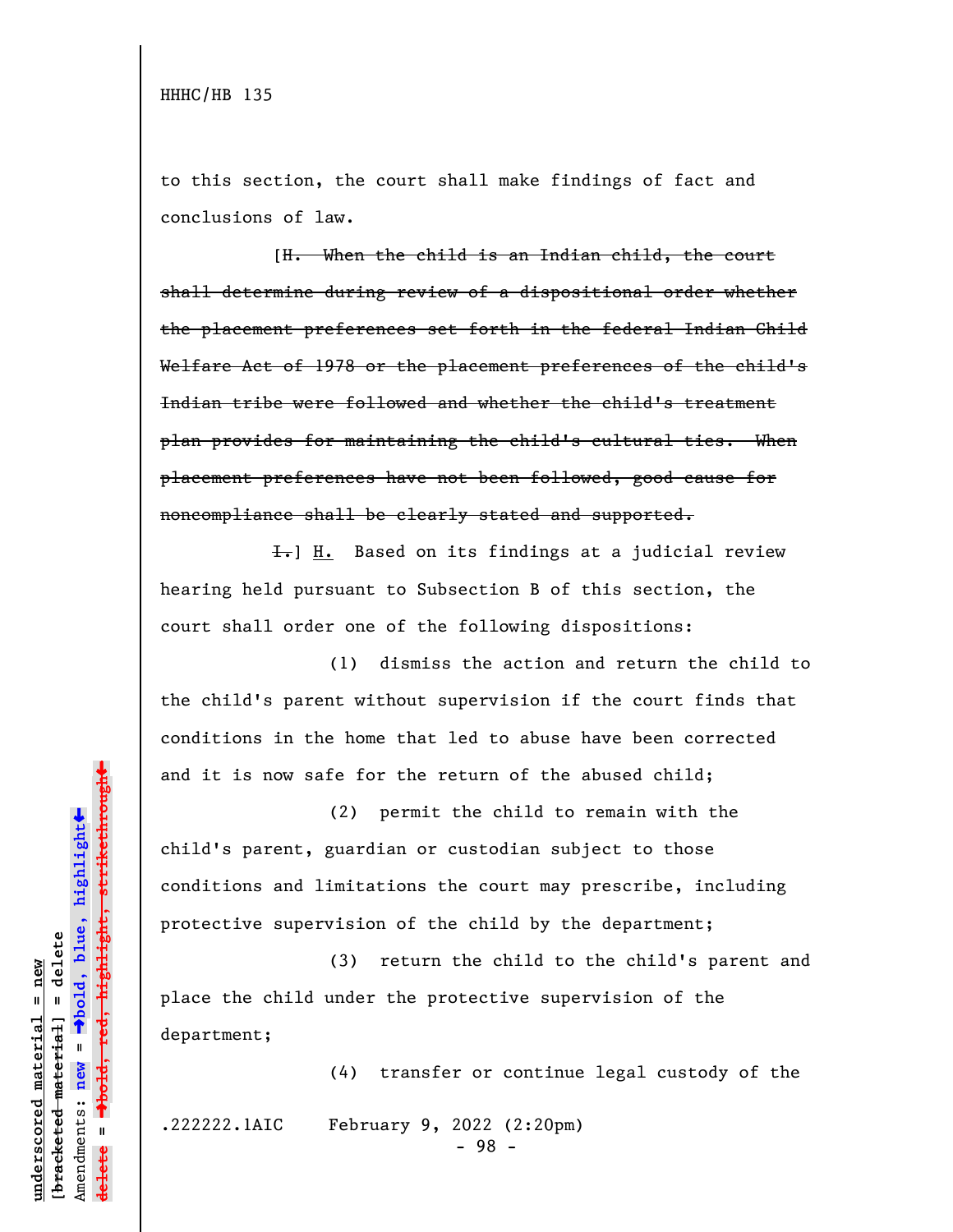child to:

(a) the noncustodial parent, if that is found to be in the child's best interests;

(b) a relative or other individual who, after study by the department or other agency designated by the court, is found by the court to be qualified to receive and care for the child and is appointed as a permanent guardian of the child; or

(c) the department, subject to the provisions of Paragraph (6) of this subsection;

(5) continue the child in the legal custody of the department with or without any required parental involvement in a treatment plan; provided that reasonable efforts shall be made to preserve and reunify the family, with the paramount concern being the child's health and safety unless the court finds that such efforts are not required. The court may determine that reasonable efforts are not required to be made when the court finds that:

(a) the efforts would be futile; or

(b) the parent, guardian or custodian

has subjected the child to aggravated circumstances;

(6) make additional orders regarding the treatment plan or placement of the child to protect the child's best interests if the court determines the department has failed in implementing any material provision of the treatment plan or abused its discretion in the placement or proposed placement of the child; or

(7) if during a judicial review the court

.222222.1AIC February 9, 2022 (2:20pm)

- 99 -

»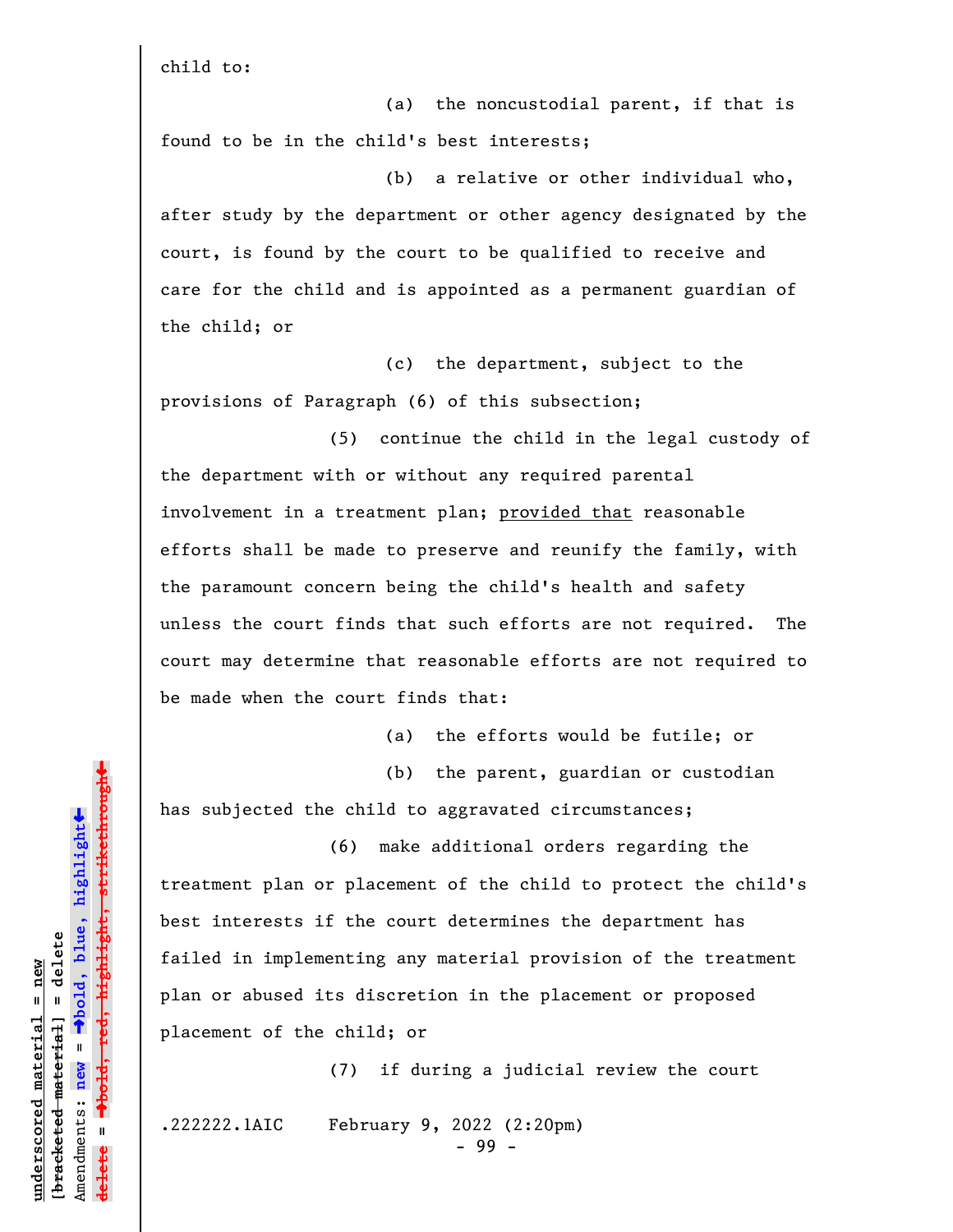finds that the child's parent, guardian or custodian has not complied with the court-ordered treatment plan, the court may order:

(a) the child's parent, guardian or custodian to show cause why the parent, guardian or custodian should not be held in contempt of court; or

(b) a hearing on the merits of terminating parental rights.

 $[\frac{1}{\sqrt{1}}]$  I. Dispositional orders entered pursuant to this section shall remain in force for a period of six months, except for orders that provide for transfer of the child to the child's noncustodial parent or to a permanent guardian.

 $[K-]$  J. When the court determines, pursuant to Paragraph  $(5)$  of Subsection  $[+]$  H of this section, that no reasonable efforts at reunification are required, the court shall conduct, within thirty days, a permanency hearing as described in Section 32A-4-25.1 NMSA 1978. The department shall make reasonable efforts to place the child in a timely manner in accordance with the permanency plan and to complete whatever steps are necessary to finalize the permanent placement of the child."

**SECTION 53.** Section 32A-4-27 NMSA 1978 (being Laws 1993, Chapter 77, Section 121, as amended) is amended to read:

"32A-4-27. INTERVENTION--PERSONS PERMITTED TO INTERVENE.--

.222222.1AIC February 9, 2022 (2:20pm)  $- 100 -$ 

º**bold, red, highlight, strikethrough**  $\ddot{\bullet}$ º**bold, blue, highlight**  $b$ racketed material] = delete **[bracketed material] = delete** inderscored material = new **underscored material = new** Amendments: new = Amendments: **new** =  $\mathbf{u}$ **delete =** <del>ielete</del>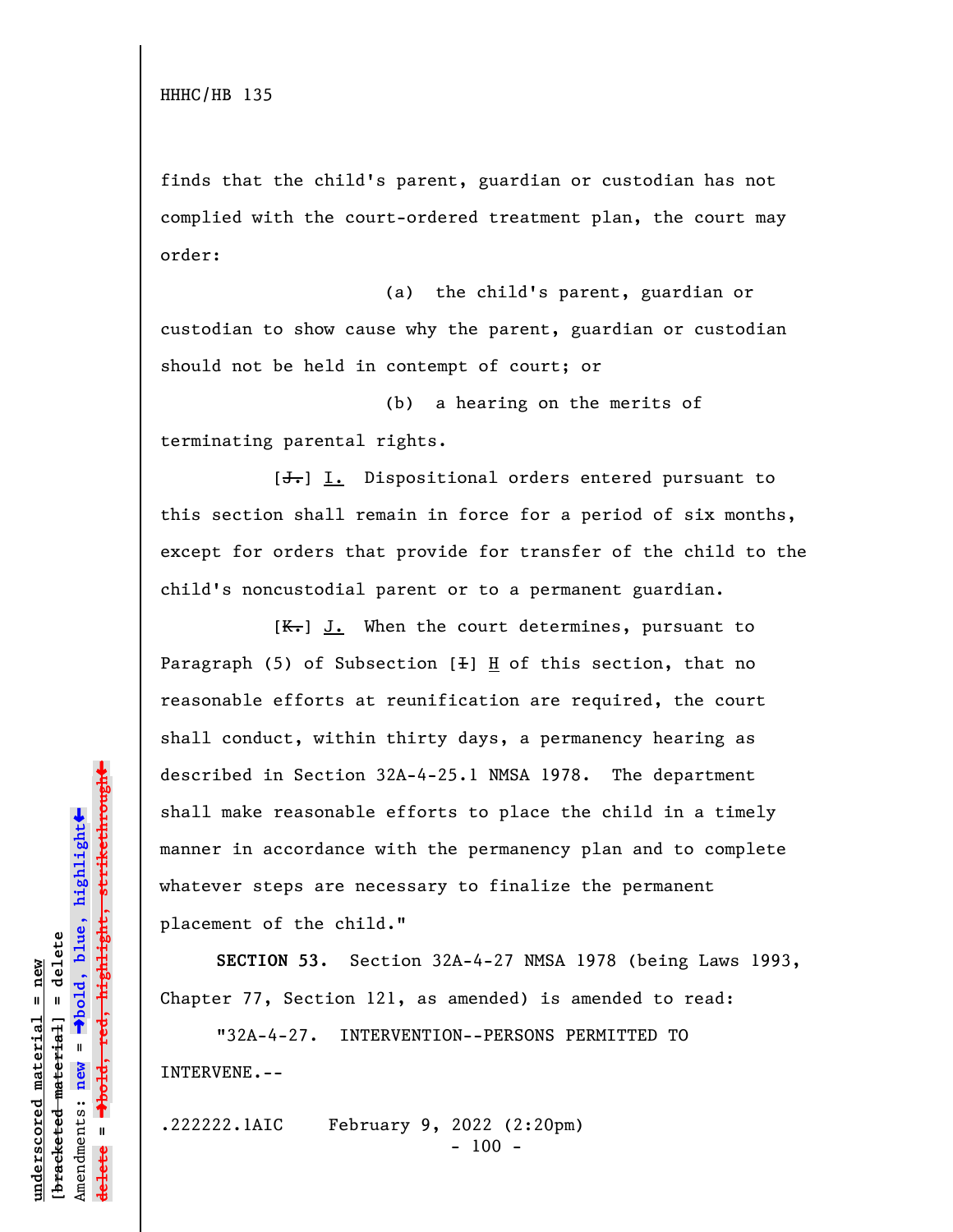A. At any stage of an abuse or neglect proceeding that does not involve an Indian child, a person described in this subsection may be permitted to intervene as a party with a motion for affirmative relief:

(1) a foster parent with whom the child has resided [with] for at least six months;

(2) a relative within the fifth degree of consanguinity with whom the child has resided;

(3) a stepparent with whom the child has resided; or

(4) a person who wishes to become the child's permanent guardian.

B. When determining whether a person described in Subsection A of this section should be permitted to intervene, the court shall consider:

(1) the person's rationale for the  $[*purposed*]$ proposed intervention; and

(2) whether intervention is in the best interest of the child.

C. When the court determines that the child's best interest will be served as a result of intervention by a person described in Subsection A of this section, the court may permit intervention unless the party opposing intervention can demonstrate that a viable plan for reunification with the respondents is in progress and that intervention could impede the progress of the reunification plan.

D. [The persons described in this subsection shall be permitted to intervene during any stage of an abuse or

.222222.1AIC February 9, 2022 (2:20pm) - 101 -

 $\ddag$ º**bold, red, highlight, strikethrough**  $\ddot{\bullet}$ º**bold, blue, highlight**  $b$ racketed material] = delete **[bracketed material] = delete** inderscored material = new **underscored material = new** Amendments: **new** =  $\mathbf{I}$ Amendments: new  $\mathbf{I}$ **delete =**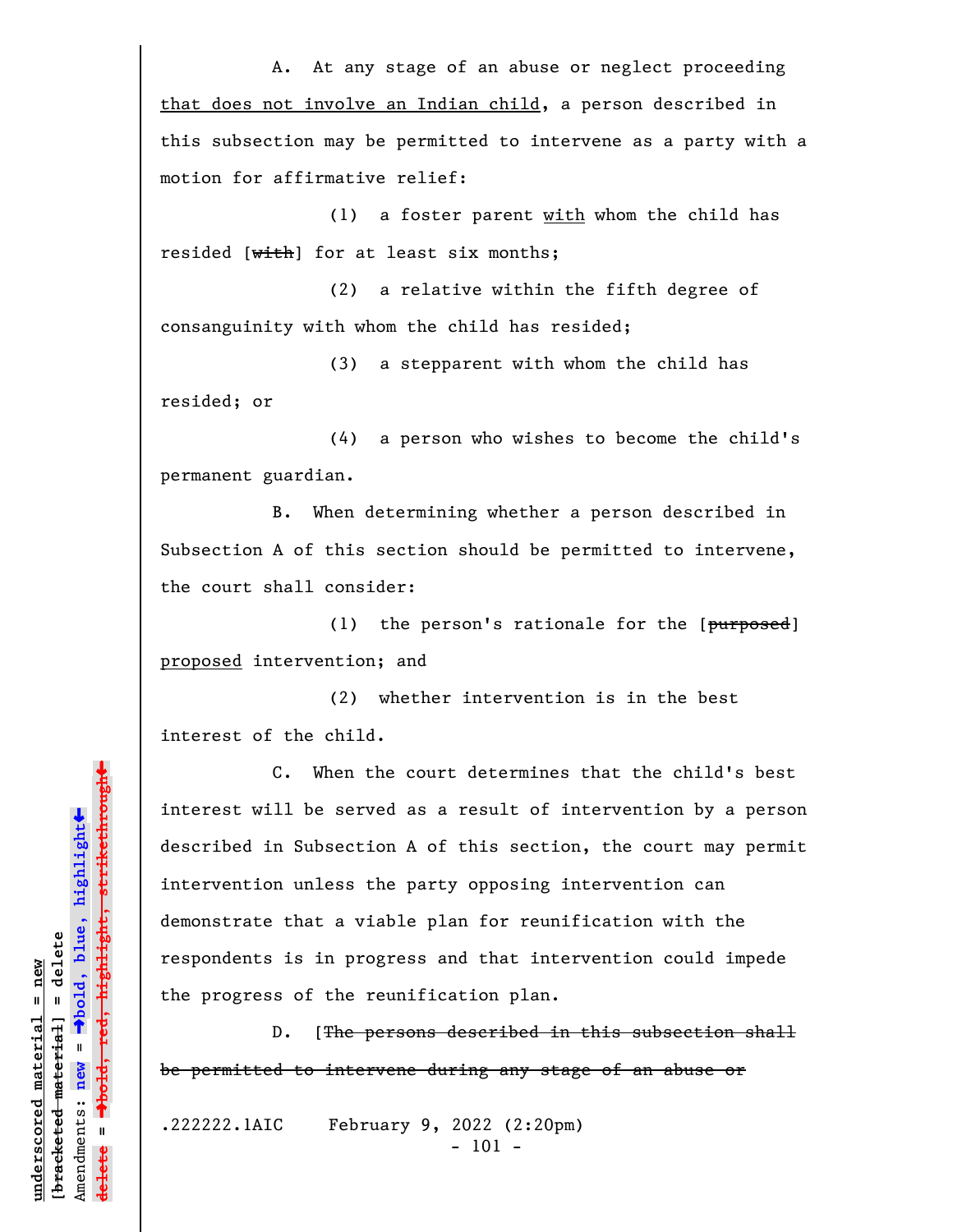neglect proceeding: (1)] A parent of the child who is not named in the petition alleging abuse or neglect [and

(2) when the child is an Indian child, the child's Indian tribe] shall be permitted to intervene during any stage of an abuse or neglect proceeding.

E. The [child's] foster parent shall be permitted to intervene when:

(1) the foster parent desires to adopt the child;

(2) the child has resided with the foster parent for at least six months within the year prior to the termination of parental rights;

(3) a motion for termination of parental rights has been filed by a person other than the foster parent; and

(4) bonding between the child and the child's foster parent is alleged as a reason for terminating parental rights in the motion for termination of parental rights.

F. The foster parent, preadoptive parent or relative providing care for the child shall be given notice of, and an opportunity to be heard in, any review or hearing with respect to the child, except that this subsection shall not be construed to require that any foster parent, preadoptive parent or relative providing care for the child be made a party to such a review or hearing solely on the basis of the notice and

.222222.1AIC February 9, 2022 (2:20pm)  $- 102 -$ 

 $\ddag$ º**bold, red, highlight, strikethrough**  $\ddot{\bullet}$ º**bold, blue, highlight**  $b$ racketed material] = delete **[bracketed material] = delete** inderscored material = new **underscored material = new** Amendments: **new** =  $\bar{\mathbf{u}}$ Amendments: new  $\mathbf{I}$ **delete =**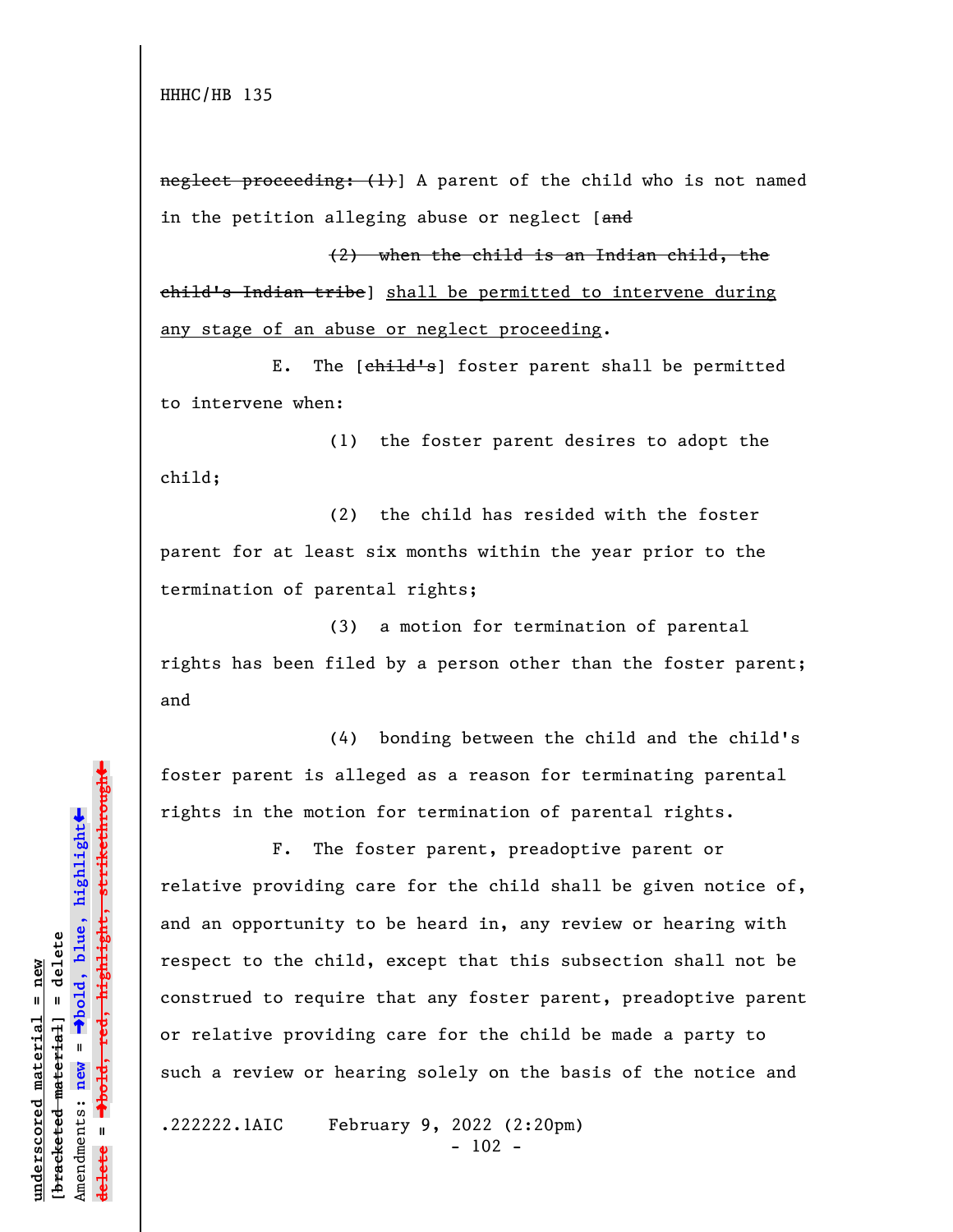opportunity to be heard."

**SECTION 54.** Section 32A-4-28 NMSA 1978 (being Laws 1993, Chapter 77, Section 122, as amended) is amended to read:

"32A-4-28. TERMINATION OF PARENTAL RIGHTS--ADOPTION DECREE.--

A. In proceedings to terminate parental rights, the court shall give primary consideration to the physical, mental and emotional welfare and needs of the child, including the likelihood of the child being adopted if parental rights are terminated.

B. The court shall terminate parental rights with respect to a child when:

(1) there has been an abandonment of the child by [his] the child's parents;

(2) the child has been a neglected or abused child as defined in the Abuse and Neglect Act and the court finds that the conditions and causes of the neglect and abuse are unlikely to change in the foreseeable future despite reasonable efforts by the department or other appropriate agency to assist the parent in adjusting the conditions that render the parent unable to properly care for the child. The court may find in some cases that efforts by the department or another agency are unnecessary, when:

(a) there is a clear showing that the efforts would be futile; or

(b) the parent has subjected the child to aggravated circumstances; or

(3) the child has been placed in the care of

.222222.1AIC February 9, 2022 (2:20pm)

- 103 -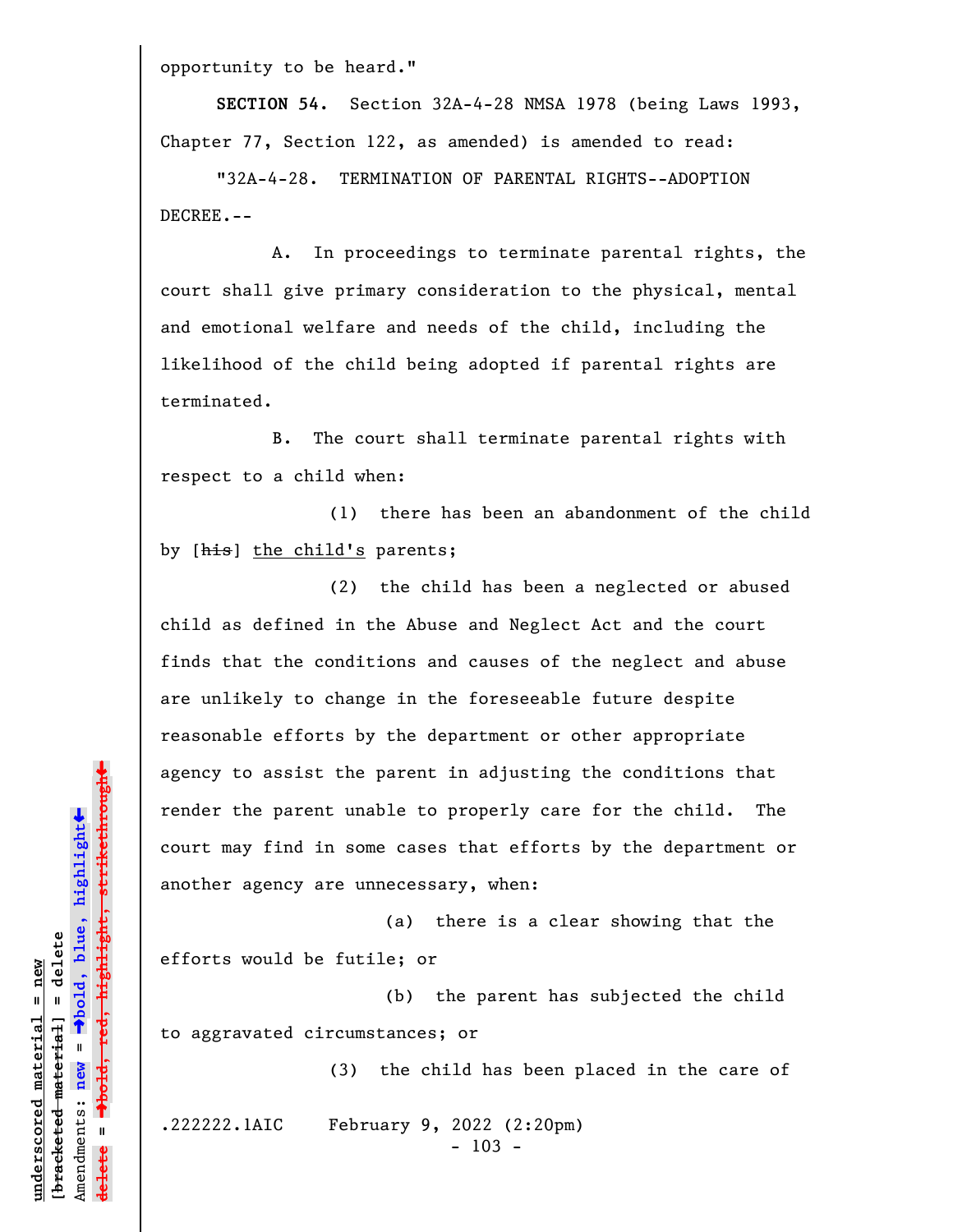HHHC/HB 135

others, including care by other relatives, either by a court order or otherwise and the following conditions exist:

(a) the child has lived in the home of others for an extended period of time;

(b) the parent-child relationship has disintegrated;

(c) a psychological parent-child relationship has developed between the substitute family and the child;

(d) if the court deems the child of sufficient capacity to express a preference, the child no longer prefers to live with the natural parent;

(e) the substitute family desires to adopt the child; and

(f) a presumption of abandonment created by the conditions described in Subparagraphs (a) through (e) of this paragraph has not been rebutted.

C. A finding by the court that all of the conditions set forth in Subparagraphs (a) through (f) of Paragraph (3) of Subsection B of this section exist shall create a rebuttable presumption of abandonment.

D. The department shall not file a motion, and shall not join a motion filed by another party, to terminate parental rights:

(1) when the sole factual basis for the motion

.222222.1AIC February 9, 2022 (2:20pm)

 $-104 -$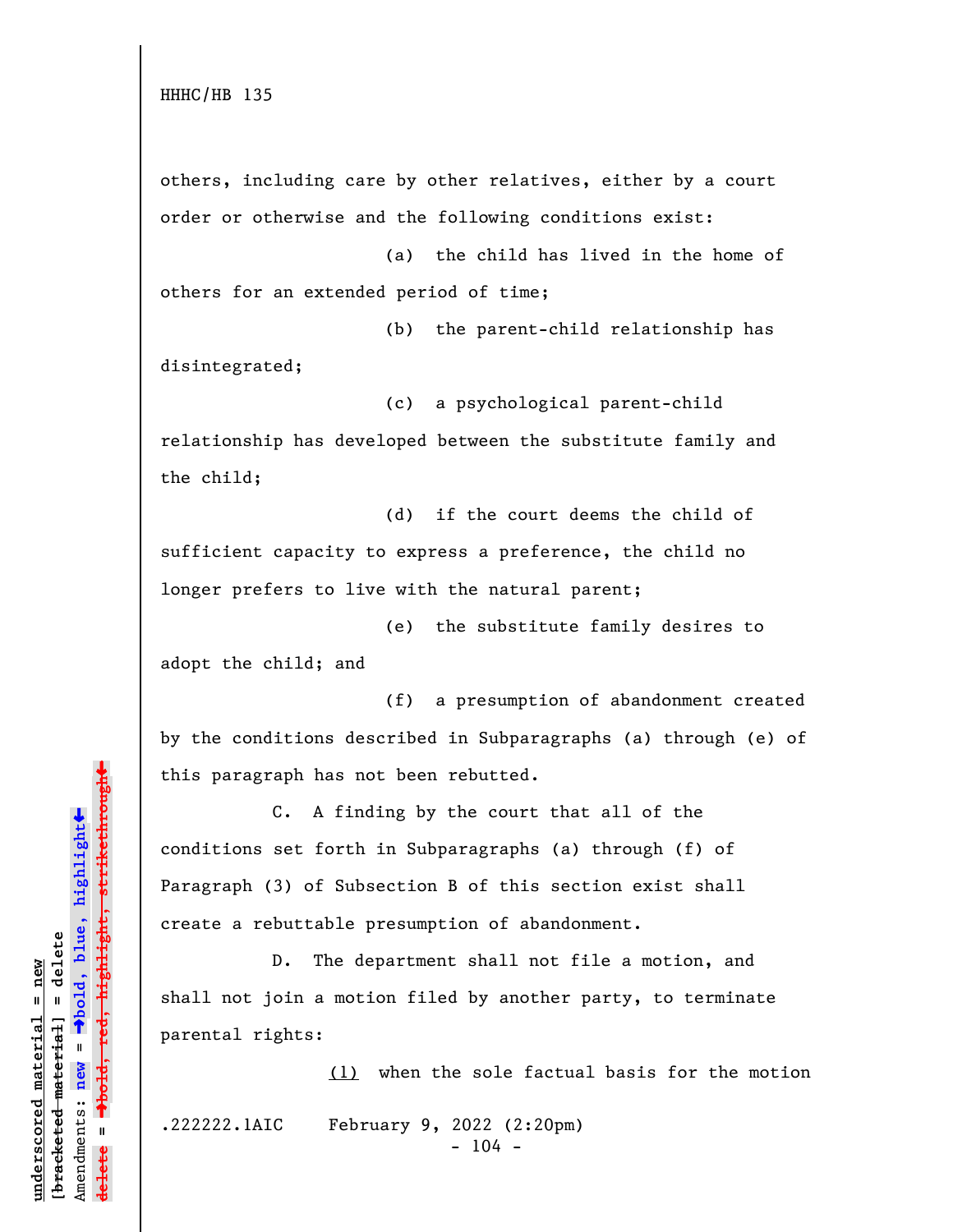is that a child's parent is or was formerly incarcerated; or (2) if the motion is based, to any extent, on

the fact that the child is an Indian child or that the child's parent or parents are Indian.

[E. The termination of parental rights involving a child subject to the federal Indian Child Welfare Act of 1978 shall comply with the requirements of that act.

 $F-$ ] E. If the court finds that parental rights should be terminated; that the requirements for the adoption of a child have been satisfied; that the prospective adoptive parent is a party to the action; and that good cause exists to waive the filing of a separate petition for adoption, the court may proceed to grant adoption of the child, absent an appeal of the termination of parental rights. The court shall not waive any time requirements set forth in the Adoption Act unless the termination of parental rights occurred pursuant to the provisions of Paragraph (3) of Subsection B of this section. The court may enter a decree of adoption only after finding that the party seeking to adopt the child has satisfied all of the requirements set forth in the Adoption Act. Unless otherwise stipulated by all parties, an adoption decree shall take effect sixty days after the termination of parental rights, to allow the department sufficient time to provide counseling for the child and otherwise prepare the child for the adoption. The adoption decree shall conform to the requirements of the Adoption Act and shall have the same force and effect as other adoption decrees entered pursuant to that act. The court clerk shall assign an adoption case number to

.222222.1AIC February 9, 2022 (2:20pm)  $- 105 -$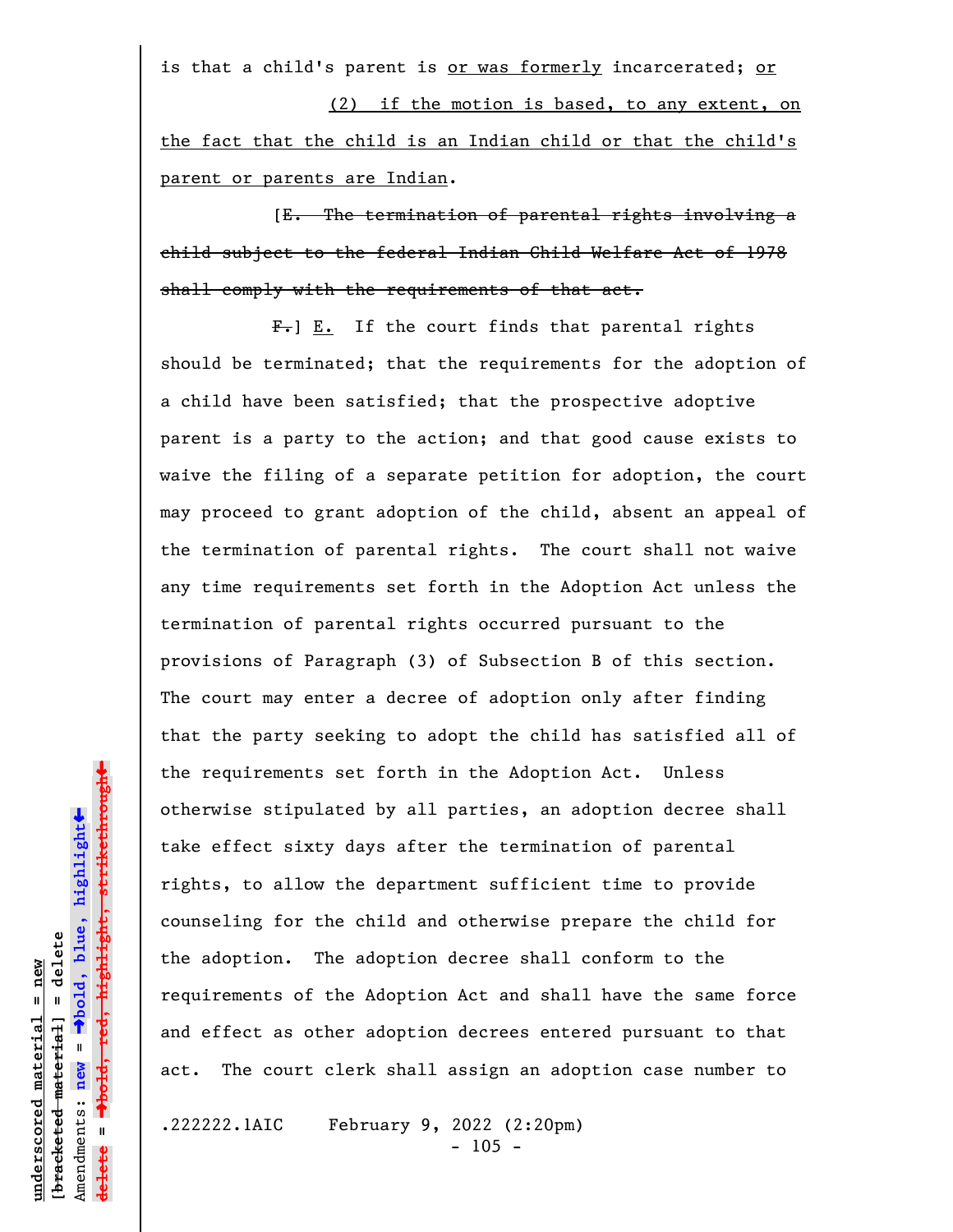HHHC/HB 135

the adoption decree."

**SECTION 55.** Section 32A-4-29 NMSA 1978 (being Laws 1993, Chapter 77, Section 123, as amended) is amended to read:

"32A-4-29. TERMINATION PROCEDURE.--

A. A motion to terminate parental rights may be filed at any stage of the abuse or neglect proceeding by a party to the proceeding.

B. The motion for termination of parental rights shall set forth:

(1) the date, place of birth and marital status of the child, if known;

(2) the grounds for termination and the facts and circumstances supporting the grounds for termination;

(3) the names and addresses of the persons or authorized agency or agency officer to whom legal custody might be transferred;

(4) whether the child resides or has resided with a foster parent who desires to adopt  $[*this*]$  the child;

(5) whether the motion is in contemplation of adoption;

(6) the relationship or legitimate interest of the moving party to the child; and

(7) whether the child is subject to the [federal Indian Child Welfare Act of 1978 and, if so:

(a) the tribal affiliations of the

.222222.1AIC February 9, 2022 (2:20pm)  $- 106 -$ 

»highlight, strikethrough º**bold, red, highlight, strikethrough**  $\ddot{\bullet}$ º**bold, blue, highlight**  $b$ racketed material] = delete **[bracketed material] = delete** inderscored material = new **underscored material = new** Amendments: **new** =  $\mathbf{u}$ Amendments: new **delete =**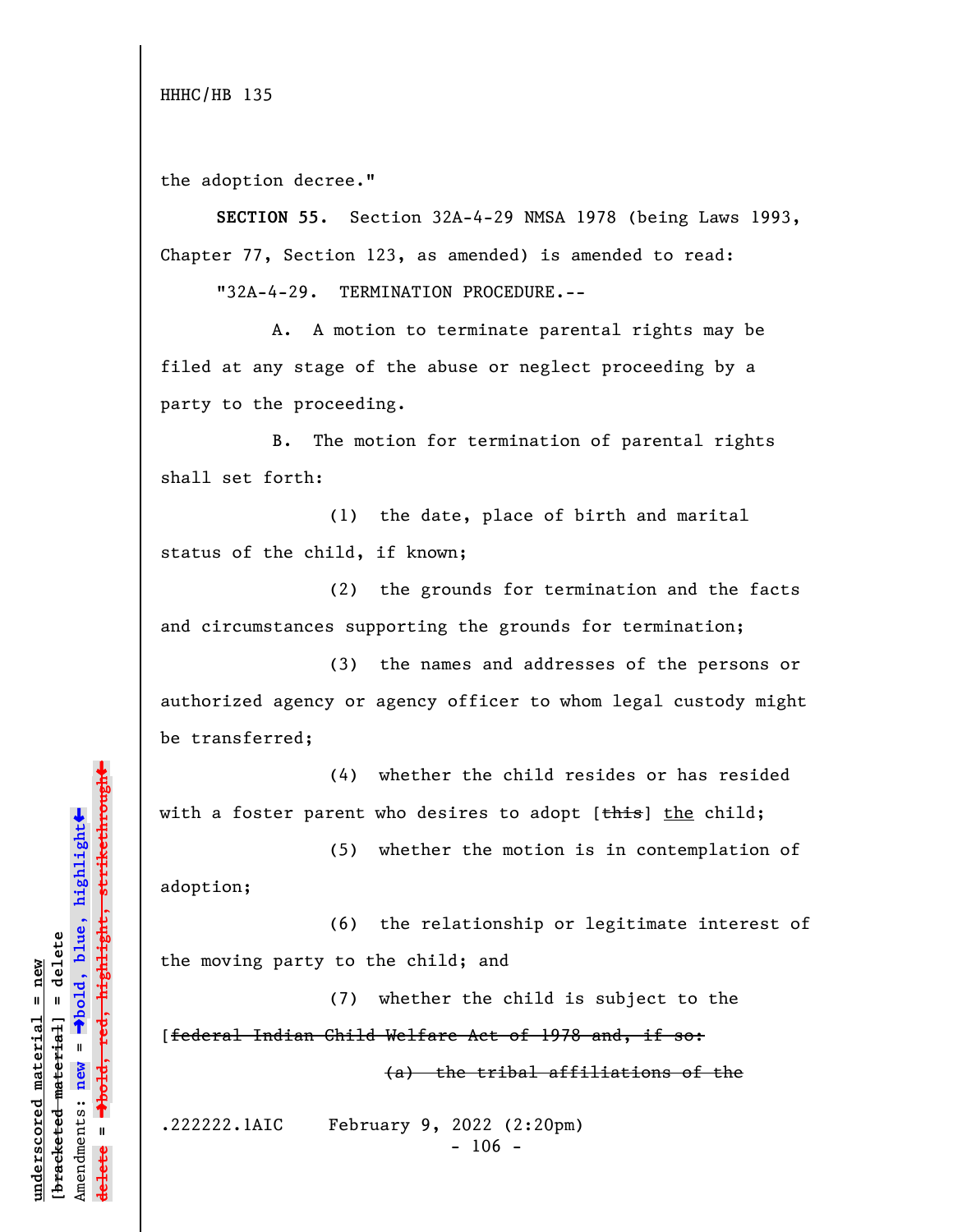child's parents;

(b) the specific actions taken by the moving party to notify the parents' tribes and the results of the contacts, including the names, addresses, titles and telephone numbers of the persons contacted. Copies of any correspondence with the tribes shall be attached as exhibits to the petition; and

(c) what specific efforts were made to comply with the placement preferences set forth in the federal Indian Child Welfare Act of 1978 or the placement preferences of the appropriate Indian tribes] Indian Family Protection Act.

C. Notice of the filing of the motion, accompanied by a copy of the motion, shall be served by the moving party on all other parties, the foster parent, preadoptive parent or relative providing care for the child with whom the child is residing, foster parents with whom the child has resided for six months within the previous twelve months, the custodian of the child, any person appointed to represent any party and any other person the court orders. Service shall be in accordance with the Children's Court Rules for the service of motions, except that foster parents and attorneys of record in this proceeding shall be served by certified mail. The notice shall state specifically that the person served shall file a written response to the motion within twenty days if the person intends to contest the termination. [<del>In any case involving a child</del> subject to the federal Indian Child Welfare Act of 1978, notice shall also be sent by certified mail to the tribes of the child's parents and upon any "Indian custodian" as that term is

.222222.1AIC February 9, 2022 (2:20pm) - 107 -

 $\ddag$ º**bold, red, highlight, strikethrough**  $\ddot{\bullet}$ º**bold, blue, highlight**  $b$ racketed material] = delete **[bracketed material] = delete**  $anderscored material = new$ **underscored material = new** Amendments: **new** =  $\bar{\mathbf{H}}$ Amendments: new **delete =**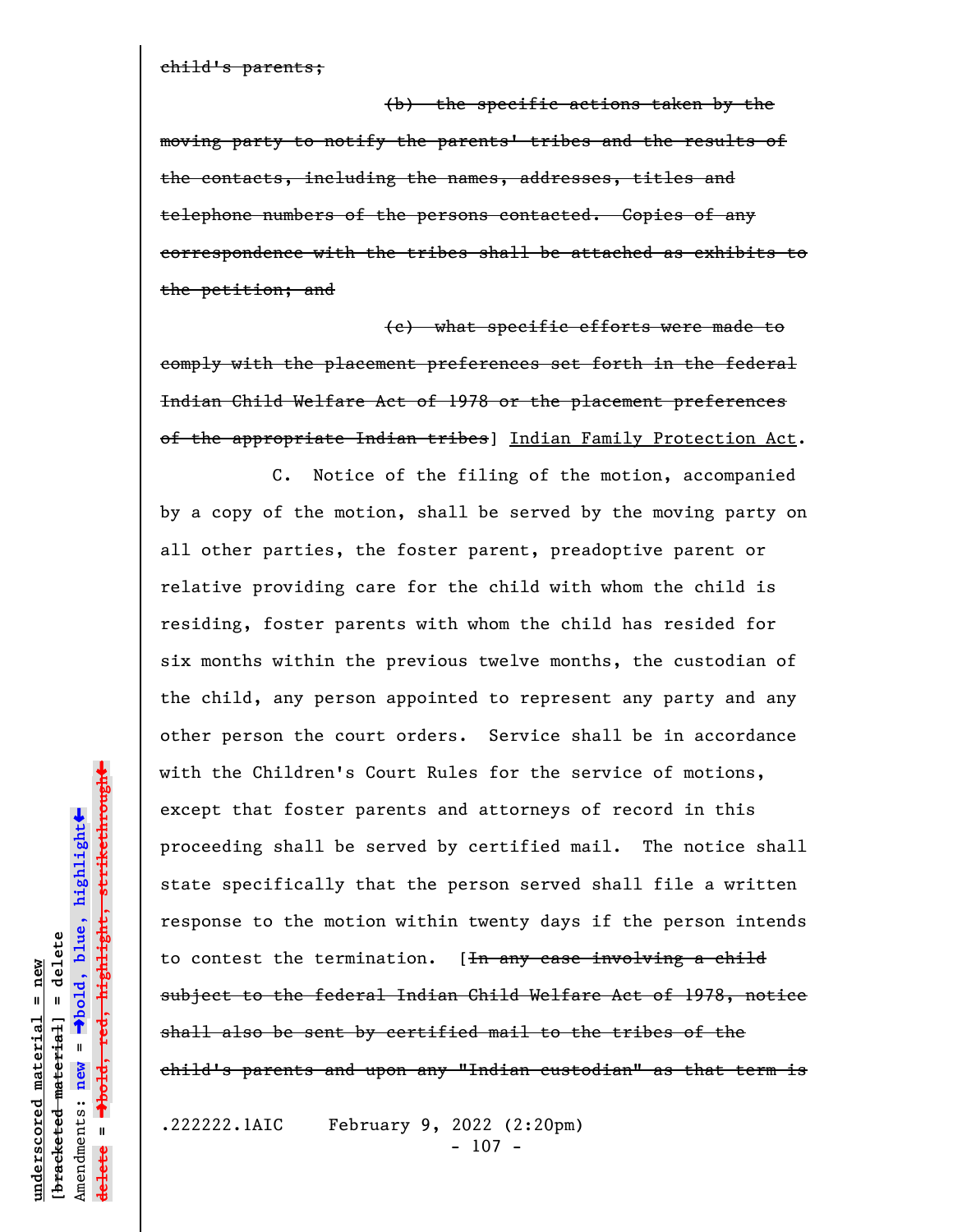defined in 25 U.S.C. Section 1903(6).] Further notice shall not be required on a parent who has been provided notice previously pursuant to Section 32A-4-17 NMSA 1978 and who failed to make an appearance.

D. When a motion to terminate parental rights is filed, the moving party shall request a hearing on the motion. The hearing date shall be at least thirty days, but no more than sixty days, after service is effected upon the parties entitled to service under this section. The moving party shall also file a motion for court-ordered mediation between the parent and any prospective adoptive parent to discuss an open adoption agreement. If an open adoption agreement is reached at any time before termination of parental rights, it shall be made a part of the court record.

E. In any action for the termination of parental rights brought by a party other than the department and involving a child in the legal custody of the department, the department may:

(1) litigate a motion for the termination of parental rights that was initially filed by another party; or

(2) move that the motion for the termination of parental rights be found premature and denied.

F. When a motion to terminate parental rights is filed, the department shall perform concurrent planning.

G. When a child has been in foster care for not

.222222.1AIC February 9, 2022 (2:20pm)

- 108 -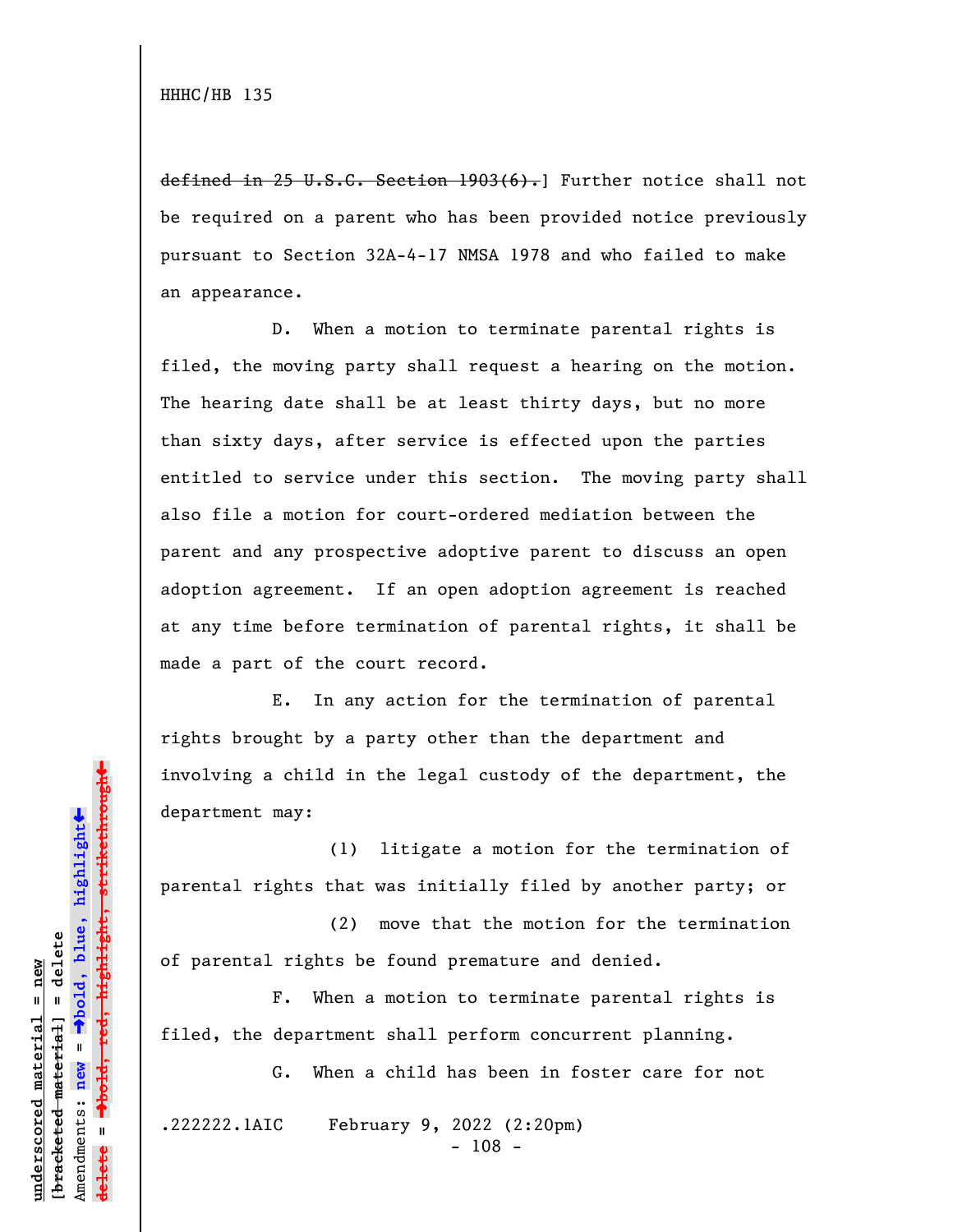less than fifteen of the previous twenty-two months, the department shall file a motion to terminate parental rights, unless:

(1) a parent has made substantial progress toward eliminating the problem that caused the child's placement in foster care; it is likely that the child will be able to safely return to the parent's home within three months; and the child's return to the parent's home will be in the child's best interests;

(2) the child has a close and positive relationship with a parent and a permanent plan that does not include termination of parental rights will provide the most secure and appropriate placement for the child;

(3) the child is fourteen years of age or older, is firmly opposed to termination of parental rights and is likely to disrupt an attempt to place the child with an adoptive family;

(4) a parent is terminally ill, but in remission, and does not want parental rights to be terminated; provided that the parent has designated a guardian for the child;

(5) the child is not capable of functioning if placed in a family setting. In such a case, the court shall reevaluate the status of the child every ninety days unless there is a final court determination that the child cannot be placed in a family setting;

(6) grounds do not exist for termination of parental rights;

.222222.1AIC February 9, 2022 (2:20pm) - 109 -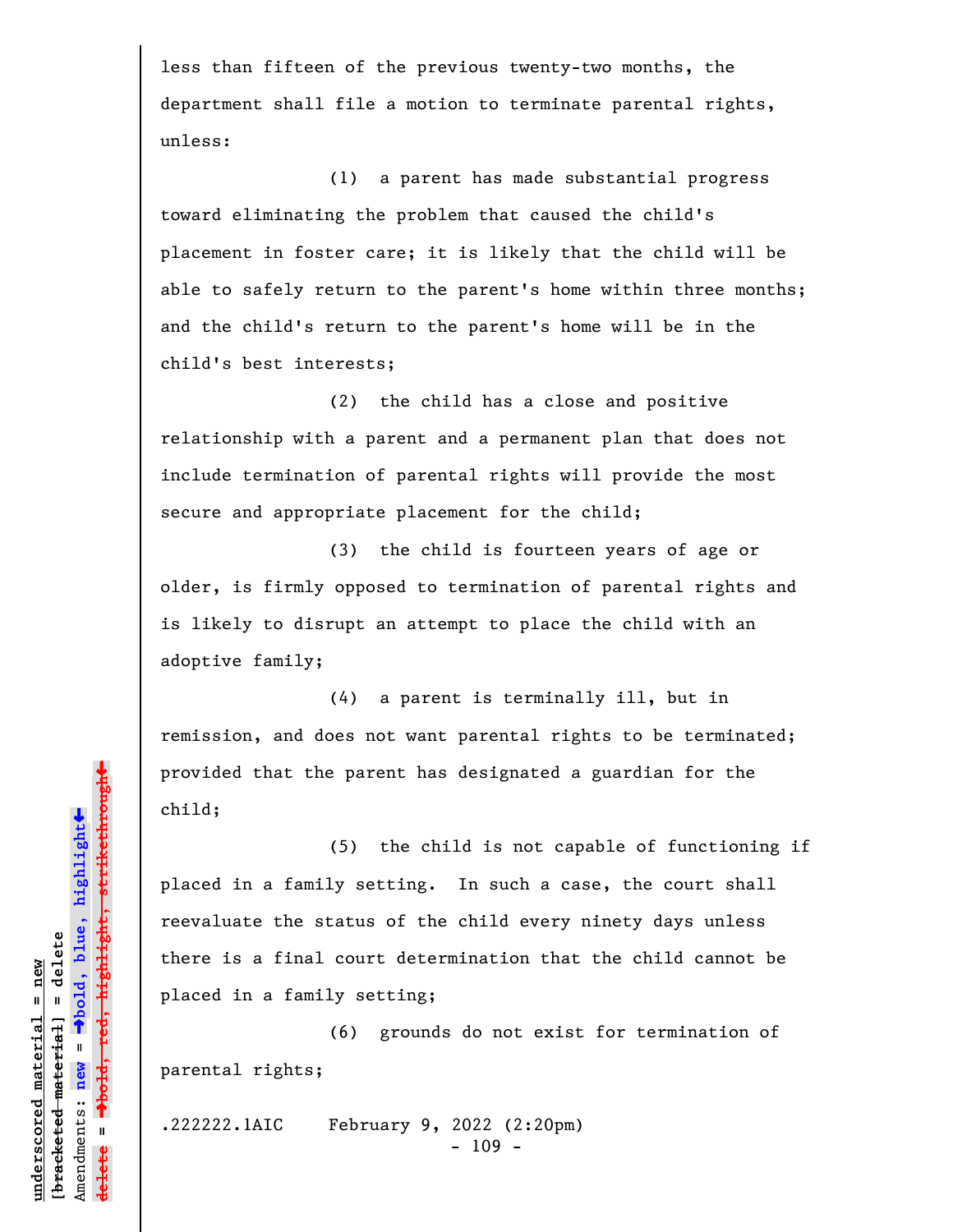(7) the child is an unaccompanied, refugee minor and the situation regarding the child involves international legal issues or compelling foreign policy issues;

(8) adoption is not an appropriate plan for the child; or

(9) the parent's incarceration or participation in a court-ordered residential substance abuse treatment program constitutes the primary factor in the child's placement in substitute care and termination of parental rights is not in the child's best interest.

H. For purposes of this section, a child shall be considered to have entered foster care on the earlier of:

(1) the date of the first judicial finding that the child has been abused or neglected; or

(2) the date that is sixty days after the date on which the child was removed from the home.

I. The grounds for any attempted termination shall be proved by clear and convincing evidence. [<del>In any proceeding</del> involving a child subject to the federal Indian Child Welfare Act of 1978, the grounds for any attempted termination shall be proved beyond a reasonable doubt and shall meet the requirements set forth in 25 U.S.C. Section 1912(f).]

J. When the court terminates parental rights, it shall appoint a custodian for the child and fix responsibility for the child's support.

.222222.1AIC February 9, 2022 (2:20pm) - 110 -

 $\ddag$ º**bold, red, highlight, strikethrough**  $\ddot{\bullet}$ º**bold, blue, highlight** bracketed material] = delete **[bracketed material] = delete** inderscored material = new **underscored material = new** Amendments: **new** =  $\mathbf{I}$ Amendments: new  $\mathbf{u}$ **delete =**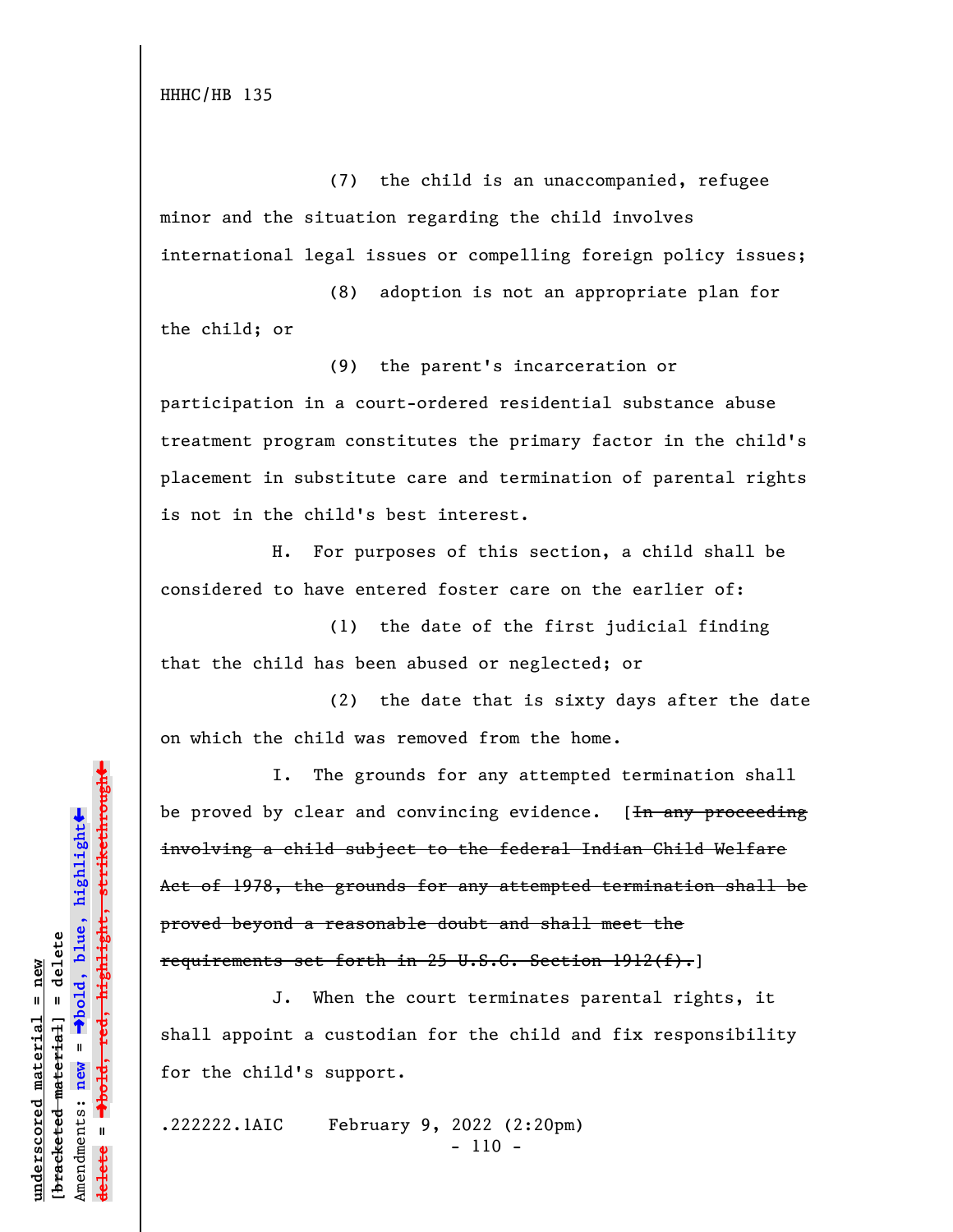[K. In any termination proceeding involving a child subject to the federal Indian Child Welfare Act of 1978, the court shall in any termination order make specific findings that the requirements of that act have been met.

 $\overline{L_{\bullet}}$  K. A judgment of the court terminating parental rights divests the parent of all legal rights and privileges and dispenses with both the necessity for the consent to or receipt of notice of any subsequent adoption proceeding concerning the child. A judgment of the court terminating parental rights shall not affect the child's rights of inheritance from and through the child's biological parents.

 $[M_r]$   $L.$  When the court denies a motion to terminate parental rights, the court shall issue appropriate orders immediately. The court shall direct the parties to file a stipulated order and interim plan or a request for hearing within thirty days of the date of the hearing denying the termination of parental rights."

**SECTION 56.** Section 32A-4-32 NMSA 1978 (being Laws 1993, Chapter 77, Section 126, as amended) is amended to read:

"32A-4-32. PERMANENT GUARDIANSHIP--PROCEDURE.--

A. A motion for permanent guardianship may be filed by any party.

B. A motion for permanent guardianship shall set forth:

(1) the date, place of birth and marital status of the child, if known;

(2) the facts and circumstances supporting the grounds for permanent guardianship;

.222222.1AIC February 9, 2022 (2:20pm) - 111 -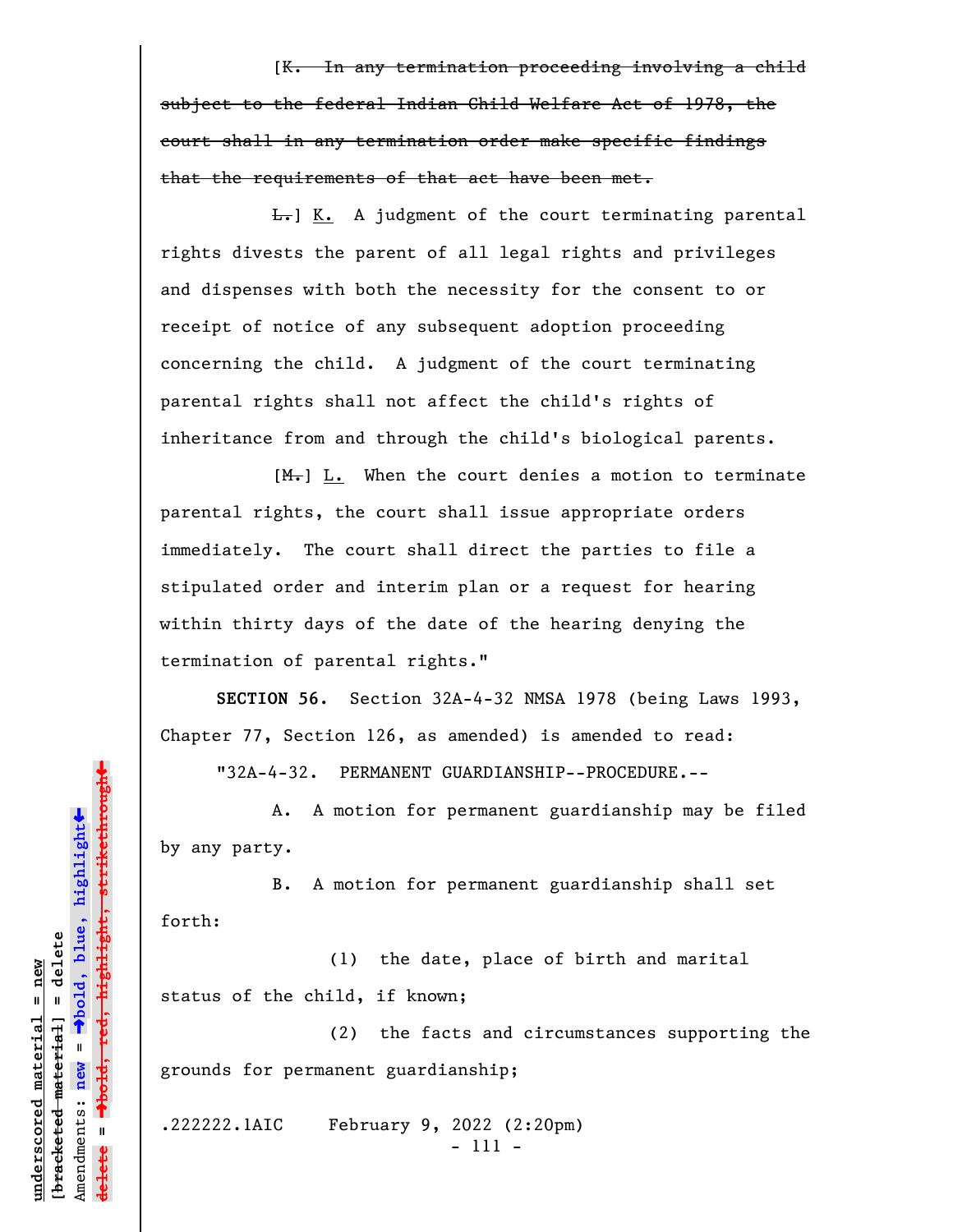(3) the name and address of the prospective guardian and a statement that the person agrees to accept the duties and responsibilities of guardianship;

(4) the basis for the court's jurisdiction;

(5) the relationship of the child to the petitioner and the prospective guardian; and

(6) whether the child is subject to the [federal Indian Child Welfare Act of 1978] Indian Family Protection Act and, if so,

 $(4a)$  the tribal affiliations of the child's parents;

(b) the specific actions taken by the petitioner to notify the parents' tribe and the results of the contacts, including the names, addresses, titles and telephone numbers of the persons contacted. Copies of any correspondence with the tribes shall be attached as exhibits to the petition; and

(c) what specific efforts were made to comply with the placement preferences set forth in the federal Indian Child Welfare Act of 1978 or the placement preferences of the appropriate Indian tribes] any additional requirements for that motion as provided pursuant to the Indian Family Protection Act.

C. If the motion is not filed by the prospective guardian, the motion shall be verified by the prospective

.222222.1AIC February 9, 2022 (2:20pm) - 112 -

»highlight, strikethrough º**bold, red, highlight, strikethrough**  $\ddot{\bullet}$ º**bold, blue, highlight**  $b$ racketed material] = delete **[bracketed material] = delete**  $anderscored material = new$ **underscored material = new** Amendments: **new** =  $\bar{\mathbf{H}}$ new Amendments:  $\mathbf{u}$ **delete =**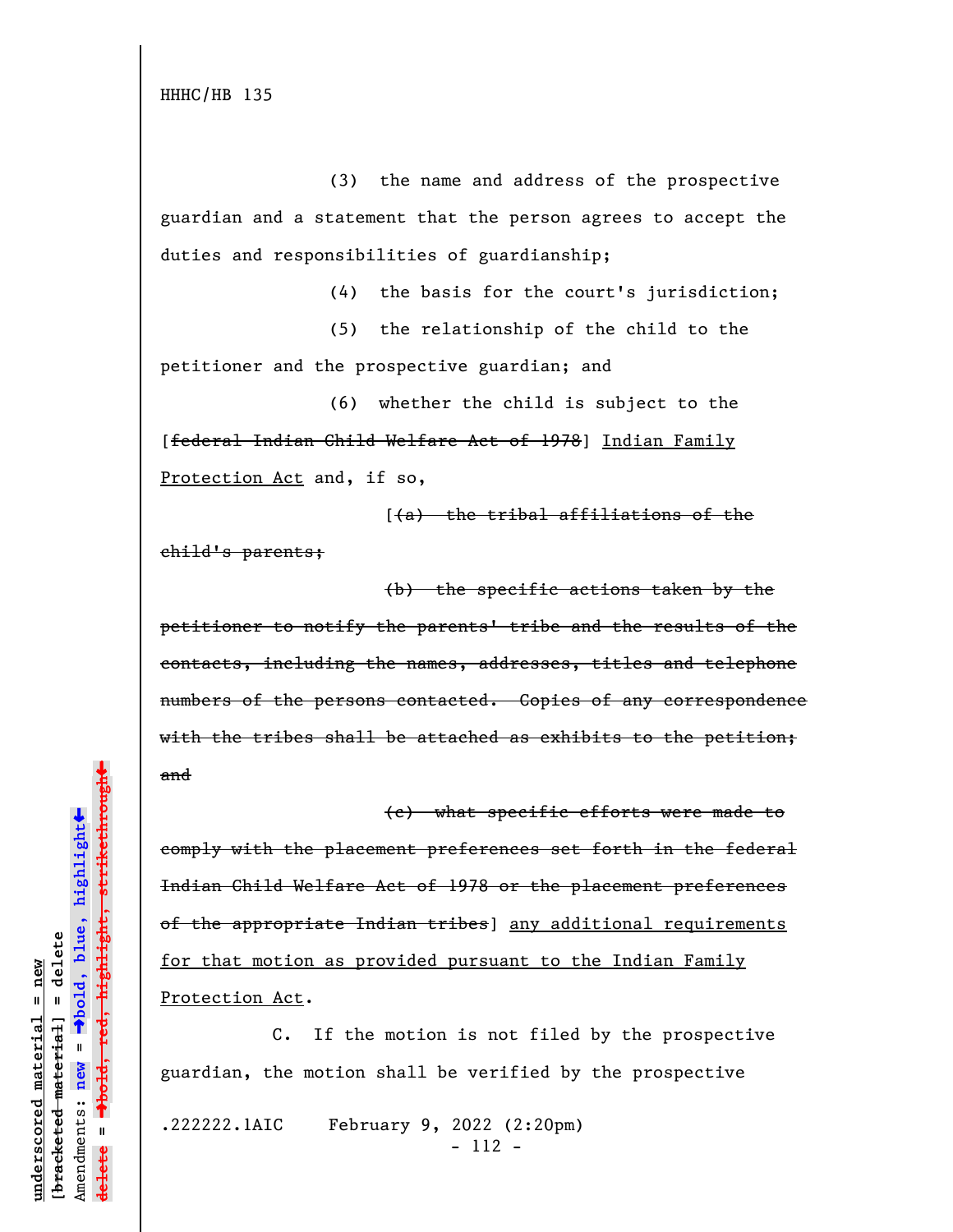guardian.

D. Notice of the filing of the motion, accompanied by a copy of the motion, shall be served by the moving party on any parent who has not previously been made a party to the proceeding, the parents of the child, foster parents with whom the child is residing, the foster parent, preadoptive parent or relative providing care for the child with whom the child has resided for six months, the child's custodian, the department, any person appointed to represent any party, including the child's guardian ad litem, and any other person the court orders provided with notice. Service shall be in accordance with the Children's Court Rules for the service of motions. [In a case involving a child subject to the federal Indian Child Welfare Act of 1978, notice shall also be sent by certified mail to the Indian tribes of the child's parents and to any "Indian custodian" as that term is defined in 25 U.S.C. Section  $1903(6)$ . Further notice shall not be required to a parent who has been provided notice previously pursuant to Section 32A-4-17 NMSA 1978 and who failed to make an appearance.

E. The grounds for permanent guardianship shall be proved by clear and convincing evidence. [The grounds for permanent guardianship shall be proved beyond a reasonable doubt and meet the requirements of 25 U.S.C. Section 1912(f) in any proceeding involving a child subject to the federal Indian Child Welfare Act of 1978.]

F. A judgment of the court vesting permanent guardianship with an individual divests the biological or

.222222.1AIC February 9, 2022 (2:20pm) - 113 -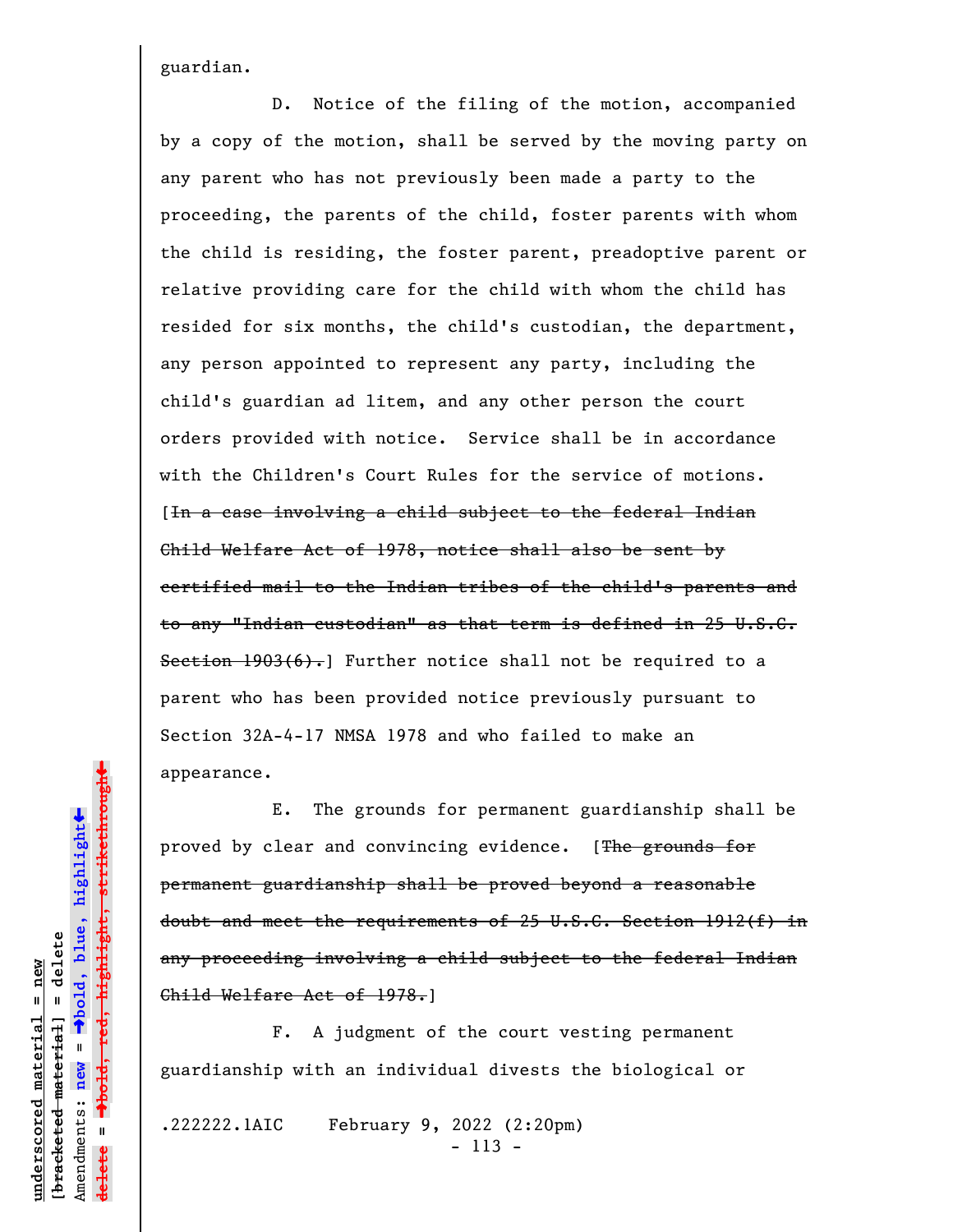adoptive parent of legal custody or guardianship of the child, but is not a termination of the parent's rights. A child's inheritance rights from and through the child's biological or adoptive parents are not affected by this proceeding.

G. Upon a finding that grounds exist for a permanent guardianship, the court may incorporate into the final order provisions for visitation with the natural parents, siblings or other relatives of the child and any other provision necessary to rehabilitate the child or provide for the child's continuing safety and well-being.

H. The court shall retain jurisdiction to enforce its judgment of permanent guardianship.

I. Any party may make a motion for revocation of the order granting guardianship when there is a significant change of circumstances, including:

(1) the child's parent is able and willing to properly care for the child; or

(2) the child's guardian is unable to properly care for the child.

J. The court shall appoint a guardian ad litem for the child in all proceedings for the revocation of permanent guardianship if the child is under the age of fourteen. The court shall appoint an attorney for the child in all proceedings for the revocation of permanent guardianship if the child is fourteen years of age or older at the inception of the

.222222.1AIC February 9, 2022 (2:20pm)  $- 114 -$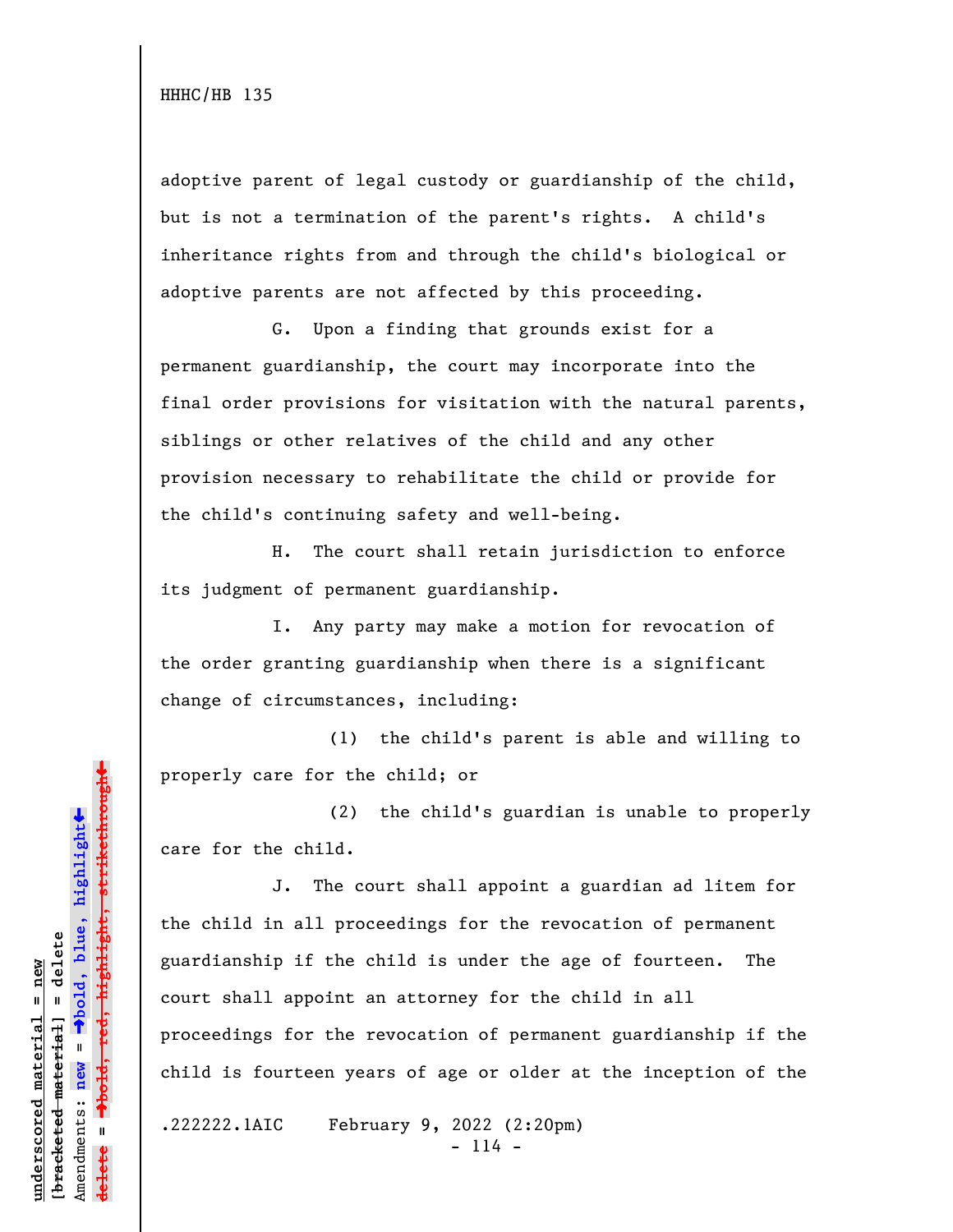proceedings.

K. The court may revoke the order granting guardianship when a significant change of circumstances has been proven by clear and convincing evidence and it is in the child's best interests to revoke the order granting guardianship."

**SECTION 57.** Section 32A-4-33 NMSA 1978 (being Laws 1993, Chapter 77, Section 127, as amended) is amended to read:

"32A-4-33. CONFIDENTIALITY--RECORDS--PENALTY.--

A. All records or information concerning a party to a neglect or abuse proceeding, including social records, diagnostic evaluations, psychiatric or psychological reports, videotapes, transcripts and audio recordings of a child's statement of abuse or medical reports incident to or obtained as a result of a neglect or abuse proceeding or that were produced or obtained during an investigation in anticipation of or incident to a neglect or abuse proceeding shall be confidential and closed to the public.

B. The records described in Subsection A of this section shall be disclosed only to the parties and:

(1) court personnel and persons or entities authorized by contract with the court to review, inspect or otherwise have access to records or information in the court's possession;

(2) court-appointed special advocates appointed to the neglect or abuse proceeding;

> (3) the child's guardian ad litem; (4) the attorney representing the child in an

.222222.1AIC February 9, 2022 (2:20pm)  $- 115 -$ 

º**bold, red, highlight, strikethrough**  $\ddot{\bullet}$ º**bold, blue, highlight** bracketed material] = delete **[bracketed material] = delete** inderscored material = new **underscored material = new** Amendments: **new** =  $\mathbf{u}$ Amendments: new **delete =**

 $\ddag$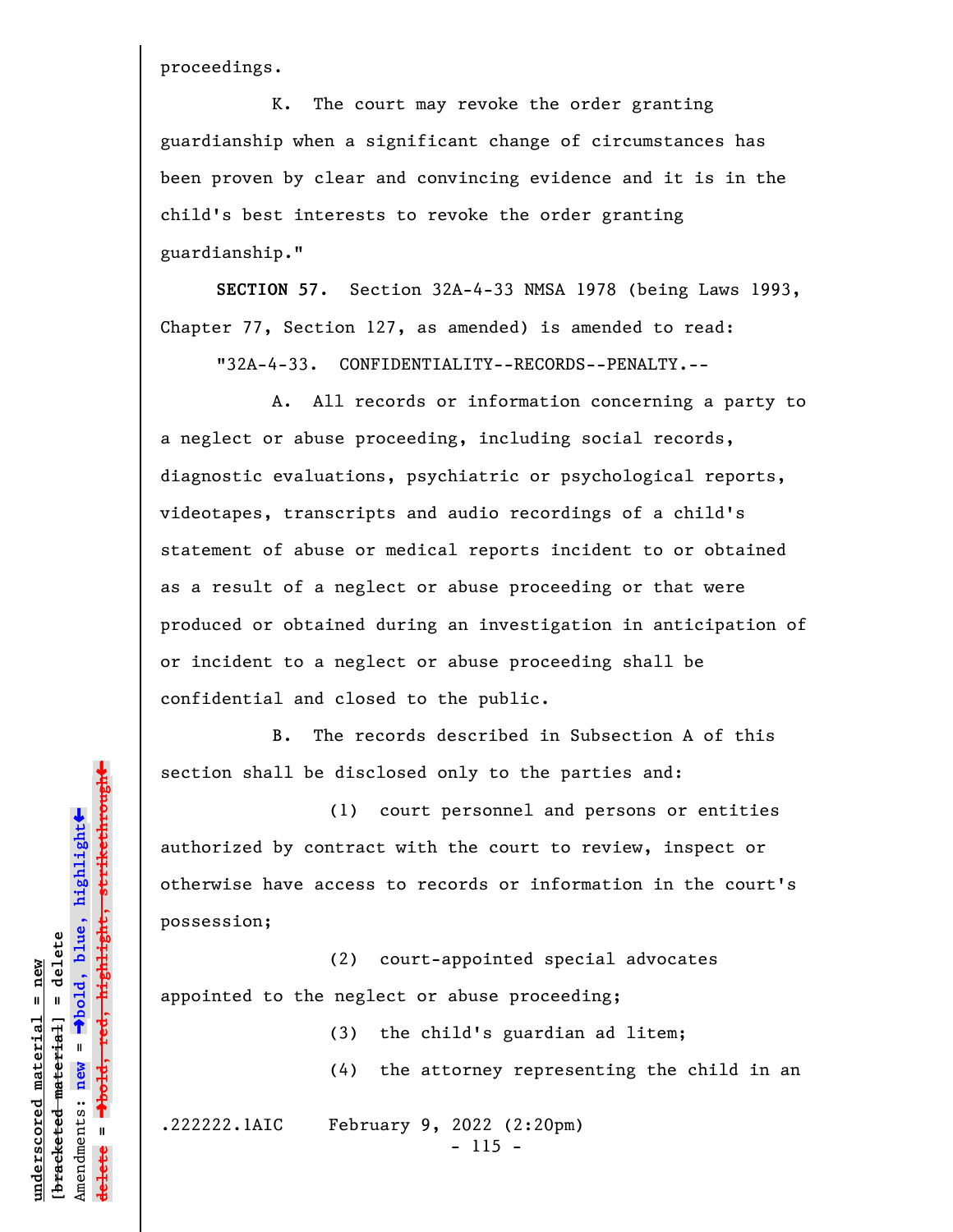abuse or neglect action, a delinquency action or any other action under the Children's Code;

(5) department personnel and persons or entities authorized by contract with the department to review, inspect or otherwise have access to records or information in the department's possession;

(6) any local substitute care review board or any agency contracted to implement local substitute care review boards;

(7) law enforcement officials, except when use immunity is granted pursuant to Section 32A-4-11 NMSA 1978;

(8) district attorneys, except when use immunity is granted pursuant to Section 32A-4-11 NMSA 1978;

(9) any state government or tribal government social services agency in any state or when, in the opinion of the department it is in the best interest of the child, a governmental social services agency of another country;

[(10) those persons or entities of an Indian tribe specifically authorized to inspect the records pursuant to the federal Indian Child Welfare Act of 1978 or any regulations promulgated thereunder;

(11)] (10) a foster parent, if the records are those of a child currently placed with that foster parent or of a child being considered for placement with that foster parent and the records concern the social, medical, psychological or

.222222.1AIC February 9, 2022 (2:20pm)  $- 116 -$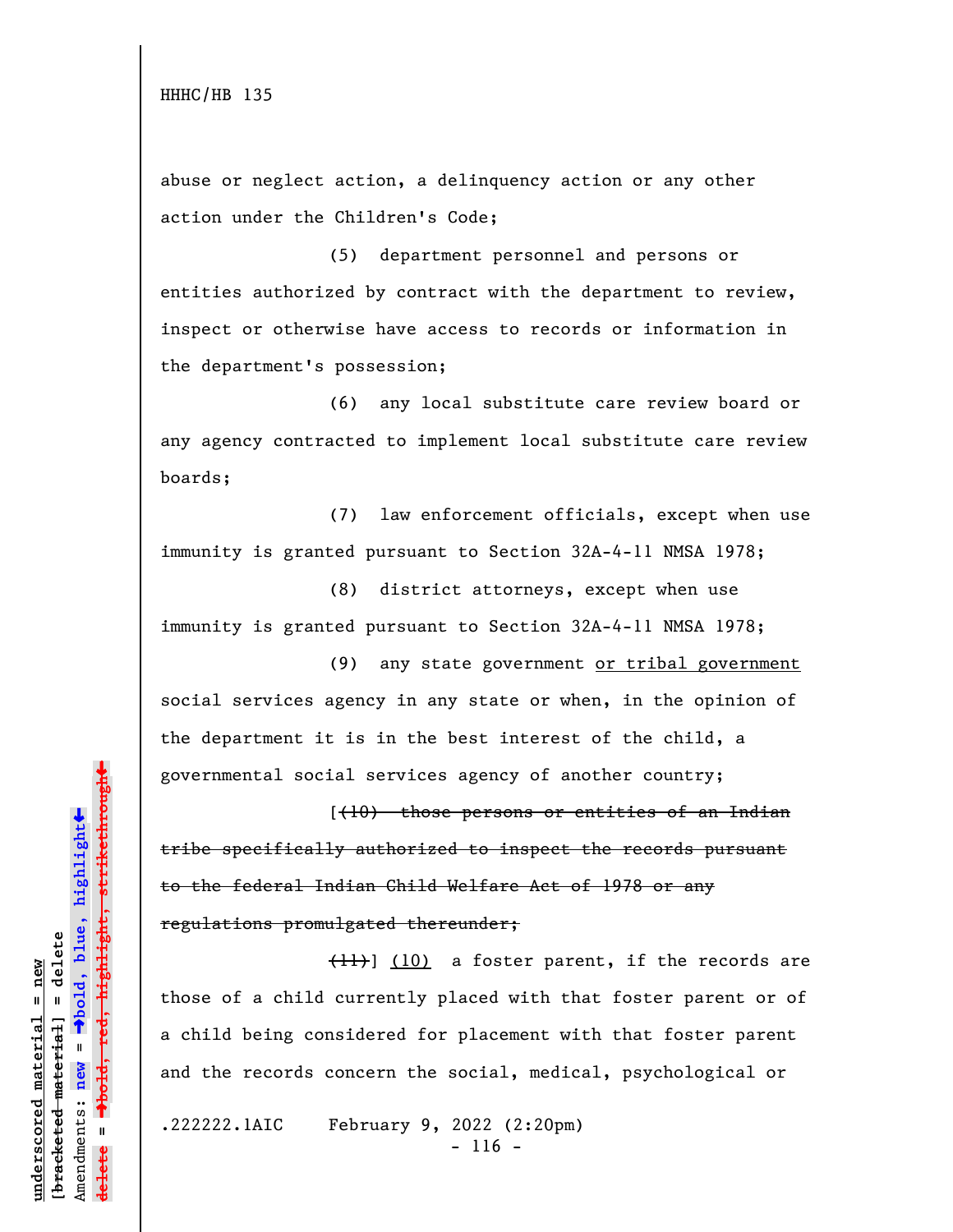educational needs of the child;

 $[+12)$ ] (11) school personnel involved with the child if the records concern the child's social or educational needs;

 $[\frac{13}{13}]$  (12) a grandparent, parent of a sibling, relative or fictive kin, if the records or information pertain to a child being considered for placement with that grandparent, parent of a sibling, relative or fictive kin and the records or information concern the social, medical, psychological or educational needs of the child;

[(14)] (13) health care or mental health professionals involved in the evaluation or treatment of the child or of the child's parents, guardian, custodian or other family members;

 $[\frac{(15)}{14}]$  protection and advocacy representatives pursuant to the federal Developmental Disabilities Assistance and Bill of Rights Act and the federal Protection and Advocacy for Mentally Ill Individuals Amendments Act of 1991;

[(16)] (15) children's safehouse organizations conducting investigatory interviews of children on behalf of a law enforcement agency or the department;

 $[\frac{1}{2}, \frac{1}{2}]$  (16) representatives of the federal government or their contractors authorized by federal statute or regulation to review, inspect, audit or otherwise have access to records and information pertaining to neglect or abuse proceedings;

 $[\frac{(18)}{17}]$  any person or entity attending a

.222222.1AIC February 9, 2022 (2:20pm)

- 117 -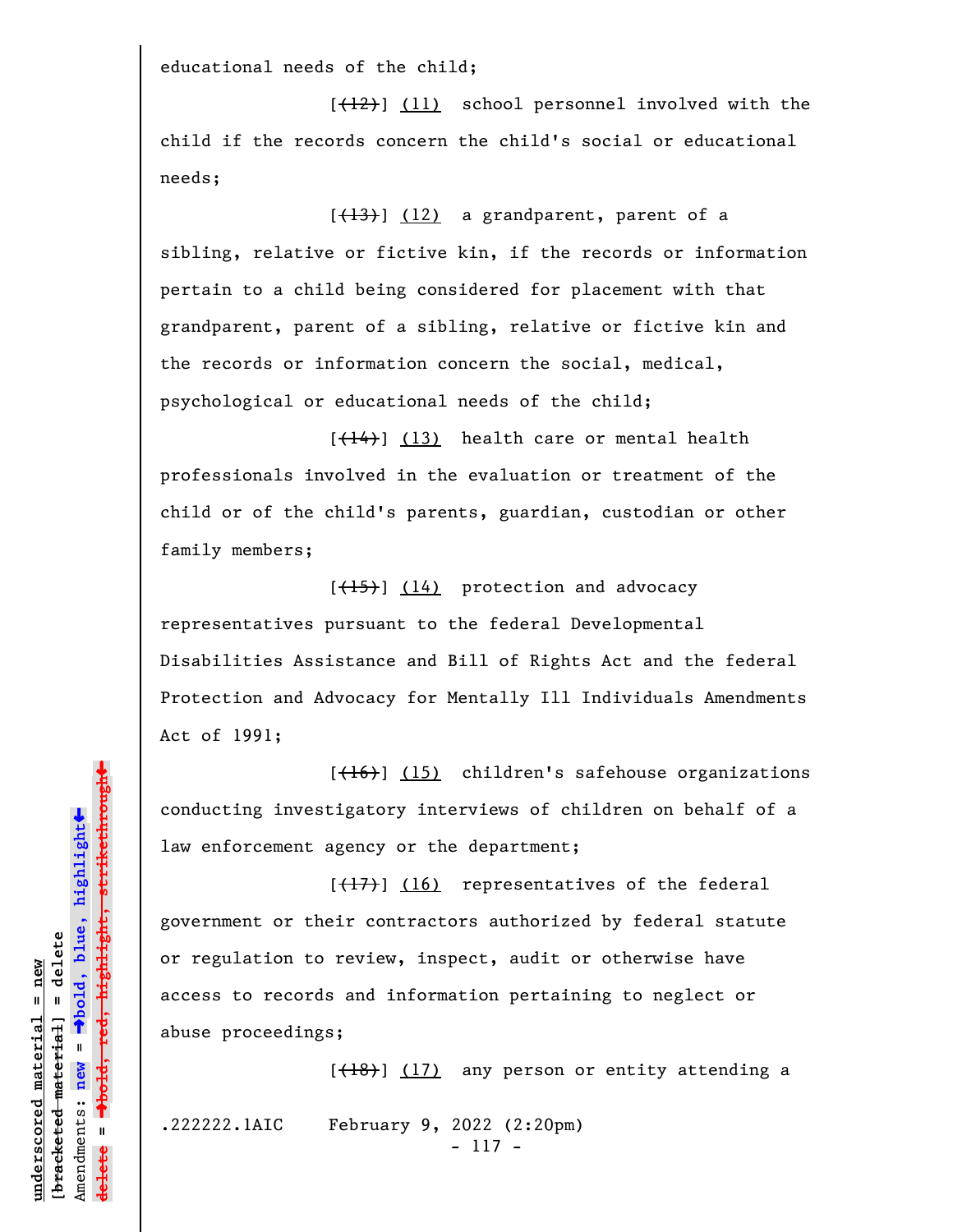meeting arranged by the department to discuss the safety, well-being and permanency of a child, when the parent or child, or parent or legal custodian on behalf of a child younger than fourteen years of age, has consented to the disclosure; and

 $[\frac{(19)}{18}]$  (18) any other person or entity, by order of the court, having a legitimate interest in the case or the work of the court.

C. A parent, guardian or legal custodian whose child has been the subject of an investigation of abuse or neglect where no petition has been filed shall have the right to inspect any medical report, psychological evaluation, law enforcement reports or other investigative or diagnostic evaluation; provided that any identifying information related to the reporting party or any other party providing information shall be deleted. The parent, guardian or legal custodian shall also have the right to the results of the investigation and the right to petition the court for full access to all department records and information except those records and information the department finds would be likely to endanger the life or safety of any person providing information to the department.

D. Whoever intentionally and unlawfully releases any information or records closed to the public pursuant to the Abuse and Neglect Act or releases or makes other unlawful use of records in violation of that act is guilty of a petty

.222222.1AIC February 9, 2022 (2:20pm) - 118 -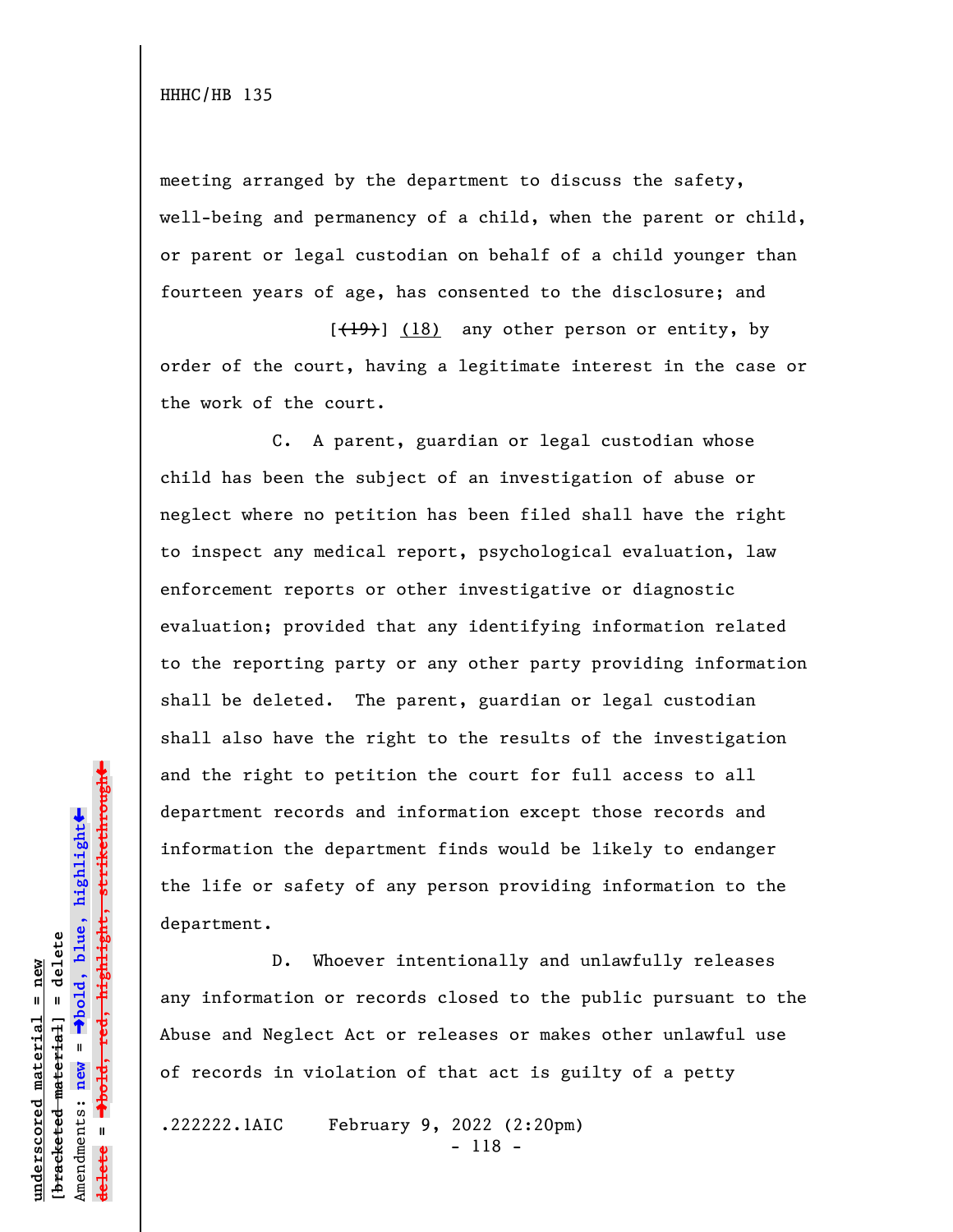misdemeanor and shall be sentenced pursuant to the provisions of Section 31-19-1 NMSA 1978.

E. The department shall promulgate rules for implementing disclosure of records pursuant to this section and in compliance with state and federal law and the Children's Court Rules."

**SECTION 58.** Section 32A-5-7 NMSA 1978 (being Laws 1993, Chapter 77, Section 134, as amended) is amended to read:

"32A-5-7. CLERK OF THE COURT--DUTIES.--

A. The clerk of the court shall file pleadings captioned pursuant to the provisions of Section 32A-5-9 NMSA 1978. The clerk of the court shall not file incorrectly captioned pleadings.

B. The clerk of the court shall mail a copy of the request for placement to the department within one working day of the request for placement being filed with the court. The attorney for the person requesting placement shall provide to the clerk of the court a copy of the request for placement and a stamped envelope addressed to the department as specified in department [regulation] rules.

C. The clerk of the court shall mail a copy of the petition for adoption within one working day of the petition for adoption being filed with the court. The attorney for the petitioner shall provide to the clerk of the court a copy of the petition for adoption and a stamped envelope addressed to the department as specified in department [regulation] rules.

D. The clerk of the court shall mail a copy of the decree of adoption to the department within one working day of

.222222.1AIC February 9, 2022 (2:20pm) - 119 -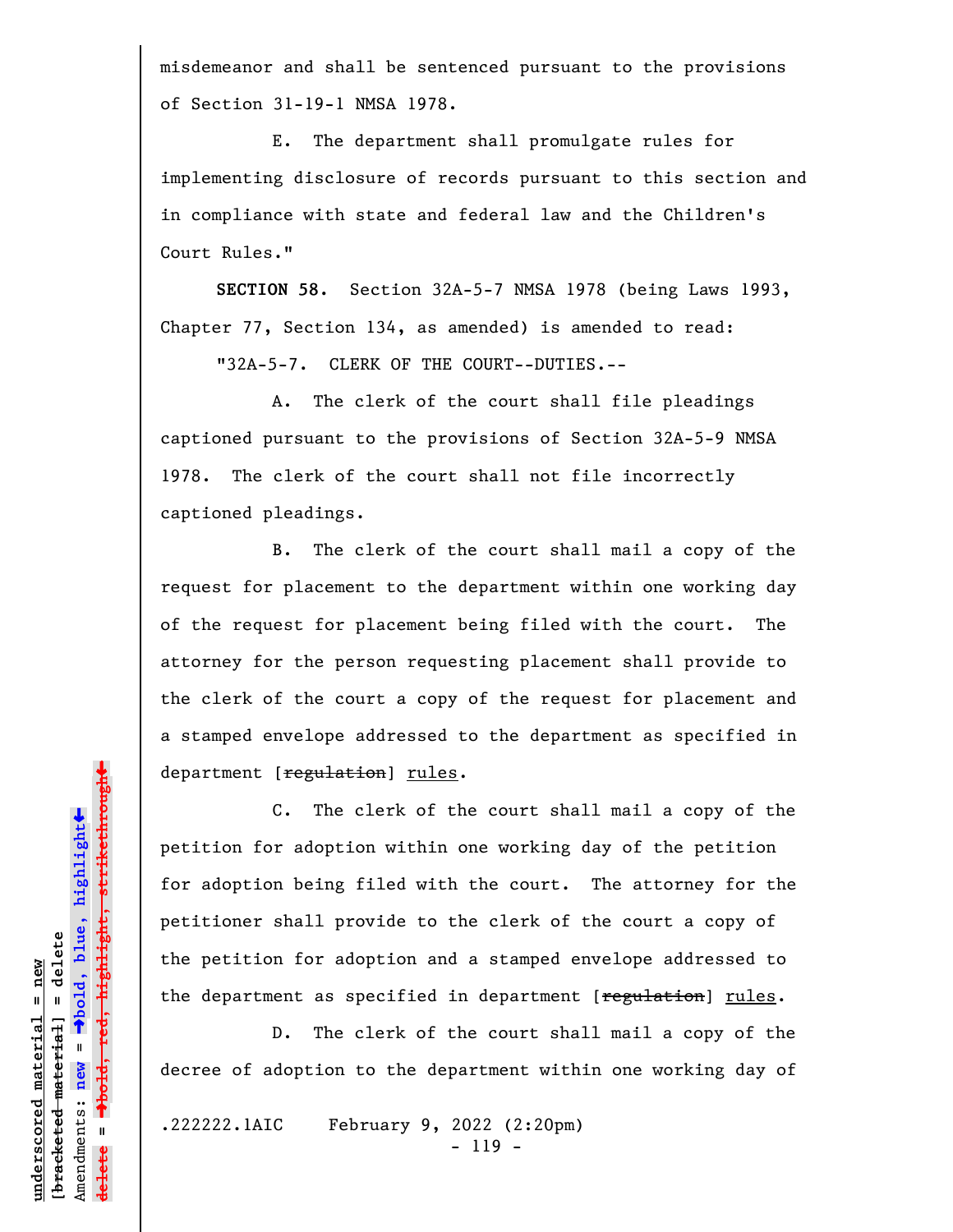the entry of the decree of adoption. The attorney for the petitioner shall provide to the clerk of the court a copy of the decree of adoption and a stamped envelope addressed to the department as specified in department [regulation] rules.

[E. In any adoption involving an Indian child, the clerk of the court shall provide the secretary of the interior with a copy of any decree of adoption or adoptive placement order and other information as required by the federal Indian Child Welfare Act of 1978. The attorney for the petitioner shall provide to the clerk of the court a copy of an adoption decree, an adoptive placement order, any other information required by the federal Indian Child Welfare Act of 1978 and a stamped envelope addressed to the secretary of the interior.

 $F_{\bullet}$ ] E. The clerk of the court shall provide a certificate of adoption with an adoptee's new name.

 $[G<sub>1</sub>]$   $F<sub>2</sub>$  The attorney for the petitioner shall forward the certificate of adoption provided for in Subsection [F] E of this section as follows:

(1) for a person born in the United States, to the appropriate vital statistics office of the place, if known, where the adoptee was born; or

(2) for all other persons, to the state registrar of vital statistics."

**SECTION 59.** Section 32A-5-13 NMSA 1978 (being Laws 1993, Chapter 77, Section 140, as amended) is amended to read:

.222222.1AIC February 9, 2022 (2:20pm)  $- 120 -$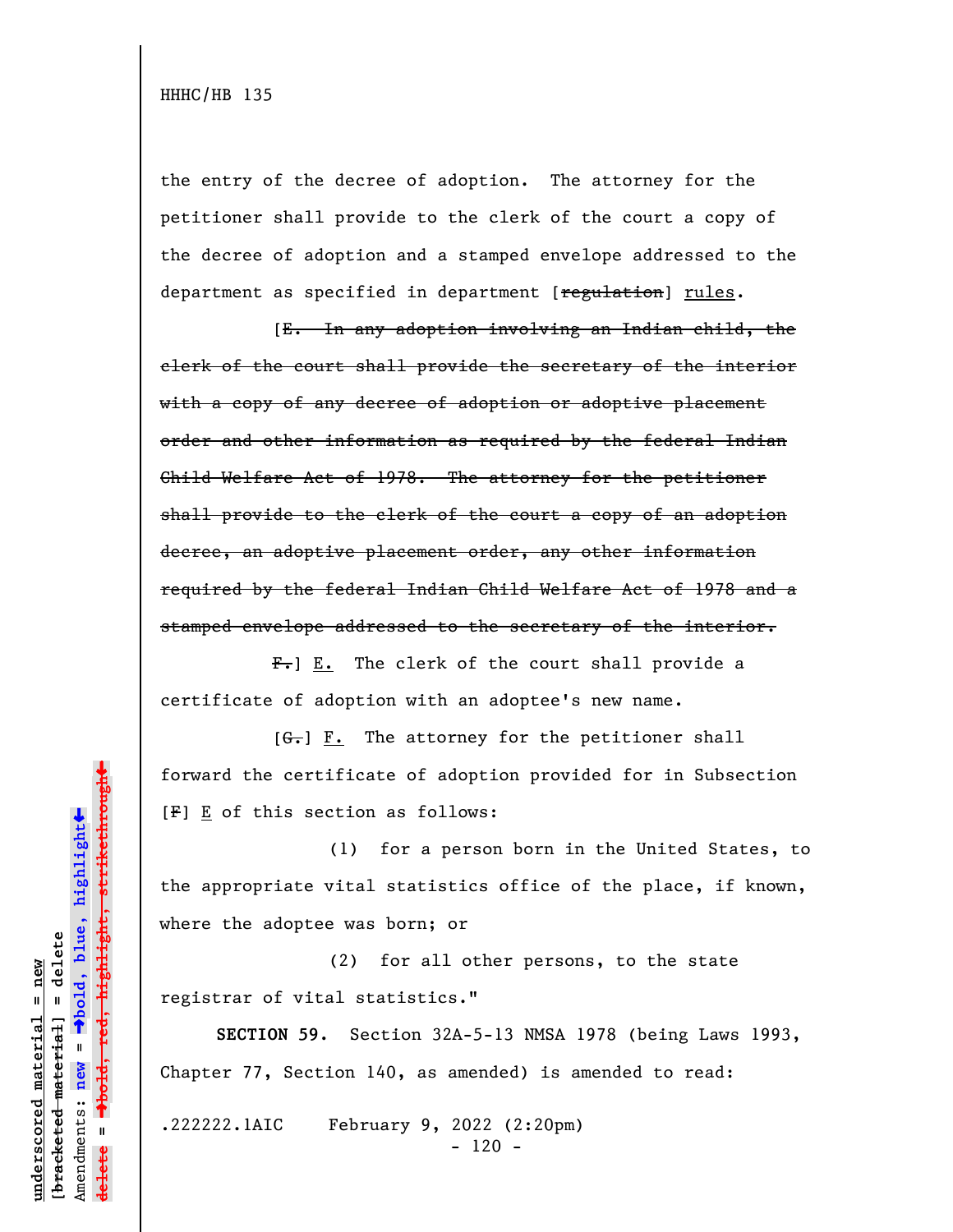"32A-5-13. INDEPENDENT ADOPTIONS--REQUEST FOR PLACEMENT-- PLACEMENT ORDER--CERTIFICATION.--

A. When a placement order is required, the petitioner shall file a request with the court to allow the placement. An order permitting the placement shall be obtained prior to actual placement.

B. Only a pre-placement study that has been prepared or updated within one year immediately prior to the date of placement, approving the petitioner as an appropriate adoptive parent, shall be filed with the court prior to issuance of a placement order, except as provided in Subsection C of Section 32A-5-12 NMSA 1978.

C. In order for a person to be certified to conduct pre-placement studies, the person shall meet the standards promulgated by the department. [If the child is an Indian child, the person shall meet the standards set forth in the federal Indian Child Welfare Act of 1978.]

D. The pre-placement study shall be conducted by an agency or a person certified by the department to conduct the study. A person or agency that wants to be certified to perform pre-placement studies shall file documents verifying their qualifications with the department. The department shall publish a list of persons or agencies certified to conduct a pre-placement study. If necessary to defray additional costs associated with compiling the list, the department may assess and charge a reasonable administrative fee to the person or agency listed.

E. When a person or agency that wants to be

.222222.1AIC February 9, 2022 (2:20pm) - 121 -

 $\ddag$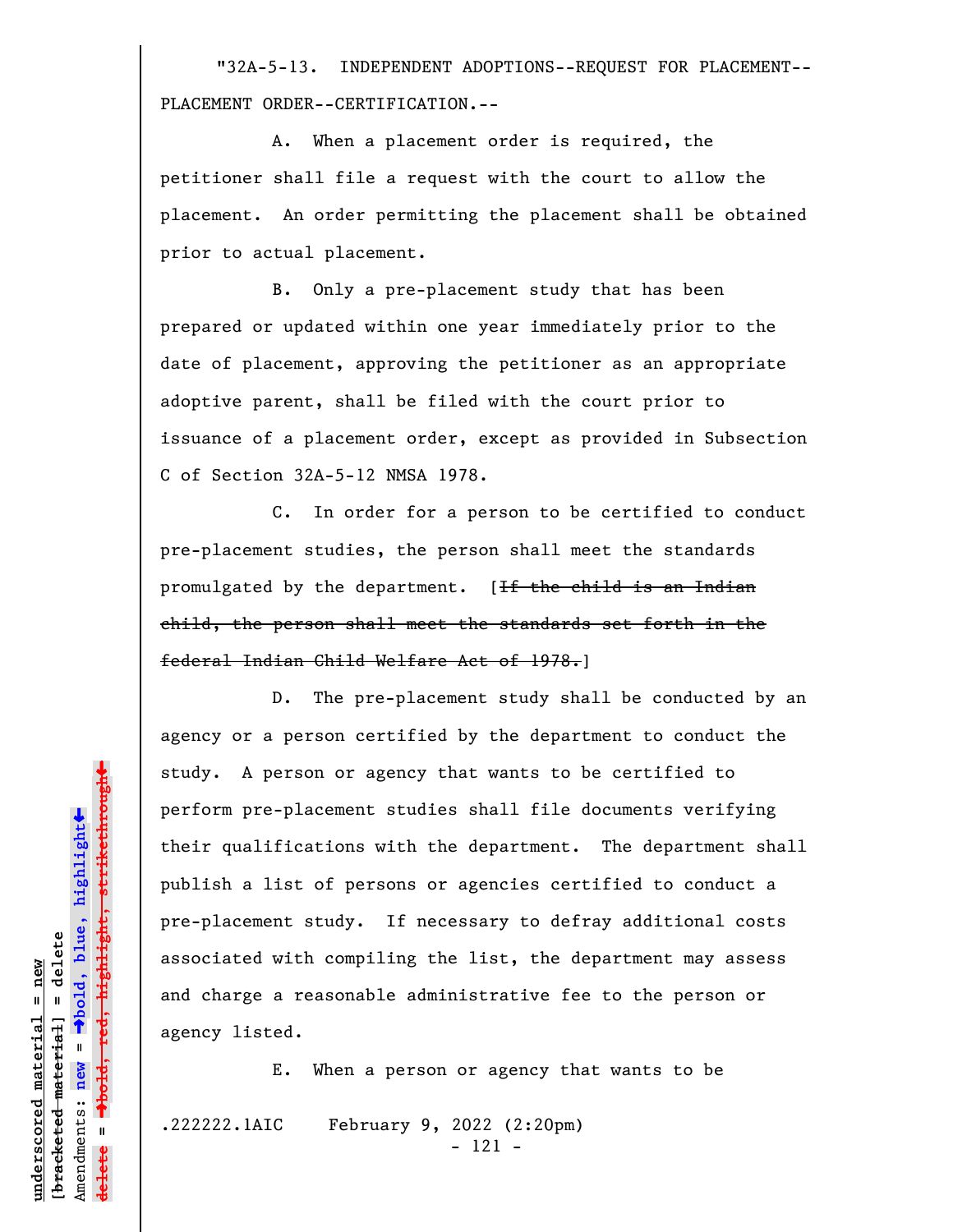certified to perform pre-placement studies files false documentation with the department, the person or agency shall be subject to the provisions of Section 32A-5-42 NMSA 1978.

F. A request for placement shall be filed and verified by the petitioner and shall allege:

(1) the full name, age and place and duration of residence of the petitioner and, if married, the place and date of marriage;

(2) the date and place of birth of the adoptee, if known, or the anticipated date and place of birth of the adoptee;

(3) a detailed statement of the circumstances and persons involved in the proposed placement;

(4) if the adoptee has been born, the address where the adoptee is residing at the time of the request for placement;

(5) if the adoptee has been born, the places where the adoptee has lived within the past three years and the names and addresses of the persons with whom the adoptee has lived. If the adoptee is in the custody of an agency or the department, the address shall be the address of the agency or the county office of the department from which the child was placed;

(6) the existence of any court orders that are known to the petitioner and that regulate custody, visitation

.222222.1AIC February 9, 2022 (2:20pm) - 122 -

 $\ddag$ º**bold, red, highlight, strikethrough**  $\ddot{\bullet}$ º**bold, blue, highlight**  $b$ racketed material] = delete **[bracketed material] = delete** inderscored material = new **underscored material = new** Amendments: **new** =  $\bar{\mathbf{u}}$ Amendments: new  $\mathbf{I}$ **delete =**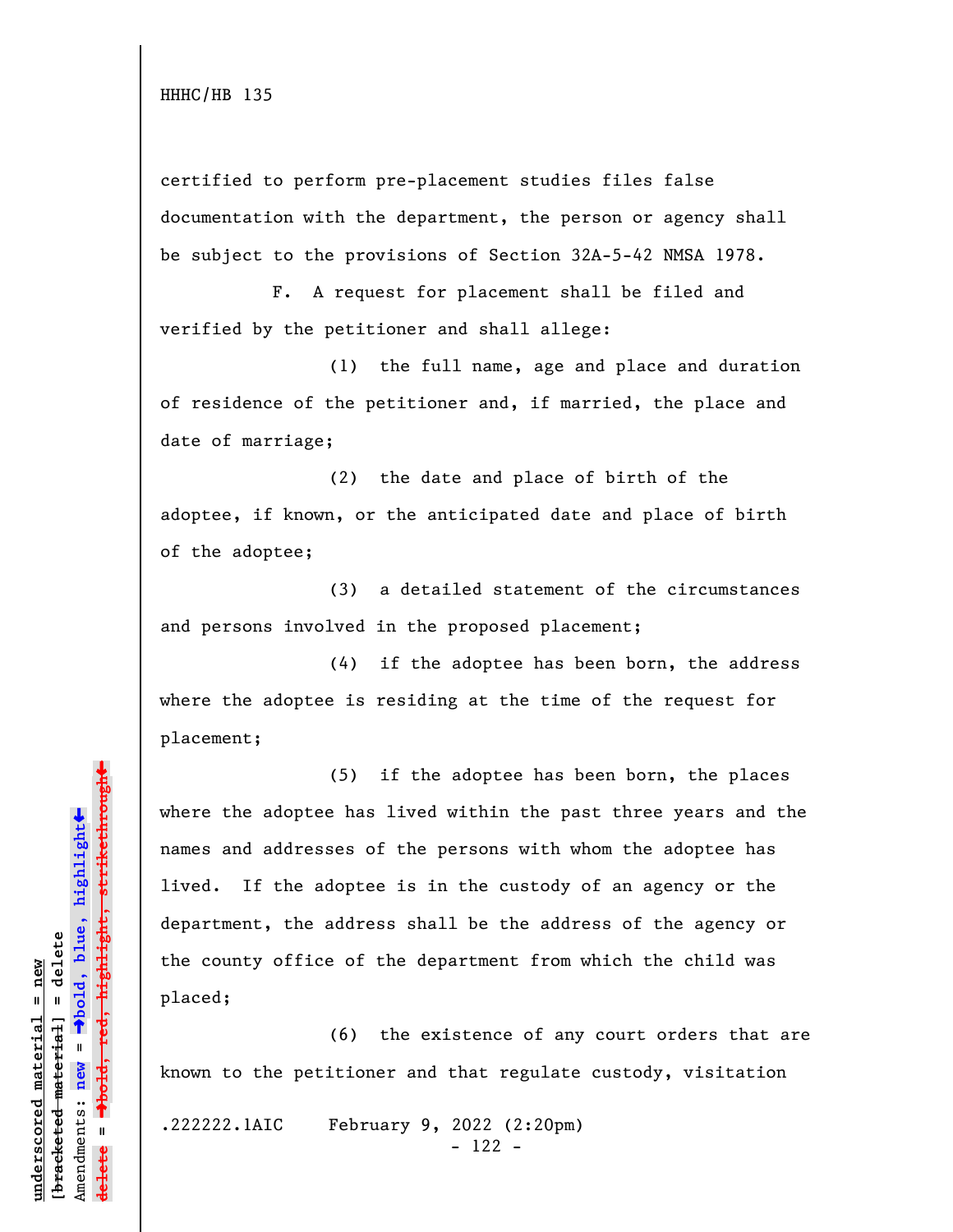or access to the adoptee, copies of which shall be attached to the request for placement as exhibits; if copies of any such court orders are unavailable at the time of filing the request for placement, the copies shall be filed prior to the issuance of the order of placement;

(7) that the petitioner desires to establish a parent and child relationship between the petitioner and the adoptee and that the petitioner is a fit and proper person able to care and provide for the adoptee's welfare;

(8) the relationship, if any, of the petitioner to the adoptee;

(9) whether the adoptee is subject to the [federal Indian Child Welfare Act of 1978] Indian Family Protection Act, and, if so, the petition shall allege the actions taken to comply with the [federal Indian Child Welfare Act of 1978] Indian Family Protection Act and all other allegations required pursuant to that act;

(10) whether the adoption is subject to the Interstate Compact on the Placement of Children and what specific actions have been taken to comply with the Interstate Compact on the Placement of Children; and

(11) the name, address and telephone number of the agency or investigator who has agreed to do the pre-placement study.

G. The request for placement shall be served on all parties entitled to receive notice of the filing of a petition for adoption, as provided in Section 32A-5-27 NMSA 1978. An order allowing placement may be entered prior to service of the

.222222.1AIC February 9, 2022 (2:20pm) - 123 -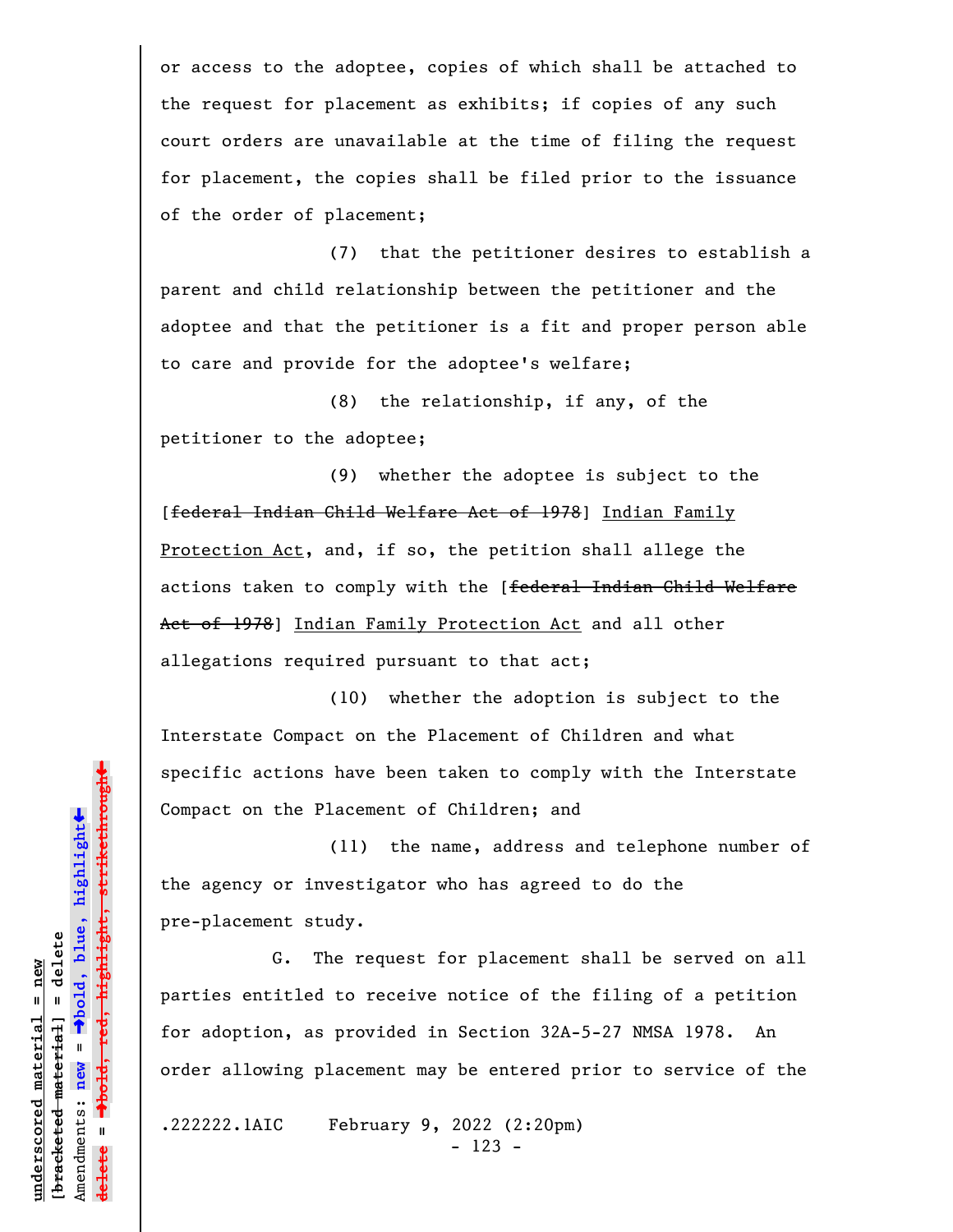request for placement.

H. A hearing and the court decision on the request for placement shall occur within thirty days of the filing of the request.

I. As part of any court order authorizing placement under this section, the court shall find whether the preplacement study complies with Section 32A-5-14 NMSA 1978 and that the time requirements concerning placement set forth in this section have been met."

**SECTION 60.** Section 32A-5-15 NMSA 1978 (being Laws 1993, Chapter 77, Section 142, as amended) is amended to read:

"32A-5-15. TERMINATION OF PARENTAL RIGHTS.--

A. The physical, mental and emotional welfare and needs of the child shall be the primary consideration for the termination of parental rights. The court may terminate the rights of the child's parents as provided by the Adoption Act.

B. The court shall terminate parental rights with respect to a child when:

(1) the child has been abandoned by the parents;

(2) the child has been a neglected or abused child and the court finds that the conditions and causes of the neglect and abuse are unlikely to change in the foreseeable future; or

(3) the child has been placed in the care of

.222222.1AIC February 9, 2022 (2:20pm)

 $- 124 -$ 

 $\ddag$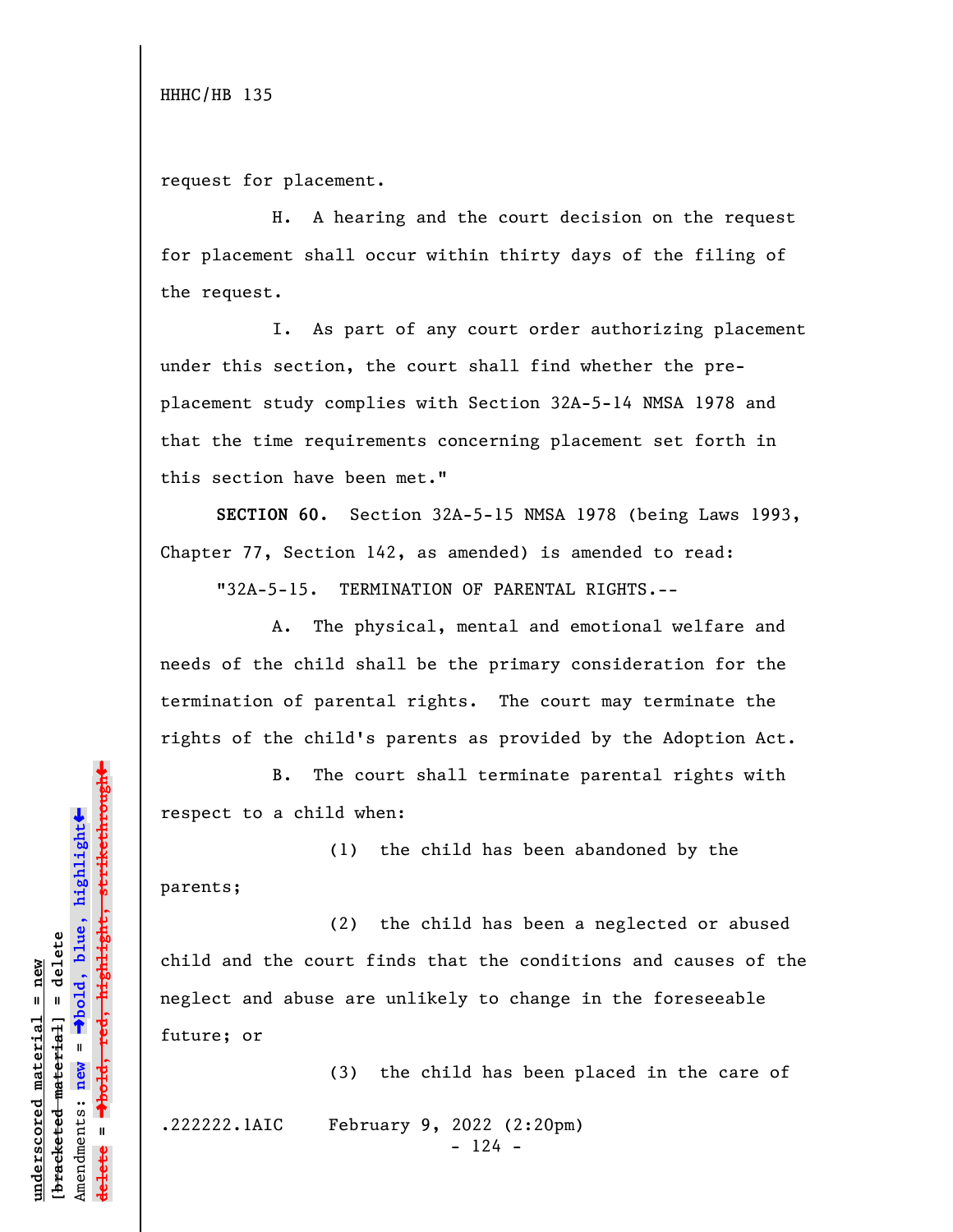others, including care by other relatives, either by a court order or otherwise, and the following conditions exist:

(a) the child has lived in the home of others for an extended period of time;

(b) the parent-child relationship has disintegrated;

(c) a psychological parent-child relationship has developed between the substitute family and the child;

(d) if the court deems the child of sufficient capacity to express a preference, the child no longer prefers to live with the natural parent;

(e) the substitute family desires to adopt the child; and

(f) a presumption of abandonment created by the conditions described in Subparagraphs (a) through (e) of this paragraph has not been rebutted.

 C. A finding by the court that all of the conditions set forth in [Subparagraph] Subparagraphs (a) through (e) of Paragraph (3) of Subsection B of this section exist shall create a rebuttable presumption of abandonment.

 [D. The termination of parental rights involving an Indian child shall comply with the requirements of the federal Indian Child Welfare Act of 1978.]"

**SECTION 61.** Section 32A-5-16 NMSA 1978 (being Laws 1993, Chapter 77, Section 143, as amended) is amended to read:

"32A-5-16. TERMINATION PROCEDURES.--

A. A proceeding to terminate parental rights may be

.222222.1AIC February 9, 2022 (2:20pm)

- 125 -

º**bold, red, highlight, strikethrough**  $\ddot{\bullet}$ º**bold, blue, highlight**  $b$ racketed material] = delete **[bracketed material] = delete** inderscored material = new **underscored material = new** Amendments: **new** = Amendments: new =  $\mathbf{I}$ **delete =**

 $\ddag$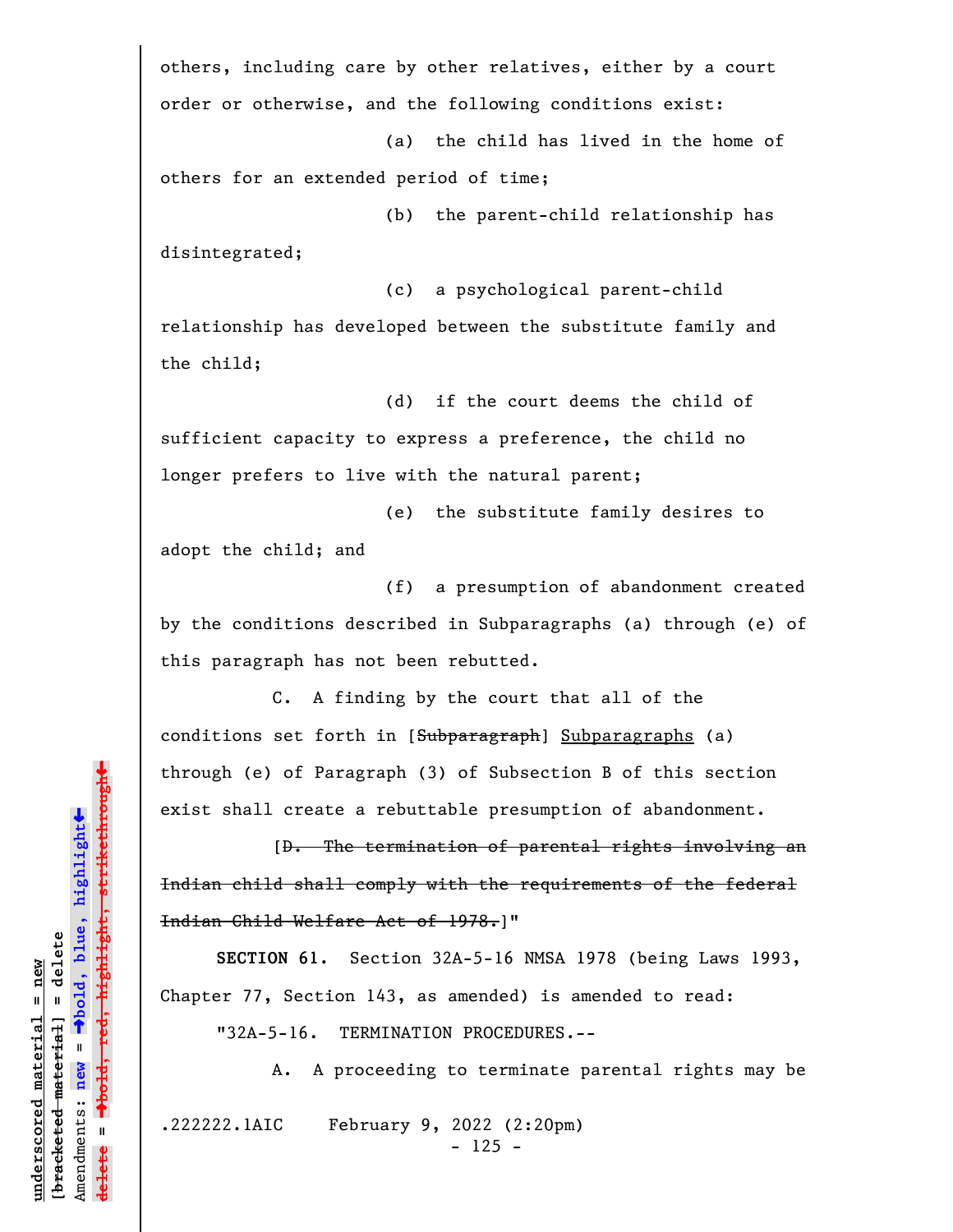initiated in connection with or prior to an adoption proceeding. Venue shall be in the court for the county in which the child is physically present or in the county from which the child was placed. The proceeding may be initiated by any of the following:

(1) the department;

(2) an agency; or

(3) any other person having a legitimate interest in the matter, including a petitioner for adoption, the child's guardian, the child's guardian ad litem or attorney in another action, a foster parent, a relative of the child or the child.

B. A petition for termination of parental rights shall be signed and verified by the petitioner, be filed with the court and set forth:

(1) the date, place of birth and marital status of the child, if known;

(2) the grounds for termination and the facts and circumstances supporting the grounds for termination;

(3) the names and addresses of the person, authorized agency or agency officer to whom custody might be transferred;

(4) the basis for the court's jurisdiction;

(5) that the petition is in contemplation of

adoption;

.222222.1AIC February 9, 2022 (2:20pm)  $- 126 -$ 

 $\ddag$ º**bold, red, highlight, strikethrough**  $\ddot{\bullet}$ º**bold, blue, highlight**  $b$ racketed material] = delete **[bracketed material] = delete** inderscored material = new **underscored material = new** Amendments: **new** =  $\bar{\mathbf{u}}$ Amendments: new  $\mathbf{I}$ **delete =** lelete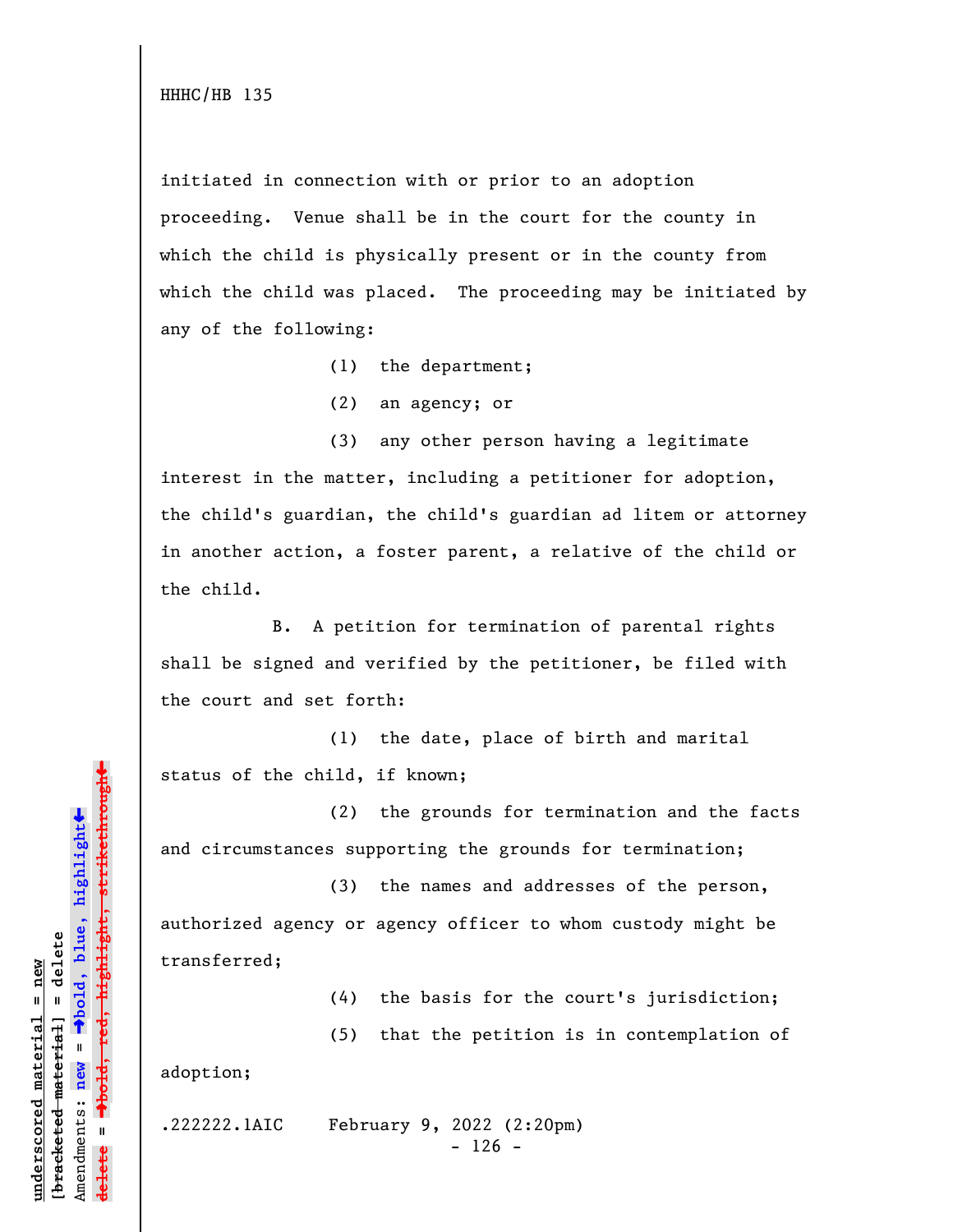(6) the relationship or legitimate interest of the applicant to the child; and

(7) whether the child is an Indian child  $[ $\frac{and}{,}$ ]$  $if so,$ 

(a) the tribal affiliations of the

child's parents;

(b) the specific actions taken by the moving party to notify the parents' tribe and the results of the contacts, including the names, addresses, titles and telephone numbers of the persons contacted. Copies of any correspondence with the Indian tribe shall be attached as exhibits to the petition; and

(c) what specific efforts were made to comply with the placement preferences set forth in the federal Indian Child Welfare Act of 1978 or the placement preferences of the appropriate Indian tribes].

C. Notice of the filing of the petition, accompanied by a copy of the petition, shall be served by the petitioner on the parents of the child, the child's guardian, the legal custodian of the child, the person with whom the child is residing, the individuals with whom the child has resided within the past six months and the department. Service shall be in accordance with the Rules of Civil Procedure for the District Courts for the service of process in a civil action in this state, with the exception that the department may be served by certified mail. The notice shall state specifically that the person served shall file a written response to the petition within twenty days if the person

.222222.1AIC February 9, 2022 (2:20pm) - 127 -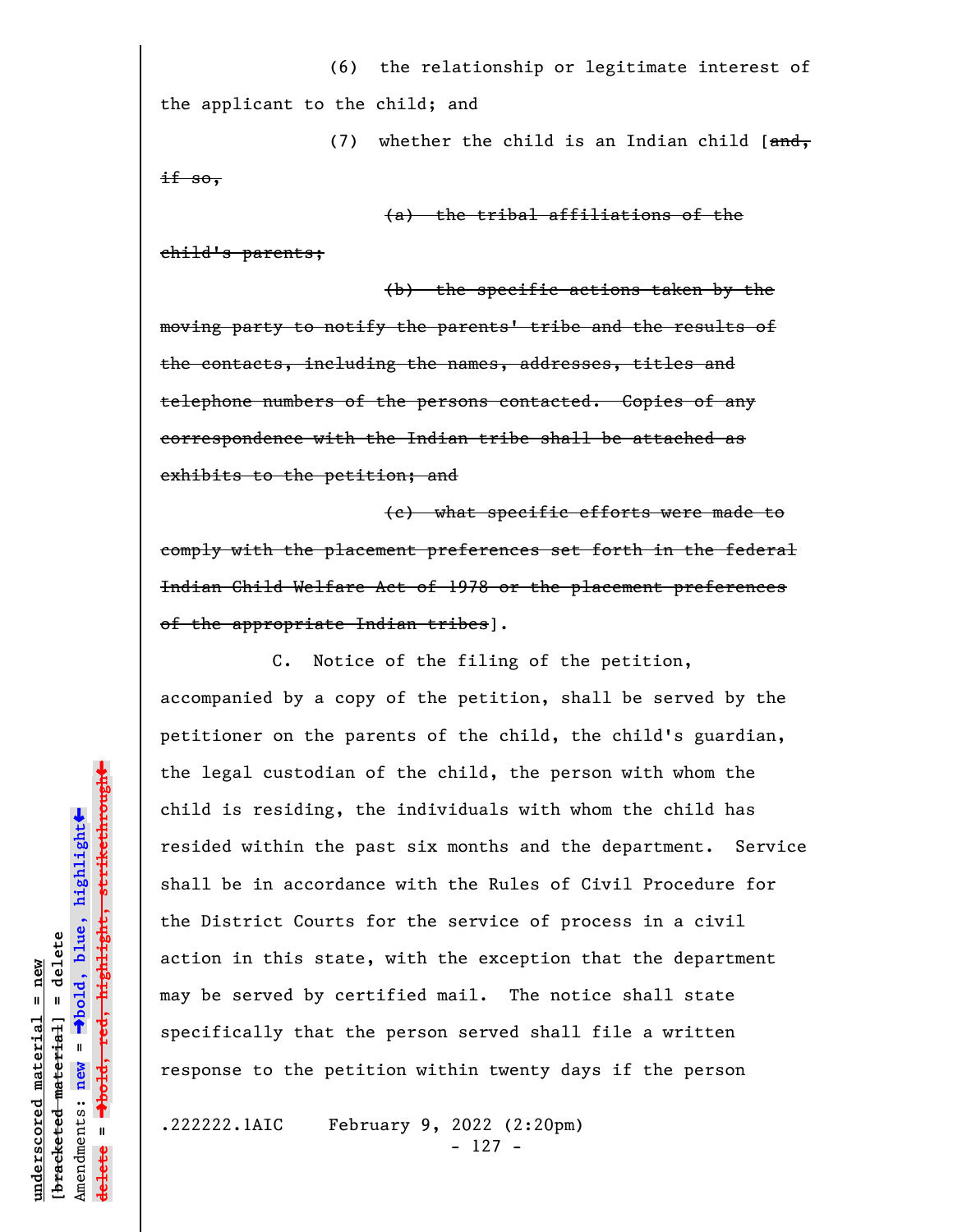intends to contest the termination.  $[**In any case involving an**]$ Indian child, notice shall also be served on the child's Indian tribe pursuant to the federal Indian Child Welfare Act of  $1978.$ 

D. If the identification or whereabouts of a parent is unknown, the petitioner shall file a motion for an order granting service by publication or an order stating that service by publication is not required. A motion for an order granting service by publication shall be supported by the affidavit of the petitioner, the agency or the petitioner's attorney detailing the efforts made to locate the parent. Upon being satisfied that reasonable efforts to locate the parent have been made and that information as to the identity or whereabouts of the parent is still insufficient to effect service in accordance with SCRA, Rule 1-004, the court shall order service by publication or order that publication is not required because the parent's consent is not required pursuant to the provisions of Section 32A-5-19 NMSA 1978.

E. The court shall, upon request, appoint counsel for an indigent parent who is unable to obtain counsel or if, in the court's discretion, appointment of counsel for an indigent parent is required in the interest of justice. Payment for the appointed counsel shall be made by the petitioner pursuant to the rate determined by the supreme court of New Mexico for court-appointed attorneys.

.222222.1AIC February 9, 2022 (2:20pm) - 128 -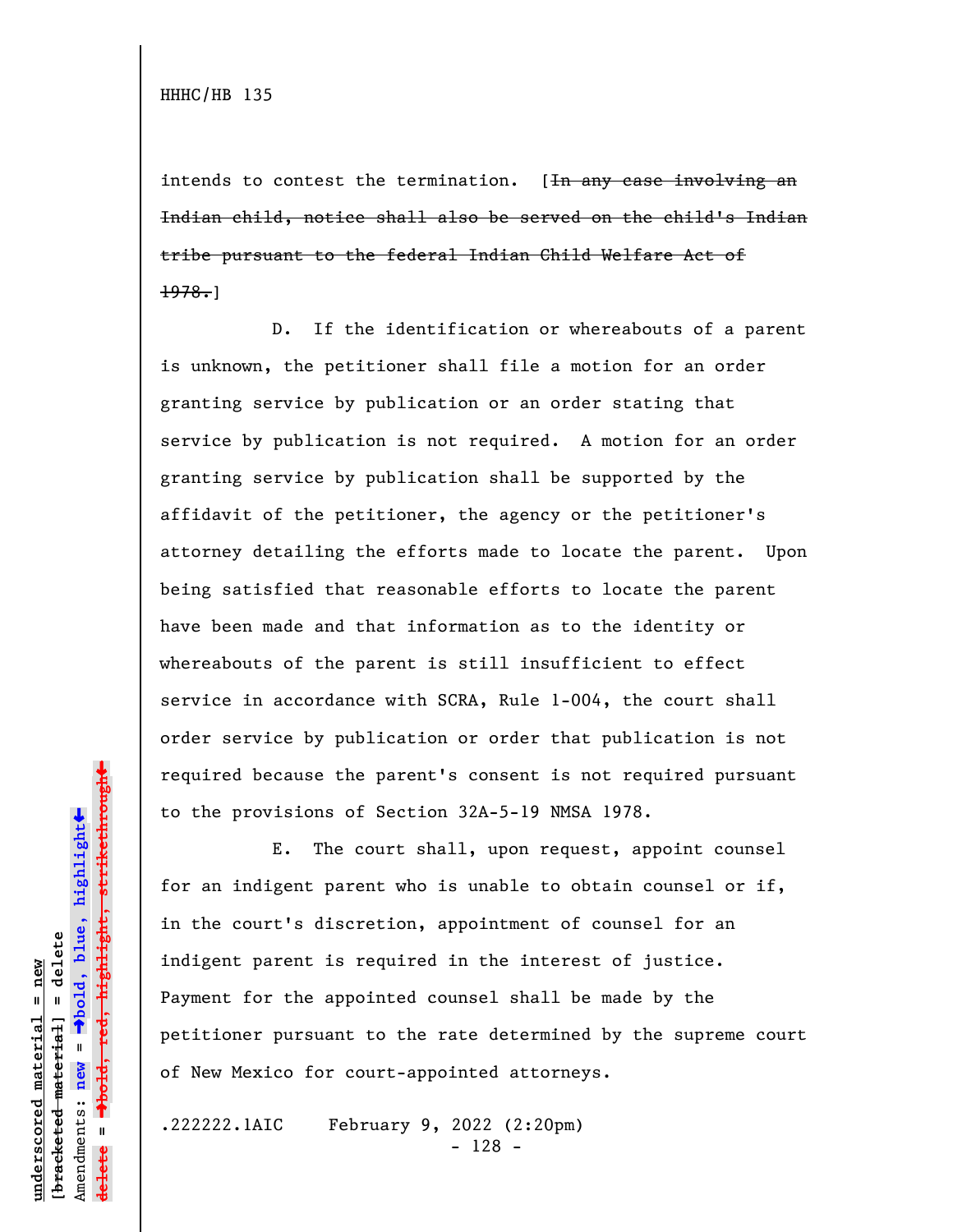F. The court shall appoint a guardian ad litem for the child in all contested proceedings for termination of parental rights. If the child is fourteen years of age or older and in the custody of the department, the child's attorney appointed pursuant to the Abuse and Neglect Act shall represent the child in any proceedings for termination of parental rights under this section.

G. Within thirty days after the filing of a petition to terminate parental rights, the petitioner shall request a hearing on the petition. The hearing date shall be at least thirty days after service is effected upon the parent of the child or completion of publication.

H. The grounds for any attempted termination shall be proved by clear and convincing evidence.  $[**In any proceeding**]$ involving an Indian child, the grounds for any attempted termination shall be proved beyond a reasonable doubt and meet the requirements set forth in the federal Indian Child Welfare Act of 1978.]

I. If the court terminates parental rights, it shall appoint a custodian for the child. Upon entering an order terminating the parental rights of a parent, the court may commit the child to the custody of the department, the petitioner or an agency willing to accept custody for the purpose of placing the child for adoption. [<del>In any termination</del> proceeding involving an Indian child, the court shall, in any termination order, make specific findings that the requirements of the federal Indian Child Welfare Act of 1978 were met].

J. A judgment of the court terminating parental

.222222.1AIC February 9, 2022 (2:20pm) - 129 -

º**bold, red, highlight, strikethrough**  $\ddot{\bullet}$ º**bold, blue, highlight**  $b$ racketed material] = delete **[bracketed material] = delete** inderscored material = new **underscored material = new** Amendments: **new** = Amendments: new =  $\mathbf{I}$ **delete =**

 $\ddag$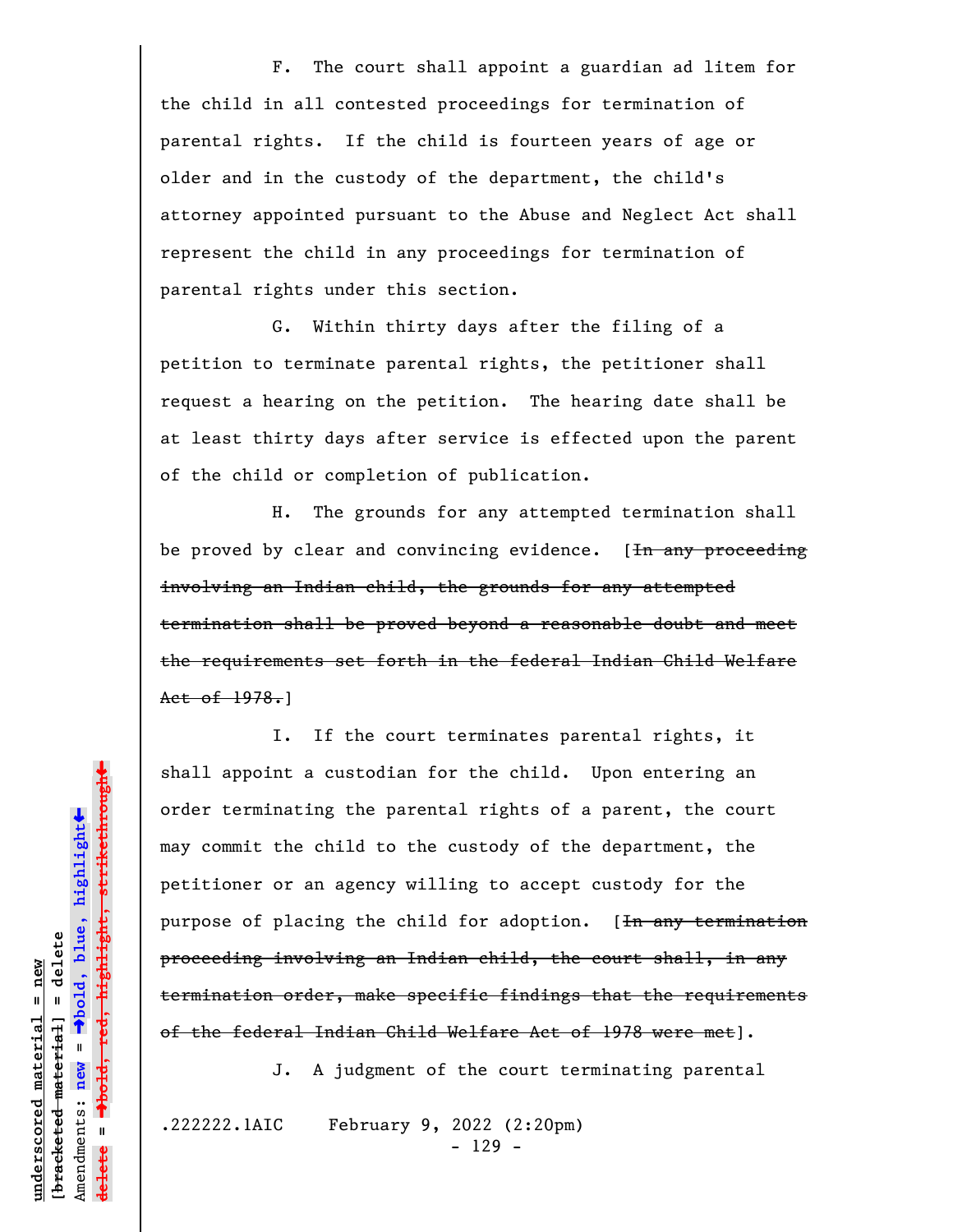rights divests the parent of all legal rights. Termination of parental rights shall not affect the child's right of inheritance through the former parent."

**SECTION 62.** Section 32A-5-17 NMSA 1978 (being Laws 1993, Chapter 77, Section 144, as amended) is amended to read:

"32A-5-17. PERSONS WHOSE CONSENTS OR RELINQUISHMENTS ARE REQUIRED.--

A. Consent to adoption or relinquishment of parental rights to the department or an agency licensed by the state of New Mexico shall be required of the following:

(1) the adoptee, if fourteen years of age or older, except when the court finds that the adoptee does not have the mental capacity to give consent;

(2) the adoptee's mother;

- (3) the adoptee's proposed adoptive parent;
- (4) the presumed father of the adoptee;
- (5) the adoptee's acknowledged father;

(6) the department or the agency to whom the adoptee has been relinquished that has placed the adoptee for adoption or the department or the agency that has custody of the adoptee; provided, however, that the court may grant the adoption without the consent of the department or the agency if the court finds the adoption is in the best interests of the adoptee and that the withholding of consent by the department or the agency is unreasonable; and

.222222.1AIC February 9, 2022 (2:20pm)  $- 130 -$ 

»º**bold, red, highlight, strikethrough** red<del>, highlight, strikethrou</del>  $\ddot{\bullet}$ º**bold, blue, highlight**  $b$ racketed material] = delete **[bracketed material] = delete** inderscored material = new **underscored material = new** Amendments: **new** =  $\bar{\mathbf{u}}$ Amendments: new  $\mathbf{I}$ **delete =** lelete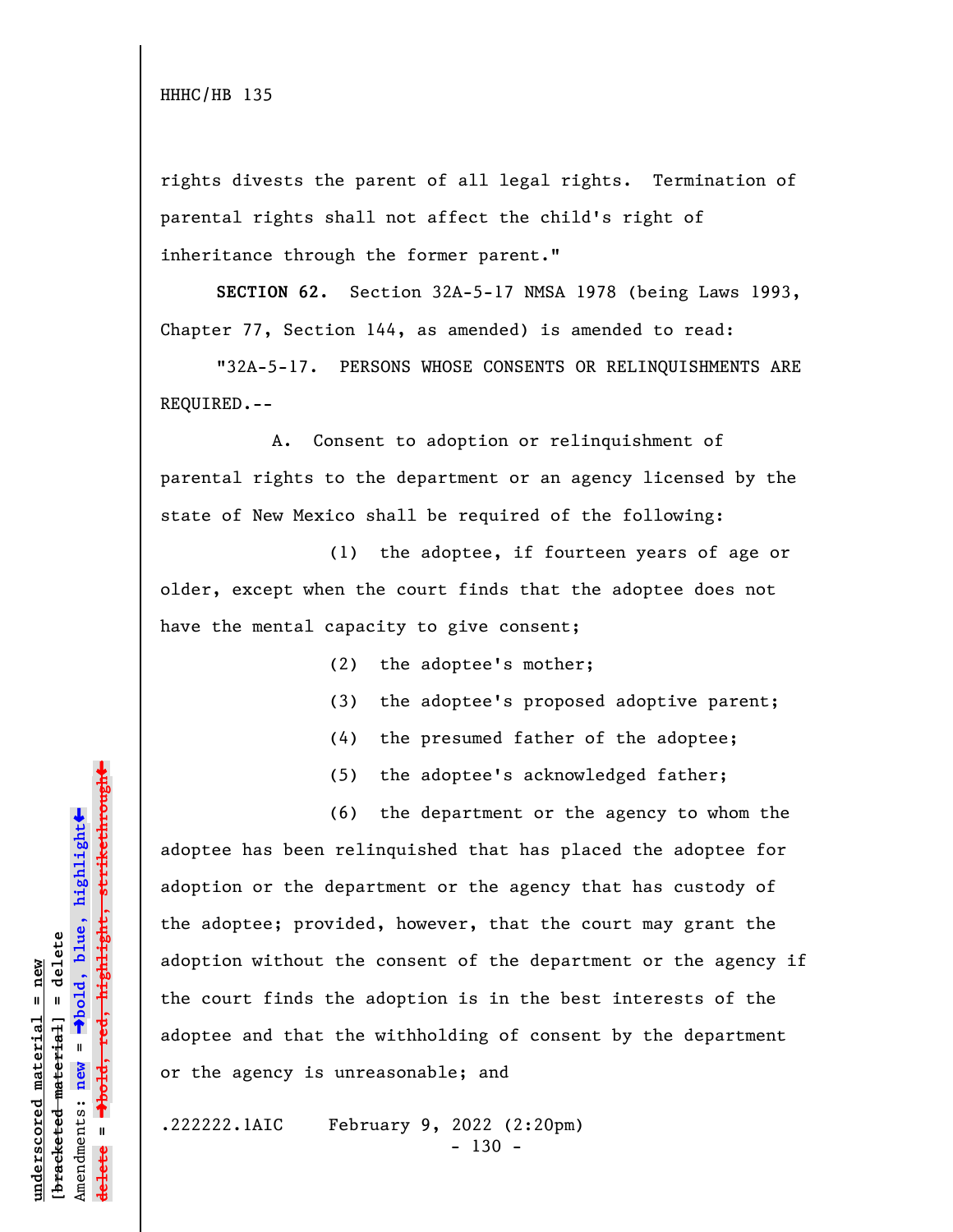(7) the guardian of the adoptee's parent when, pursuant to provisions of the Uniform Probate Code, that guardian has express authority to consent to adoption.

[B. In any adoption involving an Indian child, consent to adoption by the petitioner or relinquishment of parental rights shall be obtained from an "Indian custodian", as required pursuant to the provisions of the federal Indian Child Welfare Act of 1978.

C.] B. A consent or relinquishment executed by a parent who is a minor shall not be subject to avoidance or revocation solely by reason of the parent's minority."

**SECTION 63.** Section 32A-5-21 NMSA 1978 (being Laws 1993, Chapter 77, Section 148, as amended) is amended to read:

"32A-5-21. FORM OF CONSENT OR RELINQUISHMENT.--

A. Except when consent or relinquishment is implied, a consent or relinquishment by a parent shall be in writing, signed by the parent consenting or relinquishing and shall state the following:

(1) the date, place and time of execution;

(2) the date and place of birth of the adoptee and any names by which the adoptee has been known;

(3) if a consent to adoption is being executed, the identity of the petitioner, if known, or when the adoption is an independent adoption and the identity of the petitioner is unknown, how the petitioner was selected by the consenting parent;

(4) if a relinquishment of parental rights is being executed, the name and address of the agency or the

.222222.1AIC February 9, 2022 (2:20pm) - 131 -

 $\ddag$ º**bold, red, highlight, strikethrough**  $\ddot{\bullet}$ º**bold, blue, highlight**  $b$ racketed material] = delete **[bracketed material] = delete** inderscored material = new **underscored material = new** Amendments: **new** =  $\bar{\mathbf{u}}$ Amendments: new  $\mathbf{I}$ **delete =**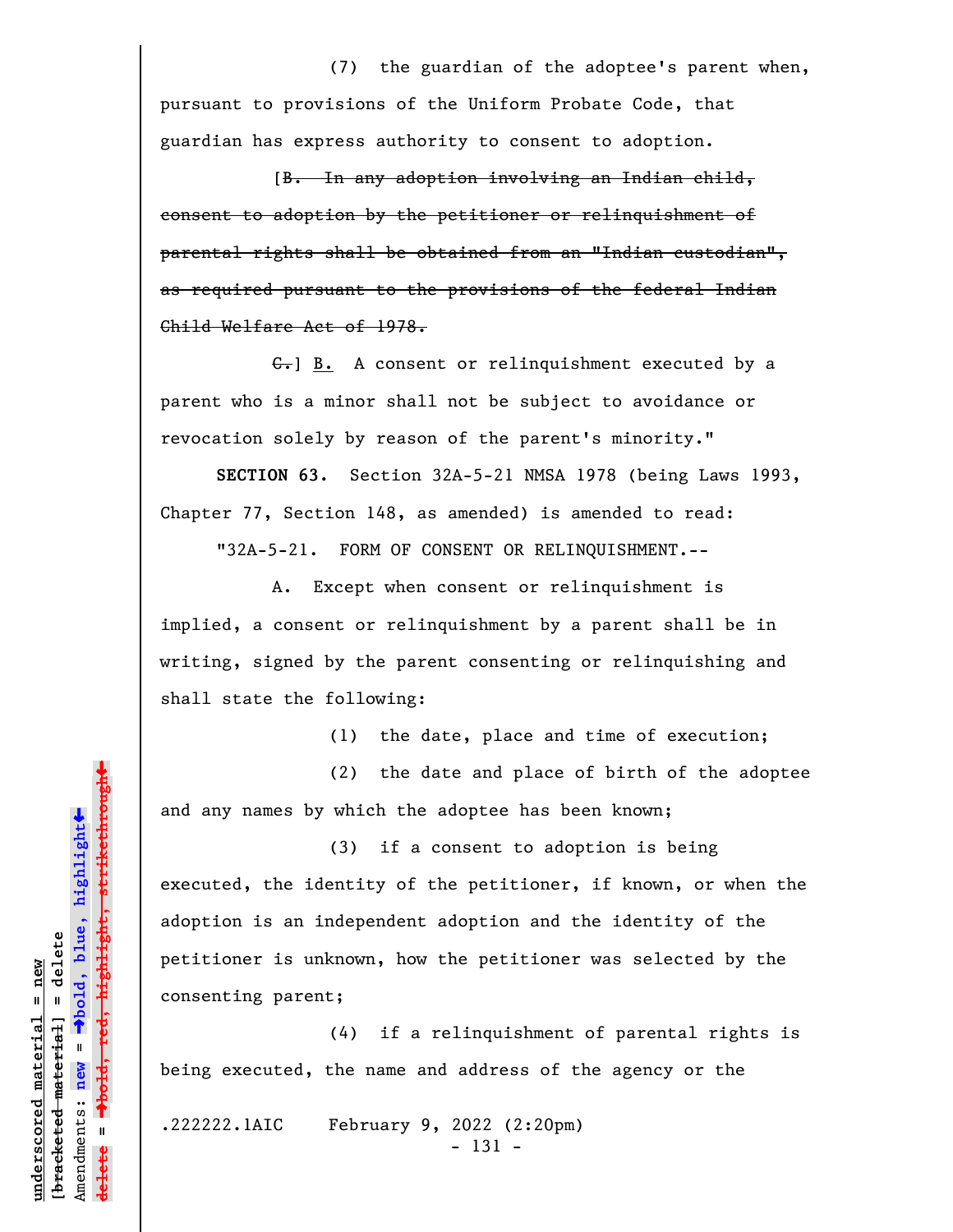department;

(5) that the person executing the consent or relinquishment has been counseled, as provided in Section 32A-5-22 NMSA 1978, by a certified counselor of the person's choice and with this knowledge the person is voluntarily and unequivocally consenting to the adoption of the named adoptee;

(6) that the consenting party has been advised of the legal consequences of the relinquishment or consent either by independent legal counsel or a judge;

(7) if the adoption is closed, that all parties understand that the court will not enforce any contact, regardless of any informal agreements that have made between the parties;

(8) that the consent to or relinquishment for adoption cannot be withdrawn;

(9) that the person executing the consent or relinquishment has received or been offered a copy of the consent or relinquishment;

(10) that a counseling narrative has been prepared pursuant to department [regulations] rules and is attached to the consent or relinquishment;

(11) that the person who performed the counseling meets the requirements set forth in the Adoption Act; and

(12) that the person executing the consent or

.222222.1AIC February 9, 2022 (2:20pm)

- 132 -

 $\ddag$ º**bold, red, highlight, strikethrough**  $\ddot{\bullet}$ º**bold, blue, highlight**  $b$ racketed material] = delete **[bracketed material] = delete** inderscored material = new **underscored material = new** Amendments: **new** =  $\bar{\mathbf{u}}$ Amendments: new  $\mathbf{u}$ **delete =** lelete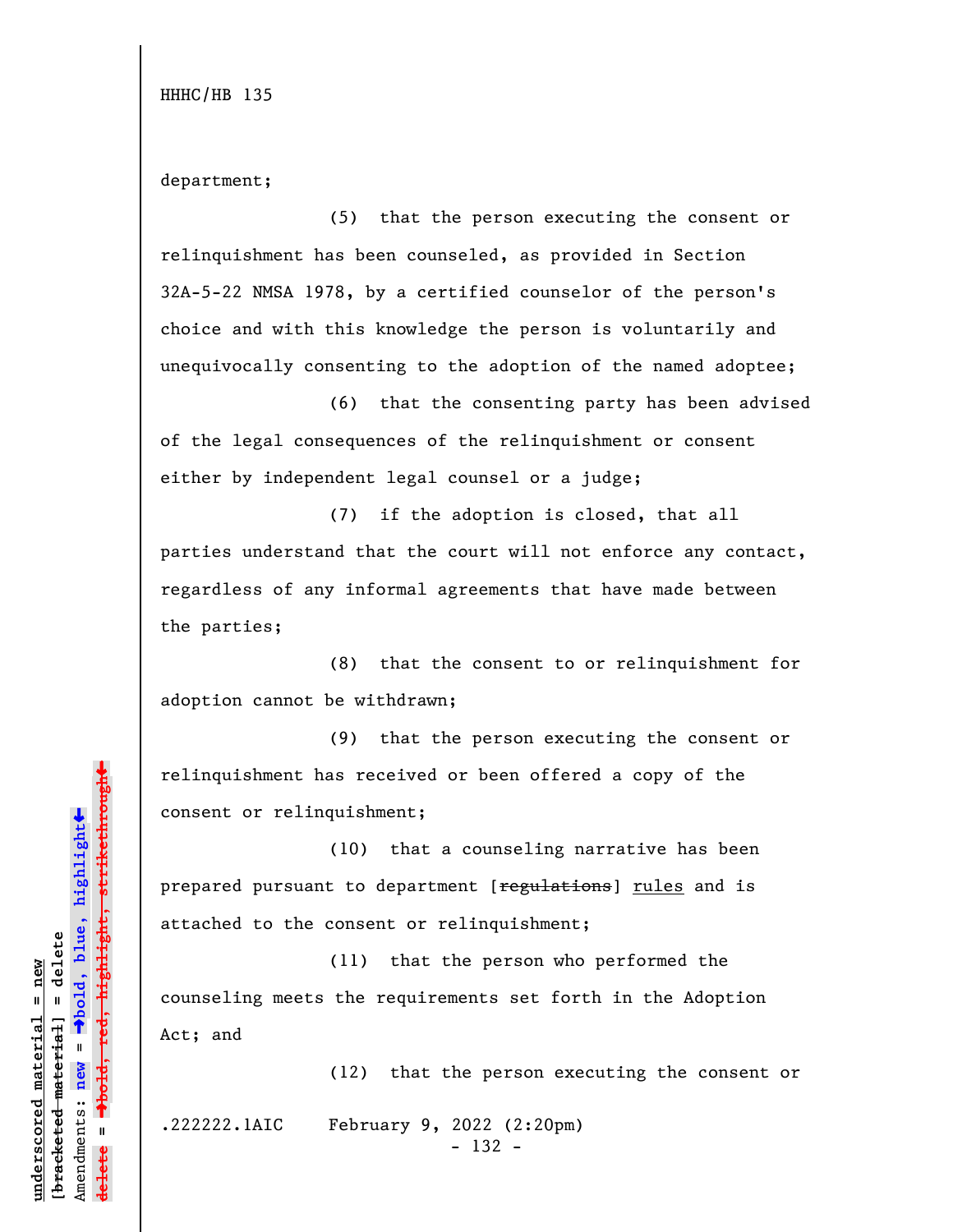relinquishment waives further notice of the adoption proceedings.

B. The consent of an adoptee, if fourteen years of age or older, shall be in writing, signed by the adoptee, consenting to the adoption and shall state the following:

(1) the date, place and time of execution;

(2) the date and place of birth of the adoptee and any names by which the adoptee has been known;

(3) the name of the petitioner;

(4) that the adoptee has been counseled regarding the consent pursuant to department [regulation] rules;

(5) that the adoptee has been advised of the legal consequences of the consent;

(6) that the adoptee is voluntarily and unequivocally consenting to the adoption;

(7) that the consent or relinquishment cannot be withdrawn;

(8) that a counseling narrative has been prepared pursuant to department [regulation] rules and is attached to the consent; and

(9) that the person who performed the counseling meets the requirements set forth in the Adoption Act.

C. In cases when the consent or relinquishment is in English and English is not the first language of the consenting or relinquishing person, the person taking the consent or relinquishment shall certify in writing that the

.222222.1AIC February 9, 2022 (2:20pm) - 133 -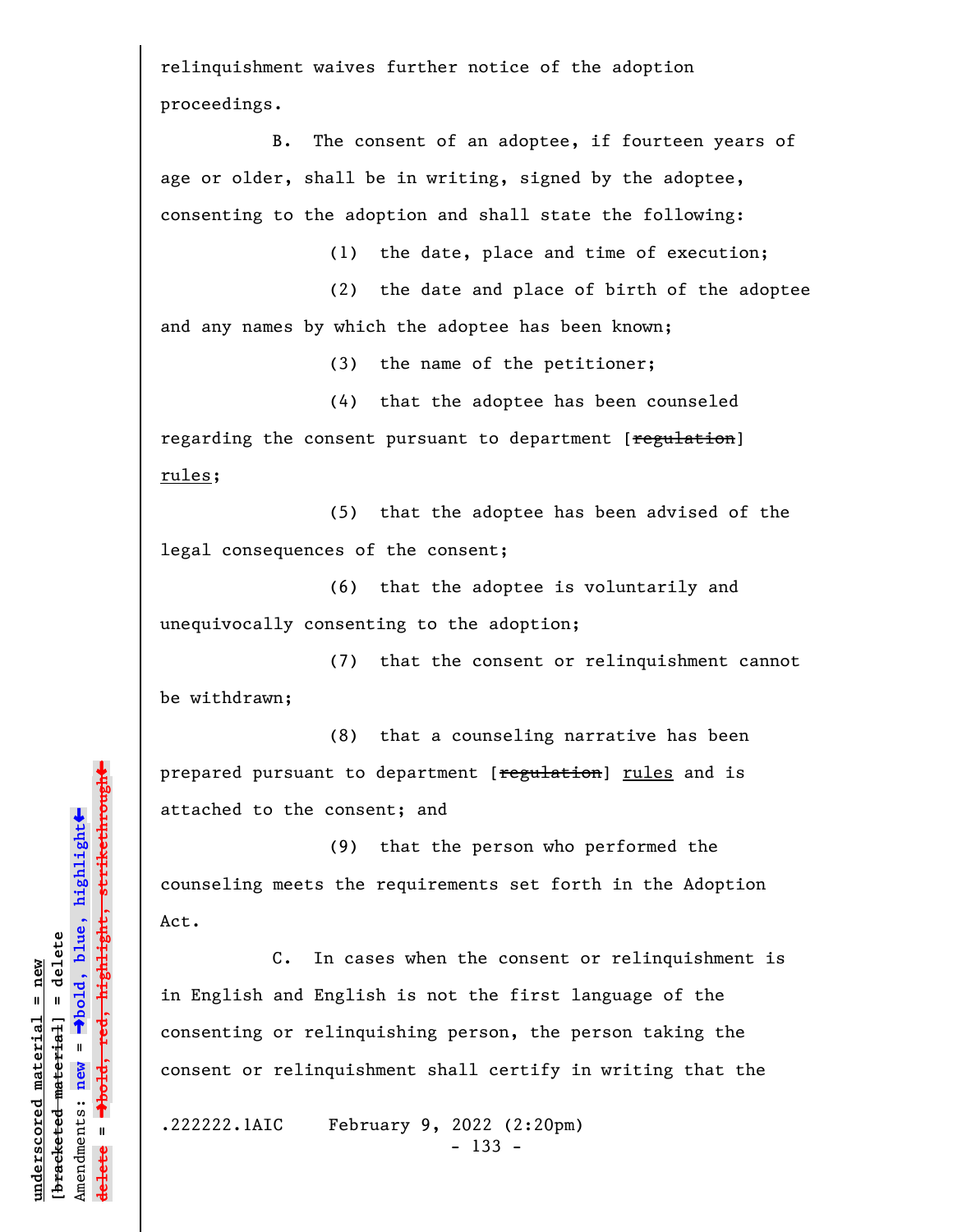document has been read and explained to the person whose consent or relinquishment is being taken in that person's first language, by whom the document was so read and explained and that the meaning and implications of the document are fully understood by the person giving the consent or relinquishment.

D. Unconditional consents or relinquishments are preferred, and, therefore, conditional consents or relinquishments shall be for good cause and approved by the court. However, if the condition is for a specific petitioner or the condition requires the other parent to consent before the decree of adoption is entered, the condition shall be deemed for good cause. In any event, all conditions permitted under this subsection shall be met within one hundred eighty days of the execution of the conditional consent or relinquishment or the conclusion of any litigation concerning the petition for adoption. The court may grant an extension of this time for good cause.

E. Agency or department consents required pursuant to the provisions of Section 32A-5-17 NMSA 1978 shall state the following:

(1) the date, place and time of execution;

(2) the date and place of birth of the adoptee and any names by which the adoptee has been known;

> (3) the name of the petitioner; and (4) the consent of the agency or department.

.222222.1AIC February 9, 2022 (2:20pm)

 $- 134 -$ 

º**bold, red, highlight, strikethrough**  $\ddot{\bullet}$ º**bold, blue, highlight**  $b$ racketed material] = delete **[bracketed material] = delete** inderscored material = new **underscored material = new** Amendments: **new** =  $\bar{\mathbf{u}}$ Amendments: new  $\mathbf{u}$ **delete =** <del>ielete</del>

 $\ddag$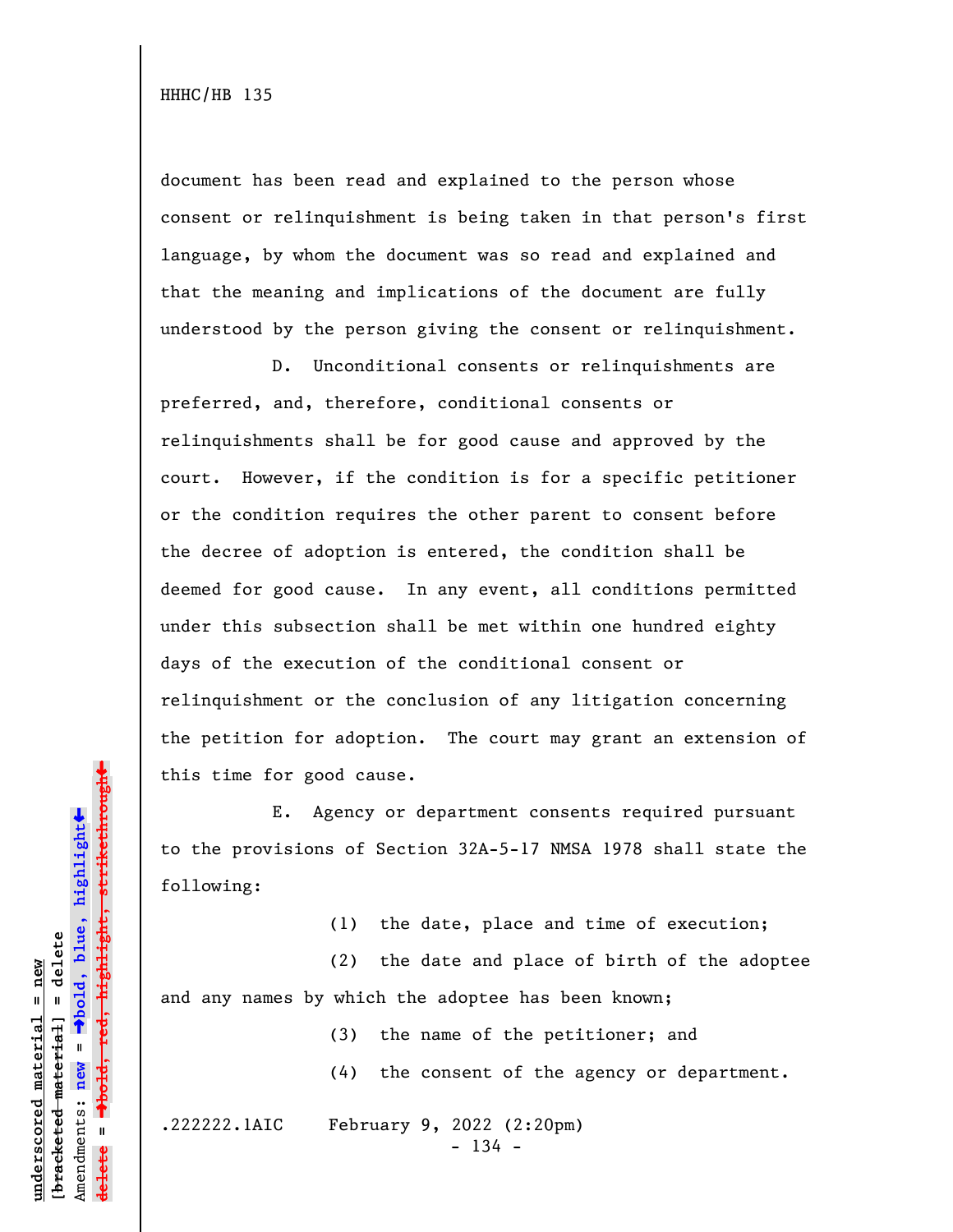F. A consent or relinquishment taken by an individual appointed to take consents or relinquishments by an agency shall be notarized, except that a consent or relinquishment signed in the presence of a judge need not be notarized. A hearing before the court for the purpose of taking a consent or relinquishment shall be heard by the court within seven days of request for setting.

G. No consent to adoption or relinquishment of parental rights shall be valid if executed within forty-eight hours after the adoptee's birth. [Consent to adoption or relinquishment of parental rights involving an Indian child shall comply with the more stringent requirements of the federal Indian Child Welfare Act of 1978.

H. The requirements of a consent to adoption or relinquishment of parental rights involving an Indian child and the rights of a parent of an Indian child to withdraw the consent or relinquishment shall be governed by the relevant provisions of the federal Indian Child Welfare Act of 1978.

 $\overline{f}$ . A consent to or relinquishment for adoption shall not be withdrawn prior to the entry of a decree of adoption unless the court finds, after notice and opportunity to be heard is afforded to the petitioner, to the person seeking the withdrawal and to the agency placing a child for adoption, that the consent or relinquishment was obtained by fraud. In no event shall a consent or relinquishment be withdrawn after the entry of a decree of adoption."

**SECTION 64.** Section 32A-5-26 NMSA 1978 (being Laws 1993, Chapter 77, Section 153, as amended by Laws 2003, Chapter 294,

.222222.1AIC February 9, 2022 (2:20pm)  $- 135 -$ 

º**bold, red, highlight, strikethrough**  $\ddot{\bullet}$ º**bold, blue, highlight**  $b$ racketed material] = delete **[bracketed material] = delete** inderscored material = new **underscored material = new** Amendments: **new** = Amendments: new =  $\mathbf{I}$ **delete =**

 $\ddag$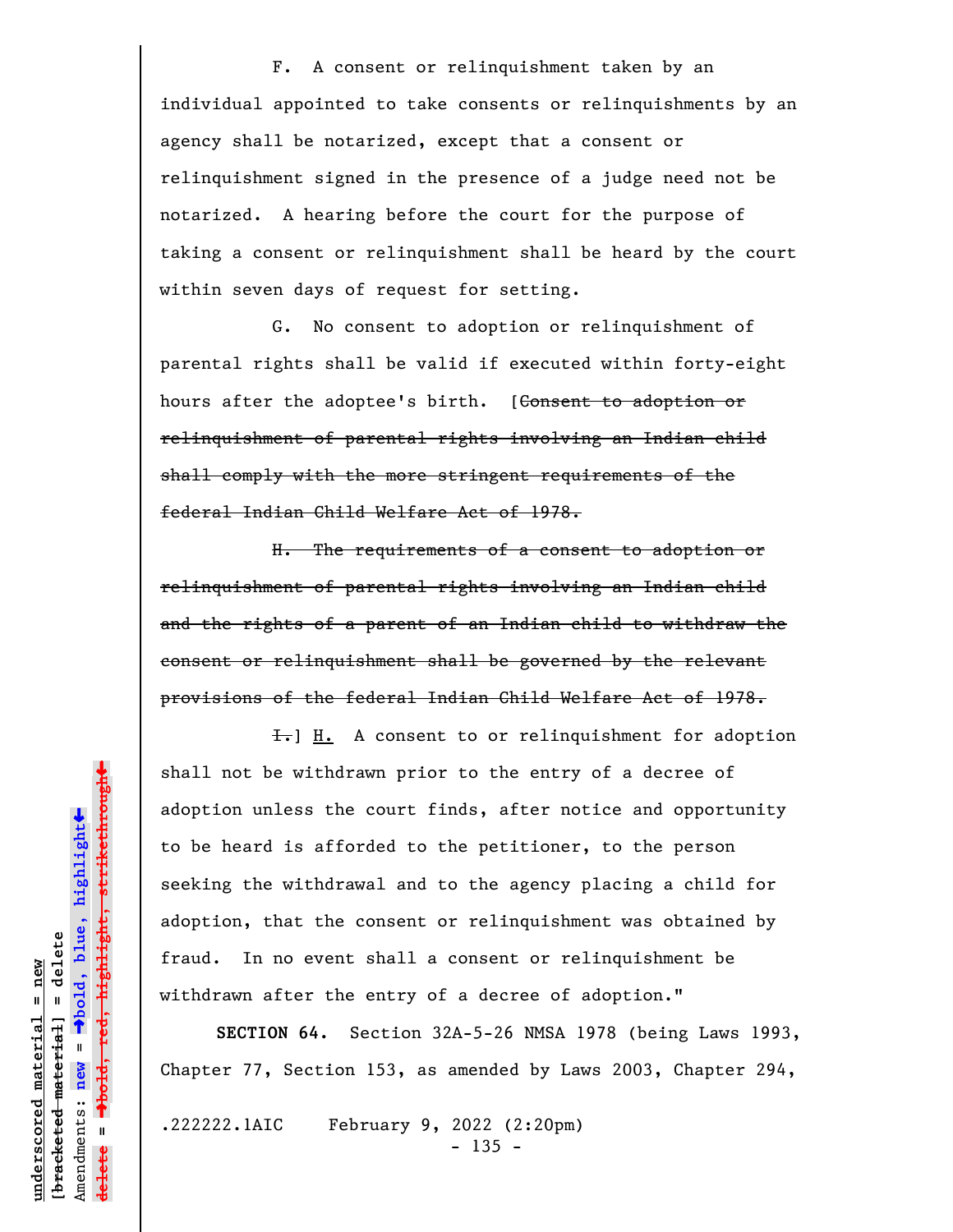Section 4 and by Laws 2003, Chapter 321, Section 4) is amended to read:

"32A-5-26. PETITION--CONTENT.--A petition for adoption shall be filed and verified by the petitioner and shall allege:

A. the full name, age and place and duration of residence of the petitioner and, if married, the place and date of marriage; the date and place of any prior marriage, separation or divorce; and the name of any present or prior spouse;

B. the date and place of birth of the adoptee, if known;

C. the places where the adoptee has lived within the past three years and the names and addresses of the persons with whom the adoptee has lived, unless the adoptee is in the custody of an agency or the department, in which case the petitioner shall state the name and address of the agency or the department's county office from which the child was placed;

D. the birth name of the adoptee, any other names by which the adoptee has been known and the adoptee's proposed new name; provided that in the case of an agency adoption, if the petitioner and the biological parents have not agreed to the release of the adoptee's identity to the other person, the birth name and any other names by which the adoptee has been known shall be filed with the court as separate documents at the time the petition is filed;

.222222.1AIC February 9, 2022 (2:20pm)  $- 136 -$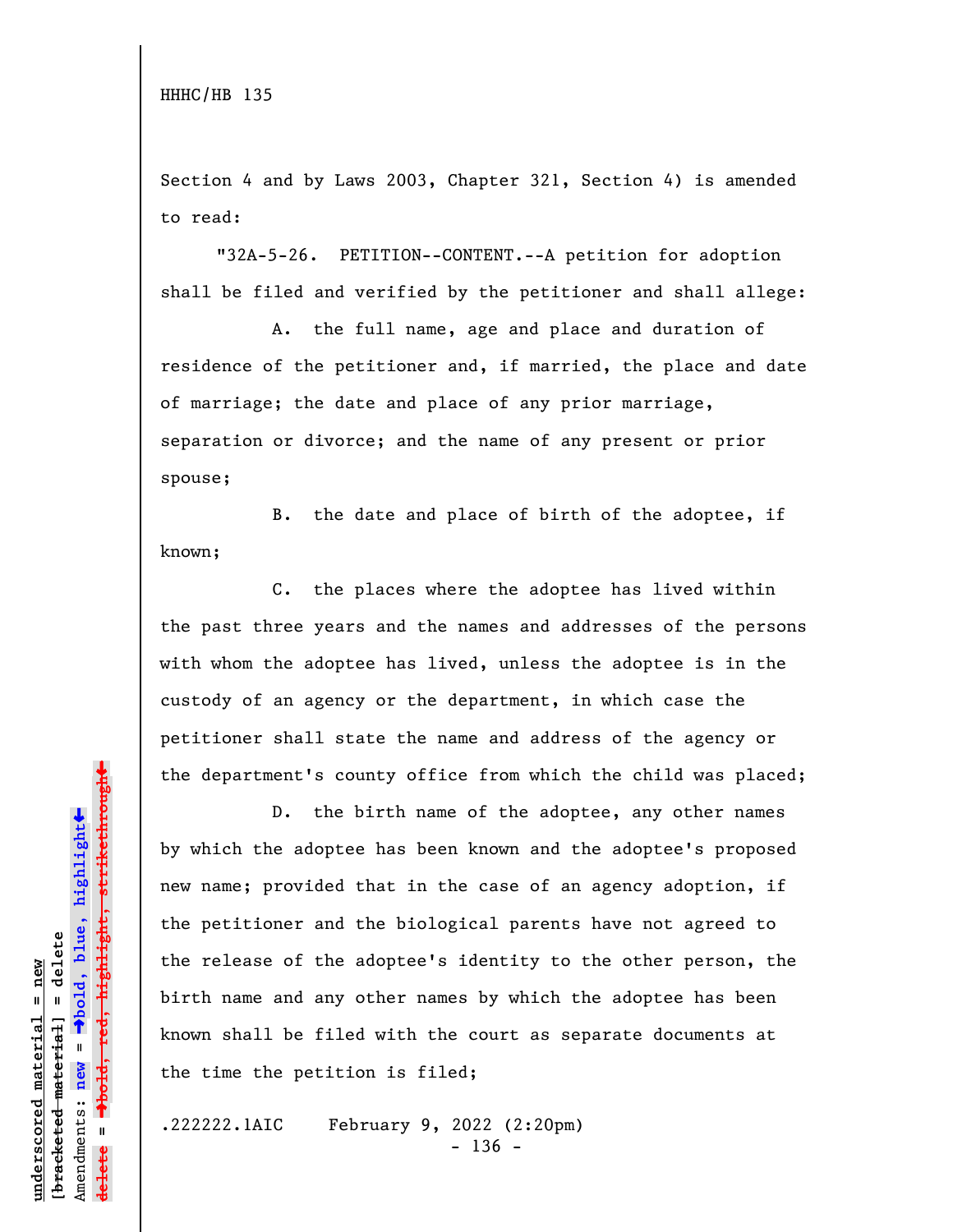E. where the adoptee is residing at the time of the filing of the petition and, if the adoptee is not living with the petitioner, when the adoptee will commence living with the petitioner;

F. that the petitioner desires to establish a parent and child relationship with the adoptee and that the petitioner is a fit and proper person able to care and provide for the adoptee's welfare;

G. the existence of any court orders, including placement orders, that are known to the petitioner and that regulate custody, visitation or access to the adoptee, copies of which shall accompany and be attached to the petition as exhibits;

H. the relationship, if any, of the petitioner to the adoptee;

I. the name and address of the placing agency, if any;

J. the names and addresses of all persons from whom consents or relinquishments are required, attaching copies of those obtained and alleging the facts that excuse or imply the consents or relinquishments of the others; provided that if the petitioner has not agreed to the release of [his] the petitioner's identity to the parent or if the parent has not agreed to the release of [his] the parent's identity to the petitioner, the names and addresses of all persons from whom consents or relinquishments are required shall be filed with the court as separate documents at the time the petition for adoption is filed;

.222222.1AIC February 9, 2022 (2:20pm) - 137 -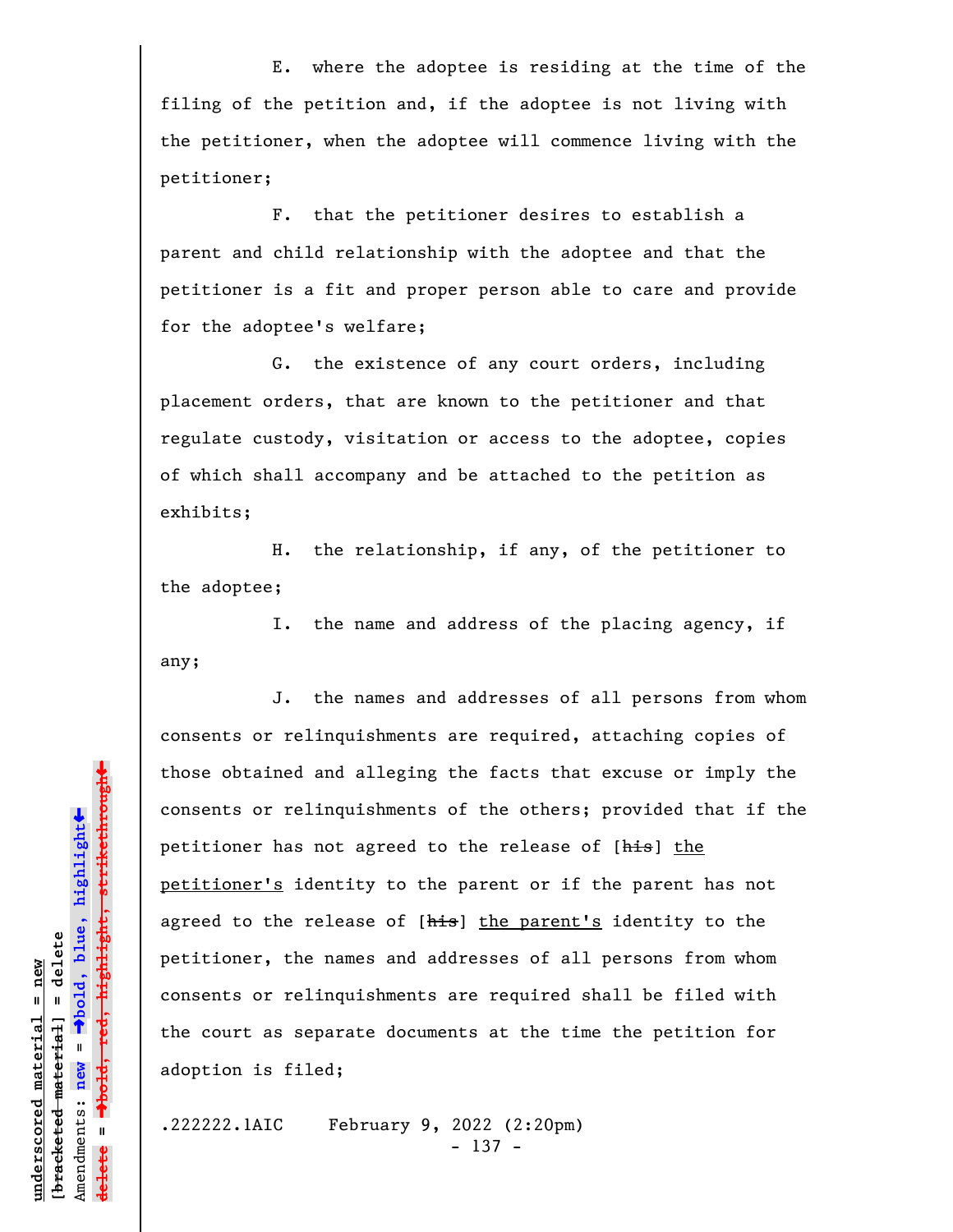K. whether the adoption will be an open adoption, pursuant to the provisions of Section 32A-5-35 NMSA 1978;

L. when consent of the child's father is alleged to be unnecessary, the results of a search of the putative father registry;

M. whether the adoptee is an Indian child  $[ $\theta$  and  $\theta$  if$ so, the petition shall allege:

(1) the tribal affiliation of the adoptee's parents;

(2) what specific actions have been taken and by whom to notify the parents' tribe and the results of the contact, including the names, addresses, titles and telephone numbers of the persons contacted. Copies of any correspondence with the Indian tribe shall be attached as exhibits to the petition; and

(3) what specific efforts were made to comply with the placement preferences set forth in the federal Indian Child Welfare Act of 1978 or the placement preferences of the appropriate Indian tribe];

N. whether the adoption is subject to the Interstate Compact on the Placement of Children and, if so, a copy of the interstate compact form indicating approval shall be attached as an exhibit to the petition;

O. whether the adoptee is foreign-born and, if so, copies of the child's passport and United States visa and of

.222222.1AIC February 9, 2022 (2:20pm) - 138 -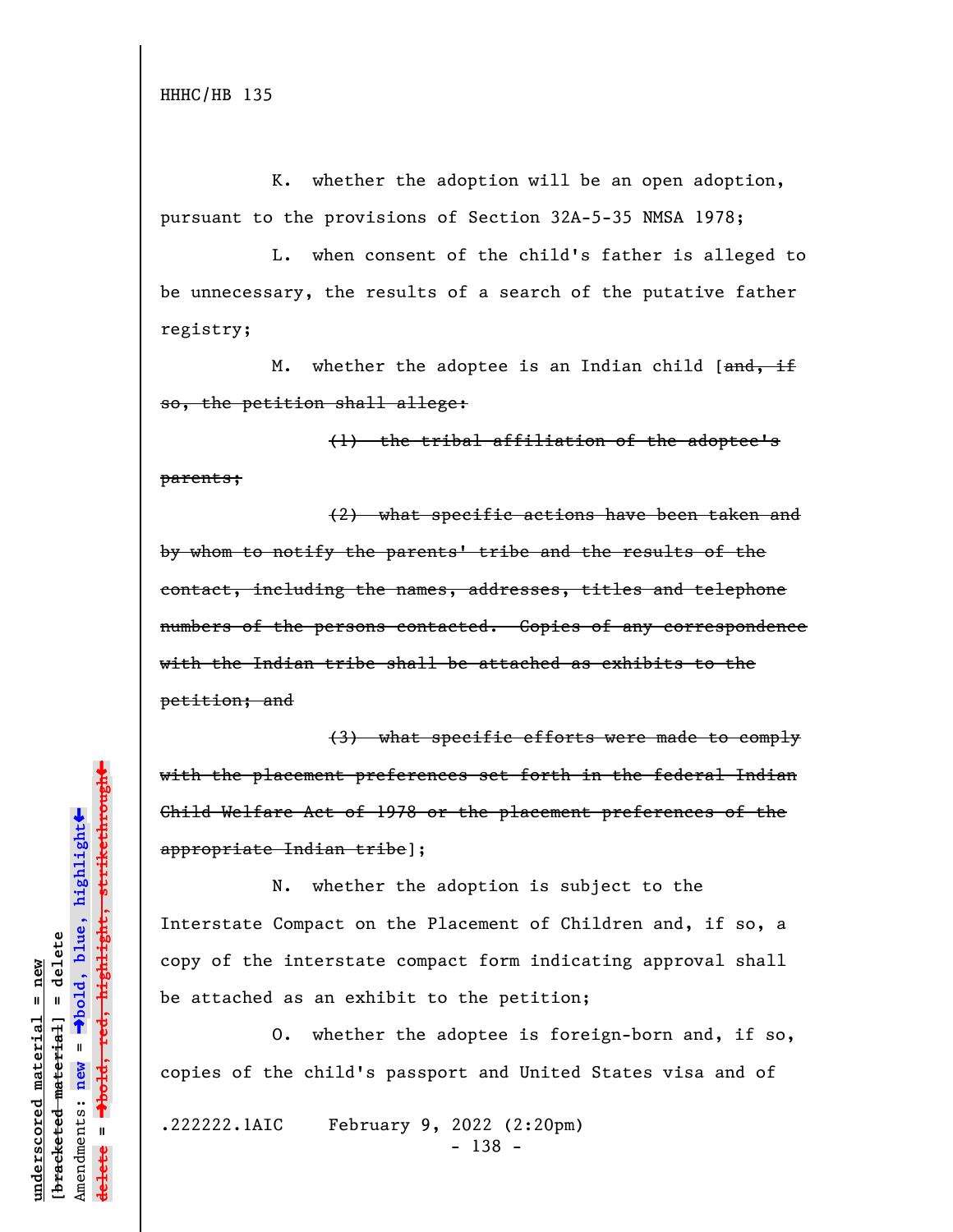all documents demonstrating that the adoptee is legally free for adoption, including a certificate from the United States secretary of state that certifies that the adoption is a convention adoption;

P. whether the adoption is a convention adoption and, if so, the petition shall allege:

(1) that the country in which the child has been residing is a party to the Hague Convention on Protection of Children and Co-operation in Respect of Intercountry Adoption;

(2) that the agency or person who is providing the adoption service has been approved as an accrediting entity; and

(3) that the certificate issued by the United States secretary of state that certifies the adoption as a convention adoption has been filed with the court; and

Q. the name, address and telephone number of the agency or individual who has agreed to conduct the postplacement report in accordance with Section 32A-5-31 NMSA 1978, if different than the agency or individual who prepared the pre-placement study in accordance with Section 32A-5-13 NMSA 1978."

**SECTION 65.** Section 32A-5-27 NMSA 1978 (being Laws 1993, Chapter 77, Section 154, as amended) is amended to read:

"32A-5-27. NOTICE OF PETITION--FORM OF SERVICE--WAIVER.--

A. The petition for adoption shall be served by the petitioner on the following, unless it has been previously waived in writing:

.222222.1AIC February 9, 2022 (2:20pm) - 139 -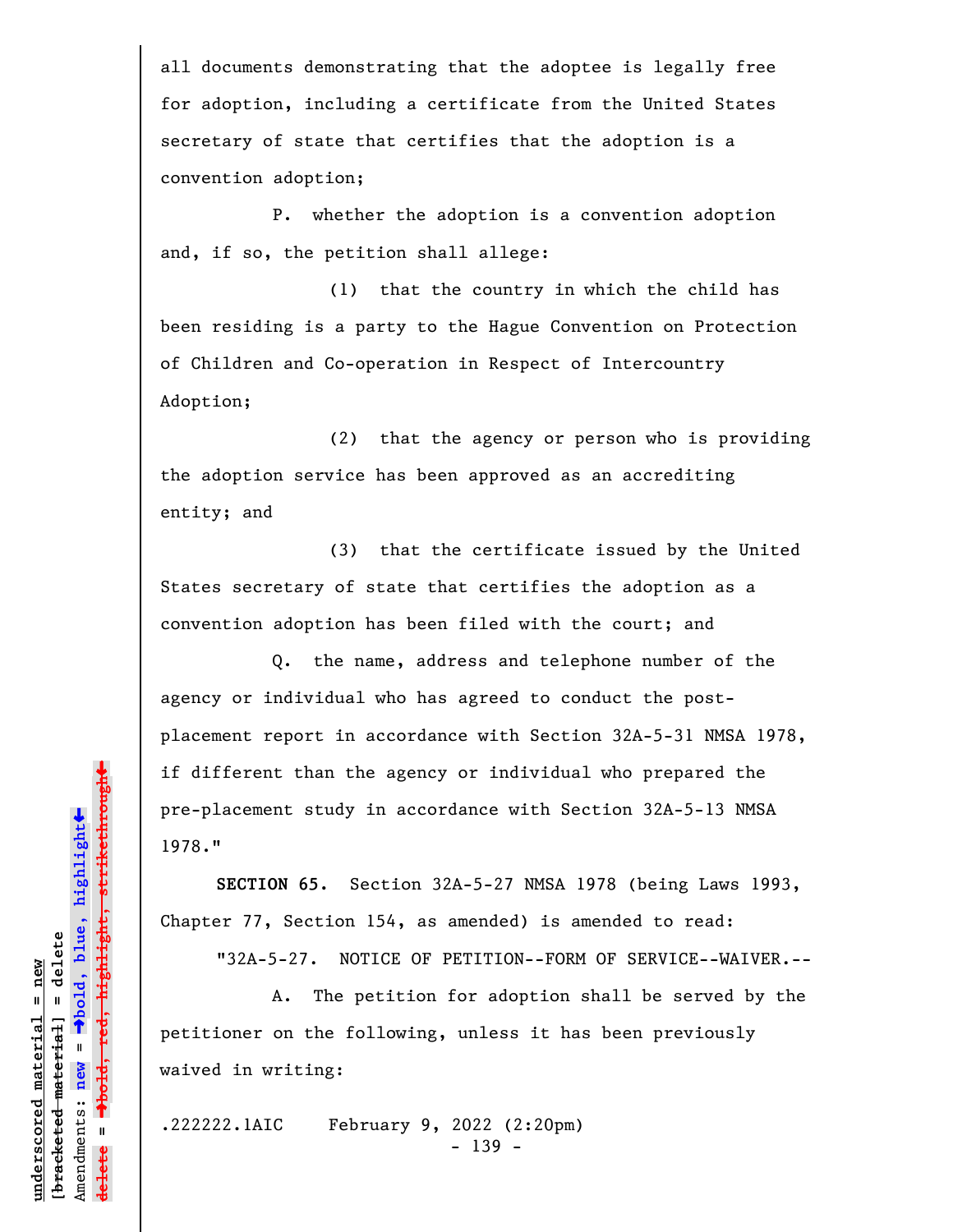(1) the department, by providing a copy to the court clerk for service pursuant to Section 32A-5-7 NMSA 1978;

(2) any person, agency or institution whose consent or relinquishment is required by Section 32A-5-17 NMSA 1978, unless the notice has been previously waived;

(3) any acknowledged father of the adoptee;

(4) the legally appointed custodian or guardian of the adoptee;

(5) the spouse of any petitioner who has not joined in the petition;

(6) the spouse of the adoptee;

(7) the surviving parent of a deceased parent of the adoptee;

(8) any person known to the petitioner having custody of or visitation with the adoptee under a court order;

(9) any person in whose home the child has resided for at least two months within the preceding six months;

(10) the agency or individual authorized to investigate the adoption under Section 32A-5-13 NMSA 1978; and

> (11) any other person designated by the court. B. Notice shall not be served on the following:

> > (1) an alleged father; and

(2) a person whose parental rights have been relinquished or terminated.

.222222.1AIC February 9, 2022 (2:20pm)  $- 140 -$ 

»º**bold, red, highlight, strikethrough**  $\ddot{\bullet}$ º**bold, blue, highlight**  $b$ racketed material] = delete **[bracketed material] = delete** inderscored material = new **underscored material = new** Amendments: **new** =  $\bar{\mathbf{u}}$ Amendments: new  $\mathbf{u}$ **delete =** lelete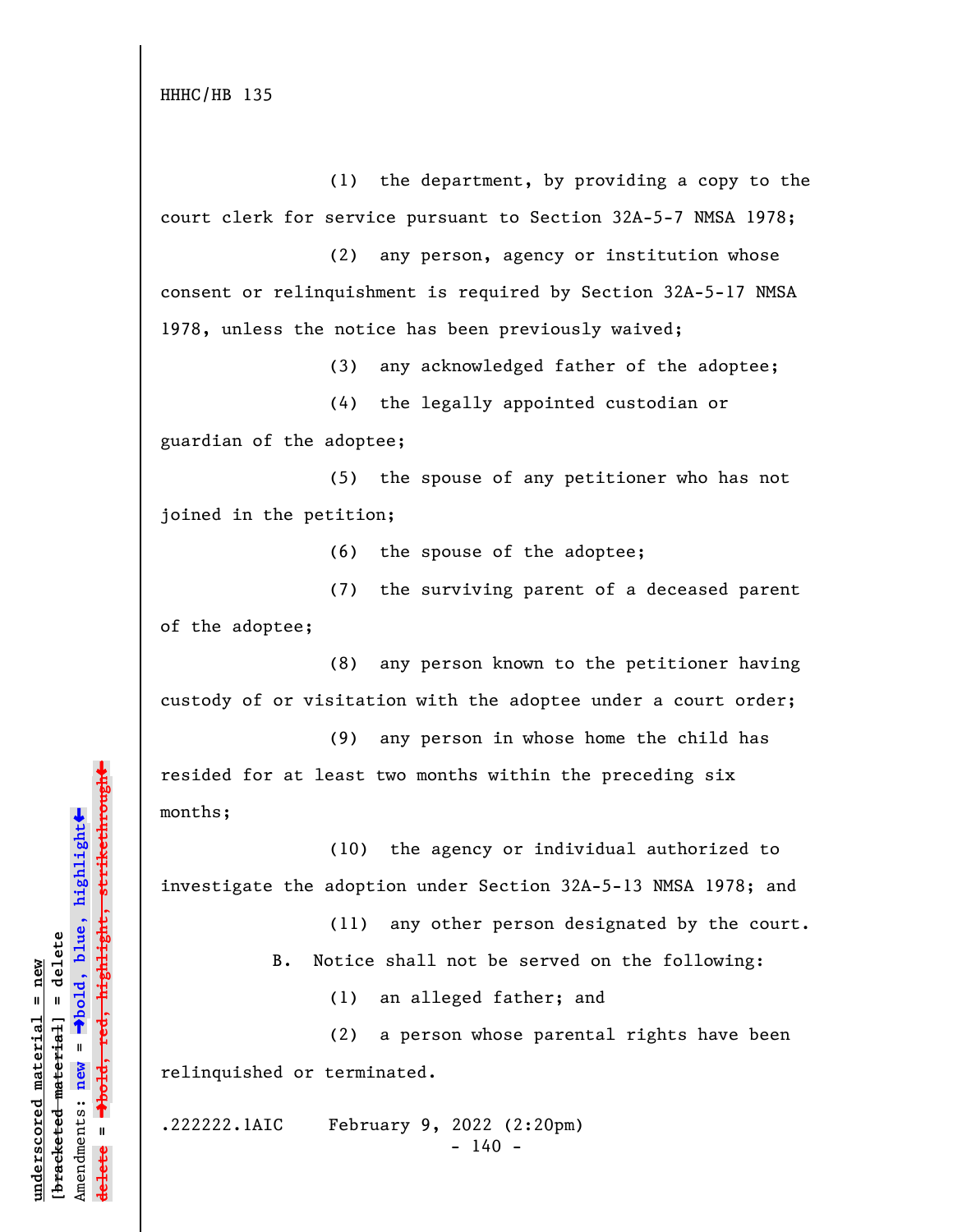C. The petitioner shall provide the clerk of the court with a copy of the petition for adoption, to be mailed to the department pursuant to the provisions of Section 32A-5-7 NMSA 1978.

[D. In an adoption in which the adoptee is an Indian child, in addition to the notice required pursuant to Subsection A of this section, notice of pendency of the adoption proceeding shall be served by the petitioner on the appropriate Indian tribe and on an "Indian custodian" pursuant to the provisions of the federal Indian Child Welfare Act of 1978.

 $E_{\bullet}$ ] D. The notice shall state that the person served shall respond to the petition within twenty days if the person intends to contest the adoption and shall state that the failure to so respond shall be treated as a default and the person's consent to the adoption shall not be required. Provided, however, that this provision shall not apply to an agency, the department or an investigator preparing the postplacement report pursuant to Section 32A-5-31 NMSA 1978. If an agency, the department or an investigator preparing the postplacement report wants to contest the adoption, it shall notify the court within twenty days after completion of the postplacement report.

 $[F_{\bullet}]$   $E_{\bullet}$  Service shall be made pursuant to the Rules of Civil Procedure for the District Courts. If the whereabouts of a parent whose consent is required is unknown, the investigator, department or agency charged with investigating the adoption under Section 32A-5-13 NMSA 1978 shall investigate

.222222.1AIC February 9, 2022 (2:20pm) - 141 -

 $\ddag$ º**bold, red, highlight, strikethrough**  $\ddot{\bullet}$ º**bold, blue, highlight**  $b$ racketed material] = delete **[bracketed material] = delete** inderscored material = new **underscored material = new** Amendments: **new** =  $\bar{\mathbf{u}}$ Amendments: new  $\mathbf{I}$ **delete =**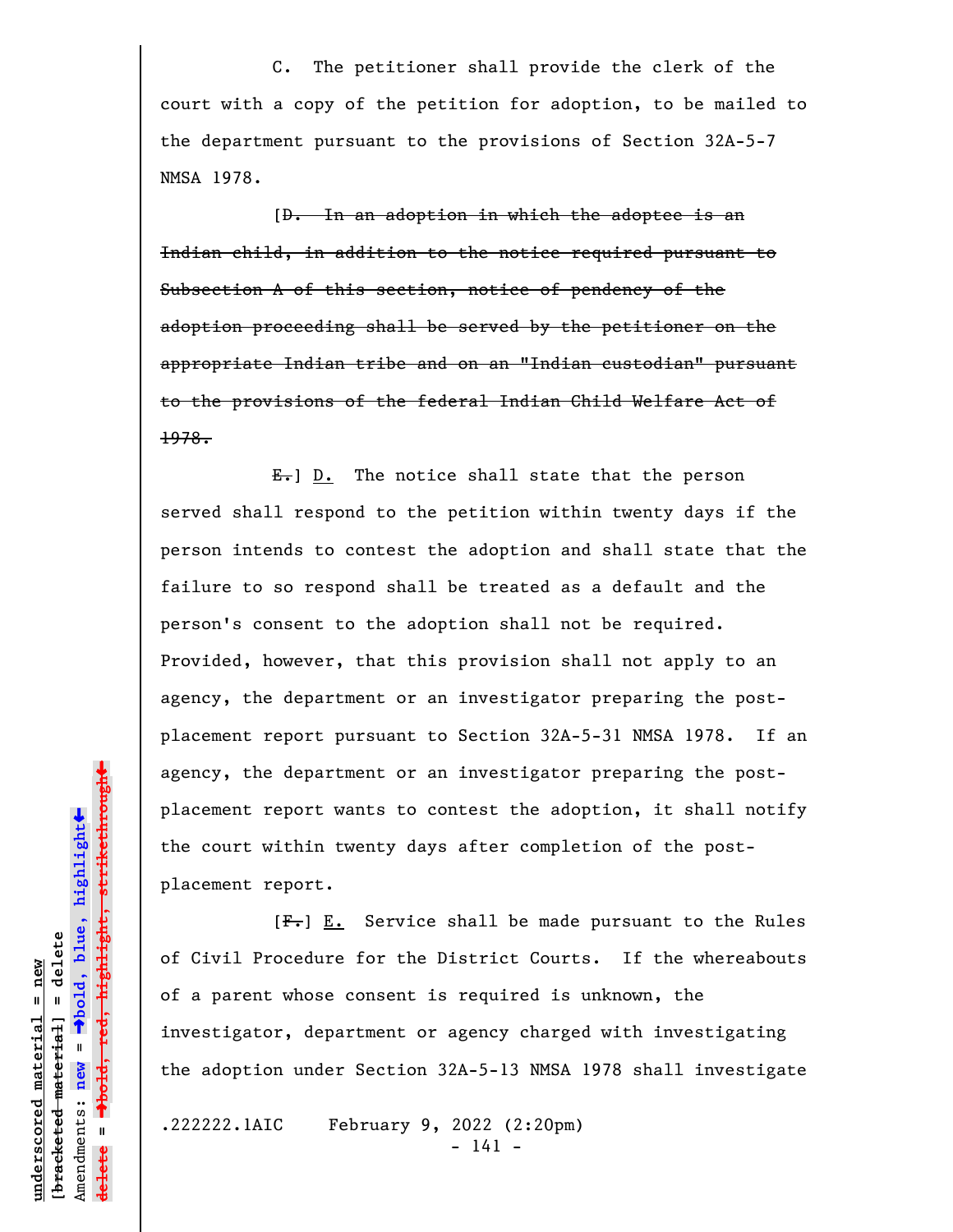the whereabouts of the parent and shall file by affidavit the results of the investigation with the court. Upon a finding by the court that information as to the whereabouts of a parent has been sufficiently investigated and is still insufficient to effect service in accordance with the Rules of Civil Procedure for the District Courts, the court shall issue an order providing for service by publication.

 $[G<sub>r</sub>]$  F. As to any other person for whom notice is required under Subsection A of this section, service by certified mail, return receipt requested, shall be sufficient. If the service cannot be completed after two attempts, the court shall issue an order providing for service by publication.

 $[H<sub>z</sub>]$  G. The notice required by this section may be waived in writing by the person entitled to notice.

 $[\frac{1}{\sqrt{1}}]$  H. Proof of service of the notice on all persons for whom notice is required by this section shall be filed with the court before any hearing adjudicating the rights of the persons."

**SECTION 66.** Section 32A-5-28 NMSA 1978 (being Laws 1993, Chapter 77, Section 155) is amended to read:

"32A-5-28. RESPONSE TO PETITION.--

A. Any person responding to a notice of a petition for adoption shall file a verified response to the petition within the time limits specified in Section [32-5-25] 32A-5-25

.222222.1AIC February 9, 2022 (2:20pm) - 142 -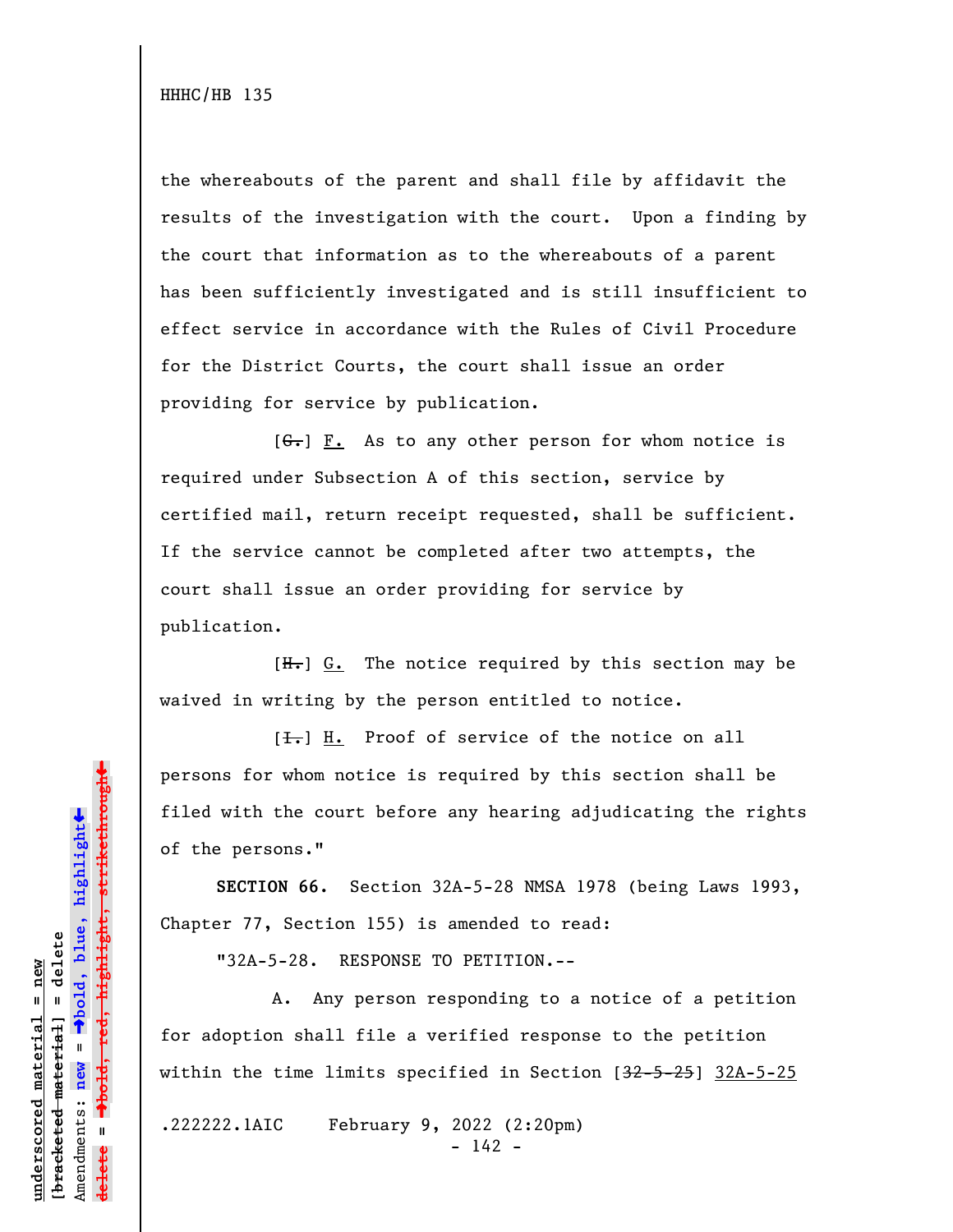NMSA 1978.

B. The verified response shall follow the Rules of Civil Procedure for the District Courts and shall allege:

(1) the existence of any court orders known to the respondent that regulate custody, visitation or access to the adoptee but have not been filed with the court at the time the response is filed and copies of which shall be attached to the response;

(2) the relationship, if any, of the respondent to the adoptee;

(3) whether the adoptee is an Indian child; [and, if so, the response shall set forth all allegations required under the federal Indian Child Welfare Act of 1978]

(4) whether the adoption is subject to the Interstate Compact on the Placement of Children; and

(5) whether the adoption is an open adoption." **SECTION 67.** Section 32A-5-36 NMSA 1978 (being Laws 1993, Chapter 77, Section 133, as amended by Laws 2003, Chapter 294, Section 5 and by Laws 2003, Chapter 321, Section 5) is amended to read:

"32A-5-36. ADJUDICATION--DISPOSITION--DECREE OF ADOPTION.--

A. The court shall conduct hearings on the petition for adoption so as to determine the rights of the parties in a manner that protects confidentiality. The petitioner and the adoptee shall attend the hearing unless the court for good cause waives a party's appearance. Good cause may include burdensome travel requirements.

.222222.1AIC February 9, 2022 (2:20pm)  $- 143 -$ 

 $\ddag$ º**bold, red, highlight, strikethrough**  $\ddot{\bullet}$ º**bold, blue, highlight**  $b$ racketed material] = delete **[bracketed material] = delete** inderscored material = new **underscored material = new** Amendments: **new** =  $\bar{\mathbf{u}}$ Amendments: new  $\mathbf{I}$ **delete =**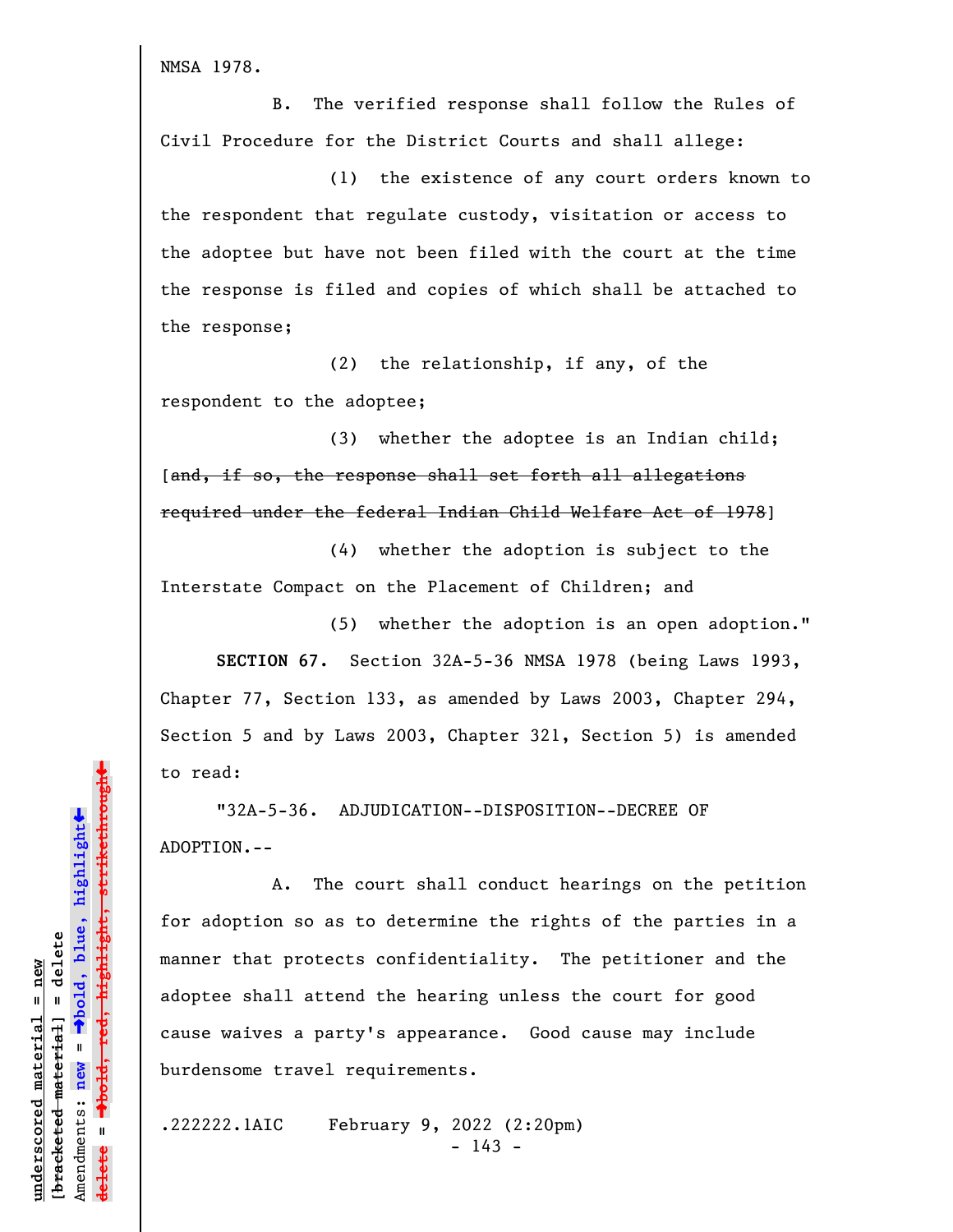B. The petitioner shall file all documents required pursuant to the Adoption Act and serve the department with copies of the documents simultaneously with the request for hearing on the petition for adoption.

C. If any person who claims to be the biological father of the adoptee has appeared before the court and filed a written petition or response seeking custody and assuming financial responsibility of the adoptee, the court shall hear evidence as to the merits of the petition. If the court determines by a preponderance of the evidence that the person is not the biological father of the adoptee or that the child was conceived through an act of rape or incest, the petition shall be dismissed and the person shall no longer be a party to the adoption. If the court determines that the person is the biological father of the adoptee, the court shall further determine whether the person qualifies as a presumed or acknowledged father whose consent is necessary for adoption, pursuant to Section 32A-5-17 NMSA 1978. If the court determines that the person is the biological father, but does not qualify as a presumed or acknowledged father, the court shall adjudicate the person's rights pursuant to the provisions of the Adoption Act.

D. If the mother or father of the adoptee has appeared before the court and filed a written petition that alleges the invalidity of the mother's or father's own consent

.222222.1AIC February 9, 2022 (2:20pm) - 144 -

 $\ddag$ º**bold, red, highlight, strikethrough**  $\ddot{\bullet}$ º**bold, blue, highlight**  $b$ racketed material] = delete **[bracketed material] = delete** inderscored material = new **underscored material = new** Amendments: **new** =  $\bar{\mathbf{u}}$ Amendments: new  $\mathbf{I}$ **delete =**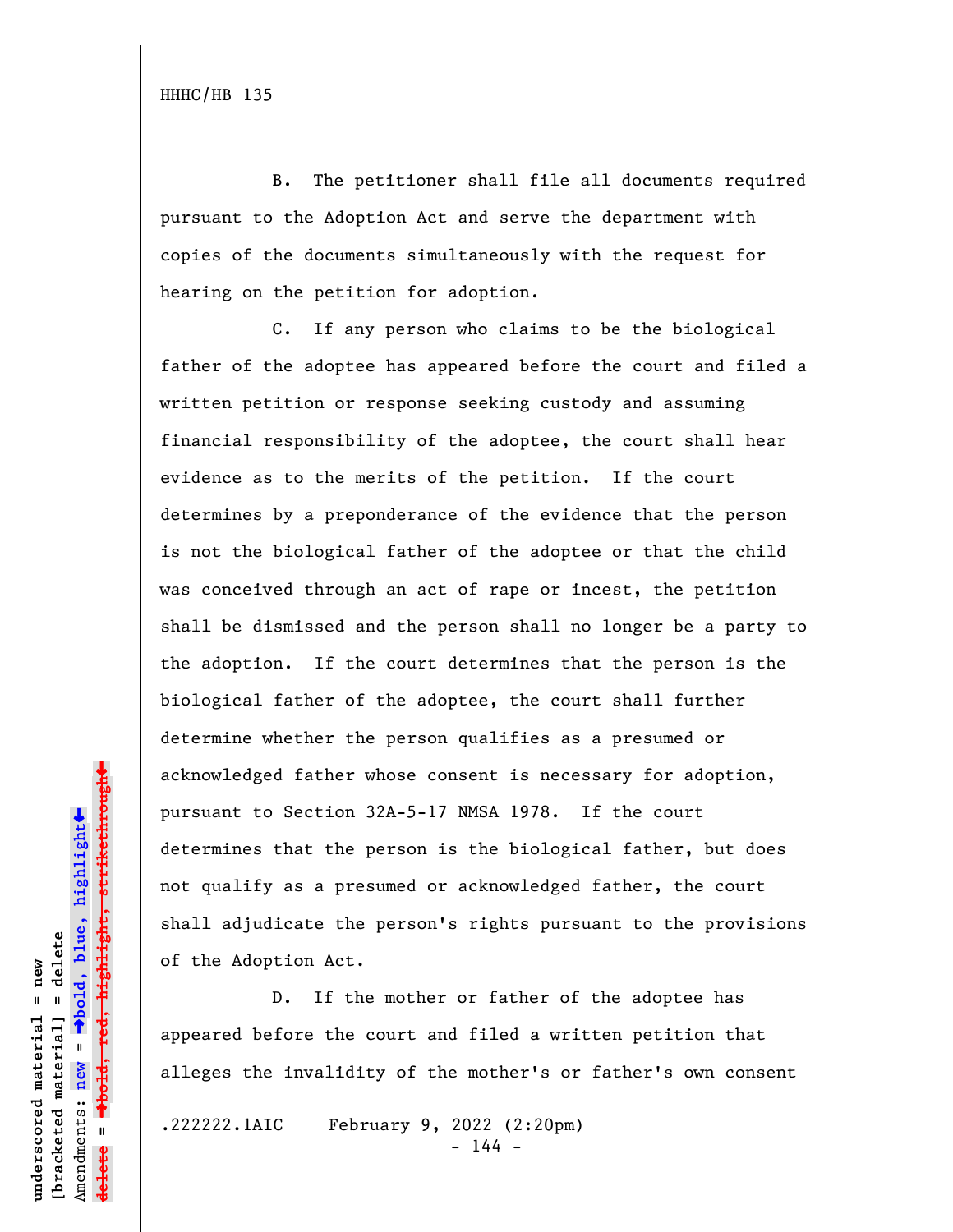or relinquishment for adoption previously filed in the adoption proceeding, the court shall hear evidence as to the merits of the petition. If the court determines that the allegations have not been proved by a preponderance of the evidence, the petition shall be dismissed. If the court determines that the allegations of the petition are true, the consent or relinquishment for adoption shall be held invalid, and the court shall determine, in the best interests of the adoptee, the person who shall have custody of the child.

E. The petitioner shall present and prove each allegation set forth in the petition for adoption by clear and convincing evidence.

F. The court shall grant a decree of adoption if it finds that the petitioner has proved by clear and convincing evidence that:

(1) the court has jurisdiction to enter a decree of adoption affecting the adoptee;

(2) the adoptee has been placed with the petitioner for a period of ninety days if the adoptee is under the age of one year at the time of placement or for a period of one hundred eighty days if the adoptee is one year of age or older at the time of placement, unless, for good cause shown, the requirement is waived by the court;

(3) all necessary consents, relinquishments, terminations or waivers have been obtained;

(4) the post-placement report required by Section 32A-5-31 NMSA 1978 has been filed with the court;

(5) service of the petition for adoption has

.222222.1AIC February 9, 2022 (2:20pm) - 145 -

 $\ddag$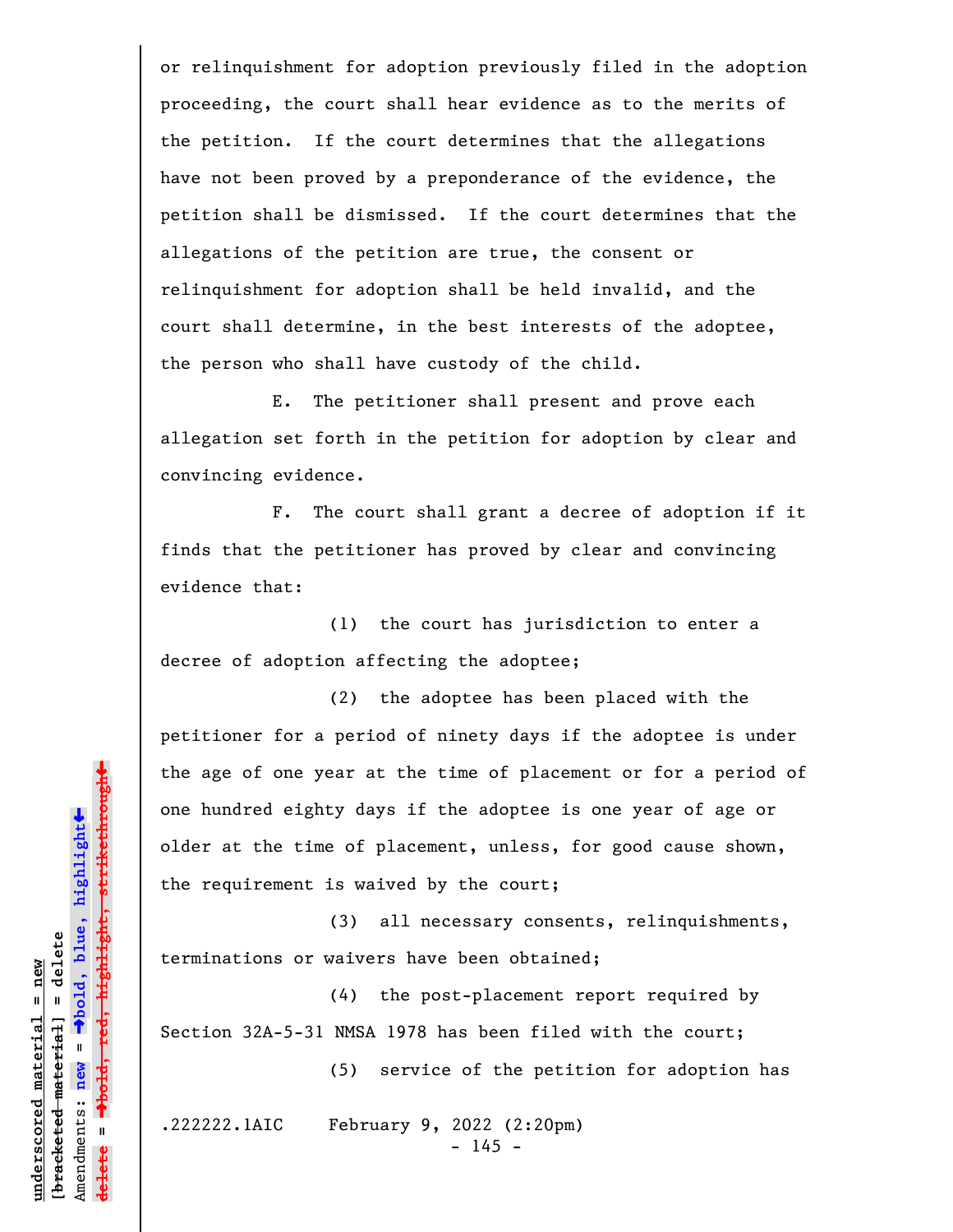been made or dispensed with as to all persons entitled to notice pursuant to provisions of Section 32A-5-27 NMSA 1978;

(6) at least ninety days have passed since the filing of the petition for adoption, except the court may shorten or waive this period of time in cases in which the child is being adopted by a stepparent, a relative or a person named in the child's deceased parent's will pursuant to provisions of Section 32A-5-12 NMSA 1978;

(7) the petitioner is a suitable adoptive parent and the best interests of the adoptee are served by the adoption;

(8) if visitation between the biological family and the adoptee is contemplated, that the visitation is in the child's best interests;

(9) if the adoptee is foreign-born, the child is legally free for adoption and a certificate issued by the United States secretary of state that certifies the adoption as a convention adoption has been filed with the court;

(10) the results of the criminal records check required pursuant to provisions of the Adoption Act have been received and considered;

 $(11)$  if the adoptee is an Indian child, the requirements set forth in the federal Indian Child Welfare Act of 1978 have been met;

(12) when the child is an Indian child, the

.222222.1AIC February 9, 2022 (2:20pm)

 $- 146 -$ 

 $\ddag$ º**bold, red, highlight, strikethrough**  $\ddot{\bullet}$ º**bold, blue, highlight**  $b$ racketed material] = delete **[bracketed material] = delete** inderscored material = new **underscored material = new** Amendments: **new** =  $\mathbf{u}$ Amendments: new  $\mathbf{u}$ **delete = lelete**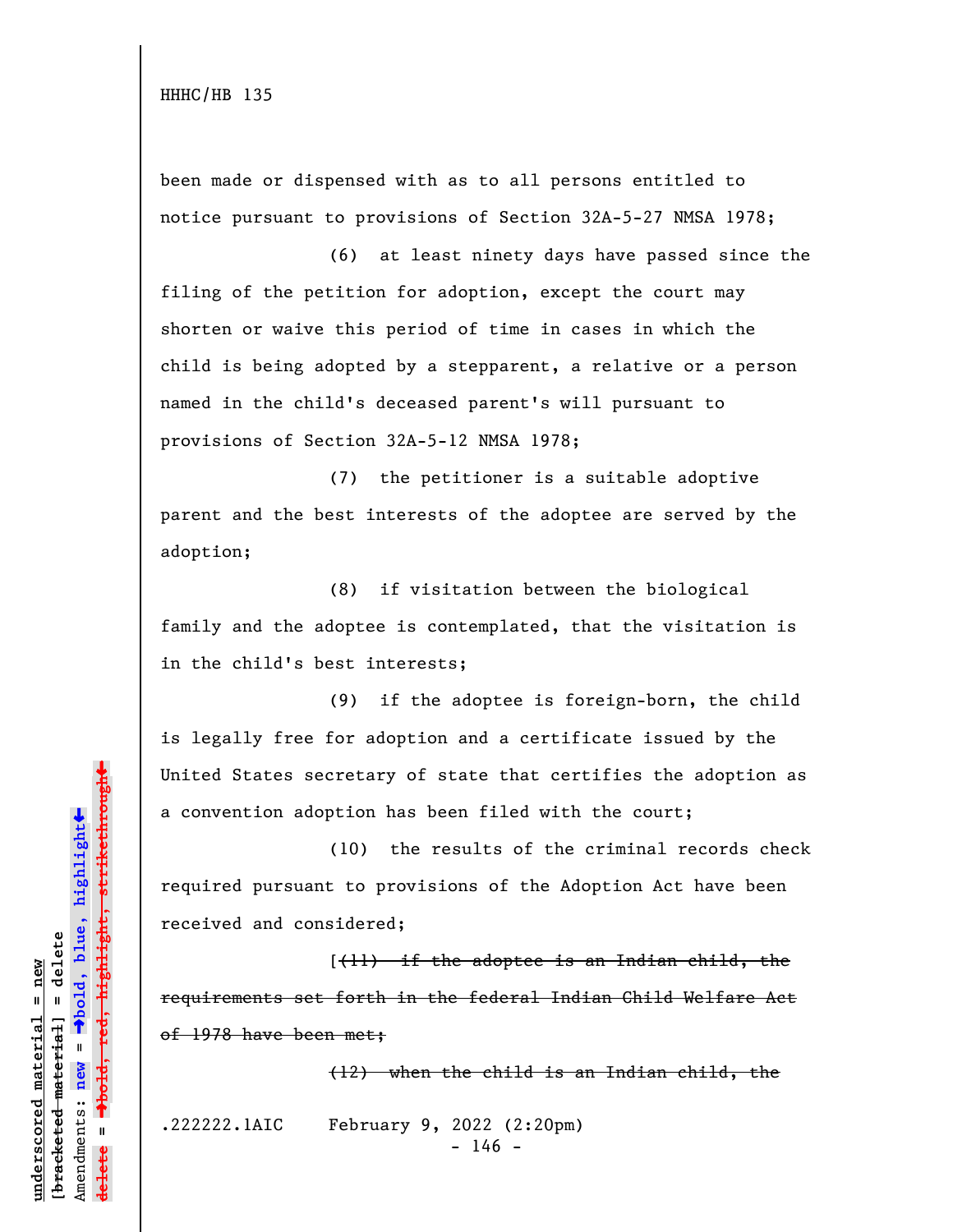placement preferences set forth in the federal Indian Child Welfare Act of 1978 or the placement preferences of the appropriate Indian tribes have been followed or, if not followed, good cause for noncompliance has been clearly stated and supported, as required by the federal Indian Child Welfare Act of 1978, and provision has been made to ensure that the Indian child's cultural ties to the Indian child's tribe are protected and fostered]; and

 $[\frac{13}{13}]$  (11) if the adoption involves the interstate placement of the adoptee, the requirements of the Interstate Compact on the Placement of Children have been met.

G. In addition to the findings required by Subsection F of this section, the court in any decree of adoption shall make findings with respect to each allegation of the petition.

H. If the court determines that any of the requirements for a decree of adoption pursuant to provisions of Subsections E and F of this section have not been met or that the adoption is not in the best interests of the adoptee, the court shall deny the petition and determine, in the best interests of the adoptee, the person who shall have custody of the child.

I. The decree of adoption shall include the new name of the adoptee and shall not include any other name by which the adoptee has been known or the names of the former parents. The decree of adoption shall order that from the date of the decree, the adoptee shall be the child of the petitioner and accorded the status set forth in Section 32A-5-37 NMSA

.222222.1AIC February 9, 2022 (2:20pm) - 147 -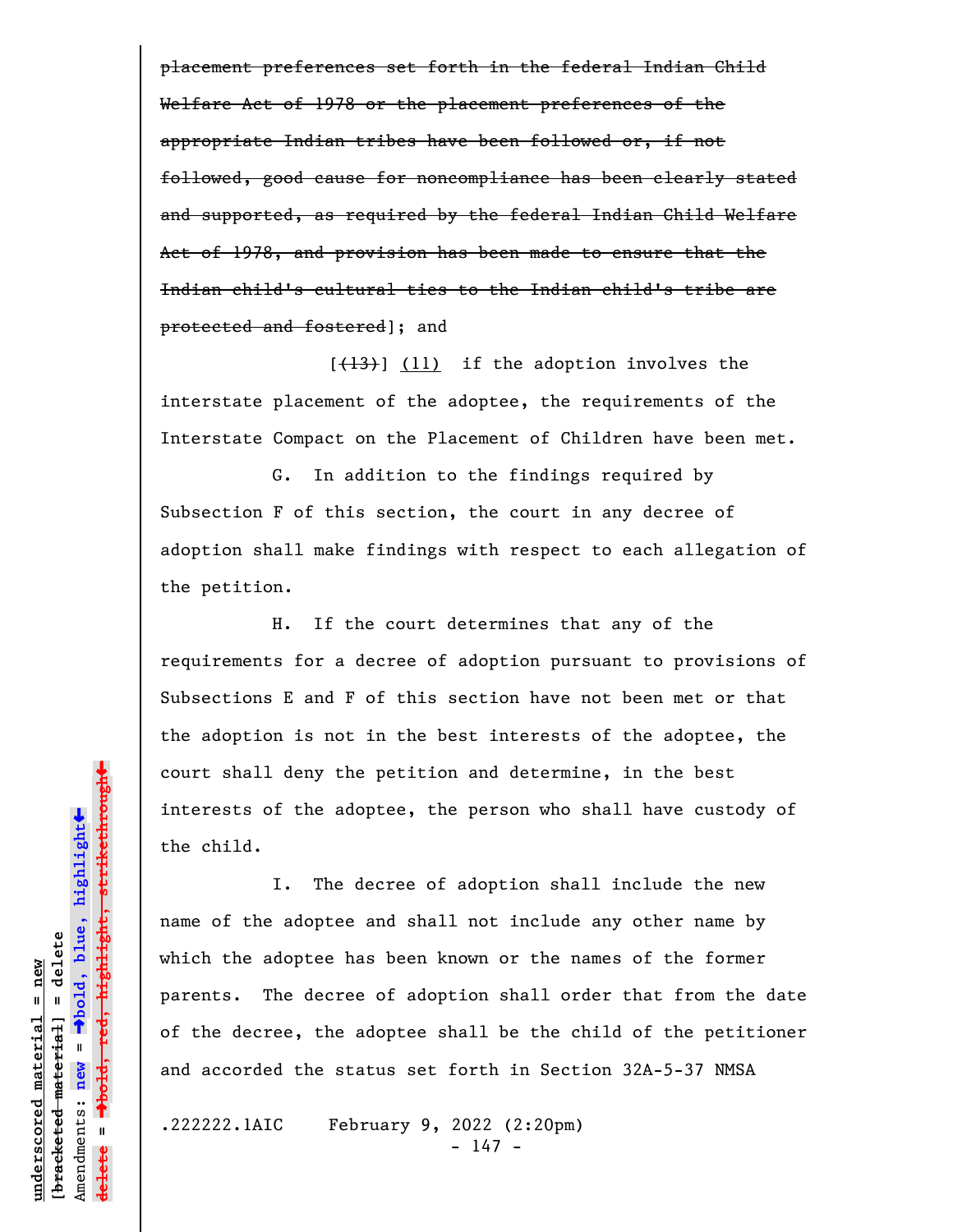1978.

J. A decree of adoption shall be entered within six months of the filing of the petition if the adoptee is under the age of one year at the time of placement or twelve months if the adoptee is one year of age or older at the time of placement, except that the time may be extended by the court upon request of any of the parties or upon the court's own motion for good cause shown.

K. A decree of adoption may not be attacked upon the expiration of one year from the entry of the decree. [provided, however, that in any adoption involving an Indian child, the Indian child's parent or Indian custodian may petition the court pursuant to the provisions of the federal Indian Child Welfare Act of 1978 to invalidate the adoption.

L. In any adoption involving an Indian child, the clerk of the court shall provide the secretary of the interior with a copy of any decree of adoption or adoptive placement order and other information as required by the federal Indian Child Welfare Act of 1978.]"

**SECTION 68.** Section 32A-5-40 NMSA 1978 (being Laws 1993, Chapter 77, Section 167, as amended) is amended to read:

"32A-5-40. POST-DECREE OF ADOPTION ACCESS TO RECORDS.--

A. After the decree of adoption has been entered, all court files containing records of judicial proceedings conducted pursuant to the provisions of the Adoption Act and

.222222.1AIC February 9, 2022 (2:20pm) - 148 -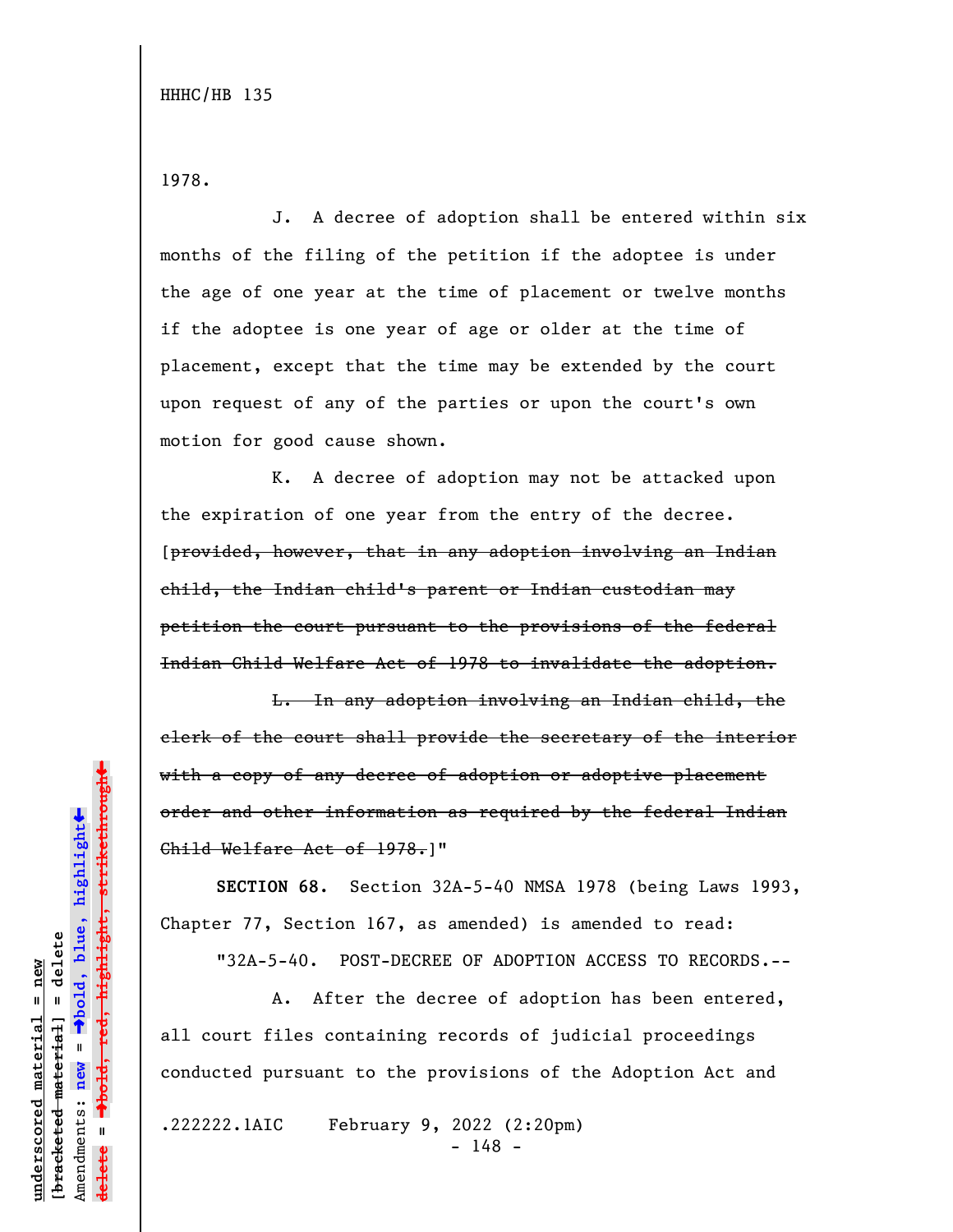records submitted to the court in the proceedings shall be kept in separate locked files withheld from public inspection. Upon application to the clerk of the court, the records shall be open to inspection by a former parent if the adoptee is eighteen years of age or older, by an adoptee if the adoptee is eighteen years of age or older at the time application is made for inspection, by the adoptive parent if the adoptee is under eighteen years of age at the time application is made for inspection, by the attorney of any party, by any agency that has exercised guardianship over or legal custody of a child who was the adoptee in the particular proceeding, by the department or by an adoptee's sibling; provided that the identity of the former parents and of the adoptee shall be kept confidential unless the former parents and the adoptee have consented to the release of identity. In the absence of consent to release identity, the inspection shall be limited to the following nonidentifying information:

(1) the health and medical histories of the adoptee's biological parents;

(2) the health and medical history of the adoptee;

(3) the adoptee's general family background, including ancestral information, without name references or geographical designations;

(4) physical descriptions; and

(5) the length of time the adoptee was in the care and custody of persons other than the petitioner.

B. After the entry of the decree of adoption, at

.222222.1AIC February 9, 2022 (2:20pm)

- 149 -

 $\ddag$ º**bold, red, highlight, strikethrough**  $\ddot{\bullet}$ º**bold, blue, highlight**  $b$ racketed material] = delete **[bracketed material] = delete**  $anderscored material = new$ **underscored material = new** Amendments: **new** =  $\mathbf{I}$ Amendments: new  $\bar{\mathbf{H}}$ **delete =** lelete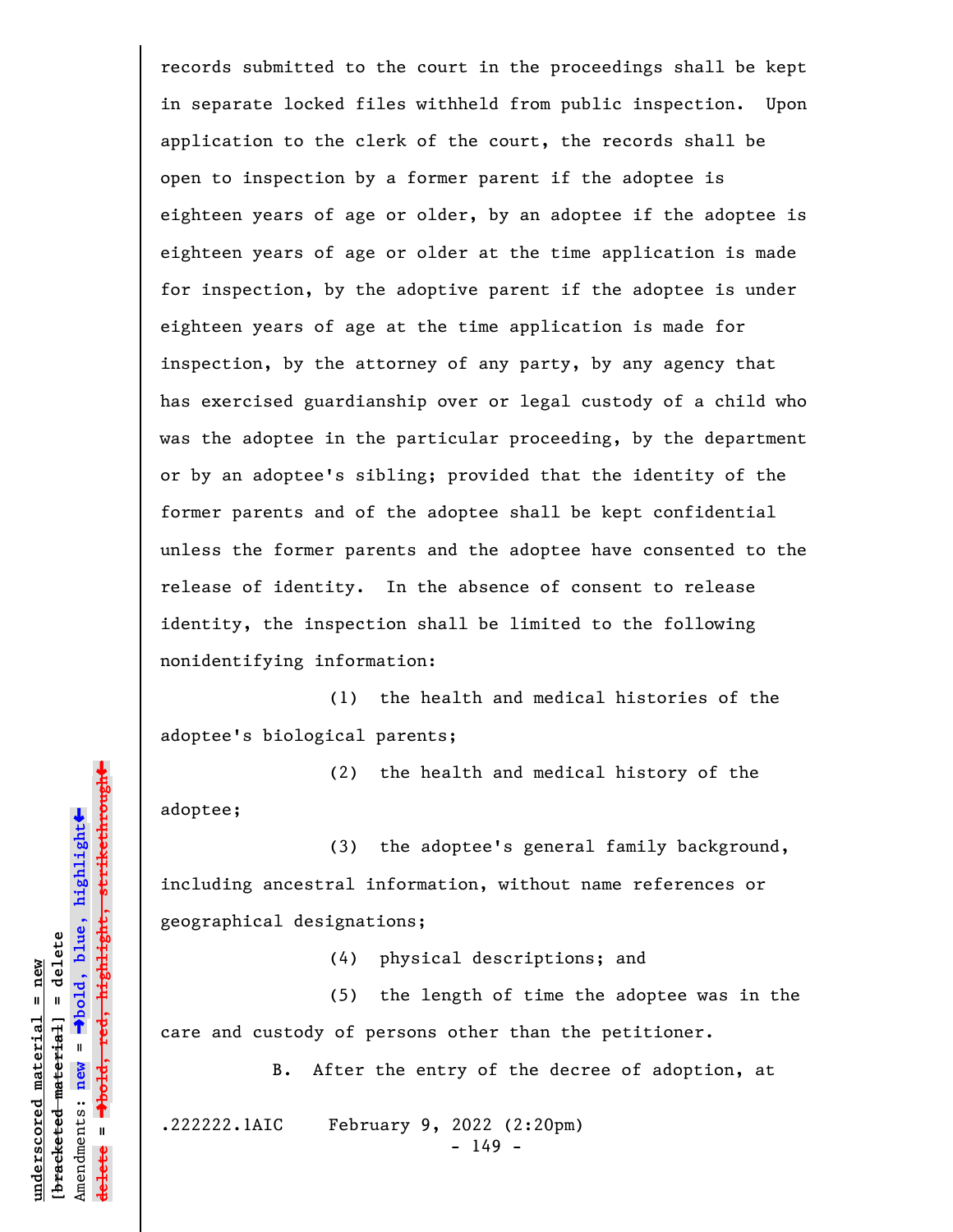any time, a former parent may file with the court, with the placing agency or with the department:

(1) a consent or refusal or an amended consent or refusal to be contacted;

(2) a release of the former parent's identity to the adoptee if the adoptee is eighteen years of age or older or to the adoptive parent if the adoptee is under eighteen years of age; or

(3) information regarding the former parent's location or changes in background information.

C. Any changes to post-adoption access to records referred to in Subsection B of this section shall be filed with the court, the placing agency and the department.

D. The consent or refusal referred to in Subsection B of this section shall be honored by the court, the placing agency or the department unless for good cause the court orders to the contrary.

E. At any time, an adoptee who is eighteen years of age or older may file with the court, a placing agency or the department:

(1) information regarding the adoptee's location; or

(2) a consent or refusal regarding opening of the adoptee's adoption file to the adoptee's former parents.

F. If mutual authorizations for release of

.222222.1AIC February 9, 2022 (2:20pm)

 $- 150 -$ 

»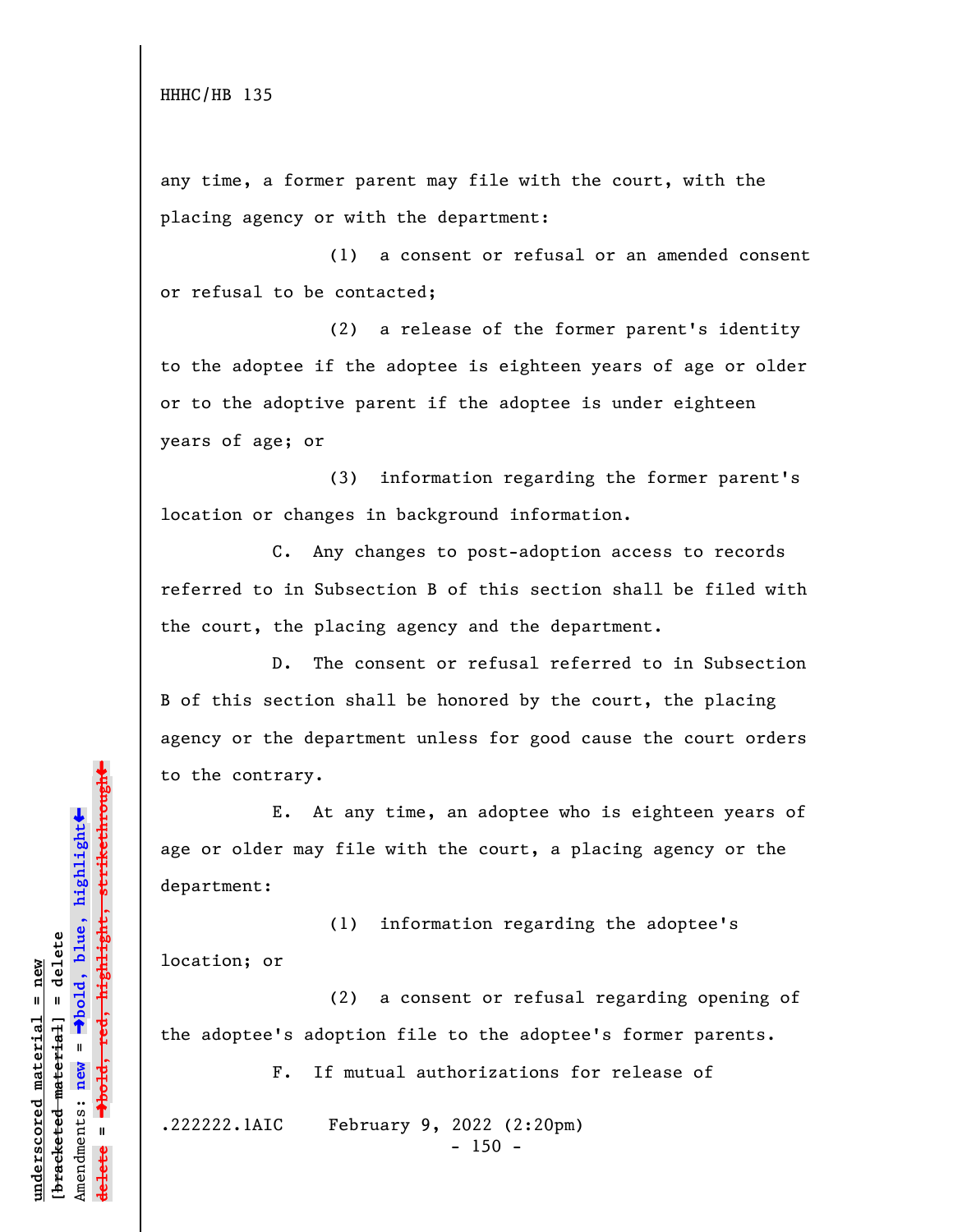identifying information by the parties are not available, an adoptee who is eighteen years of age or older, the biological parents if the adoptee is eighteen years of age or older or the adoptive parents if the adoptee is under the age of eighteen years may file a motion with the court to obtain the release of identifying information for good cause shown. When hearing the motion, the court shall give primary consideration to the best interests of the adoptee, but shall also give due consideration to the interests of the members of the adoptee's former and adoptive families. In determining whether good cause exists for the release of identifying information, the court shall consider:

(1) the reason the information is sought;

(2) any procedure available for satisfying the petitioner's request without disclosing the name or identity of another individual, including appointment of a confidential intermediary to contact the individual and request specific information;

(3) whether the individual about whom identifying information is sought is alive;

(4) the preference, to the extent known, of the adoptee, the adoptive parents, the former parents and other members of the adoptee's former and adoptive families and the likely effect of disclosure on those individuals;

(5) the age, maturity and expressed needs of the adoptee;

(6) the report or recommendation of any individual appointed by the court to assess the request for

.222222.1AIC February 9, 2022 (2:20pm) - 151 -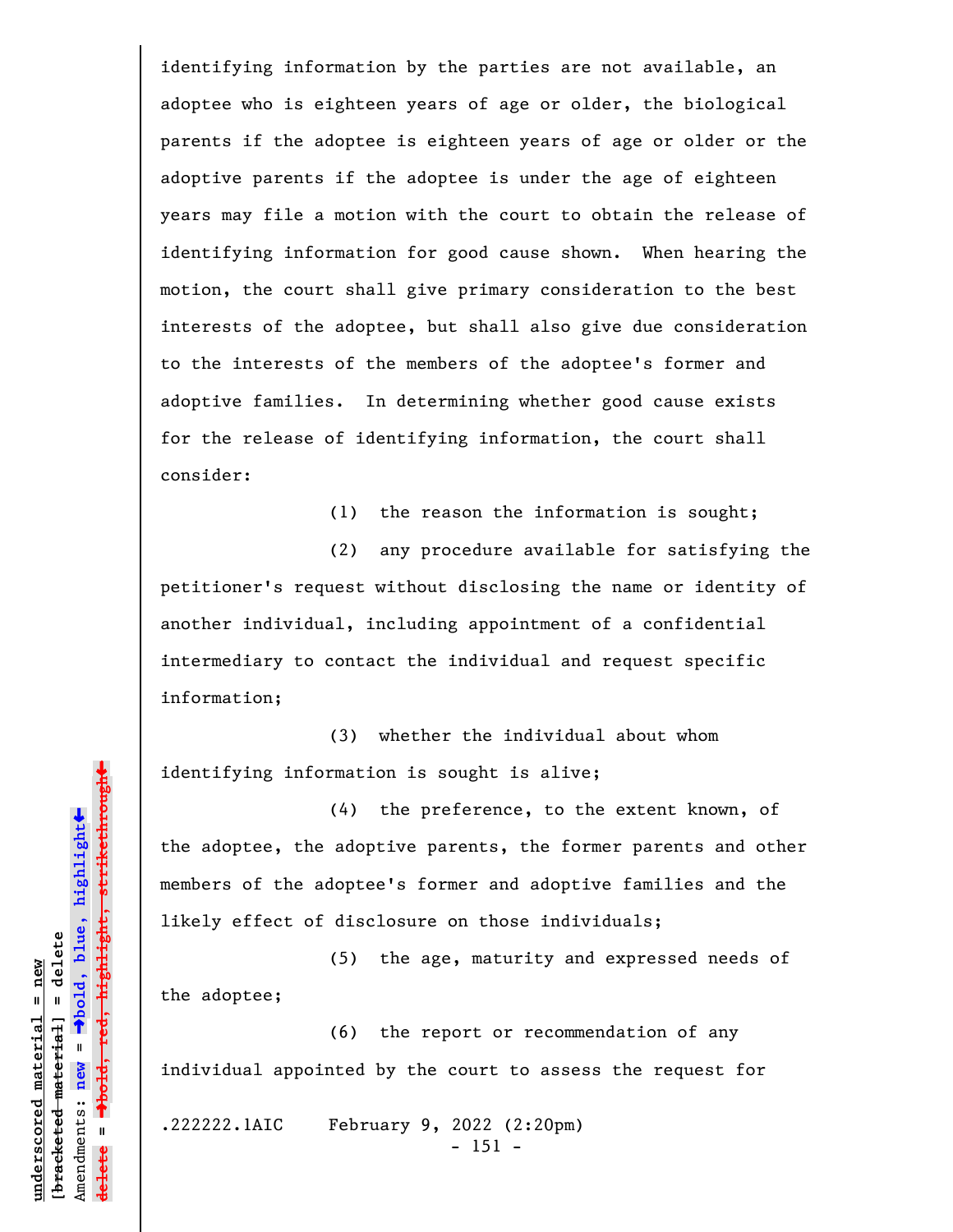## identifying information; and

(7) any other factor relevant to an assessment of whether the benefit to the adoptee of releasing the information sought will be greater than the benefit to any other individual of not releasing the information.

[G. An adoptee shall have the right, for the purpose of enrolling in the adoptee's tribe of origin, to access information kept by the department. Information needed by an adoptee to enroll in his tribe of origin may be requested from the department by the following persons:

(1) the adoptee, after he reaches eighteen years of age;

(2) when the adoptee is a child, his adoptive parent or guardian; or

(3) an adoptee's descendant or, if the adoptee's descendant is a child, an adult representative for the descendant.

H. When the department receives a request for information regarding an adoptee's tribe of origin, the department shall examine its records to determine if the adoptee is of Indian descent. If the department establishes that an adoptee is of Indian descent, the department shall

(1) provide the requester with the tribal affiliation of the adoptee's biological parents;

(2) submit to the tribe information necessary

.222222.1AIC February 9, 2022 (2:20pm) - 152 -

 $\ddag$ º**bold, red, highlight, strikethrough**  $\ddot{\bullet}$ º**bold, blue, highlight**  $b$ racketed material] = delete **[bracketed material] = delete**  $anderscored material = new$ **underscored material = new** Amendments: **new** =  $\mathbf{u}$ Amendments: new **delete =**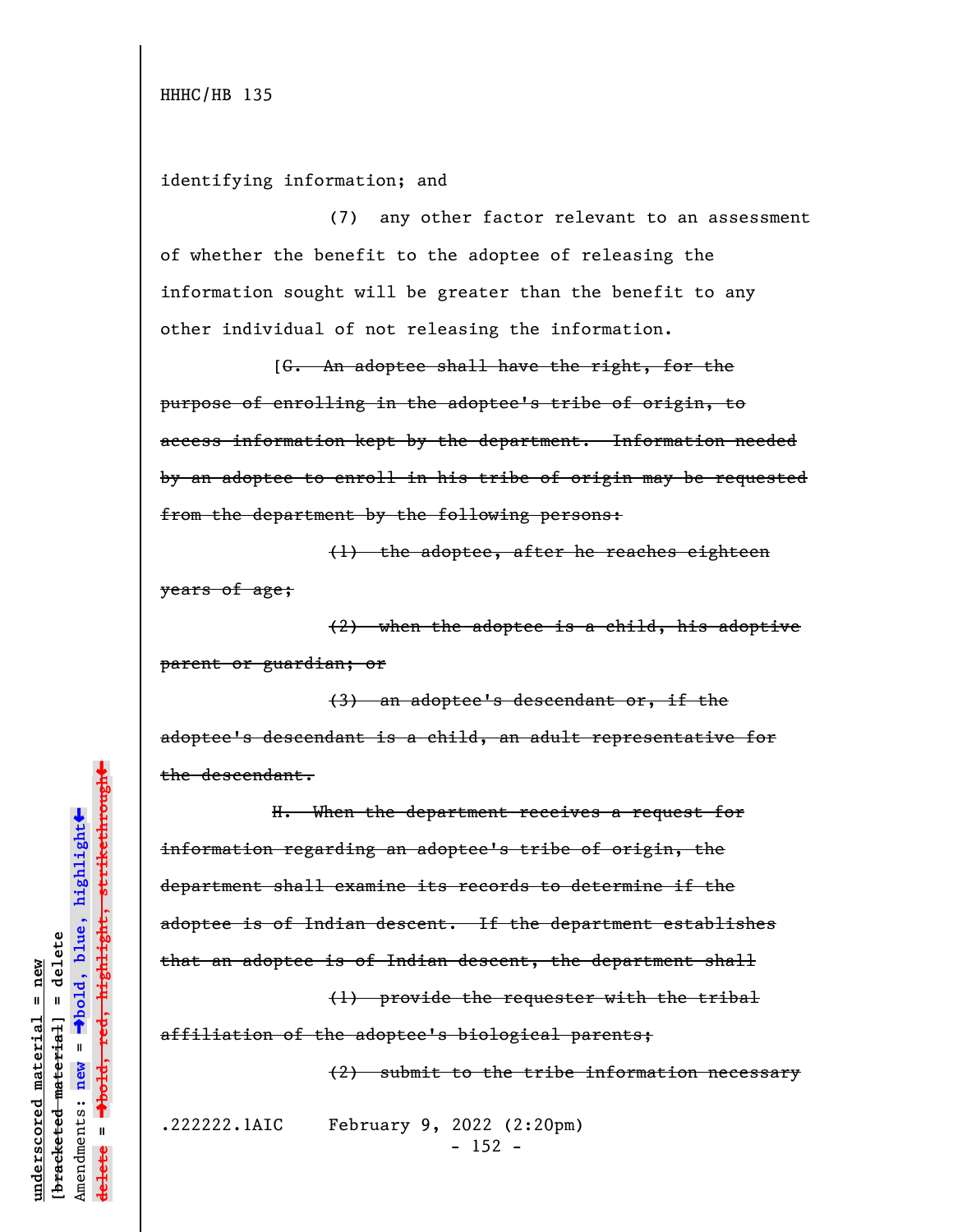to establish tribal enrollment for the adoptee and to protect any rights flowing from the adoptee's tribal relationship; and

(3) provide notice to the requester of the

department's submission of information to the adoptee's tribe.]"

**SECTION 69.** Section 40-10B-5 NMSA 1978 (being Laws 2001, Chapter 167, Section 5, as amended) is amended to read:

"40-10B-5. PETITION--WHO MAY FILE--CONTENTS.--

A. A petition seeking the appointment of a guardian pursuant to the Kinship Guardianship Act may be filed only by:

(1) a kinship caregiver;

(2) a caregiver, who has reached the age of twenty-one, with whom no kinship with the child exists and who has been nominated to be guardian of the child by the child, and the child has reached the age of fourteen; or

(3) a caregiver designated formally or informally by a parent in writing if the designation indicates on its face that the parent signing understands:

(a) the purpose and effect of the

guardianship;

(b) that the parent has the right to be served with the petition and notices of hearings in the action; and

(c) that the parent may appear in court to contest the guardianship.

B. A petition seeking the appointment of a guardian shall be verified by the petitioner and allege the following with respect to the child:

.222222.1AIC February 9, 2022 (2:20pm) - 153 -

»highlight, strikethrough º**bold, red, highlight, strikethrough**  $\ddot{\bullet}$ º**bold, blue, highlight** bracketed material] = delete **[bracketed material] = delete** inderscored material = new **underscored material = new** Amendments: **new** =  $\mathbf{I}$ Amendments: new  $\mathbf{I}$ **delete =**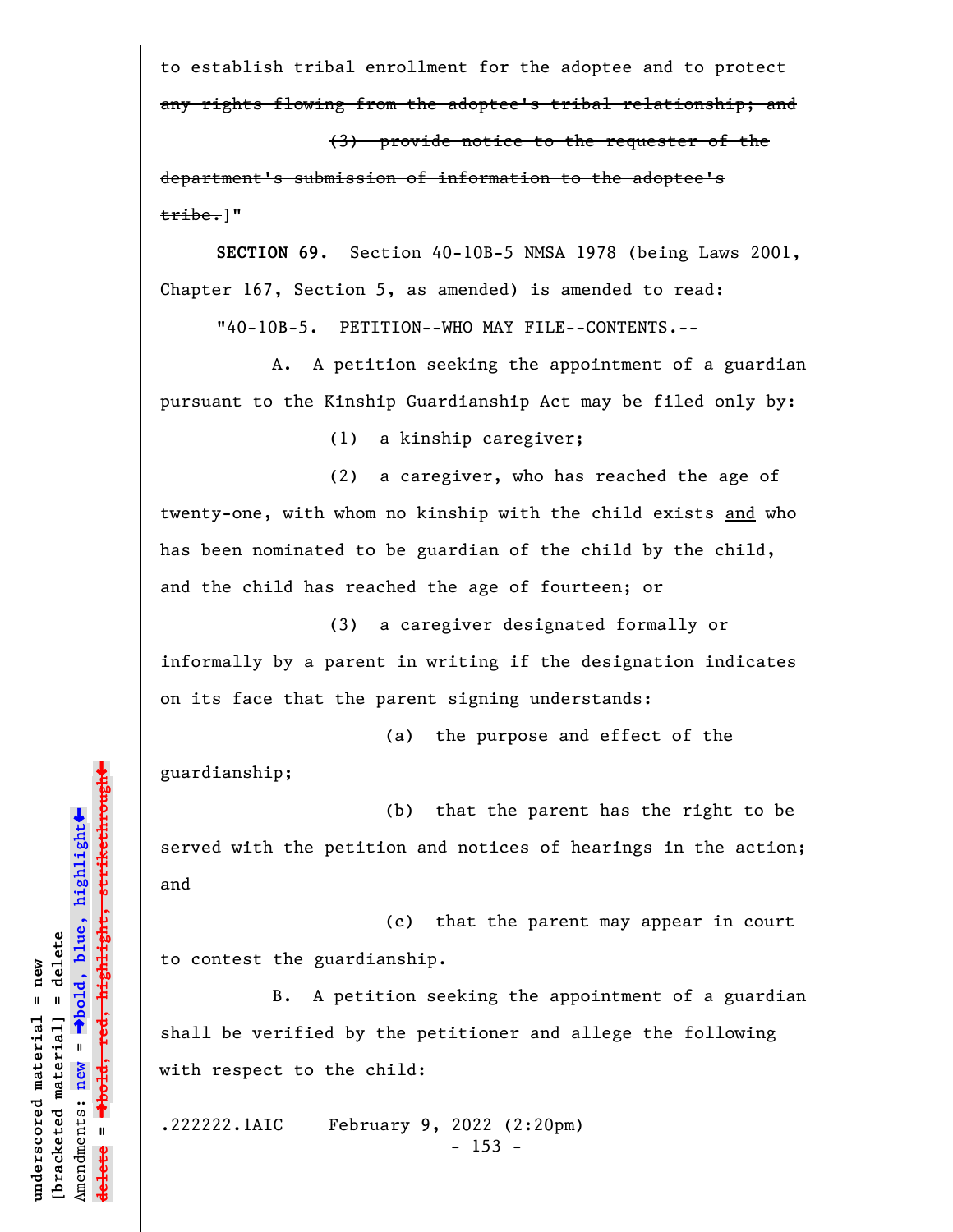HHHC/HB 135

(1) facts that, if proved, will meet the requirements of Subsection B of Section 40-10B-8 NMSA 1978;

(2) the date and place of birth of the child, if known, and if not known, the reason for the lack of knowledge;

(3) the legal residence of the child and the place where the child resides, if different from the legal residence;

(4) the name and address of the petitioner;

(5) the kinship, if any, between the petitioner and the child;

(6) the names and addresses of the parents of the child;

(7) the names and addresses of persons having legal custody of the child;

(8) the existence of any matters pending involving the custody of the child;

(9) a statement that the petitioner agrees to accept the duties and responsibilities of guardianship;

(10) the existence of any matters pending pursuant to the provisions of Chapter 32A, Article 4 NMSA 1978 and, if so, a statement that the children, youth and families department consents to the relief requested in the petition;

there is reason to know that the child is an Indian child, and

(11) whether the child is an Indian child or

.222222.1AIC February 9, 2022 (2:20pm)  $- 154 -$ 

»highlight, strikethrough º**bold, red, highlight, strikethrough**  $\ddot{\bullet}$ º**bold, blue, highlight**  $b$ racketed material] = delete **[bracketed material] = delete** inderscored material = new **underscored material = new** Amendments: **new** =  $\mathbf{I}$ Amendments: new  $\mathbf{u}$ **delete =**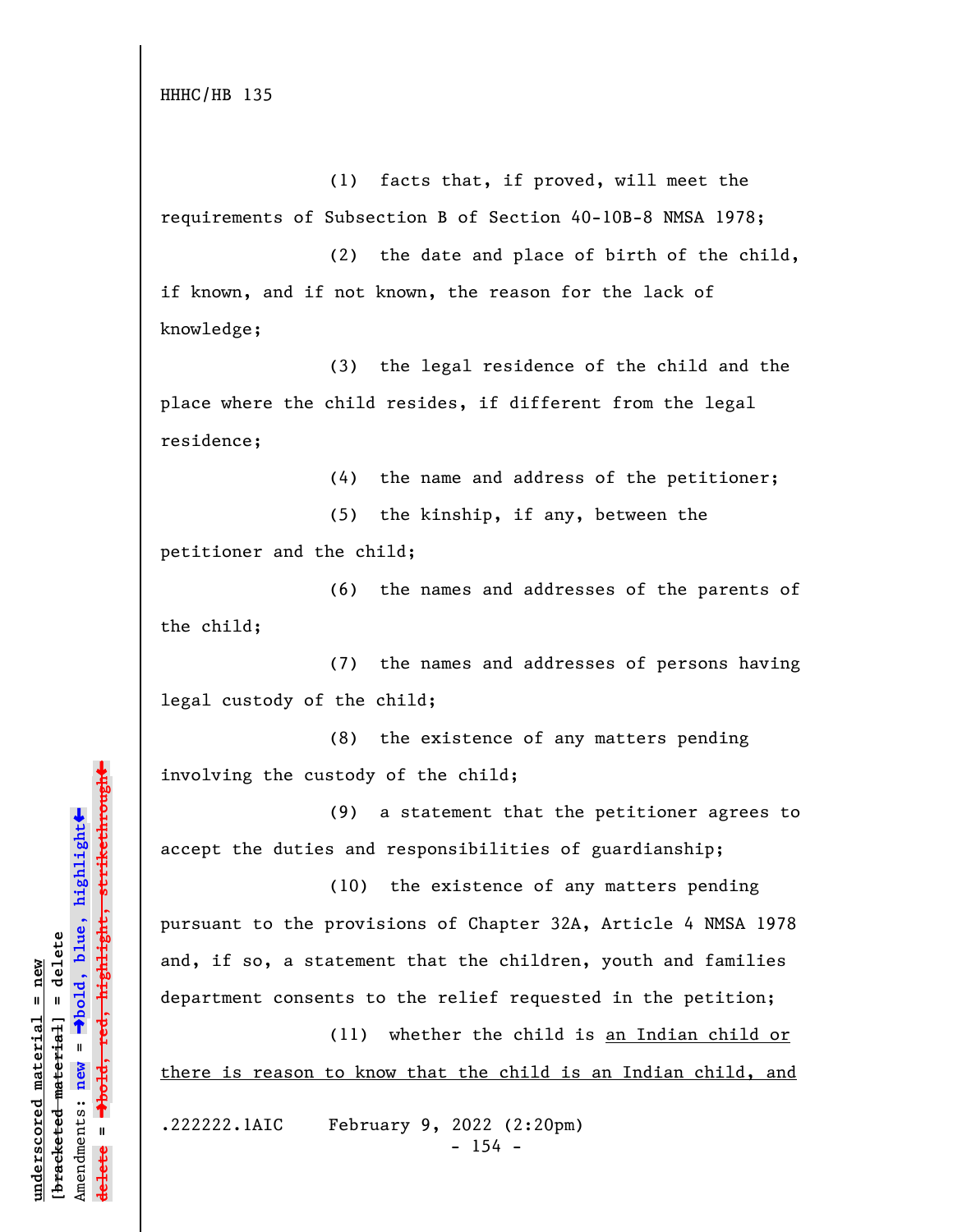subject to provisions of the [federal Indian Child Welfare Act of 1978] Indian Family Protection Act and, if so:

(a) the tribal affiliations of the child's parents; and

(b) the specific actions taken by the petitioner to notify the parents' tribes and the results of the contacts, including the names, addresses, titles and telephone numbers of the persons contacted, and copies of correspondence with the tribe; and

(12) other facts in support of the guardianship sought."

**SECTION 70.** Section 40-10B-6 NMSA 1978 (being Laws 2001, Chapter 167, Section 6, as amended) is amended to read:

"40-10B-6. SERVICE OF PETITION--NOTICE--PARTIES.--

A. The court shall set a date for hearing on the petition, which date shall be no less than thirty and no more than ninety days from the date of filing the petition.

B. The petition and a notice of the hearing shall be served upon:

(1) the children, youth and families department if there is any pending matter relating to the child pursuant to the provisions of Chapter 32A, Article 4 NMSA 1978;

(2) the child if the child has reached the age of fourteen;

(3) the parents of the child;

(4) a person having custody of the child or visitation rights pursuant to a court order; and

(5) if the child is an Indian child or there

.222222.1AIC February 9, 2022 (2:20pm)

- 155 -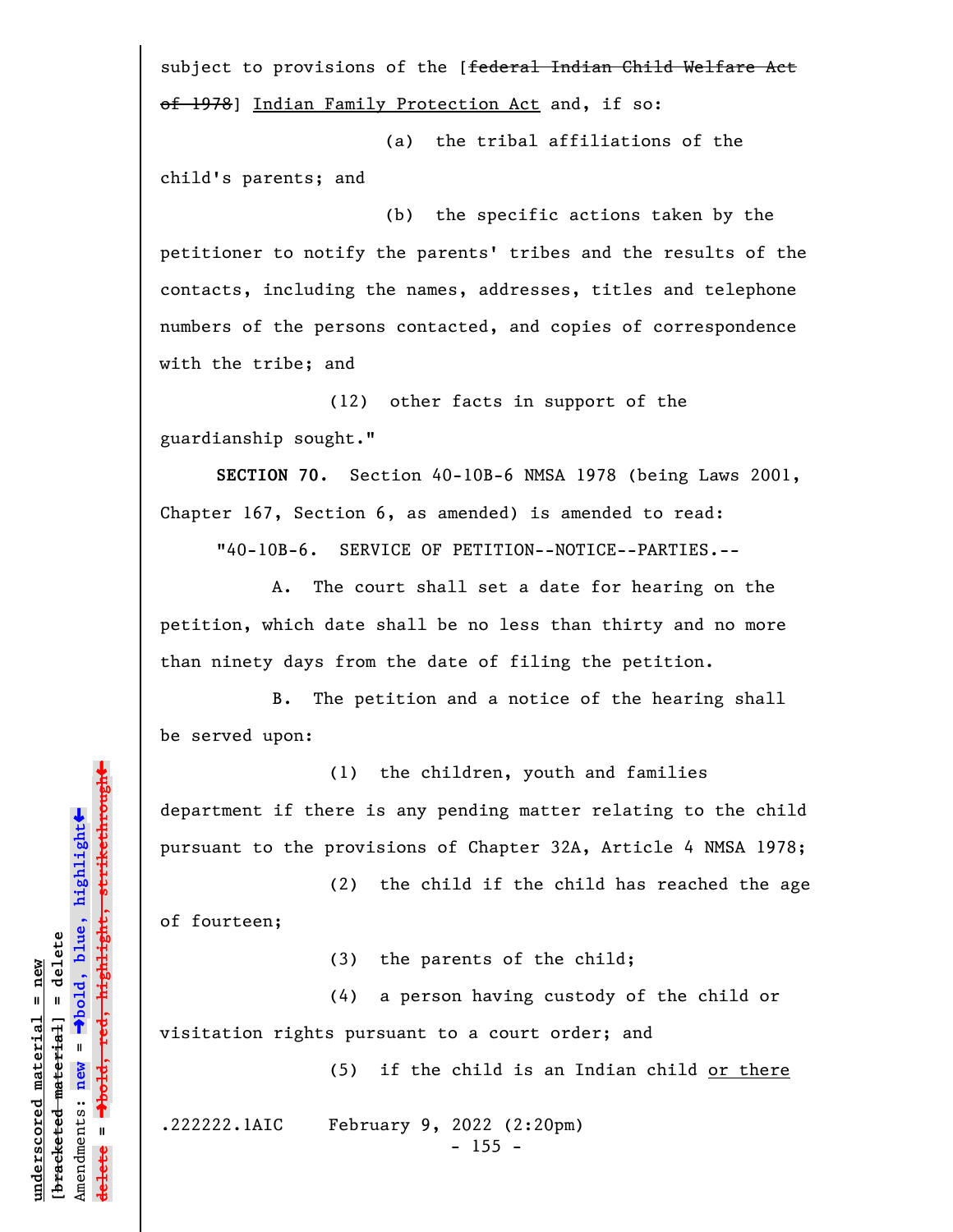is reason to know the child is an Indian child as defined in the [federal Indian Child Welfare Act of 1978] Children's Code, the [appropriate] Indian tribe and [any] the child's parent or "Indian custodian", together with a notice of pendency of the guardianship proceedings [pursuant to the provisions of the federal Indian Child Welfare Act of 1978].

C. Service of process required by Subsection A of this section shall be made in accordance with the requirements for giving notice of a hearing pursuant to Subsection A of Section 45-1-401 NMSA 1978.

D. The persons required to be served pursuant to Subsection B of this section have a right to file a response as parties to this action. Other persons may intervene pursuant to Rule 1-024 NMRA."

**SECTION 71.** REPEAL.--Sections 32A-1-14 and 32A-3B-6.1 NMSA 1978 (being Laws 1993, Chapter 77, Section 23 and Laws 2005, Chapter 189, Section 37, as amended) are repealed.

**SECTION 72.** SEVERABILITY.--If any provision of the Indian Family Protection Act, related provisions in other sections of New Mexico law or the application of such laws to any person or circumstances is held invalid for any reason in a court of competent jurisdiction, the invalidity does not affect other provisions of the Indian Family Protection Act and related laws.

**SECTION 73.** APPLICABILITY.--

.222222.1AIC February 9, 2022 (2:20pm)  $- 156 -$ 

 $\ddag$ º**bold, red, highlight, strikethrough**  $\ddot{\bullet}$ º**bold, blue, highlight**  $b$ racketed material] = delete **[bracketed material] = delete** inderscored material = new **underscored material = new** Amendments: **new** =  $\bar{\mathbf{u}}$ Amendments: new **delete =**